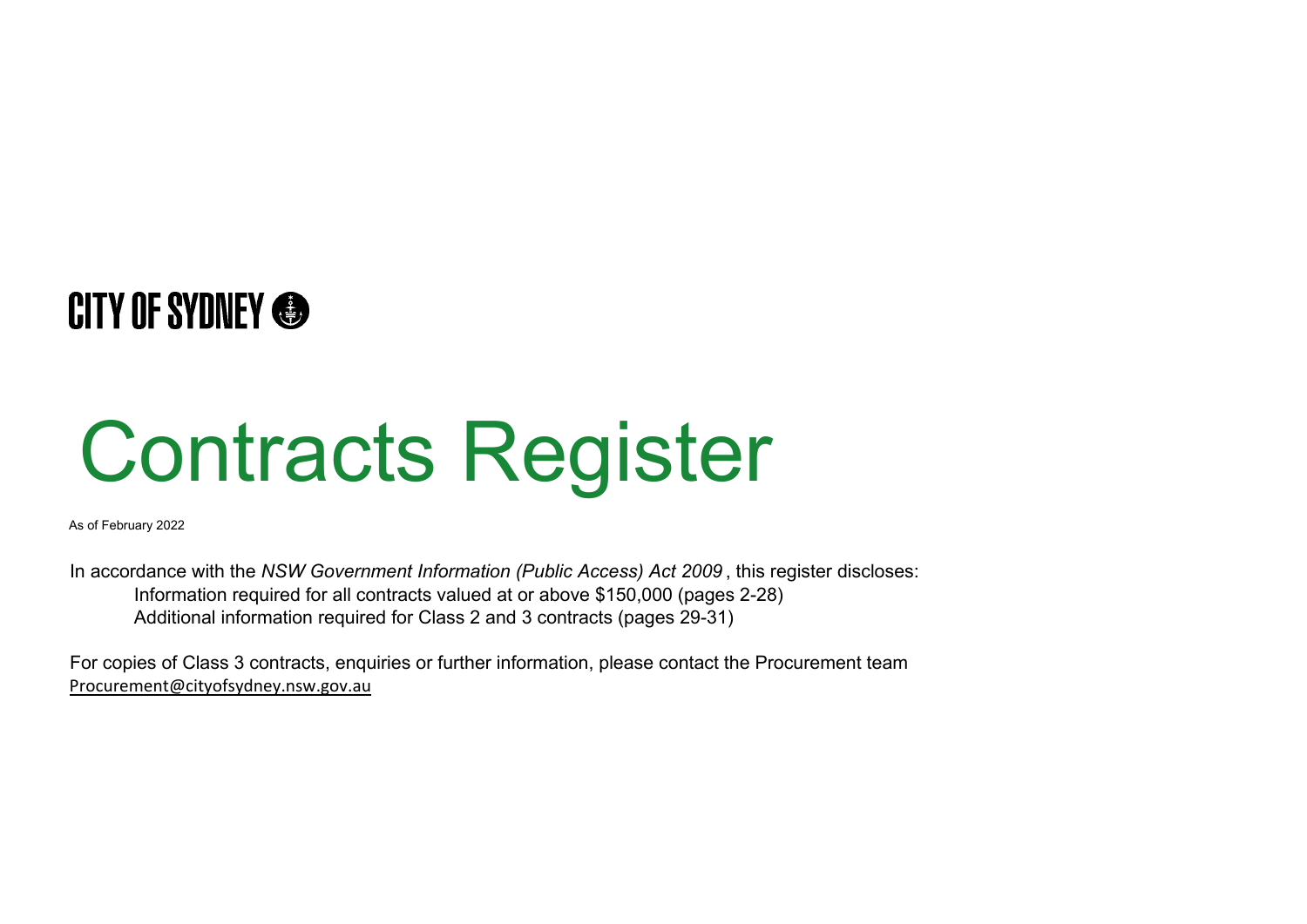| Contract Class | <b>Quote or Tender</b><br>Reference | Contract ID | <b>Contract Name</b>                                                                                                                                              | Details (Name)                            | Successful Tenderer   Successful Tenderer Details<br>(Address)          | The date on<br>which the<br>contract became<br>effective | Duration of the<br>contract | Particulars of the project to be<br>undertaken or the goods or<br>services to be provided                                  | Particulars of any<br>related body<br>corporate or<br>private sector<br>entity with<br>interest | <b>Contract Value</b><br><b>Estimated where a</b><br>Schedule of Rates) | Description of any provisions<br>under which the amount<br>payable to the contractor may<br>be varied                                        | Description of any<br>provisions with<br>respect to the<br>renegotiation of the<br>contract        | Tendering<br>Process | In the case of a contract arising from a tendering process, the method of<br>tendering and a summary of the criteria against which the various tenders<br>were assessed                                                                                                                                                                                                                                                                                                                                                                                           | Description of any<br>provisions under which<br>it is agreed that the<br>contractor is to receive<br>payment for providing<br>operational or<br>maintenance services |
|----------------|-------------------------------------|-------------|-------------------------------------------------------------------------------------------------------------------------------------------------------------------|-------------------------------------------|-------------------------------------------------------------------------|----------------------------------------------------------|-----------------------------|----------------------------------------------------------------------------------------------------------------------------|-------------------------------------------------------------------------------------------------|-------------------------------------------------------------------------|----------------------------------------------------------------------------------------------------------------------------------------------|----------------------------------------------------------------------------------------------------|----------------------|-------------------------------------------------------------------------------------------------------------------------------------------------------------------------------------------------------------------------------------------------------------------------------------------------------------------------------------------------------------------------------------------------------------------------------------------------------------------------------------------------------------------------------------------------------------------|----------------------------------------------------------------------------------------------------------------------------------------------------------------------|
| Class 1        | 1812                                | 2907        | <b>Design and Construction Phase</b><br><b>Services for the Macdonald Street</b><br><b>Widening and Trunk Drainage Project</b><br><b>Erskineville</b>             | Wood & Grieve<br><b>Engineers Limited</b> | Level 6, Building B,<br>207 Pacific Highway,<br>St Leonards NSW 2065    | 17/08/2018                                               | 3 YRS 6 MTHS                | Design and construction services<br>for the Macdonald Street<br><b>Widening and Trunk Drainage</b><br>Project Erskineville | N/A                                                                                             | 350,410.00                                                              | Only with the approval of<br>Council or its authorised<br>delegate, in accordance with<br>the variation clause in the<br>contract            | No renegotiation<br>without approval by<br>Council or its<br>authorised delegate                   | RFT/Open<br>Tender   | The lump sum price and schedule of prices;<br>Demonstrated experience and technical ability in the delivery of public domain<br>and trunk drainage from design development, detailed design, construction<br>phase services to close-out;<br>Demonstrated capability, qualifications, experience of nominated personnel<br>and team structure to deliver the project objectives;<br>Proposed program and capacity to achieve the required project program;<br>Demonstrated appreciation of project issues/risks and methodology to deliver<br>project objectives; | N/A                                                                                                                                                                  |
| Class 1        | 1819                                | 3166        | <b>Trenchless Pipeline Rehabilitation</b><br>Panel - Categories A & C                                                                                             | Interflow Pty Limited                     | 254 Toongabbie Road<br>Girraween NSW 2145                               | 5/11/2019                                                | 3 YRS                       | Services for Trenchless Pipeline<br>rehabilitation works                                                                   | N/A                                                                                             | 850,000.00                                                              | Only with the approval of<br>Council or its authorised<br>delegate, in accordance with<br>the variation clause in the<br>contract            | No renegotiation<br>without approval by<br>Council or its<br>authorised delegate                   | RFT/Open<br>Tender   | Demonstrate experience, capacity and ability in carrying out work of similar<br>Inature.<br>Demonstrate resourcing capability, qualification, experience and number of<br>personnel including fair work requirements.<br>Proposed methodology including environment management and pedestrian<br>and traffic management<br>Work Health & Safety<br>Financial and commercial trading integrity including insurances                                                                                                                                                | N/A                                                                                                                                                                  |
| Class 1        | 1826                                | 2916        | <b>City Centre Playground Design</b><br><b>Consultant</b>                                                                                                         | Aspect Studios Pty Ltd                    | Level 1, 78-80 George<br>Street, Redfern NSW 2016                       | 3/10/2018                                                | 3 YRS 7MTHS                 | Design consultancy for the City<br>Centre Playground                                                                       | N/A                                                                                             | 559,390.00                                                              | Only with the approval of<br>Council or its authorised<br>delegate, in accordance with<br>the variation clause in the<br>contract            | No renegotiation<br>without approval by<br>Council or its<br>authorised delegate                   | RFT/Open<br>Tender   | The lump sum price and schedule of prices;<br>Relevant Experience;<br>Project Understanding and Approach;<br>Project Team;<br>Ability to meet proposed programme;<br>Environmental Approach to project;<br>Assumptions and conditions;<br>Work, Health and Safety; and<br>Financial and commercial trading integrity including insurances                                                                                                                                                                                                                         | N/A                                                                                                                                                                  |
| Class 1        | 1960                                | 3229        | <b>Heritage Floor Space Transaction</b><br>Management                                                                                                             | CBRE Pty Ltd                              |                                                                         | 31/01/2020                                               | 3 YRS                       | Heritage floor space transaction<br>management                                                                             | N/A                                                                                             | 455,000.00                                                              | Only with the approval of<br>Council or its authorised<br>delegate, in accordance with<br>the variation clause in the<br>contract            | No renegotiation<br>without approval by<br>Council or its<br>authorised delegate                   | RFT/Open<br>Tender   | The schedule of prices;<br>Value add capability to support price estimates and marketing strategy<br>Marketing strategy including timing and offering of HFS within each<br>transaction<br>Program and team deliverables;<br>Environmental management;<br>Work health and safety; and<br>Financial and commercial trading integrity including insurances.                                                                                                                                                                                                         | N/A                                                                                                                                                                  |
| Class 1        | 1976                                | 3322        | <b>Pirrama Park Fitness Hub</b>                                                                                                                                   | Romba Pty Ltd                             | U3, 17 Bromley Road Emu<br>Plains NSW 2750                              | 4/06/2020                                                | 18 mths                     | Pirrama Park Fitness Hub works                                                                                             | N/A                                                                                             |                                                                         | Only with the approval of<br>Council or its authorised<br>212,232.18 delegate, in accordance with<br>the variation clause in the<br>contract | No renegotiation<br>without approval by<br>Council or its<br>authorised delegate                   | RFT/Open<br>Tender   | The lump sum price and schedule of prices;<br>Previous work experience including demonstrated experience in carrying<br>playground construction and/or outdoor fitness hub works of a similar size<br>and nature<br>Specified personnel and sub-contractors including personnel allocation,<br>qualifications, experience in landscape construction and capacity<br>Proposed program including lead times<br>Pedestrian and Site Management<br>Work health and safety; and<br>Financial and commercial trading integrity including insurances.                    | N/A                                                                                                                                                                  |
| Class 1        | EOI 1619                            | 3410        | <b>Unified Customer View</b>                                                                                                                                      | QMetrix Pty Ltd                           | Level 2, 420 Collins St,<br>Melbourne, Vic 3000                         | 26/08/2020                                               | 3 YRS                       | Design and implementation of a<br>central customer records<br>solution                                                     | N/A                                                                                             | 2,689,351.00                                                            | Only with the approval of<br>Council or its authorised<br>delegate, in accordance with<br>the variation clause in the<br>contract            | No renegotiation<br>without approval by   EOI then Select<br>Council or its<br>authorised delegate | Tender               | Price and Value for Money<br>Relevant experience and technical ability<br>Commits adequately skilled and qualified project team members in Australia.<br>Meets functional requirements.<br>Meets non-functional requirements.<br>Additional value through innovation<br>Demonstrated WHS.<br>Demonstrated organisational and financial capacity                                                                                                                                                                                                                   | N/A                                                                                                                                                                  |
| Class 2        | N/A                                 | 453         | <b>Sutherland Shire Council Animal</b><br><b>Shelter</b>                                                                                                          | The Council of the<br>Shire of Sutherland | 4-20 Eaton Street,<br>Sutherland, NSW                                   | 1/07/2009                                                | 10 YRS + 10 YRS             | <b>Provision of Animal Shelter</b><br>services                                                                             | N/A                                                                                             |                                                                         | Only with the approval of<br>Council or its authorised<br>821,919.00 delegate, in accordance with<br>the variation clause in the<br>contract | No renegotiation<br>without approval by<br>Council or its<br>authorised delegate                   | Exception            | N/A                                                                                                                                                                                                                                                                                                                                                                                                                                                                                                                                                               | N/A                                                                                                                                                                  |
| Class 3        | N/A                                 | 1673        | <b>Alternative Resource Recovery</b><br><b>Processing of Domestic Waste</b>                                                                                       | Recovery Pty Ltd                          | SUEZ Recycling and 3 Rider Boulevard, Rhodes,<br>NSW, 2138              | 1/07/2015                                                | $3$ YRS + 1 +1 +1 +1        | Alternative Resource Recovery<br>Processing of Domestic Waste                                                              | N/A                                                                                             | \$ 87,033,333.00                                                        | Only with the approval of<br>Council or its authorised<br>delegate, in accordance with<br>the variation clause in the<br>contract            | No renegotiation<br>without approval by<br>Council or its<br>authorised delegate                   | Exception            |                                                                                                                                                                                                                                                                                                                                                                                                                                                                                                                                                                   | N/A                                                                                                                                                                  |
| Class 3        | N/A                                 | 2484        | <b>Management of Indoor Aquatic</b><br><b>Facilities - Cook+Phillip Park Aquatic</b><br>and Fitness Centre and Ian Thorpe<br><b>Aquatic Centre (5 facilities)</b> | Belgravia Health &                        | 20 Longstaff Road,<br>Leisure Group Pty Ltd   Bayswater, Victoria, 3153 | 1/04/2016                                                | $3 YRS + 3$                 | Management and operation o<br>aquatic facilities                                                                           | N/A                                                                                             | 5,583,438.00                                                            | Only with the approval of<br>Council or its authorised<br>delegate, in accordance with<br>the variation clause in the<br>contract            | No renegotiation<br>without approval by<br>Council or its<br>authorised delegate                   | Exception            | N/A                                                                                                                                                                                                                                                                                                                                                                                                                                                                                                                                                               | Management fee for<br>operations and<br>maintenance                                                                                                                  |
| Class 2        | N/A                                 | 2655        | Frontier Software support on Chris21                                                                                                                              | <b>Frontier Software Pty</b><br>Ltd       | 18 Little Collins Street<br>Melbourne                                   | 1/09/2016                                                | 5YRS + 5yr option           | Professional support services fo<br>Human Resource Information<br>Technology system                                        | N/A                                                                                             | 600,060.00                                                              | Only with the approval of<br>Council or its authorised<br>delegate, in accordance with<br>the variation clause in the<br>contract            | No renegotiation<br>without approval by<br>Council or its<br>authorised delegate                   | Exception            | N/A                                                                                                                                                                                                                                                                                                                                                                                                                                                                                                                                                               | N/A                                                                                                                                                                  |
| Class 3        | N/A                                 | 2739        | <b>Parking Machines Maintenance and</b><br><b>Services</b>                                                                                                        | Reino Internationa<br>Pty Ltd             | 15/39 Herbert Street, St<br>Leonards NSW 2065                           | 1/12/2017                                                | 3 YRS + 1 YR + 1 YR         | Maintenance of parking<br>machines                                                                                         | N/A                                                                                             | 26,973,896.66                                                           | Only with the approval of<br>Council or its authorised<br>delegate, in accordance with<br>the variation clause in the<br>contract            | No renegotiation<br>without approval by<br>Council or its<br>authorised delegate                   | Exception            | N/A                                                                                                                                                                                                                                                                                                                                                                                                                                                                                                                                                               | In accordance with the<br>payment clause in the<br>contract.                                                                                                         |
|                |                                     |             |                                                                                                                                                                   |                                           |                                                                         |                                                          |                             |                                                                                                                            |                                                                                                 |                                                                         |                                                                                                                                              |                                                                                                    |                      |                                                                                                                                                                                                                                                                                                                                                                                                                                                                                                                                                                   | <b>CITY OF SYDNEY <sup>®</sup></b>                                                                                                                                   |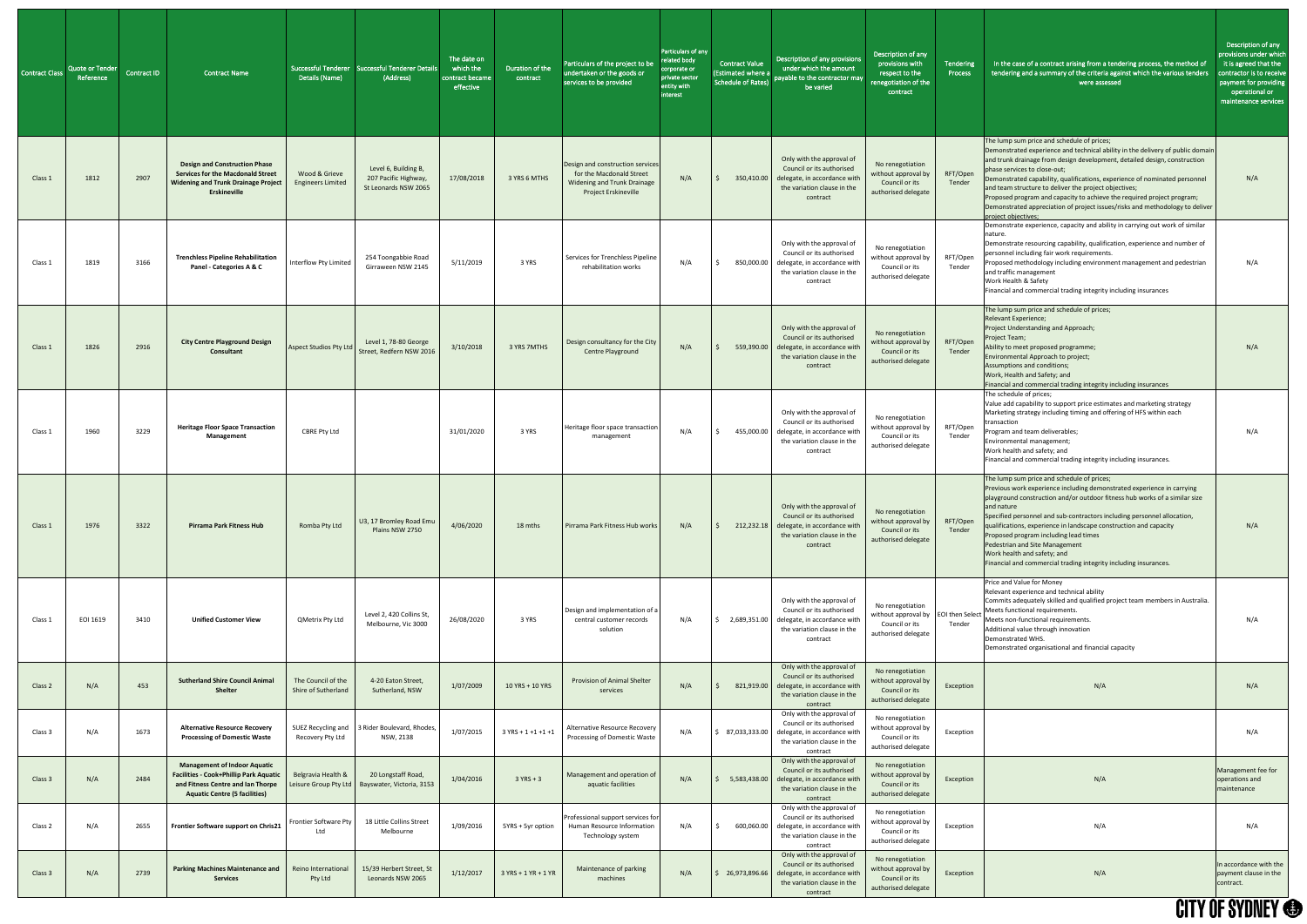| <b>Contract Class</b> | Quote or Tender<br>Reference | Contract ID | <b>Contract Name</b>                                                                          | <b>Successful Tenderer</b><br>Details (Name)                                           | <b>Successful Tenderer Details</b><br>(Address)                             | The date on<br>which the<br>contract became<br>effective | Duration of the<br>contract | Particulars of the project to be<br>undertaken or the goods or<br>services to be provided | Particulars of any<br>related body<br>corporate or<br>private sector<br>entity with<br>interest | <b>Contract Value</b><br>(Estimated where<br>Schedule of Rates |
|-----------------------|------------------------------|-------------|-----------------------------------------------------------------------------------------------|----------------------------------------------------------------------------------------|-----------------------------------------------------------------------------|----------------------------------------------------------|-----------------------------|-------------------------------------------------------------------------------------------|-------------------------------------------------------------------------------------------------|----------------------------------------------------------------|
| Class 2               | N/A                          | 2764        | Keywatcher Purchase and<br>Maintenance                                                        | <b>Australian Security</b><br><b>Technology Pty Ltd</b>                                | U21, 128 Station Road,<br>Seven Hills, NSW 2147                             | 19/12/2017                                               | $5$ YRS + 5                 | Keywatcher Purchase and<br>Maintenance                                                    | N/A                                                                                             | 245,374.00<br>\$                                               |
| Class 2               | N/A                          | 2771        | <b>Software Licence and Support Services</b><br>Agreement                                     | Sarb Management<br><b>Group Pty Ltd ATF</b><br>Sarb Enterprises<br><b>Hybrid Trust</b> | Suite 2, Level 3, 201 Miller<br>St, North Sydney, NSW,<br>2060              | 12/12/2005                                               | 3 YRS                       | Pinforce software license<br>agreement                                                    | N/A                                                                                             | 2,016,292.00<br>Ŝ                                              |
| Class 2               | N/A                          | 3065        | Legacy Artwork/s from the 22nd, 23rd<br>and 24th Biennales of Sydney (2020,<br>2022 and 2024) | Biennale of Sydney Ltd                                                                 | Lvl 4, The Art Exchange, 10<br>Hickson Road, The Rocks<br><b>NSW 2000</b>   | 17/12/2018                                               | 6YRS                        | Provision of artwork                                                                      | N/A                                                                                             | \$<br>930,000.00                                               |
| Class <sub>2</sub>    | N/A                          | 3258        | <b>Storage &amp; Associated Services</b>                                                      | <b>State Archives and</b><br>Records Authority of<br>NSW (formerly State<br>Records)   | P.O. Box 516 Kingswood<br><b>NSW 2747</b>                                   | 2/12/2019                                                | 5 Years                     | Storage services for records                                                              | N/A                                                                                             | 2,750,000.00<br>\$                                             |
| Class 2               | N/A                          | 3371        | <b>Adobe Enterprise Term Licence</b><br><b>Agreement (ETLA)</b>                               | Adobe Systems<br>Software Ireland Ltd                                                  | 4-6 Riverwalk, City West<br>Business Campus, Saggart,<br>Dublin 24, Ireland | 30/08/2019                                               | 3 YRS                       | Software licence agreement                                                                | N/A                                                                                             | \$<br>916,329.90                                               |
| Class 2               | N/A                          | 3376        | <b>Resilient Sydney Platform (2020-23)</b>                                                    | Kinesis Pty Ltd                                                                        | Level 5, 222 Clarence<br>Street, Sydney, 2000 NSW                           | 14/04/2020                                               | $2$ YRS + 1                 | Provision of a software platform<br>for Resilient Sydney                                  | N/A                                                                                             | 896,000.00<br>\$                                               |
| Class 2               | N/A                          | 3384        | Library RFID System (Bibliotheca<br>Supply and Maintenance 2019-2024)                         | Bibliotheca Australia<br>Pty Ltd                                                       | Unit 13/20 Duerdin Road<br>Clayton VIC 3168                                 | 1/12/2019                                                | 3 YRS                       | Supply and maintenance of the<br>Library RFID System                                      | N/A                                                                                             | 530,914.00<br>\$                                               |
| Class 2               | N/A                          | 3423        | <b>Library Management System Annual</b><br>maintenance and support                            | Aurora Information<br><b>Technology Pty Ltd</b>                                        | 10 St James Lane,<br>Turramurra NSW 2074                                    | 1/02/2020                                                | 5 YRS                       | Maintenance and support for<br>the Library Management System                              | N/A                                                                                             | \$<br>782,276.00                                               |
| Class 2               | N/A                          | 3462        | <b>Management and Operation of</b><br><b>Gunyama Park Aquatic &amp; Recreation</b><br>Centre  | Belgravia Health &<br>Leisure Group Pty Ltd                                            | 20 Longstaff Road,<br>Bayswater, Victoria, 3153                             | 22/10/2020                                               | 28 MTHS                     | Management and operation of<br>aquatic facilities                                         | N/A                                                                                             | 878,281.00<br>\$                                               |
| Class 2               | N/A                          | 3467        | Design of the Alexandra Canal Depot<br><b>Upgrade Works</b>                                   | <b>NBRS &amp; Partners Pty</b><br>Ltd                                                  | Level 3, 4 Glen Street,<br>Milsons Point, NSW 2061                          | 20/11/2020                                               | <b>64 WKS</b>               | Design of the Alexandra Canal<br>Depot Upgrade Works                                      | N/A                                                                                             | 160,850.00<br>\$                                               |
| Class 2               | N/A                          | 3509        | <b>Microsoft Premier Support</b>                                                              | Microsoft Pty Ltd                                                                      | Level 2, 1 Epping Road,<br>North Ryde, NSW 2133.                            |                                                          |                             | Licensing and support for<br>Microsoft Premier                                            | N/A                                                                                             | S.<br>876,007                                                  |
| Class 1               | Q13920                       | 3412        | <b>Microsoft Enterprise Agreement</b>                                                         | Pty Ltd                                                                                | Datacom Systems (AU) 8/100 Arthur Street, North<br>Sydney NSW 2060          | 1/08/2020                                                | 3 years                     | Software Licence for Microsoft<br>suite of products                                       | N/A                                                                                             | \$<br>4,700,000.00                                             |
| Class 1               | Q1619                        | 3159        | Monitoring and Evaluation Framework<br>and Tools for Resilient Sydney                         | Clear Horizon<br>Consulting Pty Ltd                                                    | 129 Chestnut Street,<br>Cremorne Vic 3121                                   | 19/06/2019                                               | 2 YRS 3 MTHS                | Licence Agreement for Software                                                            | N/A                                                                                             | 149,338.20<br>\$                                               |
| Class 1               | Q-2020-229<br>(13820)        | 3539        | <b>Rear Loading Refuse Collection</b><br><b>Compaction Trucks</b>                             | <b>Manco Engineering</b><br>Australia Pty Ltd                                          | 20 Hargraves place<br>Wetherill Park NSW 2164                               | 01/10/2020                                               | 8 MTHS                      | Supply of rear loading refuse<br>collection compaction trucks                             | N/A                                                                                             | 2,623,023.00<br>\$.                                            |

| ny | <b>Contract Value</b><br><b>Estimated where a</b><br><b>Schedule of Rates)</b> | Description of any provisions<br>under which the amount<br>payable to the contractor may<br>be varied                             | Description of any<br>provisions with<br>respect to the<br>renegotiation of the<br>contract | <b>Tendering</b><br><b>Process</b> | In the case of a contract arising from a tendering process, the method of<br>tendering and a summary of the criteria against which the various tenders<br>were assessed                                                                       | Description of any<br>provisions under which<br>it is agreed that the<br>contractor is to receive<br>payment for providing<br>operational or<br>maintenance services |
|----|--------------------------------------------------------------------------------|-----------------------------------------------------------------------------------------------------------------------------------|---------------------------------------------------------------------------------------------|------------------------------------|-----------------------------------------------------------------------------------------------------------------------------------------------------------------------------------------------------------------------------------------------|----------------------------------------------------------------------------------------------------------------------------------------------------------------------|
|    | \$<br>245,374.00                                                               | Only with the approval of<br>Council or its authorised<br>delegate, in accordance with<br>the variation clause in the<br>contract | No renegotiation<br>without approval by<br>Council or its<br>authorised delegate            | Exception                          | N/A                                                                                                                                                                                                                                           | In accordance with the<br>payment clause in the<br>contract.                                                                                                         |
|    | 2,016,292.00<br>\$                                                             | Only with the approval of<br>Council or its authorised<br>delegate, in accordance with<br>the variation clause in the<br>contract | No renegotiation<br>without approval by<br>Council or its<br>authorised delegate            | Exception                          | N/A                                                                                                                                                                                                                                           | N/A                                                                                                                                                                  |
|    | \$<br>930,000.00                                                               | Only with the approval of<br>Council or its authorised<br>delegate, in accordance with<br>the variation clause in the<br>contract | No renegotiation<br>without approval by<br>Council or its<br>authorised delegate            | Exception                          | N/A                                                                                                                                                                                                                                           | N/A                                                                                                                                                                  |
|    | \$.<br>2,750,000.00                                                            | Only with the approval of<br>Council or its authorised<br>delegate, in accordance with<br>the variation clause in the<br>contract | No renegotiation<br>without approval by<br>Council or its<br>authorised delegate            | Exception                          | Price and value for money<br>Experience<br>Quality and operations plan<br><b>Transition plan</b><br>Standards for physical storage of state records<br>Environmental management<br><b>WHS</b><br>Financial and commercial integrity           | N/A                                                                                                                                                                  |
|    | \$<br>916,329.90                                                               | Only with the approval of<br>Council or its authorised<br>delegate, in accordance with<br>the variation clause in the<br>contract | No renegotiation<br>without approval by<br>Council or its<br>authorised delegate            | Exception                          | First Authorisation was for ELA aggregating disparate individual licenses<br>accumulated across CoS individually of small value.<br>Current authorisation was exception from tender shown                                                     | N/A                                                                                                                                                                  |
|    | \$<br>896,000.00                                                               | Only with the approval of<br>Council or its authorised<br>delegate, in accordance with<br>the variation clause in the<br>contract | No renegotiation<br>without approval by<br>Council or its<br>authorised delegate            | Exception                          | N/A                                                                                                                                                                                                                                           | N/A                                                                                                                                                                  |
|    | \$<br>530,914.00                                                               | Only with the approval of<br>Council or its authorised<br>delegate, in accordance with<br>the variation clause in the<br>contract | No renegotiation<br>without approval by<br>Council or its<br>authorised delegate            | Exception                          | N/A                                                                                                                                                                                                                                           | In accordance with the<br>payment clause in the<br>contract.                                                                                                         |
|    | \$<br>782,276.00                                                               | Only with the approval of<br>Council or its authorised<br>delegate, in accordance with<br>the variation clause in the<br>contract | No renegotiation<br>without approval by<br>Council or its<br>authorised delegate            | Exception                          | N/A                                                                                                                                                                                                                                           | In accordance with the<br>payment clause in the<br>contract.                                                                                                         |
|    | \$<br>878,281.00                                                               | Only with the approval of<br>Council or its authorised<br>delegate, in accordance with<br>the variation clause in the<br>contract | No renegotiation<br>without approval by<br>Council or its<br>authorised delegate            | Exception                          | N/A                                                                                                                                                                                                                                           | Management fee for<br>operations and<br>maintenance                                                                                                                  |
|    | \$<br>160,850.00                                                               | Only with the approval of<br>Council or its authorised<br>delegate, in accordance with<br>the variation clause in the<br>contract | No renegotiation<br>without approval by<br>Council or its<br>authorised delegate            | Exception                          | N/A                                                                                                                                                                                                                                           | N/A                                                                                                                                                                  |
|    | \$<br>876,007                                                                  | Only with the approval of<br>Council or its authorised<br>delegate, in accordance with<br>the variation clause in the<br>contract | No renegotiation<br>without approval by<br>Council or its<br>authorised delegate            | Exception                          | First Authorisation was via Exception from Tender 2011/350180. Currently<br>under 2019 exception from tender.                                                                                                                                 | N/A                                                                                                                                                                  |
|    | 4,700,000.00<br>\$                                                             | Only with the approval of<br>Council or its authorised<br>delegate, in accordance with<br>the variation clause in the<br>contract | No renegotiation<br>without approval by<br>Council or its<br>authorised delegate            | <b>RFQ</b>                         | Response meets the requested specifications<br>Differentiated value-add items<br><b>Schedule of Prices</b>                                                                                                                                    | N/A                                                                                                                                                                  |
|    | \$<br>149,338.20                                                               | Only with the approval of<br>Council or its authorised<br>delegate, in accordance with<br>the variation clause in the<br>contract | No renegotiation<br>without approval by<br>Council or its<br>authorised delegate            | <b>RFQ</b>                         | Demonstrated Capacity & Technical ability<br>Demonstrated Managerial Capacity<br>Capacity to achieve required project program<br>Proposed methodology<br>Schedule of Prices & Lump Sum                                                        | N/A                                                                                                                                                                  |
|    | 2,623,023.00<br>Ş.                                                             | Only with the approval of<br>Council or its authorised<br>delegate, in accordance with<br>the variation clause in the<br>contract | No renegotiation<br>without approval by<br>Council or its<br>authorised delegate            | <b>RFQ</b>                         | • Capacity and technical ability to deliver the Goods<br>. Quality and innovation of the equipment<br>• Ability to meet the requirements in the specifications<br>• Service repair and available options<br>$\bullet$ WHS<br>• Lump sum price | N/A                                                                                                                                                                  |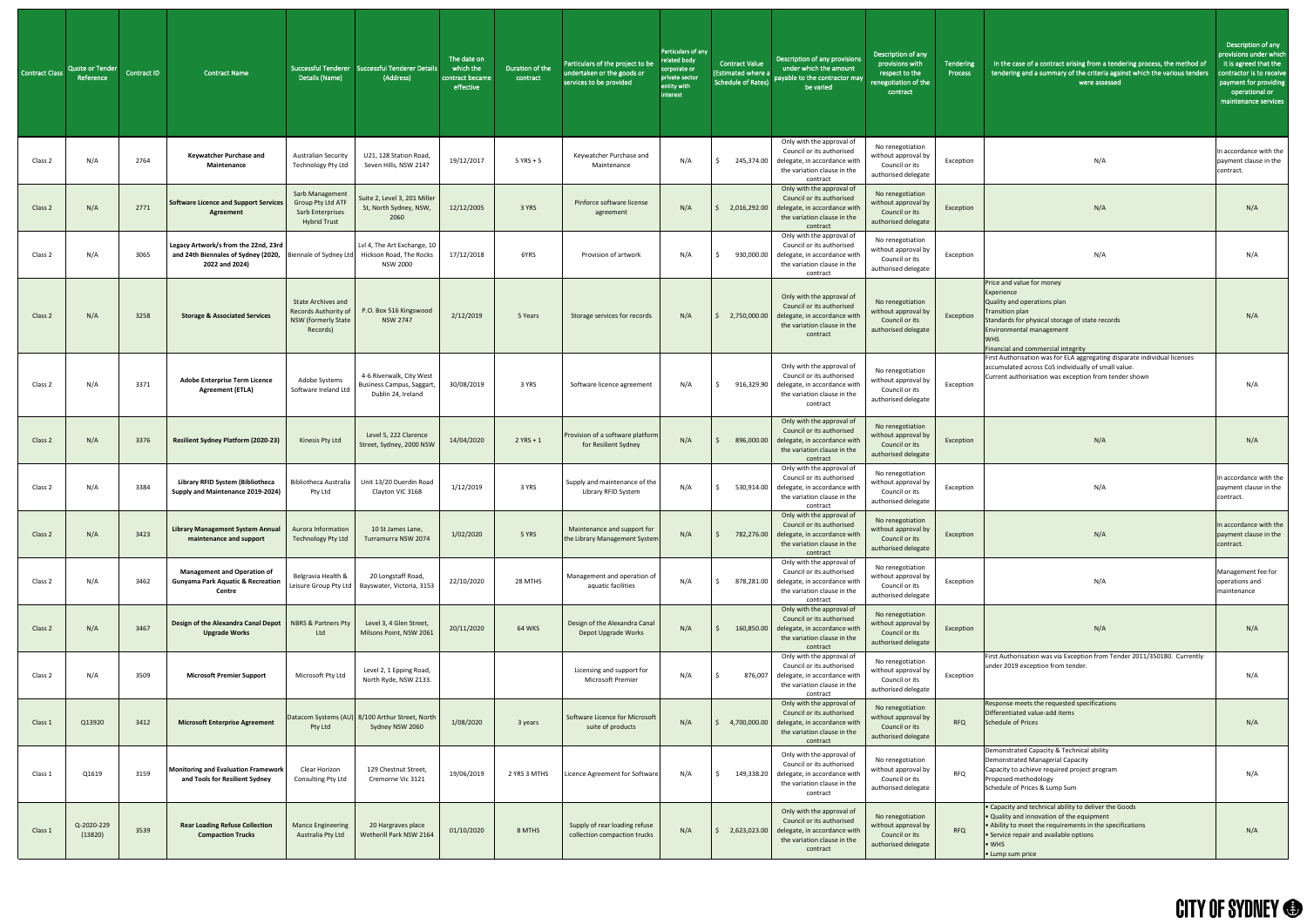| <b>Contract Class</b> | Quote or Tender<br>Reference            | Contract ID | Contract Name                                                            | Details (Name)                                          | Successful Tenderer Successful Tenderer Details<br>(Address)    | The date on<br>which the<br>contract became<br>effective | Duration of the<br>contract | Particulars of the project to be<br>undertaken or the goods or<br>services to be provided | Particulars of any<br>related body<br>corporate or<br>private sector<br>entity with<br>interest | <b>Contract Value</b><br><b>(Estimated where a</b><br>Schedule of Rates) | Description of any provisions<br>under which the amount<br>payable to the contractor may<br>be varied                                        | Description of any<br>provisions with<br>respect to the<br>enegotiation of the<br>contract | Tendering<br>Process | In the case of a contract arising from a tendering process, the method of<br>tendering and a summary of the criteria against which the various tenders<br>were assessed                                                                                                                                                                                                                                                                             | Description of any<br>provisions under which<br>it is agreed that the<br>contractor is to receive<br>payment for providing<br>operational or<br>maintenance services |
|-----------------------|-----------------------------------------|-------------|--------------------------------------------------------------------------|---------------------------------------------------------|-----------------------------------------------------------------|----------------------------------------------------------|-----------------------------|-------------------------------------------------------------------------------------------|-------------------------------------------------------------------------------------------------|--------------------------------------------------------------------------|----------------------------------------------------------------------------------------------------------------------------------------------|--------------------------------------------------------------------------------------------|----------------------|-----------------------------------------------------------------------------------------------------------------------------------------------------------------------------------------------------------------------------------------------------------------------------------------------------------------------------------------------------------------------------------------------------------------------------------------------------|----------------------------------------------------------------------------------------------------------------------------------------------------------------------|
| Class 1               | Q-2020-351<br>(12620)                   | 3540        | <b>Debt Recovery Services</b>                                            | Recoveries &<br><b>Reconstruction (Aust)</b><br>Pty Ltd | 200 Railway Parade<br>Kogarah NSW 2217                          | 12/10/2020                                               | $3$ YRS + 1                 | Debt recovery services                                                                    | N/A                                                                                             | 1,007,280                                                                | Only with the approval of<br>Council or its authorised<br>delegate, in accordance with<br>the variation clause in the<br>contract            | No renegotiation<br>without approval by<br>Council or its<br>authorised delegate           | <b>RFQ</b>           | Price and value for money<br>Experience<br>Allocation of resources<br>Detailed information regarding legal capacity and qualifications of personnel<br>Methodology and operational requirements<br>WHS.<br>Financial and commercial integrity                                                                                                                                                                                                       | N/A                                                                                                                                                                  |
| Class 1               | Q-2020-372                              | 3535        | <b>Asphalt</b>                                                           | Downer EDI Works Pty<br>Ltd                             | 1 Unwin Street<br>Rosehill NSW 2142                             | 16/11/2020                                               |                             | Provision of asphalt                                                                      | N/A                                                                                             |                                                                          | Only with the approval of<br>Council or its authorised<br>548,482 delegate, in accordance with<br>the variation clause in the<br>contract    | No renegotiation<br>without approval by<br>Council or its<br>authorised delegate           | <b>RFQ</b>           | Personnel allocation<br>Methodology<br>Proposal<br>Sustainability/Environmental performance<br><b>WHS</b>                                                                                                                                                                                                                                                                                                                                           | N/A                                                                                                                                                                  |
| Class 1               | Q-2020-437                              | 3477        | North Rosebery Park and Green Link   Gallagher Studio Pty<br>Upgrade     | Ltd                                                     | Studio 4/151 Foveaux St<br>Surry Hills NSW 2010                 |                                                          | 1 YR                        | Design consultancy services for<br>North Rosebery Park and Green<br>Link Upgrade          | N/A                                                                                             | 398,750                                                                  | Only with the approval of<br>Council or its authorised<br>delegate, in accordance with<br>the variation clause in the<br>contract            | No renegotiation<br>without approval by<br>Council or its<br>authorised delegate           | <b>RFQ</b>           | • Lump Sum Price<br>• Project Approach<br>• Project Expertise and Company Capability<br>• Project Team and Resourcing<br>• Project Program and Management<br>$\bullet$ WHS<br>• Financial and commercial trading integrity                                                                                                                                                                                                                          | N/A                                                                                                                                                                  |
| Class 1               | Q-2020-443                              | 3501        | <b>City Recital Hall Upgrade Works</b>                                   | Archer Office                                           | 1/479 Bourke Street, Surry<br>Hills NSW 2010                    |                                                          |                             | City Recital Hall Upgrade Works                                                           | N/A                                                                                             | 215,985                                                                  | Only with the approval of<br>Council or its authorised<br>delegate, in accordance with<br>the variation clause in the<br>contract            | No renegotiation<br>without approval by<br>Council or its<br>authorised delegate           | <b>RFQ</b>           | Project Approach - Project specific understanding and approach to the project<br>Project Expertise -Projects which demonstrate design excellence, relevant<br>scale, value or building typology<br>Project Team and Resourcing -Personnel allocation, qualifications, experience<br>and capacity to meet services and program, including sub-consultants<br>Work Health & Safety<br>Financial and commercial trading integrity including insurances | N/A                                                                                                                                                                  |
| Class 1               | Q-2021-485                              | 3544        | <b>Core Network Upgrade Project</b>                                      | Thomas Duryea<br>Consulting Pty Ltd                     | Level 29, 525 Collins St,<br>Melbourne, Vic 3000                |                                                          |                             | Cisco hardware and<br>implementation services                                             | N/A                                                                                             | 862,298                                                                  | Only with the approval of<br>Council or its authorised<br>delegate, in accordance with<br>the variation clause in the<br>contract            | No renegotiation<br>without approval by<br>Council or its<br>authorised delegate           | RFT/Open<br>Tender   | Pricing and Value for Money<br>Capacity, relevant experience and technical ability<br>Provision of relevant warranties/guarantees<br>Capability to deliver<br>WH&S, environmental management and quality assurance;<br>Financial and commercial trading integrity                                                                                                                                                                                   | N/A                                                                                                                                                                  |
| Class 1               | Q-2021-505                              | 3555        | <b>Workers Compensation Actuarial</b><br>Assessment                      | <b>Finity Consulting Pty</b><br>Ltd                     | 7/68 Harrington St, The<br>Rocks NSW 2000                       | 1/06/2021                                                | 3 YRS                       | <b>Actuarial services for Workers</b><br>Compensation                                     | N/A                                                                                             | 230,000.00                                                               | Only with the approval of<br>Council or its authorised<br>delegate, in accordance with<br>the variation clause in the<br>contract            | No renegotiation<br>without approval by<br>Council or its<br>authorised delegate           | <b>RFQ</b>           | N/A                                                                                                                                                                                                                                                                                                                                                                                                                                                 | N/A                                                                                                                                                                  |
| Class 1               | Q-2021-513                              | 3554        | <b>Strategic design for Oxford West,</b><br><b>Flinders and Broadway</b> | WSP Australia Pty Ltd                                   | Level 27, 680 George St<br>Sydney NSW 2000                      | 10/06/2021                                               | 4 MTHS                      | Design consultancy services for<br>Oxford West, Flinders and<br>Broadway                  | N/A                                                                                             | 185,625                                                                  | Only with the approval of<br>Council or its authorised<br>delegate, in accordance with<br>the variation clause in the<br>contract            | No renegotiation<br>without approval by<br>Council or its<br>authorised delegate           | <b>RFQ</b>           | • Lump Sum Price<br>• Demonstrated organisational and financial capacity and experience<br>• Skills and qualification of nominated team<br>. Understanding of the brief, proposed methodology and program<br>$\bullet$ WHS<br>. Financial and commercial trading integrity                                                                                                                                                                          | N/A                                                                                                                                                                  |
| Class 1               | Q-2021-522                              | 3571        | <b>People Movement Data and Insights</b>                                 | Roy Morgan Research<br>Ltd                              | 386 Flinders Lane,<br>Melbourne VIC 3000                        | 29/07/2021                                               | 1 YR                        | <b>Provision of People Movement</b><br>data and insights                                  | N/A                                                                                             |                                                                          | Only with the approval of<br>Council or its authorised<br>190,000.00 delegate, in accordance with<br>the variation clause in the<br>contract | No renegotiation<br>without approval by<br>Council or its<br>authorised delegate           | <b>RFQ</b>           | Demonstrated capability<br>Methodology<br>Proposal<br><b>WHS</b><br>Financial and commercial integrity                                                                                                                                                                                                                                                                                                                                              | N/A                                                                                                                                                                  |
| Class 1               | Q-2021-526                              | 3568        | Dell Data Domain backup capacity                                         | IQ3 Pty Ltd                                             | 165 Walker Street, North<br>Sydney, NSW 2060                    |                                                          |                             | Supply of a data domain system                                                            | N/A                                                                                             |                                                                          | Only with the approval of<br>Council or its authorised<br>347,241 delegate, in accordance with<br>the variation clause in the<br>contract    | No renegotiation<br>without approval by<br>Council or its<br>authorised delegate           | Exception            | N/A                                                                                                                                                                                                                                                                                                                                                                                                                                                 | N/A                                                                                                                                                                  |
| Class 1               | <b>RFQ 0419 (LGP</b><br>PANEL NPN 1.15) | 3106        | Two 16 Cubic Metre Rear Loading<br><b>Refuse Collection Trucks</b>       | <b>Bucher Municipal Pty</b><br>Ltd                      | 65-73 Nantilla Road,<br><b>CLAYTON NORTH</b><br><b>VIC 3168</b> | 01/04/2019                                               | 3 MTHS                      | Supply of rear loading refuse<br>collection compaction trucks                             | N/A                                                                                             | 778,337.26                                                               | Only with the approval of<br>Council or its authorised<br>delegate, in accordance with<br>the variation clause in the<br>contract            | No renegotiation<br>without approval by<br>Council or its<br>authorised delegate           | <b>RFQ</b>           | • Lump sum price<br>• Capacity, experience and technical ability to deliver the Goods<br>• Safety attributes of the product<br>• Capacity to fulfil the Environmental requirements of the project<br>. Quality and innovation of the product<br>$\bullet$ WH&S<br>• Financial and commercial trading integrity                                                                                                                                      | N/A                                                                                                                                                                  |
| Class 1               | RFQ 11020                               | 3397        | The Provision of First Aid Training                                      | Australian Red Cross<br>Society                         | Level 3, 464 Kent Street,<br>Sydney, NSW 2000                   | 15/06/2020                                               | 3 YRS                       | Provision of First Aid Training                                                           | N/A                                                                                             | 165,000.00                                                               | Only with the approval of<br>Council or its authorised<br>delegate, in accordance with<br>the variation clause in the<br>contract            | No renegotiation<br>without approval by<br>Council or its<br>authorised delegate           | RFQ                  | - Experience<br>- Qualification and capability<br>- Proposed methodology<br>- Proposed programs<br>- WHS<br>- Financial and commercial trading integrity                                                                                                                                                                                                                                                                                            | N/A                                                                                                                                                                  |
| Class 1               | <b>RFQ 1119 LGP</b><br>113-2            | 3196        | <b>Traffic Control Services</b>                                          | Site Group Pty Ltd                                      | 4/8 Tollis Place<br>Seven Hills<br><b>NSW 2147</b>              | 12/07/2019                                               | 3 YRS                       | Traffic control services                                                                  | N/A                                                                                             | 1,081,155.02                                                             | Only with the approval of<br>Council or its authorised<br>delegate, in accordance with<br>the variation clause in the<br>contract            | No renegotiation<br>without approval by<br>Council or its<br>authorised delegate           | <b>RFQ</b>           | Demonstrated capacity<br>Capability and experience<br>Personnel allocation<br>Methodology<br>Financial and commercial integrity<br><b>WHS</b>                                                                                                                                                                                                                                                                                                       | N/A                                                                                                                                                                  |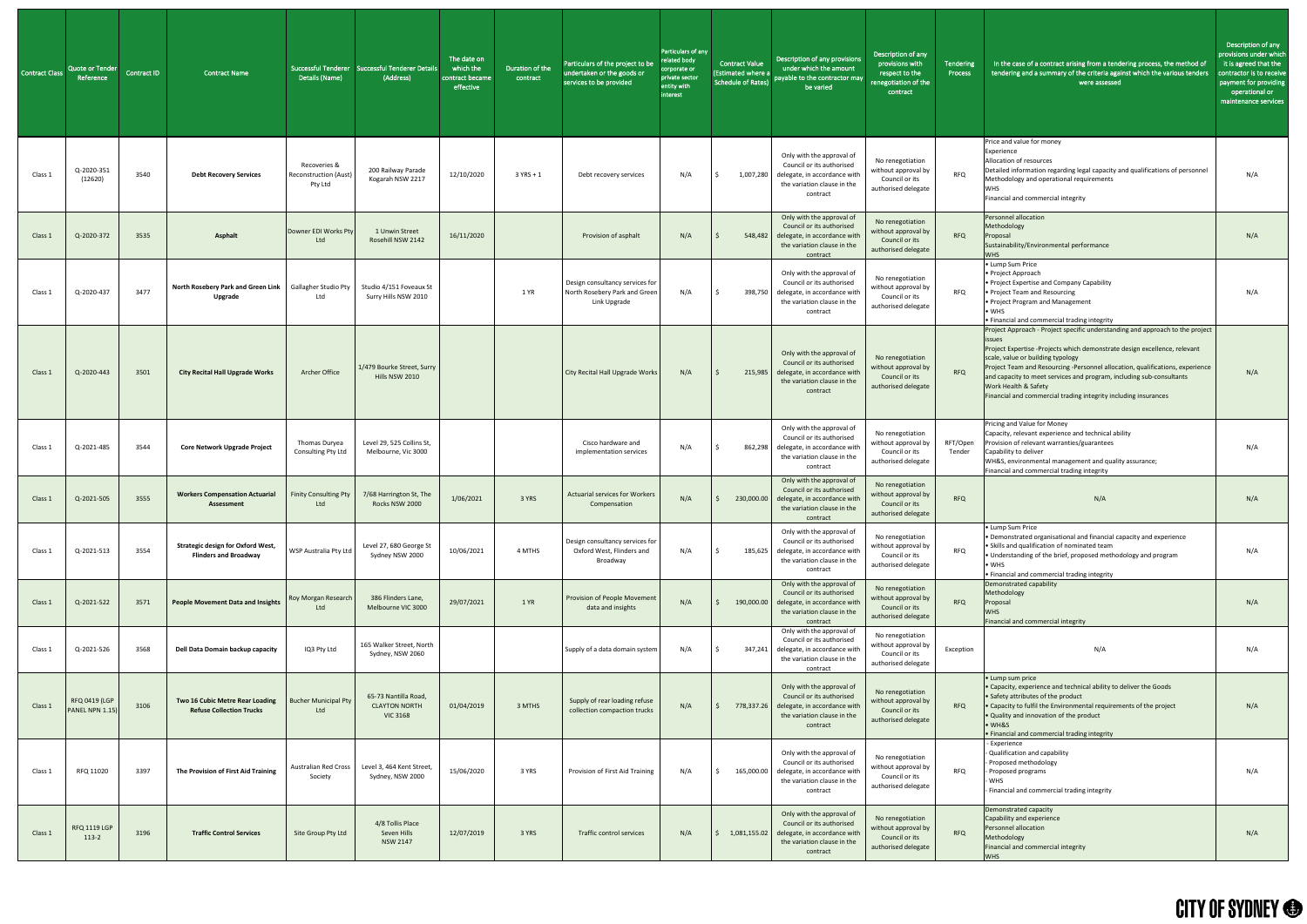| <b>Contract Class</b> | <b>Quote or Tender</b><br>Reference | Contract ID | Contract Name                                                                                                                                                                                        | Details (Name)                                      | Successful Tenderer Successful Tenderer Details<br>(Address)            | The date on<br>which the<br>contract became<br>effective | Duration of the<br>contract | Particulars of the project to be<br>undertaken or the goods or<br>services to be provided                                  | Particulars of any<br>related body<br>corporate or<br>private sector<br>entity with<br>interest | <b>Contract Value</b><br><b>Estimated where a</b><br><b>Schedule of Rates)</b> | Description of any provisions<br>under which the amount<br>payable to the contractor may<br>be varied                                        | Description of any<br>provisions with<br>respect to the<br>enegotiation of the<br>contract | Tendering<br>Process  | In the case of a contract arising from a tendering process, the method of<br>tendering and a summary of the criteria against which the various tenders<br>were assessed                                                                                 | Description of any<br>provisions under which<br>it is agreed that the<br><u>contr</u> actor is to receive<br>payment for providing<br>operational or<br>maintenance services |
|-----------------------|-------------------------------------|-------------|------------------------------------------------------------------------------------------------------------------------------------------------------------------------------------------------------|-----------------------------------------------------|-------------------------------------------------------------------------|----------------------------------------------------------|-----------------------------|----------------------------------------------------------------------------------------------------------------------------|-------------------------------------------------------------------------------------------------|--------------------------------------------------------------------------------|----------------------------------------------------------------------------------------------------------------------------------------------|--------------------------------------------------------------------------------------------|-----------------------|---------------------------------------------------------------------------------------------------------------------------------------------------------------------------------------------------------------------------------------------------------|------------------------------------------------------------------------------------------------------------------------------------------------------------------------------|
| Class 1               | RFQ 2020-410                        | 3463        | Build and Delivery of the 2021 Sydney   Gorilla Constructions '<br>Lunar Festival - Ox Lantern (with<br>option to re-stage for 2022 & 2023)                                                          | Pty Ltd                                             | 182C Victoria Road<br>Marrickville NSW 2204                             | 18/11/2020                                               | 9 MTHS+1+1                  | Build and delivery for the<br>Sydney Lunar Festival - Ox<br>Lantern                                                        | N/A                                                                                             | 133,300.00                                                                     | Only with the approval of<br>Council or its authorised<br>delegate, in accordance witl<br>the variation clause in the<br>contract            | No renegotiation<br>without approval by<br>Council or its<br>authorised delegate           | RFT/Open<br>Tender    | Demonstrated previous experience<br>Demonstrated company resource<br>Proposed methodology<br>Demonstrated effective communication method<br><b>WHS</b><br>Insurances<br>Lump Sum                                                                        | N/A                                                                                                                                                                          |
| Class 1               | RFQ 5319<br>LGP115                  | 3143        | <b>Checkpoint Firewalls HA Appliance &amp; Content Security Pty</b><br><b>3YR Maintenance Renewal</b>                                                                                                | Ltd                                                 | Level 1, Suite 1.02,<br>1 Epping Road,<br>North Ryde NSW 2113           | 1/05/2019                                                | 3 YRS                       | IT security maintenance                                                                                                    | N/A                                                                                             | 438,740.79                                                                     | Only with the approval of<br>Council or its authorised<br>delegate, in accordance wit<br>the variation clause in the<br>contract             | No renegotiation<br>without approval by<br>Council or its<br>authorised delegate           | <b>RFQ</b>            | Demonstrated experience<br>Proposal<br>Methodology<br><b>WHS</b><br>Financial and commercial integrity                                                                                                                                                  | In accordance with the<br>payment clause in the<br>contract.                                                                                                                 |
| Class:                | RFQ10919                            | 3284        | <b>IT Research and Practitioner Support</b><br>Service                                                                                                                                               | Gartner Australasia<br>Pty Ltd                      | level 6, 395 Collins St,<br>Melbourne, VIC 3000                         | 18/12/2019                                               | 3 YRS                       | IT consultancy services                                                                                                    | N/A                                                                                             | 186,500.00                                                                     | Only with the approval of<br>Council or its authorised<br>delegate, in accordance witl<br>the variation clause in the<br>contract            | No renegotiation<br>without approval by<br>Council or its<br>authorised delegate           | <b>RFQ</b>            | Price and Value for Money<br><b>Organisation Capability</b><br>Range of Services<br>Work Health & Safety<br>Financial and commercial trading integrity                                                                                                  | N/A                                                                                                                                                                          |
| Class 1               | RFQ1317                             | 3136        | IBM v7000 SAN Maintenance                                                                                                                                                                            | <b>Aerocom Technology</b><br>Pty Ltd                | 1/524 Parramatta Road<br>Petersham NSW 2049                             | 1/05/2019                                                | 3 YRS                       | <b>SAN Storage capacity expansion</b>                                                                                      | N/A                                                                                             | 358,093.00                                                                     | Only with the approval of<br>Council or its authorised<br>delegate, in accordance witl<br>the variation clause in the<br>contract            | No renegotiation<br>without approval by<br>Council or its<br>authorised delegate           | <b>RFQ</b>            | Price and Value for Money<br>Complete submission & matches specifications<br>Financial and commercial trading integrity                                                                                                                                 | N/A                                                                                                                                                                          |
| Class 2               | RFQ3219                             | 3510        | <b>VMware ELA Bundle</b>                                                                                                                                                                             | (Australia) Pty Ltd                                 | Computer Systems   21 Annie Street Wickham<br><b>NSW 2293</b>           | 30/4/2018                                                |                             | Annual renewal   Licence Agreement for Software                                                                            | N/A                                                                                             |                                                                                | Only with the approval of<br>Council or its authorised<br>477,822 delegate, in accordance with<br>the variation clause in the<br>contract    | No renegotiation<br>without approval by<br>Council or its<br>authorised delegate           | <b>RFQ</b>            | Response Meets Requested Specification<br>Financials<br><b>Schedule of Prices</b>                                                                                                                                                                       | N/A                                                                                                                                                                          |
| Class:                | RFQ4613                             | 3513        | Tablet application for viewing and<br>annotating Council meeting papers                                                                                                                              | <b>Diligent Board Services</b><br>Australia Pty Ltd | Suite 01, Level 46<br>MLC Centre, 19 Martin<br>Place<br>Sydney NSW 2000 |                                                          |                             | IT application services                                                                                                    | N/A                                                                                             | 319,173.00                                                                     | Only with the approval of<br>Council or its authorised<br>delegate, in accordance witl<br>the variation clause in the<br>contract            | No renegotiation<br>without approval by<br>Council or its<br>authorised delegate           | <b>RFQ</b>            | Price and Value for Money<br>Compliance With Functional Requirements<br>Compliance With non-functional Requirements<br><b>Relevant Work Experience</b><br>Delivery Program<br><b>Training methodology</b><br>Financial and commercial trading integrity | N/A                                                                                                                                                                          |
| Class:                | RFQ5319                             | 3503        | <b>Forcepoint Cloud Email Security</b>                                                                                                                                                               | <b>Content Security Pty</b><br>Ltd                  | Level 1, Suite 1.02,<br>1 Epping Road,<br>North Ryde NSW 2113           |                                                          |                             | IT security services                                                                                                       | N/A                                                                                             | 281,384                                                                        | Only with the approval of<br>Council or its authorised<br>delegate, in accordance with<br>the variation clause in the<br>contract            | No renegotiation<br>without approval by<br>Council or its<br>authorised delegate           | <b>RFQ</b>            | Price and Value for Money<br>Meets the requested specifications<br><b>Experience in Services of Similar Nature</b><br>Proposed solution & implementation plan<br>Work Health & Safety<br>Financial and commercial trading integrity                     | N/A                                                                                                                                                                          |
| Class 3               | RFT 0119                            | 3393        | <b>Street Furniture and Outdoor Media</b><br><b>Services Agreement</b>                                                                                                                               | QMS Media Pty Ltd                                   | Level 1/40 Miller Street,<br>North Sydney 2060                          | 1/01/2021                                                | 10 YRS + 5 YRS              | Design, supply and maintenance<br>of Street Furniture<br>Commercial management of<br>Street Furniture for outdoor<br>media | N/A                                                                                             | \$165,000,030.10                                                               | Only with the approval of<br>Council or its authorised<br>delegate, in accordance witl<br>the variation clause in the<br>contract            | No renegotiation<br>without approval by<br>Council or its<br>authorised delegate           | Exception             | N/A                                                                                                                                                                                                                                                     | In accordance with the<br>payment clause in the<br>contract.                                                                                                                 |
| Class 1               | RFT 0921                            | 2307        | <b>Work Based Child Care services</b>                                                                                                                                                                | Children's Services<br>Community<br>Management Ltd  | Bldg 21, 142 Addison Road<br>Marrickville NSW 2204                      | 1/01/2011                                                | 5 YRS                       | Work based child care services                                                                                             | N/A                                                                                             | 230,000.00                                                                     | Only with the approval of<br>Council or its authorised<br>delegate, in accordance witl<br>the variation clause in the<br>contract            | No renegotiation<br>without approval by<br>Council or its<br>authorised delegate           | RFT/Open<br>Tender    | Presentation of tender<br>Price and value for money<br>Demonstrated capacity<br>Demonstrated capability and experience<br>Personnel allocation<br>Financial and commercial integrity<br>Methodology<br>WH&S                                             | N/A                                                                                                                                                                          |
| Class 2               | RFT 11219                           | 3346        | C30067 119 Redfern Street - Head<br><b>Design Consultant</b>                                                                                                                                         | Aileen Sage Pty Ltd                                 | L3, 101-111 William Street,<br>Darlinghurst, NSW 2010                   | 24/02/2020                                               | 19 MTHS                     | Design consultancy services for<br>119 Redfern Street                                                                      | N/A                                                                                             |                                                                                | Only with the approval of<br>Council or its authorised<br>194,680.00 delegate, in accordance wit<br>the variation clause in the<br>contract  | No renegotiation<br>without approval by<br>Council or its<br>authorised delegate           | RFT/Open<br>Tender    | N/A                                                                                                                                                                                                                                                     | N/A                                                                                                                                                                          |
| Class 1               | RFT 1217                            | 719         | Design Consultancy Services for the<br>Sydney Town Hall Facade Conservation<br>Project, Stage 2                                                                                                      | Jackson Teece                                       | Ground Floor, Lot 1 Pier 8-<br>9, 23 Hickson Road<br>Walsh Bay NSW 2000 | 14/02/2013                                               | 5 YEARS                     | Design Consultancy Services for<br>the Sydney Town Hall Facade<br>Conservation Project, Stage 2                            | N/A                                                                                             |                                                                                | Only with the approval of<br>Council or its authorised<br>893,375.00 delegate, in accordance with<br>the variation clause in the<br>contract | No renegotiation<br>without approval by<br>Council or its<br>authorised delegate           | RFT/Open<br>Tender    | Financial stability<br>Price and value for money<br>Technical ability and experience<br>Managerial capability and capacity<br>Methodology<br>Sustainability/Environmental performance                                                                   | N/A                                                                                                                                                                          |
| Class 3               | RFT 1226                            | 443         | <b>Green Square Town Centre - Water</b><br>Reuse Scheme - Design Construct &   The Water Factory Pty   Level 3, 210 George Street,<br><b>Commission - Operations maintenance</b><br>& Administration | Ltd                                                 | Sydney NSW 2000                                                         | 9/08/2013                                                | 5 YRS                       | Services for the Green Square<br><b>Town Centre Water Reuse</b><br>Scheme                                                  | N/A                                                                                             | \$11,581,433.00                                                                | Only with the approval of<br>Council or its authorised<br>delegate, in accordance with<br>the variation clause in the<br>contract            | No renegotiation<br>without approval by<br>Council or its<br>authorised delegate           | Reject &<br>Negotiate | Price and value for money<br>Capability<br>Experience<br>Proposal<br><b>WHS</b><br>Financial and commercial integrity                                                                                                                                   | In accordance with the<br>payment clause in the<br>contract.                                                                                                                 |
| Class 1               | RFT 1347                            | 584         | Artwork to honour Aboriginal and<br>Torres Strait Islander men and women<br>who have served their country, the<br>Eora Journey Recognition in the Public<br><b>Domain Project</b>                    | Tony Albert &<br>Cracknell Lonergan<br>Architects   | 156 Church St, Newtown<br><b>NSW 2042</b>                               |                                                          | 6/01/2039                   | Provision of artwork                                                                                                       | N/A                                                                                             | 500,000.00                                                                     | Only with the approval of<br>Council or its authorised<br>delegate, in accordance with<br>the variation clause in the<br>contract            | No renegotiation<br>without approval by<br>Council or its<br>authorised delegate           | RFT/Open<br>Tender    | Proposal<br>Methodology<br>Relationship to site<br>Demonstrated experience<br>Price and value for money                                                                                                                                                 | N/A                                                                                                                                                                          |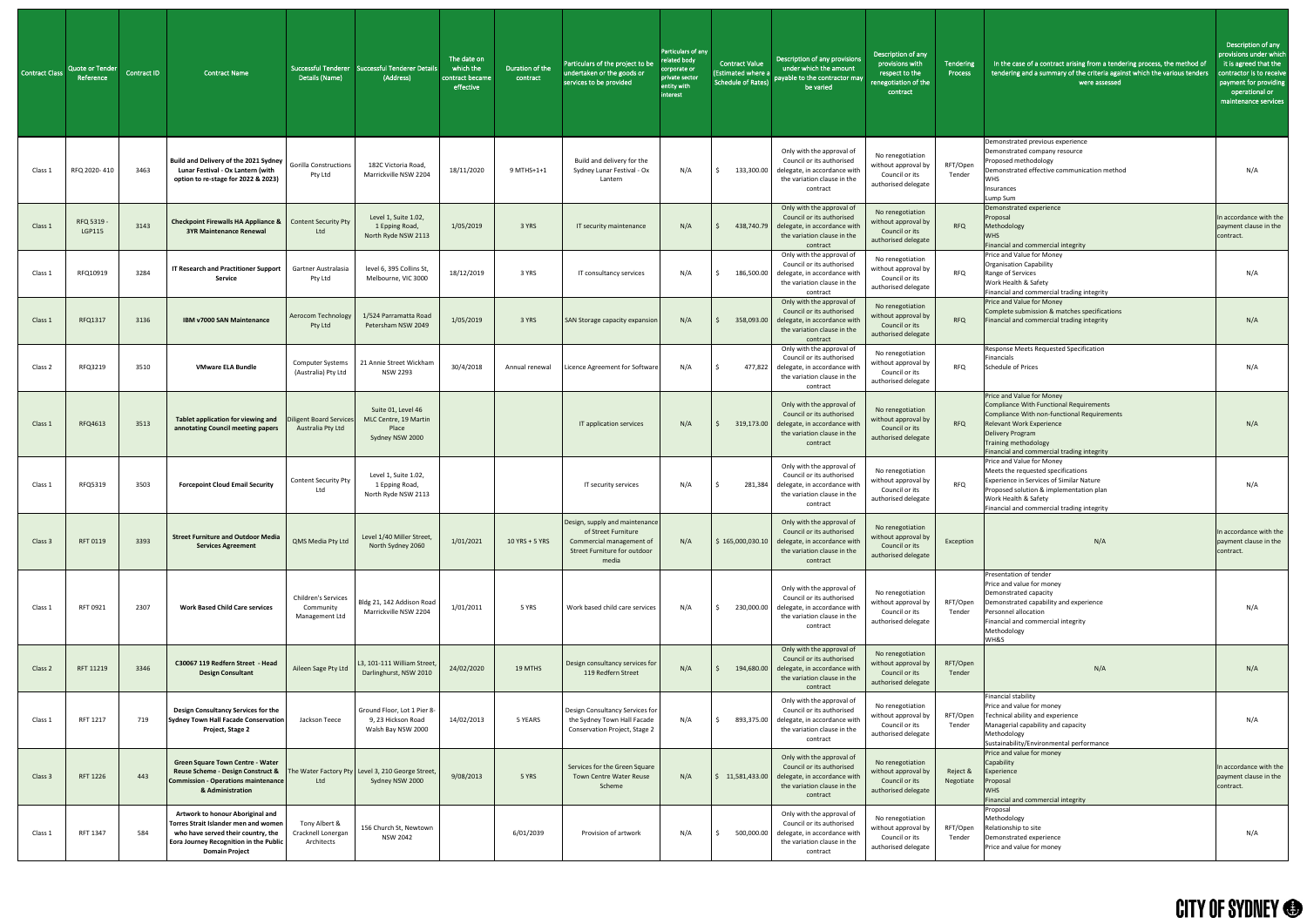| <b>Contract Class</b> | Quote or Tender<br>Reference | Contract ID | <b>Contract Name</b>                                                                                                                                                                                                                                                            | Details (Name)                             | Successful Tenderer Successful Tenderer Details<br>(Address)            | The date on<br>which the<br>contract became<br>effective | Duration of the<br>contract | Particulars of the project to be<br>undertaken or the goods or<br>services to be provided | Particulars of any<br>related body<br>corporate or<br>private sector<br>entity with<br>interest | <b>Contract Value</b><br>(Estimated where a<br><b>Schedule of Rates)</b> | Description of any provisions<br>under which the amount<br>payable to the contractor may<br>be varied                                        | Description of any<br>provisions with<br>respect to the<br>renegotiation of the<br>contract | Tendering<br>Process  | In the case of a contract arising from a tendering process, the method of<br>tendering and a summary of the criteria against which the various tenders<br>were assessed                                                                                                                                                                                                                                                                                                                                                                                                                                                                                                                                                                                                 | Description of any<br>provisions under which<br>it is agreed that the<br>contractor is to receive<br>payment for providing<br>operational or<br>maintenance services |
|-----------------------|------------------------------|-------------|---------------------------------------------------------------------------------------------------------------------------------------------------------------------------------------------------------------------------------------------------------------------------------|--------------------------------------------|-------------------------------------------------------------------------|----------------------------------------------------------|-----------------------------|-------------------------------------------------------------------------------------------|-------------------------------------------------------------------------------------------------|--------------------------------------------------------------------------|----------------------------------------------------------------------------------------------------------------------------------------------|---------------------------------------------------------------------------------------------|-----------------------|-------------------------------------------------------------------------------------------------------------------------------------------------------------------------------------------------------------------------------------------------------------------------------------------------------------------------------------------------------------------------------------------------------------------------------------------------------------------------------------------------------------------------------------------------------------------------------------------------------------------------------------------------------------------------------------------------------------------------------------------------------------------------|----------------------------------------------------------------------------------------------------------------------------------------------------------------------|
| Class 2               | RFT 1390                     | 1002        | <b>Self-Insurance Management System</b>                                                                                                                                                                                                                                         | NTT DATA Figtree<br>Systems Pty Ltd        | Level 12, 15 Castlereagh<br>Street, Sydney, NSW 2010                    | 20/06/2014                                               | $+3$ YRS                    | 3 YRS + 1 YRS + 1 YRS Provision and support of the Self<br>insurance management system    | N/A                                                                                             |                                                                          | Only with the approval of<br>Council or its authorised<br>756,080.00 delegate, in accordance with<br>the variation clause in the<br>contract | No renegotiation<br>without approval by<br>Council or its<br>authorised delegate            | Exception             | N/A                                                                                                                                                                                                                                                                                                                                                                                                                                                                                                                                                                                                                                                                                                                                                                     | N/A                                                                                                                                                                  |
| Class 1               | RFT 1406                     | 1345        | <b>Managed Print Services</b>                                                                                                                                                                                                                                                   | <b>Enigma Business</b><br>Products Pty Ltd | Unit 7/252 Allambie Road<br><b>ALLAMBIE HEIGHTS NSW</b><br>2100         | 1/05/2015                                                | $5$ YRS + 2                 | Managed print services                                                                    | N/A                                                                                             | 2,800,000.00                                                             | Only with the approval of<br>Council or its authorised<br>delegate, in accordance witl<br>the variation clause in the<br>contract            | No renegotiation<br>without approval by<br>Council or its<br>authorised delegate            | RFT/Open<br>Tender    | Price and value for money<br>Experience<br>Meets Council's requirements<br>Service levels<br>Environmental management<br><b>WHS</b><br>Financial and commercial integrity                                                                                                                                                                                                                                                                                                                                                                                                                                                                                                                                                                                               | N/A                                                                                                                                                                  |
| Class 1               | RFT 1449                     | 1440        | <b>Town Hall Trigeneration Project</b><br>(DBOM)                                                                                                                                                                                                                                | A.E. Smith & Son Pty<br>Ltd                | 21-29 MILES STREET,<br>MULGRAVE VIC 3170                                | 5/01/2015                                                | 5 YRS                       | Services to deliver the Town Hall<br><b>Trigeneration Project</b>                         | N/A                                                                                             | 11,675,677.00                                                            | Only with the approval of<br>Council or its authorised<br>delegate, in accordance wit<br>the variation clause in the<br>contract             | No renegotiation<br>Council or its<br>authorised delegate                                   | Tender                | Demonstrated recent experience completing similar projects<br><b>Expertise and capability</b><br>Ability to complete design/construction within required timeframe,<br>Tenderer's proposal meets performance requirements<br>without approval by $\vert$ EOI then Select Operate/maintain methodology<br>Environmental management: Provision of certification or in house system<br>Quality Assurance:<br><b>Workplace Health &amp; Safety</b><br>Financial and commercial trading integrity including insurances                                                                                                                                                                                                                                                       | N/A                                                                                                                                                                  |
| Class 1               | RFT 1465                     | 1678        | <b>Library Materials - Languages other</b><br>than English (LOTE), selection,<br>cataloguing and end processing                                                                                                                                                                 | <b>CAVAL Ltd</b>                           | 4 Park Drive, Bundoora 3083                                             | 4/09/2015                                                | 5 YRS                       | Provision of library materials                                                            | N/A                                                                                             | 681,000.00                                                               | Only with the approval of<br>Council or its authorised<br>delegate, in accordance with<br>the variation clause in the<br>contract            | No renegotiation<br>without approval by<br>Council or its<br>authorised delegate            | RFT/Open<br>Tender    | Demonstrated Capacity and technical ability<br>Capacity to achieve the require project<br>Demonstrated Experience<br>The proposed quality and operations plan<br>Environmental management<br><b>WHS</b><br><b>Financial Integrity</b><br>Lump Sum                                                                                                                                                                                                                                                                                                                                                                                                                                                                                                                       | N/A                                                                                                                                                                  |
| Class 1               | <b>RFT 1487</b>              | 1751        | <b>Manufacture and Supply of Smartpole</b><br><b>Multi-Function Poles; Prototype,</b><br><b>Manufacture and Supply of S3 Light</b><br><b>Rail Smartpole Multi-Function Poles;</b><br>and; Industrial Design, Prototype,<br><b>Manufacture and Supply of Pedestrian</b><br>Poles | <b>Hub Street Equipment</b><br>Pty Ltd     | Suite 6, 10 Regent Street,<br>Chippendale, NSW 2008                     | 14/08/2015                                               | $5 YRS + 2 + 2$             | Manufacture and supply of<br><b>SmartPoles</b>                                            | N/A                                                                                             | 23,492,039.00                                                            | Only with the approval of<br>Council or its authorised<br>delegate, in accordance with<br>the variation clause in the<br>contract            | No renegotiation<br>without approval by<br>Council or its<br>authorised delegate            | RFT/Open<br>Tender    | N/A                                                                                                                                                                                                                                                                                                                                                                                                                                                                                                                                                                                                                                                                                                                                                                     | N/A                                                                                                                                                                  |
| Class 2               | RFT 1535 RN                  | 2430        | <b>City Life Managed Public Access IT</b><br><b>Facilities &amp; Services</b>                                                                                                                                                                                                   | Anabelle Bits Pty Ltd                      | 8 Lord Street, Botany NSW<br>2019                                       | 27/07/2016                                               | 5 YRS                       | IT solution for Public Access<br>facilities and services                                  | N/A                                                                                             | 3,625,000.00                                                             | Only with the approval of<br>Council or its authorised<br>delegate, in accordance with<br>the variation clause in the<br>contract            | No renegotiation<br>without approval by<br>Council or its<br>authorised delegate            | Reject &<br>Negotiate | Price and value for money<br>Demonstrated relevant experience similar<br>Meets the specifications<br>solution design and delivery<br>service levels<br>environmental management<br>Workplace Health & Safety<br>Financial and commercial trading integrity                                                                                                                                                                                                                                                                                                                                                                                                                                                                                                              | N/A                                                                                                                                                                  |
| Class 1               | <b>RFT 1537</b>              | 2210        | <b>Wayfinding Signage Implementation -</b><br><b>Manufacture and Installation</b>                                                                                                                                                                                               | Claude Neon Pty Ltd                        | Level 5, 167 Pacific<br>Highway, St Leonards                            | 6/04/2016                                                | 5 YRS                       | Manufacture and installation of<br>wayfinding signage                                     | N/A                                                                                             | 3,500,000.00                                                             | Only with the approval of<br>Council or its authorised<br>delegate, in accordance with<br>the variation clause in the<br>contract            | No renegotiation<br>without approval by<br>Council or its<br>authorised delegate            | RFT/Open<br>Tender    | The lump sum price and schedule of prices;<br>Demonstrated experience and qualifications of nominated project manager in<br>managing and delivering comparable services on large scale signage<br>implementation projects or other projects of a similar nature.<br>Demonstrated capacity, capabilities and qualifications of project team as well<br>as adequate resourcing to service the contract.<br>Capacity to achieve the required project program and suitability of the<br>proposed methodology to deliver the scope of services.<br>Ability to meet quality requirements of completed and installed signage<br>including environmental management.<br><b>Workplace Health &amp; Safety</b><br>Financial and commercial trading integrity including insurances | N/A                                                                                                                                                                  |
| Class 1               | RFT 1608                     | 2513        | <b>Security Patrols and Alarm Response</b><br><b>Services</b>                                                                                                                                                                                                                   | Southern Cross<br>Protection Pty Ltd       | Suite 28/26-32 Pirrama<br>Road, Pyrmont NSW 2009                        | 23/01/2017                                               | $3$ YRS + 2                 | Security patrols and alarm<br>response services                                           | N/A                                                                                             |                                                                          | Only with the approval of<br>Council or its authorised<br>600,000.00 delegate, in accordance with<br>the variation clause in the<br>contract | No renegotiation<br>without approval by<br>Council or its<br>authorised delegate            | RFT/Open<br>Tender    | Price and value for money<br>Experience<br>Methodology and operational requirements<br><b>IWHS</b><br>Financial and commercial integrity                                                                                                                                                                                                                                                                                                                                                                                                                                                                                                                                                                                                                                | N/A                                                                                                                                                                  |
| Class 1               | RFT 1611                     | 2332        | Heritage architecture consultancy<br>services for Customs House facade<br>restoration                                                                                                                                                                                           | Jackson Teece                              | Ground Floor, Lot 1 Pier 8-<br>9, 23 Hickson Road<br>Walsh Bay NSW 2000 | 18/05/2016                                               | 2 YRS                       | Heritage consultancy services<br>for Customs House façade<br>restoration                  | N/A                                                                                             | 290,880.00                                                               | Only with the approval of<br>Council or its authorised<br>delegate, in accordance witl<br>the variation clause in the<br>contract            | No renegotiation<br>without approval by<br>Council or its<br>authorised delegate            | RFT/Open<br>Tender    | Demonstrated experience<br>Personnel allocation<br>Proposal<br>Methodology<br>Price and value for money<br><b>WHS</b><br>Financial and commercial integrity                                                                                                                                                                                                                                                                                                                                                                                                                                                                                                                                                                                                             | N/A                                                                                                                                                                  |
| Class 1               | RFT 1626                     | 2586        | <b>Public Art Collection Basic</b><br><b>Maintenance Services</b>                                                                                                                                                                                                               | Urban Maintenance<br>Systems Pty Ltd       | 352 Ferntree Gully Road,<br>Notting Hill, Vic, 3168                     | 13/02/2017                                               | $3$ YRS + 1 + 1             | Maintenance services for the<br><b>Public Art Collection</b>                              | N/A                                                                                             | 880,528.90                                                               | Only with the approval of<br>Council or its authorised<br>delegate, in accordance with<br>the variation clause in the<br>contract            | No renegotiation<br>without approval by<br>Council or its<br>authorised delegate            | RFT/Open<br>Tender    | N/A                                                                                                                                                                                                                                                                                                                                                                                                                                                                                                                                                                                                                                                                                                                                                                     | In accordance with the<br>payment clause in the<br>contract.                                                                                                         |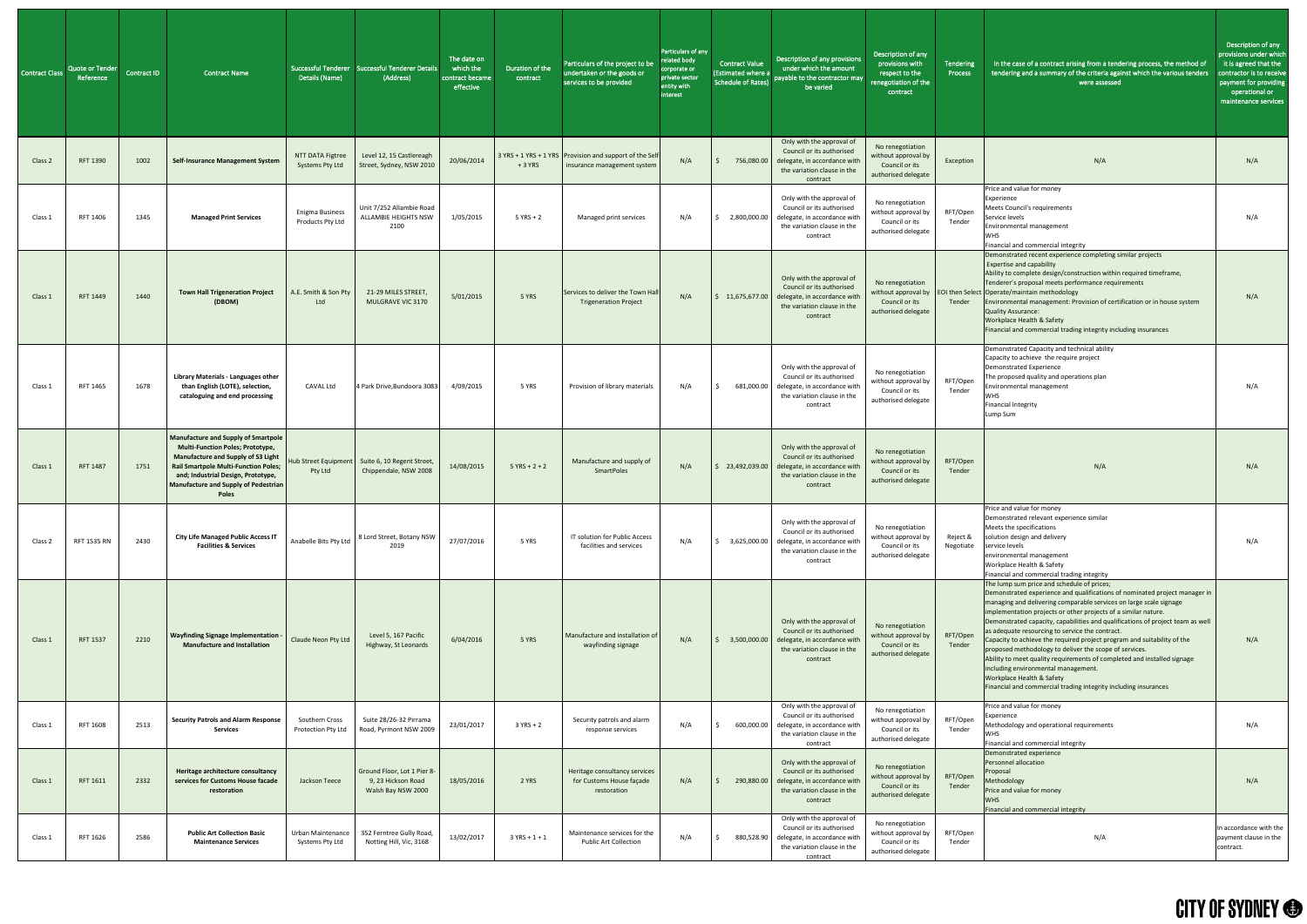| <b>Contract Class</b> | Quote or Tender<br>Reference | Contract ID | <b>Contract Name</b>                                                                                                                                          | Details (Name)                                                    | Successful Tenderer Successful Tenderer Details<br>(Address)        | The date on<br>which the<br>contract became<br>effective | Duration of the<br>contract            | Particulars of the project to be<br>undertaken or the goods or<br>services to be provided | Particulars of any<br>related body<br>corporate or<br>private sector<br>entity with<br>interest | <b>Contract Value</b><br>(Estimated where a<br><b>Schedule of Rates)</b> | Description of any provisions<br>under which the amount<br>payable to the contractor may<br>be varied                                                            | Description of any<br>provisions with<br>respect to the<br>renegotiation of the<br>contract | Tendering<br>Process  | In the case of a contract arising from a tendering process, the method of<br>tendering and a summary of the criteria against which the various tenders<br>were assessed                                                                                                                                                                                           | Description of any<br>provisions under which<br>it is agreed that the<br>contractor is to receive<br>payment for providing<br>operational or<br>maintenance services |
|-----------------------|------------------------------|-------------|---------------------------------------------------------------------------------------------------------------------------------------------------------------|-------------------------------------------------------------------|---------------------------------------------------------------------|----------------------------------------------------------|----------------------------------------|-------------------------------------------------------------------------------------------|-------------------------------------------------------------------------------------------------|--------------------------------------------------------------------------|------------------------------------------------------------------------------------------------------------------------------------------------------------------|---------------------------------------------------------------------------------------------|-----------------------|-------------------------------------------------------------------------------------------------------------------------------------------------------------------------------------------------------------------------------------------------------------------------------------------------------------------------------------------------------------------|----------------------------------------------------------------------------------------------------------------------------------------------------------------------|
| Class 3               | <b>RFT 1628</b>              | 2725        | Venue Management Catering Services                                                                                                                            | Compass Group B&I<br><b>Hospitality Services</b><br>Pty Ltd       | Ground Floor, 35-51<br>Mitchell Street, McMahons<br>Point NSW 2060  | 3/07/2017                                                | 4 YRS                                  | Catering services for City venues                                                         | N/A                                                                                             | 12,717,666.00                                                            | Only with the approval of<br>Council or its authorised<br>delegate, in accordance with<br>the variation clause in the<br>contract                                | No renegotiation<br>without approval by<br>Council or its<br>authorised delegate            | Reject &<br>Negotiate | • Ongoing financial offer<br>• Capital contribution<br>• Additional financial offer<br>• Vision<br>• Demonstrated capacity & technical ability<br>• Operations plan<br>• Managerial capability<br>• Innovative approach & framework<br>• Integrate Councils reporting & event management process<br>$\bullet$ WHS<br>• Financial and commercial trading integrity | N/A                                                                                                                                                                  |
| Class 3               | RFT 1633 RN                  | 2811        | <b>Cleansing Waste (Putrescible) Receipt</b><br>and Processing                                                                                                | Recovery Pty Ltd                                                  | SUEZ Recycling and 3 Rider Boulevard, Rhodes,<br>NSW, 2138          | 18/12/2017                                               | 5 YRS +1YR +1YR +1YR                   | Putrescible waste receipt and<br>processing                                               | N/A                                                                                             | 10,841,097.00                                                            | Only with the approval of<br>Council or its authorised<br>delegate, in accordance with<br>the variation clause in the<br>contract                                | No renegotiation<br>without approval by<br>Council or its<br>authorised delegate            | Reject &<br>Negotiate | • Schedule of Rates<br>• Capacity to achieve environmental performance requirements<br>• Proposed facilities, resource recovery and processing methodologies<br>• Experience, capability and technical ability<br>. Environmental Management Systems (EMS) and social benefit outcomes<br>$\bullet$ WHS<br>• Financial and commercial trading integrity           | N/A                                                                                                                                                                  |
| Class 3               | RFT 1633 RN                  | 2812        | <b>Organics, Bulky Waste and Cleansing</b><br>Waste (Non-Putrescible) Receipt and SERVICES (AUSTRALIA)<br>Processing                                          | <b>VEOLIA</b><br>ENVIRONMENTAL<br>PTY LTD                         | Level 4, Bay Centre, 65<br>Pirrama Road, Pyrmont<br><b>NSW 2009</b> |                                                          | 18/12/2017 5 YRS +1YR +1YR +1YR        | Non-putrescible waste receipt<br>and processing                                           | N/A                                                                                             |                                                                          | Only with the approval of<br>Council or its authorised<br>$\frac{1}{2}$ \$ 15,075,958.00 delegate, in accordance with<br>the variation clause in the<br>contract | No renegotiation<br>without approval by<br>Council or its<br>authorised delegate            | Reject &<br>Negotiate | • Schedule of Rates<br>• Capacity to achieve environmental performance requirements<br>• Proposed facilities, resource recovery and processing methodologies<br>• Experience, capability and technical ability<br>. Environmental Management Systems (EMS) and social benefit outcomes<br>• WHS<br>• Financial and commercial trading integrity                   | N/A                                                                                                                                                                  |
| Class 2               | RFT 1633 RN                  | 2840        | <b>Recyclables Receipt and Processing</b>                                                                                                                     | Visy Paper Pty Ltd t/a<br>Visy Recycling                          | Level 11, 2 Southbank<br>Boulevard, Southbank VI<br>3006            | 18/12/2017                                               | $5$ YRS + 1 YR + 1 YR + 1<br><b>YR</b> | Recyclables receipt and<br>processing                                                     | N/A                                                                                             | 2,676,470.00                                                             | Only with the approval of<br>Council or its authorised<br>delegate, in accordance with<br>the variation clause in the<br>contract                                | No renegotiation<br>without approval by<br>Council or its<br>authorised delegate            | Reject &<br>Negotiate | • Schedule of Rates<br>• Capacity to achieve environmental performance requirements<br>• Proposed facilities, resource recovery and processing methodologies<br>• Experience, capability and technical ability<br>. Environmental Management Systems (EMS) and social benefit outcomes<br>$\bullet$ WHS<br>• Financial and commercial trading integrity           | N/A                                                                                                                                                                  |
| Class 1               | RFT 1634                     | 2487        | <b>Irrigation Maintenance</b>                                                                                                                                 | Total Water Pty Ltd                                               | 16 Torquay Street,<br>Greenhills Beach NSW 2230                     | 1/12/2016                                                | $3$ YRS + 2YRS                         | Provision of irrigation<br>maintenance services                                           | N/A                                                                                             | 900,300.00                                                               | Only with the approval of<br>Council or its authorised<br>delegate, in accordance with<br>the variation clause in the<br>contract                                | No renegotiation<br>without approval by<br>Council or its<br>authorised delegate            | RFT/Open<br>Tender    | • Schedule of rates<br>• Previous work experience and future contract commitments<br>• Specified personnel, subcontractors and suppliers<br>• Environmental management<br>• Quality and operations plan<br>$\bullet$ WH&S<br>• Financial and commercial trading integrity                                                                                         | In accordance with the<br>payment clause in the<br>contract.                                                                                                         |
| Class 1               | RFT 1641                     | 2522        | <b>Panel for Street Signs, Pavement</b><br><b>Marking and Tactile Ground Surface</b><br><b>Indicator Services - Street Signs</b>                              | <b>Streets Ahead</b><br>aintenance ATF T<br><b>SAM Unit Trust</b> | Unit 28/22 Mavis Court,<br>ormeau, YATALA SOUTH<br>QLD 4207         | 16/01/2017                                               | 3 YRS +1YR +1YR                        | Supply and maintenance of<br><b>Street Signs</b>                                          | N/A                                                                                             | 4,100,000.00                                                             | Only with the approval of<br>Council or its authorised<br>delegate, in accordance with<br>the variation clause in the<br>contract                                | No renegotiation<br>without approval by<br>Council or its<br>authorised delegate            | RFT/Open<br>Tender    | • Schedule of Rates<br>• Experience<br>• Resources, including personnel and plant/equipment<br>• Methodology and quality, including environmental management<br>• Site management and traffic control<br>• Product specification, installation manual and warranty<br>$\bullet$ WHS<br>• Financial and commercial trading integrity                               | In accordance with the<br>payment clause in the<br>contract.                                                                                                         |
| Class 1               | RFT 1641                     | 2523        | <b>Panel for Street Signs, Pavement</b><br><b>Marking and Tactile Ground Surface</b><br><b>Indicator Services - TGSI</b>                                      | Pathfinder Systems<br>Australia Pty Ltd                           | Unit 3/95 Jedda Road,<br>Prestons NSW 2170                          | 16/01/2017                                               | 3 YRS +1YR +1YR                        | Supply and maintenance of<br>tactile ground surface indicator                             | N/A                                                                                             |                                                                          | Only with the approval of<br>Council or its authorised<br>750,000.00 delegate, in accordance with<br>the variation clause in the<br>contract                     | No renegotiation<br>without approval by<br>Council or its<br>authorised delegate            | RFT/Open<br>Tender    | • Schedule of Rates<br>• Experience<br>• Resources, including personnel and plant/equipment<br>• Methodology and quality, including environmental management<br>• Site management and traffic control<br>• Product specification, installation manual and warranty<br>$\bullet$ WHS<br>• Financial and commercial trading integrity                               | In accordance with the<br>payment clause in the<br>contract.                                                                                                         |
| Class 2               | RFT 1656 RN                  | 2786        | <b>Design Services for Sydney Christmas</b><br>2018-2022 Infrastructure Trees and<br><b>Decorations</b>                                                       | Scoundrel Projects Pty<br>Ltd                                     | 3 Little Queen Street,<br>Chippendale NSW 2008                      | 13/02/2018                                               | 5 YRS                                  | Design services for Christmas<br>events                                                   | N/A                                                                                             |                                                                          | Only with the approval of<br>Council or its authorised<br>235,124.00 delegate, in accordance with<br>the variation clause in the<br>contract                     | No renegotiation<br>without approval by<br>Council or its<br>authorised delegate            | Reject &<br>Negotiate | Lump Sum<br>Creativity<br>Feasibility of design<br><b>WHS</b><br><b>Financial Integrity</b>                                                                                                                                                                                                                                                                       | N/A                                                                                                                                                                  |
| Class 3               | <b>RFT 1656 RN</b>           | 2914        | <b>Sydney Christmas Infrastructure -</b><br><b>Manufacturing and Installation</b>                                                                             | <b>Visual Inspirations</b><br>Australia Pty Ltd                   | 136 Burswood Road,<br>Burswood WA 6100                              | 26/07/2018                                               | 4 YRS 6 MTHS                           | Manufacture and installation of<br>Christmas infrastructure                               | N/A                                                                                             | 9,726,684.00                                                             | Only with the approval of<br>Council or its authorised<br>delegate, in accordance with<br>the variation clause in the<br>contract                                | No renegotiation<br>without approval by<br>Council or its<br>authorised delegate            | Reject &<br>Negotiate | <b>Demonstrated Capacity</b><br>Demonstrated experience<br>Proposed Program<br><b>Environmental Management</b><br><b>WHS, Financial integrity</b><br>Lump Sum Fee and Schedule of Rate                                                                                                                                                                            | N/A                                                                                                                                                                  |
| Class 1               | RFT 1666                     | 2975        | Panel Contract - RFT 1666 for the<br>Delivery of Street Lighting, Traffic<br>Signals and Combined Street Lighting   Management Pty Ltd<br>and Traffic Signals | Prime Facility & Asset                                            | C8/15 Narabang Way,<br>Belrose, NSW 2085                            | 1/06/2017                                                | $2$ YRS + 1 + 1 + 1                    | Delivery of street lighting and<br>traffic signals                                        | N/A                                                                                             | 525,000,000.00                                                           | Only with the approval of<br>Council or its authorised<br>delegate, in accordance with<br>the variation clause in the<br>contract                                | No renegotiation<br>without approval by<br>Council or its<br>authorised delegate            | RFT/Open<br>Tender    | N/A                                                                                                                                                                                                                                                                                                                                                               | N/A                                                                                                                                                                  |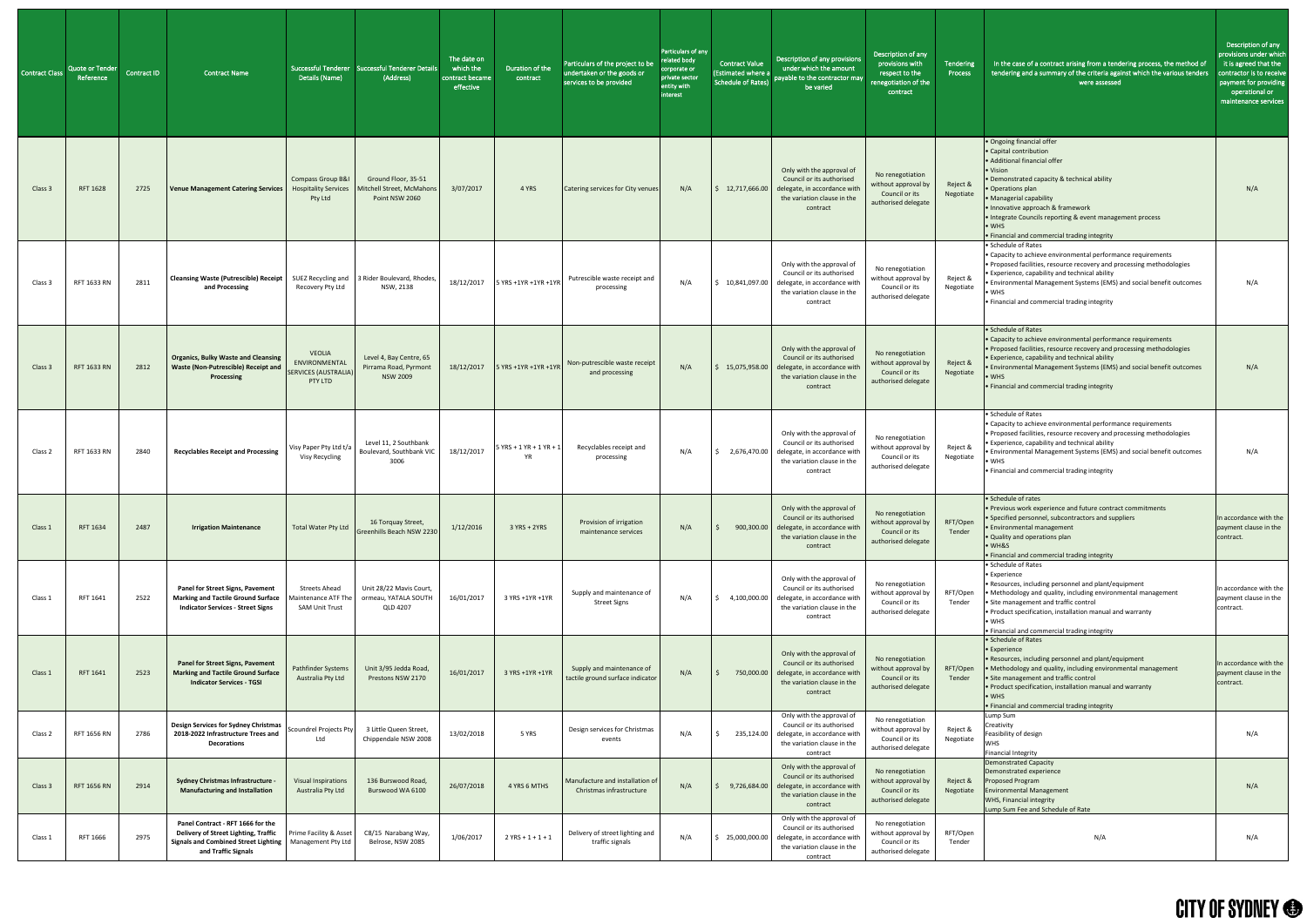| Contract Class | <b>Quote or Tender</b><br>Reference | <b>Contract ID</b> | <b>Contract Name</b>                                                                                    | Details (Name)                                                     | Successful Tenderer   Successful Tenderer Detail:<br>(Address)            | The date on<br>which the<br>contract became<br>effective | Duration of the<br>contract          | Particulars of the project to be<br>undertaken or the goods or<br>services to be provided           | Particulars of any<br>related body<br>corporate or<br>private sector<br>entity with<br>interest | <b>Contract Value</b><br>(Estimated where a<br><b>Schedule of Rates)</b> | Description of any provisions<br>under which the amount<br>payable to the contractor may<br>be varied                                                  | Description of any<br>provisions with<br>respect to the<br>renegotiation of the<br>contract | Tendering<br>Process  | In the case of a contract arising from a tendering process, the method of<br>tendering and a summary of the criteria against which the various tenders<br>were assessed                                                                                                                                                                                                                   | Description of any<br>provisions under which<br>it is agreed that the<br>contractor is to receive<br>payment for providing<br>operational or<br>maintenance services |
|----------------|-------------------------------------|--------------------|---------------------------------------------------------------------------------------------------------|--------------------------------------------------------------------|---------------------------------------------------------------------------|----------------------------------------------------------|--------------------------------------|-----------------------------------------------------------------------------------------------------|-------------------------------------------------------------------------------------------------|--------------------------------------------------------------------------|--------------------------------------------------------------------------------------------------------------------------------------------------------|---------------------------------------------------------------------------------------------|-----------------------|-------------------------------------------------------------------------------------------------------------------------------------------------------------------------------------------------------------------------------------------------------------------------------------------------------------------------------------------------------------------------------------------|----------------------------------------------------------------------------------------------------------------------------------------------------------------------|
| Class 1        | <b>RFT 1704</b>                     | 3577               | 2021 Sydney New Year's Eve Fireworks<br><b>Displays</b>                                                 | Foti International<br>Fireworks Pty Ltd                            | PO Box 68, Leppington NSW<br>2171                                         | 26/04/2021                                               | 1 YR 2 MTH (expires<br>30 June 2022) | Fireworks displays for NYE                                                                          | N/A                                                                                             | 1,045,050.00                                                             | Only with the approval of<br>Council or its authorised<br>delegate, in accordance with<br>the variation clause in the<br>contract                      | No renegotiation<br>without approval by<br>Council or its<br>authorised delegate            | RFT/Open<br>Tender    | <b>Demonstrated Experience</b><br>Innovation, creativity<br><b>Environmental Management</b><br><b>WHS</b><br><b>Financial Integrity</b><br>Lump Sum                                                                                                                                                                                                                                       | N/A                                                                                                                                                                  |
| Class 1        | RFT 1706                            | 2659               | Design, Supply, Installation and<br>Maintenance of Beacon, Star and<br><b>Central Management System</b> | Ltd                                                                | Hub Australasia Pty   Suite 6, 10 Regent Street,<br>Chippendale, NSW 2008 | 27/12/2017                                               | 5 YRS                                | Design, Supply, Installation and<br>Maintenance of Beacon, Star<br>and Central Management<br>System | N/A                                                                                             | 2,388,371.00                                                             | Only with the approval of<br>Council or its authorised<br>delegate, in accordance with<br>the variation clause in the<br>contract                      | No renegotiation<br>without approval by<br>Council or its<br>authorised delegate            | RFT/Open<br>Tender    | Demonstrated previous experience of completing similar work projects<br>Demonstrated managerial; capability. Qualifications. Experience and number<br>of personnel<br>The proposed quality and operations plan<br>Capacity to achieve the required project program<br>Environmental management<br>Work Health & Safety<br>Financial and commercial trading integrity including insurances | In accordance with the<br>payment clause in the<br>contract.                                                                                                         |
| Class 1        | <b>RFT 1708</b>                     | 2660               | <b>Supply &amp; Delivery of Landscape Plants</b>                                                        | Pty Ltd                                                            | Alpine Nurseries Sales   11 REDNAL STREET MONA<br><b>VALE NSW 2103</b>    | 14/08/2017                                               | 3 YRS                                | Supply and delivery of landscape<br>plants                                                          | N/A                                                                                             | 2,000,000.00                                                             | Only with the approval of<br>Council or its authorised<br>delegate, in accordance with<br>the variation clause in the<br>contract                      | No renegotiation<br>without approval by<br>Council or its<br>authorised delegate            | RFT/Open<br>Tender    | <b>Proposed Delivery</b><br>Demonstrated capacity<br><b>Warranties and Standards</b><br>Sustainability/environmental performance<br><b>WHS</b><br>Financial and commercial integrity                                                                                                                                                                                                      | N/A                                                                                                                                                                  |
| Class 2        | RFT 1709                            | 2784               | <b>Supply and Delivery of Bulk</b><br><b>Landscaping Materials</b>                                      | <b>Benedict Pty Ltd</b>                                            | 1a Narabang Way, Belrose<br><b>NSW 2085</b>                               | 22/01/2018                                               | 3 YRS                                | Supply and Delivery of Bulk<br><b>Landscaping Materials</b>                                         | N/A                                                                                             | 900,000.00                                                               | Only with the approval of<br>Council or its authorised<br>delegate, in accordance with<br>the variation clause in the<br>contract                      | No renegotiation<br>without approval by<br>Council or its<br>authorised delegate            | Reject &<br>Negotiate | Financial stability & financial position of the Tenderer<br>Warranties & Standards<br>Proposed delivery times<br><b>Environmental Management</b><br>Work Health & Safety<br>Financial and commercial trading integrity including insurances                                                                                                                                               | N/A                                                                                                                                                                  |
| Class 1        | RFT 1714                            | 3578               | Data and Communications for 2021<br><b>Sydney New Year's Eve</b>                                        | The P.A People Pty Ltd                                             | 9 - 11 Leeds Street<br>Rhodes NSW 2138                                    | 30/06/2021                                               | 1 YR                                 | Provision of data and<br>communications for NYE events                                              | N/A                                                                                             |                                                                          | Only with the approval of<br>Council or its authorised<br>delegate, in accordance with<br>the variation clause in the<br>contract                      | No renegotiation<br>without approval by<br>Council or its<br>authorised delegate            | RFT/Open<br>Tender    | Price and value for money<br>Demonstrated experience and capacity<br>Demonstrated capability<br>Personnel allocation<br>Proposal<br><b>WHS</b><br>Financial and commercial integrity                                                                                                                                                                                                      | N/A                                                                                                                                                                  |
| Class :        | RFT 1716                            | 2901               | <b>City Archives Management and Public</b><br><b>Access</b>                                             | New Zealand<br>Micrographic Service<br>Ltd                         | 32B Jamaica Drive, Grenada<br>North Wellington 5028 NZ                    | 12/07/2018                                               | 3 YRS                                | Delivery of IT solution for the<br>management of archives and<br>the public access                  | N/A                                                                                             | \$1,352,490.00                                                           | Only with the approval of<br>Council or its authorised<br>delegate, in accordance with<br>the variation clause in the<br>contract                      | No renegotiation<br>without approval by<br>Council or its<br>authorised delegate            | RFT/Open<br>Tender    | • Price and value for money<br>• Personnel<br>• Demonstrated experience<br>• Company profile<br>• Proposed program and methodology<br>• Delivery and scope<br>$\bullet$ WHS<br>• Financial and commercial trading integrity                                                                                                                                                               | N/A                                                                                                                                                                  |
| Class 1        | <b>RFT 1726</b>                     | 2707               | <b>Probity Practitioner Services</b>                                                                    | <b>Procure Group Pty Ltd</b>                                       | 33 Thompson Street,<br>Drummoyne NSW 2047                                 | 1/11/2017                                                | $3 YRS + 2$                          | <b>Probity Practitioner Services</b>                                                                | N/A                                                                                             | 250,000.00                                                               | Only with the approval of<br>Council or its authorised<br>delegate, in accordance with<br>the variation clause in the<br>contract                      | No renegotiation<br>without approval by<br>Council or its<br>authorised delegate            | RFT/Open<br>Tender    | - Schedule of prices<br>Experience, qualification and capability<br>methodology<br>Reporting and compliances<br><b>WHS</b><br>Financial and commercial trading integrity                                                                                                                                                                                                                  | N/A                                                                                                                                                                  |
| Class 1        | RFT 1728                            | 2743               | <b>Security Services for Sydney New</b><br>Year's Eve and Events (Part B of RFT<br>1728)                | E Group Security Pty<br>Ltd                                        | Unit4, 4 Charles Street,<br>Petersham North NSW<br>2049                   | 15/11/2017                                               | $2$ YRS +1+1                         | Security services for NYE events                                                                    | N/A                                                                                             | 3,000,000.00                                                             | Only with the approval of<br>Council or its authorised<br>delegate, in accordance with<br>the variation clause in the<br>contract                      | No renegotiation<br>without approval by<br>Council or its<br>authorised delegate            | RFT/Open<br>Tender    | <b>Demonstrated Capacity</b><br>Demonstrated experience<br>Documented transition<br><b>WHS</b><br><b>Financial integrity</b><br>Schedule of rates                                                                                                                                                                                                                                         | N/A                                                                                                                                                                  |
| Class 1        | <b>RFT 1728</b>                     | 2762               | <b>Security Services - General Security</b><br>Services (Part A of RFT 1728)                            | <b>Australian Concert and</b><br>Entertainment<br>Security Pty Ltd | 79-81 Regent Street,<br>Redfern NSW 2016                                  | 18/12/2017                                               | $2$ YRS $+1+1+1$                     | General security services                                                                           | N/A                                                                                             |                                                                          | Only with the approval of<br>Council or its authorised<br>7,500,000.00 delegate, in accordance with<br>the variation clause in the<br>contract         | No renegotiation<br>without approval by<br>Council or its<br>authorised delegate            | RFT/Open<br>Tender    | <b>Demonstrated Capacity</b><br>Demonstrated experience<br>Documented transition<br><b>WHS</b><br><b>Financial integrity</b><br>Schedule of rates                                                                                                                                                                                                                                         | N/A                                                                                                                                                                  |
| Class 2        | RFT 1733 RN                         | 2787               | Food Services at Alexandria Child Care<br><b>Centre</b>                                                 | K G Foods Pty Ltd                                                  | Unit 1/12 Clearview Place<br>Brookvale NSW 2100                           | 9/01/2018                                                | 3 YRS                                | Provision of food services at<br>Alexandria Child Care Centre                                       | N/A                                                                                             |                                                                          | Only with the approval of<br>Council or its authorised<br>583,333.00 delegate, in accordance with<br>the variation clause in the<br>contract           | No renegotiation<br>without approval by<br>Council or its<br>authorised delegate            | Reject &<br>Negotiate | N/A                                                                                                                                                                                                                                                                                                                                                                                       | N/A                                                                                                                                                                  |
| Class 3        | <b>RFT 1734 RN</b>                  | 2785               | <b>Facilities Management</b>                                                                            | Ventia Pty Ltd                                                     | Tower 1 1/495 Victoria<br>Avenue<br>Chatswood NSW 2067                    | 22/01/2018                                               |                                      | $4$ YRS + 2 YRS + 2 YRS $\Big $ Facilities management services                                      | N/A                                                                                             | \$346,900,000.00                                                         | Only with the approval of<br>Council or its authorised<br>delegate, in accordance with<br>the variation clause in the<br>contract                      | No renegotiation<br>without approval by<br>Council or its<br>authorised delegate            | Reject &<br>Negotiate | • Lump sum price and rates<br>• Functionality of the Management Information System<br>• Service delivery model and methodology<br>. Financial and commercial trading integrity including insurances                                                                                                                                                                                       | N/A                                                                                                                                                                  |
| Class 1        | RFT 1736                            | 2799               | <b>Cash Collection Services for Parking</b><br><b>Machines and Council Facilities</b>                   | TDN Security Pty Ltd                                               | Unit 11, 42-46 Wattle Road<br>Brookvale NSW 2100                          | 1/03/2018                                                | 3 YRS                                | Cash collection services for<br>parking machines and Council<br>facilities                          | N/A                                                                                             |                                                                          | Only with the approval of<br>Council or its authorised<br>3,922,934.40 $\vert$ delegate, in accordance with<br>the variation clause in the<br>contract | No renegotiation<br>without approval by<br>Council or its<br>authorised delegate            | RFT/Open<br>Tender    | Price and value for money<br>Experience<br>Methodology and operational requirements<br><b>WHS</b><br>Financial and commercial integrity                                                                                                                                                                                                                                                   | N/A                                                                                                                                                                  |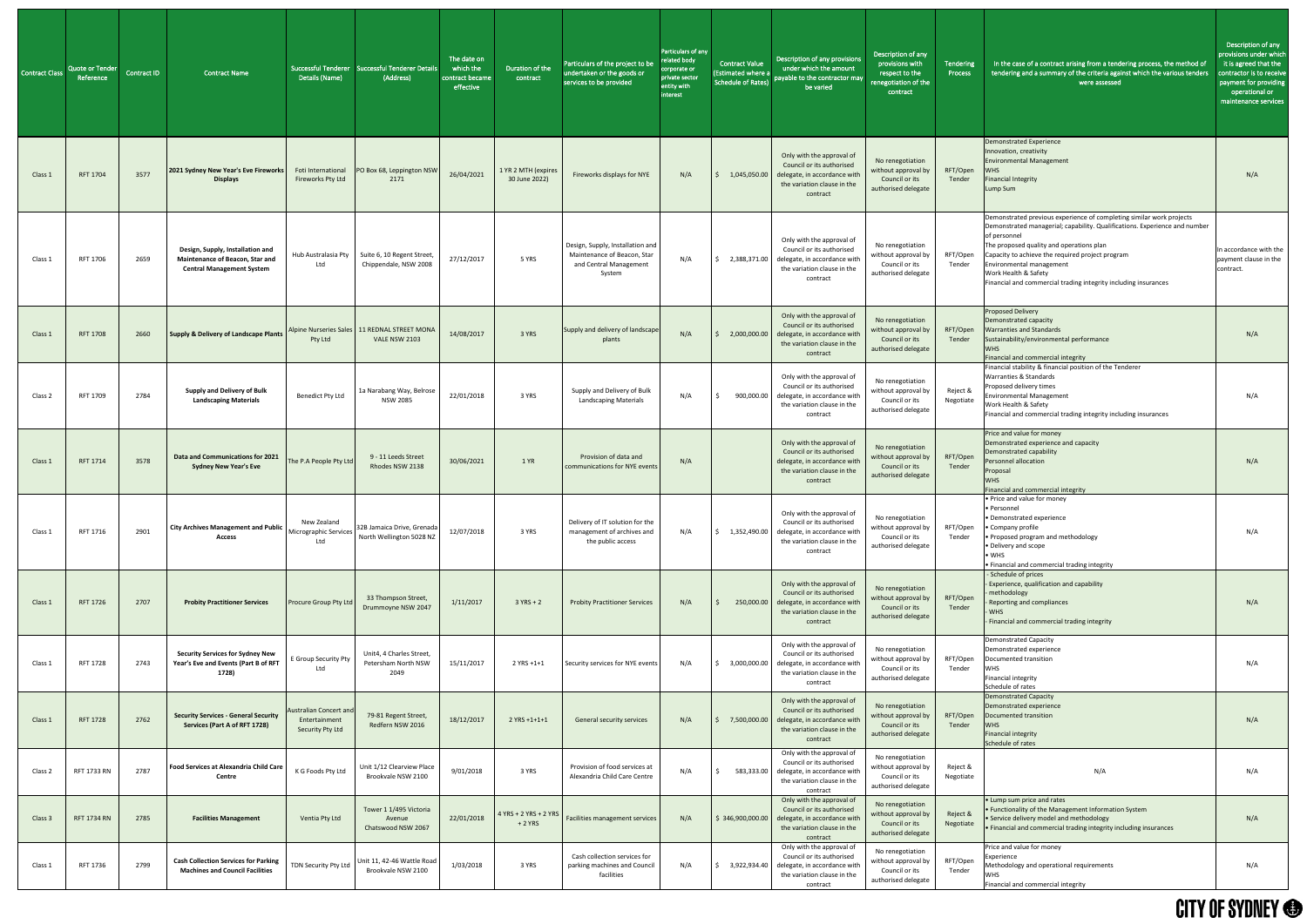| <b>Contract Class</b> | Quote or Tender<br>Reference | Contract ID | <b>Contract Name</b>                                                                                                    | <b>Successful Tenderer</b><br>Details (Name) | Successful Tenderer Details<br>(Address)                     | The date on<br>which the<br>contract became<br>effective | Duration of the<br>contract | Particulars of the project to be<br>undertaken or the goods or<br>services to be provided      | Particulars of any<br>related body<br>corporate or<br>private sector<br>entity with<br><b>interest</b> | <b>Contract Value</b><br>(Estimated where<br>Schedule of Rates |
|-----------------------|------------------------------|-------------|-------------------------------------------------------------------------------------------------------------------------|----------------------------------------------|--------------------------------------------------------------|----------------------------------------------------------|-----------------------------|------------------------------------------------------------------------------------------------|--------------------------------------------------------------------------------------------------------|----------------------------------------------------------------|
| Class 3               | <b>RFT 1740 RN</b>           | 2828        | <b>Property Management Service</b>                                                                                      | <b>Colliers International</b>                | Leve 5, 241 O'Riordan<br>Street, Mascot, NSW 2020            | 3/04/2018                                                | $4 YRS + 2 + 2 + 2$         | Property management services                                                                   | N/A                                                                                                    | \$26,700,000.00                                                |
| Class 2               | RFT 1743                     | 2827        | <b>Tree Maintenance Services (Northern</b><br>Area)                                                                     | <b>Active Tree Services</b><br>Pty Ltd       | 77 Bassett Street, Mona<br>Vale, NSW 2103                    | 3/04/2018                                                | 5 YRS                       | Tree maintenance services                                                                      | N/A                                                                                                    | \$19,520,753.00                                                |
| Class 1               | <b>RFT 1744</b>              | 2772        | <b>Appointment Of An Operator For The</b><br><b>Operation And Management Of The</b><br><b>Kings Cross Sunday Market</b> | <b>Choulartons Australia</b><br>Pty Ltd      | Suite 3, 1741<br><b>Pittwater Road</b><br>Mona Vale NSW 2103 | 1/02/2018                                                | 1 YR                        | Operation and management of<br>Kings Cross Sunday Market                                       | N/A                                                                                                    | 197,600.00<br>$\ddot{\mathsf{S}}$                              |
| Class 1               | RFT 1746                     | 2819        | <b>Community Relations Services in Green</b><br><b>Square Town Centre South</b>                                         | RPS Manidis Roberts<br>Pty Ltd               | Level 13, 255 Pitt Street,<br>Sydney NSW 2000                | 26/03/2018                                               | 2 YRS 6 MTHS                | Community Relations Services in<br>Green Square Town Centre<br>South                           | N/A                                                                                                    | 1,090,200.00<br>\$                                             |
| Class 1               | <b>RFT 1749</b>              | 2800        | Site Auditor Services - City of Sydney                                                                                  | JBS&G Australia Pty<br>Ltd                   | 50 Margaret Street, Sydney,<br><b>NSW 2000</b>               | 15/03/2018                                               | $3 YRS + 2$                 | <b>Site Auditor Services</b>                                                                   | N/A                                                                                                    | $\zeta$<br>293,450.00                                          |
| Class 1               | RFT 1751                     | 2841        | Event Cleaning Services for the Venue   Broadlex Services Pty<br><b>Management Unit</b>                                 | Ltd                                          | 16-18 Waltham Street,<br>Artarmon NSW 2064                   | 1/06/2018                                                | 3 YRS                       | Event cleaning services                                                                        | N/A                                                                                                    | 1,500,000.00<br>\$                                             |
| Class 1               | <b>RFT 1752</b>              | 2824        | Redfern Oval Sports Field Maintenance<br><b>Services</b>                                                                | <b>Green Options Pty Ltd</b>                 | 30 Cranbrook Street,<br>Botany NSW 2019                      | 1/04/2018                                                | $4$ YRS + 3YRS              | Redfern Oval Sports Field<br><b>Maintenance Services</b>                                       | N/A                                                                                                    |                                                                |
| Class 1               | RFT 1763                     | 2832        | <b>Supply And Delivery Ready Mixed</b><br>Concrete                                                                      | Metromix Pty Ltd                             | Level 4, 107 Phillip Street,<br>Parramatta NSW 2150          | 16/04/2018                                               | 3 YRS                       | Supply and delivery of ready<br>mixed concrete                                                 | N/A                                                                                                    | \$<br>1,500,000.00                                             |
| Class 1               | <b>RFT 1804</b>              | 3033        | <b>Managed Supplier for Acquisition and</b><br><b>Management of Contingent Labour</b>                                   | Comensura Pty Ltd                            | Level 21, 20 Bond Street,<br>Sydney, NSW 2000                | 14/01/2019                                               | 3 YRS + 1 YR + 1 YR         | Managed Supplier for<br>Acquisition and Management of<br>Contingent Labour                     | N/A                                                                                                    | \$100,000,000.00                                               |
| Class 1               | RFT 1807                     | 2891        | <b>Venue Management Front of House</b><br><b>Services</b>                                                               | McArthur (NSW) Pty<br>Ltd                    | Level 2, 1 York Street,<br>Sydney NSW 2000                   | 1/07/2018                                                | $2$ YRS +2                  | Provision of front of house<br>services                                                        | N/A                                                                                                    | $\ddot{\varsigma}$<br>928,000.00                               |
| Class 1               | <b>RFT 1808</b>              | 2925        | <b>Venue Management Labour Crewing</b><br><b>Services</b>                                                               | <b>National Workforce</b><br>Pty Ltd         | Unit 1, 480 Victoria Street<br>Wetherill Park NSW 2164       | 1/08/2018                                                | 2 YRS                       | Provision of labour for venue<br>management services                                           | N/A                                                                                                    | \$<br>400,000.00                                               |
| Class 1               | RFT 18100                    | 3162        | <b>Industry Best Practice Advisory</b><br><b>Services</b>                                                               | Gartner Australasia<br>Pty Ltd               | level 6, 395 Collins St,<br>Melbourne, VIC 3000              | 20/06/2019                                               | $3 YRS + 1 + 1$             | IT advisory services on industry<br>best practice strategies, policy<br>and technology options | N/A                                                                                                    | $\ddot{\mathsf{S}}$<br>240,200.00                              |

| of any<br>эr | <b>Contract Value</b><br>(Estimated where a<br><b>Schedule of Rates)</b> | Description of any provisions<br>under which the amount<br>payable to the contractor may<br>be varied                             | Description of any<br>provisions with<br>respect to the<br>renegotiation of the<br>contract | <b>Tendering</b><br><b>Process</b> | In the case of a contract arising from a tendering process, the method of<br>tendering and a summary of the criteria against which the various tenders<br>were assessed                                                                                                                                                                                                           | Description of any<br>provisions under which<br>it is agreed that the<br>contractor is to receive<br>payment for providing<br>operational or<br>maintenance services |
|--------------|--------------------------------------------------------------------------|-----------------------------------------------------------------------------------------------------------------------------------|---------------------------------------------------------------------------------------------|------------------------------------|-----------------------------------------------------------------------------------------------------------------------------------------------------------------------------------------------------------------------------------------------------------------------------------------------------------------------------------------------------------------------------------|----------------------------------------------------------------------------------------------------------------------------------------------------------------------|
|              | 26,700,000.00<br>\$.                                                     | Only with the approval of<br>Council or its authorised<br>delegate, in accordance with<br>the variation clause in the<br>contract | No renegotiation<br>without approval by<br>Council or its<br>authorised delegate            | Reject &<br>Negotiate              | N/A                                                                                                                                                                                                                                                                                                                                                                               | N/A                                                                                                                                                                  |
|              | 19,520,753.00<br>\$.                                                     | Only with the approval of<br>Council or its authorised<br>delegate, in accordance with<br>the variation clause in the<br>contract | No renegotiation<br>without approval by<br>Council or its<br>authorised delegate            |                                    | N/A                                                                                                                                                                                                                                                                                                                                                                               | In accordance with the<br>payment clause in the<br>contract.                                                                                                         |
|              | 197,600.00<br>\$                                                         | Only with the approval of<br>Council or its authorised<br>delegate, in accordance with<br>the variation clause in the<br>contract | No renegotiation<br>without approval by<br>Council or its<br>authorised delegate            | RFT/Open<br>Tender                 | Financial and commercial integrity<br><b>WHS</b><br>Demonstrated capability and experience<br>Personnel allocation<br>Proposal<br>Capacity                                                                                                                                                                                                                                        | In accordance with the<br>terms of the contract.                                                                                                                     |
|              | 1,090,200.00                                                             | Only with the approval of<br>Council or its authorised<br>delegate, in accordance with<br>the variation clause in the<br>contract | No renegotiation<br>without approval by<br>Council or its<br>authorised delegate            | RFT/Open<br>Tender                 | • Lump Sum Price<br>· Demonstrated capacity and technical ability<br>· Demonstrated managerial capability<br>· Proposed approach/methodology<br>• Capacity to achieve the project program<br>• WHS<br>· Financial and commercial trading integrity                                                                                                                                | N/A                                                                                                                                                                  |
|              | \$<br>293,450.00                                                         | Only with the approval of<br>Council or its authorised<br>delegate, in accordance with<br>the variation clause in the<br>contract | No renegotiation<br>without approval by<br>Council or its<br>authorised delegate            | RFT/Open<br>Tender                 | - lump sum price and schedule of prices<br>technical ability<br>experience<br>capacity and technical ability<br>proposed methodology<br>the program of works for the contract period<br>environmental management;<br><b>WHS</b><br>financial and commercial trading integrity                                                                                                     | N/A                                                                                                                                                                  |
|              | \$<br>1,500,000.00                                                       | Only with the approval of<br>Council or its authorised<br>delegate, in accordance with<br>the variation clause in the<br>contract | No renegotiation<br>without approval by<br>Council or its<br>authorised delegate            | RFT/Open<br>Tender                 | Demonstrated experience<br>· Demonstrated managerial capability<br>· Proposed methodology<br>$\bullet$ WHS<br>· Financial and commercial trading integrity                                                                                                                                                                                                                        | N/A                                                                                                                                                                  |
|              |                                                                          | Only with the approval of<br>Council or its authorised<br>delegate, in accordance with<br>the variation clause in the<br>contract | No renegotiation<br>without approval by<br>Council or its<br>authorised delegate            | RFT/Open<br>Tender                 | · Schedule of rates<br>· Organisational structure<br>· Qualifications and training<br>• Accommodations, plant and equipment<br>• Communications<br>· Turf management program<br>. Program of works for turf maintenance, surface preparation, infrastructure<br>• Management plans<br>· Previous work experience<br>$\bullet$ WHS<br>• Financial and commercial trading integrity | In accordance with the<br>payment clause in the<br>contract.                                                                                                         |
|              | 1,500,000.00<br>S                                                        | Only with the approval of<br>Council or its authorised<br>delegate, in accordance with<br>the variation clause in the<br>contract | No renegotiation<br>without approval by<br>Council or its<br>authorised delegate            | RFT/Open<br>Tender                 | Price and value for money<br>Sustainability/environmental performance<br>Methodology<br>Demonstrated capacity<br><b>WHS</b><br>Financial and commercial integrity                                                                                                                                                                                                                 | N/A                                                                                                                                                                  |
|              | \$100,000,000.00                                                         | Only with the approval of<br>Council or its authorised<br>delegate, in accordance with<br>the variation clause in the<br>contract | No renegotiation<br>without approval by<br>Council or its<br>authorised delegate            | RFT/Open<br>Tender                 | • Capability to source talent<br>· Sourcing methodology including placement and support<br>· Reporting capability<br>· Implementation and transition plan<br>• Capacity to manage compliance and risk                                                                                                                                                                             | N/A                                                                                                                                                                  |
|              | \$<br>928,000.00                                                         | Only with the approval of<br>Council or its authorised<br>delegate, in accordance with<br>the variation clause in the<br>contract | No renegotiation<br>without approval by<br>Council or its<br>authorised delegate            | RFT/Open<br>Tender                 | <b>Demonstrated Capacity</b><br>Demonstrated experience<br><b>Transition Plan</b><br>Fair Work Requirements<br><b>WHS</b><br><b>Financial Integrity</b><br>Lump Sum Price                                                                                                                                                                                                         | N/A                                                                                                                                                                  |
|              | 400,000.00<br>\$                                                         | Only with the approval of<br>Council or its authorised<br>delegate, in accordance with<br>the variation clause in the<br>contract | No renegotiation<br>without approval by<br>Council or its<br>authorised delegate            | RFT/Open<br>Tender                 | Price and value for money<br>Demonstrated capability and experience<br>Personnel allocation<br>Proposal<br><b>WHS</b><br>Financial and commercial integrity                                                                                                                                                                                                                       | N/A                                                                                                                                                                  |
|              | 240,200.00<br>\$                                                         | Only with the approval of<br>Council or its authorised<br>delegate, in accordance with<br>the variation clause in the<br>contract | No renegotiation<br>without approval by<br>Council or its<br>authorised delegate            | RFT/Open<br>Tender                 | - Organisation Capability<br><b>Experience</b><br>Value for money<br>Schedule of rates<br><b>WHS</b><br>Financial and commercial trading integrity<br>Acceptance of contract and T&C                                                                                                                                                                                              | N/A                                                                                                                                                                  |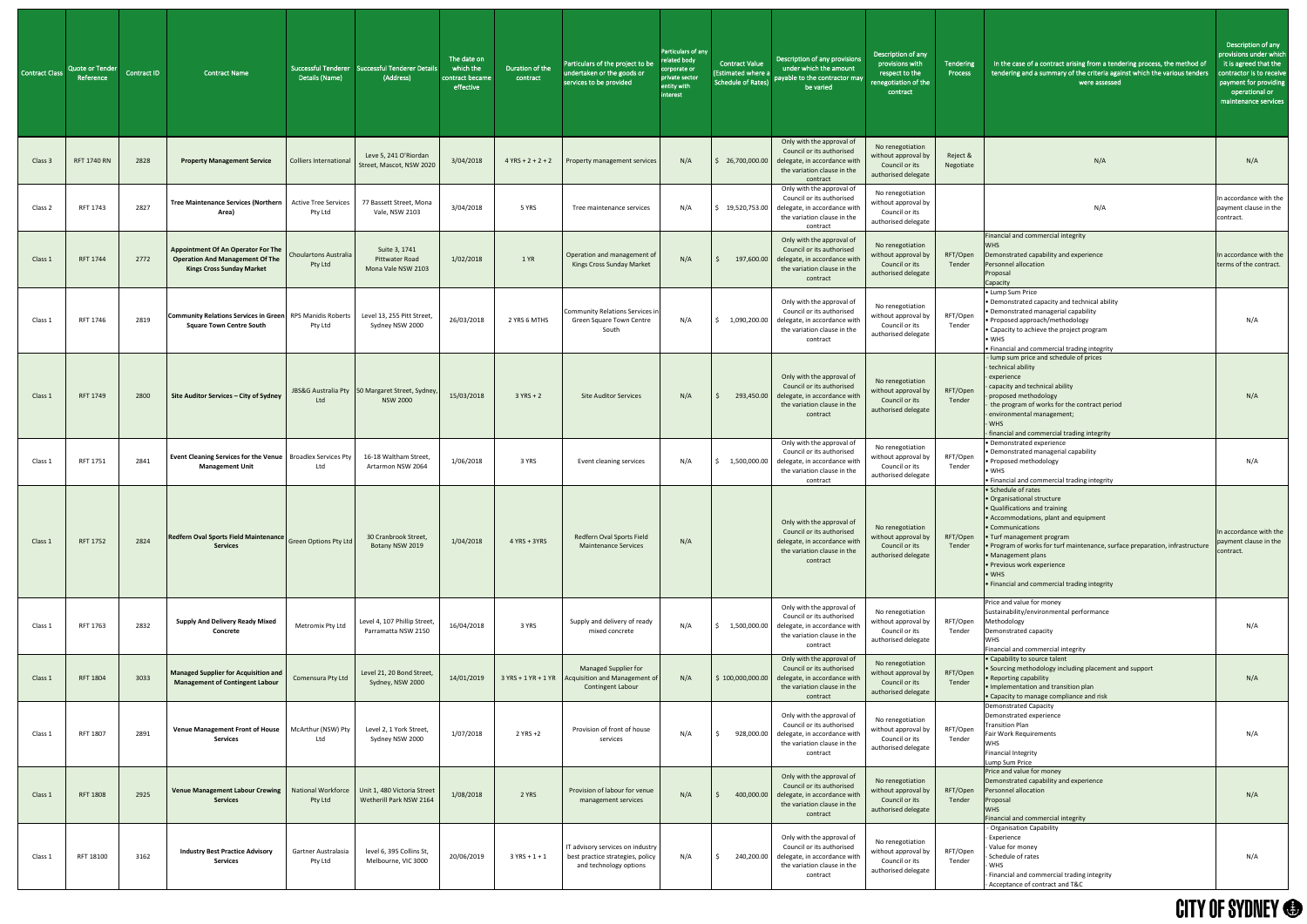| <b>Contract Class</b> | Quote or Tender<br>Reference | Contract ID | <b>Contract Name</b>                                                                                                                                                                                                                                                                                                                   | Details (Name)                                | Successful Tenderer   Successful Tenderer Details<br>(Address) | The date on<br>which the<br>contract became<br>effective | Duration of the<br>contract | Particulars of the project to be<br>undertaken or the goods or<br>services to be provided | Particulars of any<br>related body<br>corporate or<br>private sector<br>entity with<br>interest | <b>Contract Value</b><br>(Estimated where a<br><b>Schedule of Rates)</b> | Description of any provisions<br>under which the amount<br>payable to the contractor may<br>be varied                                                | Description of any<br>provisions with<br>respect to the<br>enegotiation of the<br>contract       | Tendering<br>Process | In the case of a contract arising from a tendering process, the method of<br>tendering and a summary of the criteria against which the various tenders<br>were assessed                                                                                                                                                                                                                                           | Description of any<br>provisions under which<br>it is agreed that the<br>contractor is to receive<br>payment for providing<br>operational or<br>maintenance services |
|-----------------------|------------------------------|-------------|----------------------------------------------------------------------------------------------------------------------------------------------------------------------------------------------------------------------------------------------------------------------------------------------------------------------------------------|-----------------------------------------------|----------------------------------------------------------------|----------------------------------------------------------|-----------------------------|-------------------------------------------------------------------------------------------|-------------------------------------------------------------------------------------------------|--------------------------------------------------------------------------|------------------------------------------------------------------------------------------------------------------------------------------------------|--------------------------------------------------------------------------------------------------|----------------------|-------------------------------------------------------------------------------------------------------------------------------------------------------------------------------------------------------------------------------------------------------------------------------------------------------------------------------------------------------------------------------------------------------------------|----------------------------------------------------------------------------------------------------------------------------------------------------------------------|
| Class 1               | <b>RFT 1818</b>              | 3028        | <b>Courier and Mail Delivery Services</b><br>2018-2021 (with option to extend to<br>2023)                                                                                                                                                                                                                                              | Fleet Flyers Pty Ltd                          | 29 Huntingwood Drive,<br>Huntingwood, NSW, 2148                | 10/12/2018                                               | $3 YRS + 2$                 | Courier and mail delivery<br>services                                                     | N/A                                                                                             | 850,000.00                                                               | Only with the approval of<br>Council or its authorised<br>delegate, in accordance with<br>the variation clause in the<br>contract                    | No renegotiation<br>without approval by<br>Council or its<br>authorised delegate                 | RFT/Open<br>Tender   | Price and value for money<br>Experience<br>Methodology and operational requirements<br>Fair work requirements<br><b>WHS</b><br>Financial and commercial integrity                                                                                                                                                                                                                                                 | N/A                                                                                                                                                                  |
| Class 1               | RFT 1819                     | 3167        | <b>Trenchless Pipeline Rehabilitation</b><br><b>Panel - Category B</b>                                                                                                                                                                                                                                                                 | Abergeldie Watertech<br>Pty Ltd               | 5 George Young Street,<br>Regents Park NSW 2143                | 5/11/2019                                                | 3 YRS                       | Rehabilitation services for the<br>trenchless pipeline                                    | N/A                                                                                             | 400,000.00                                                               | Only with the approval of<br>Council or its authorised<br>delegate, in accordance with<br>the variation clause in the<br>contract                    | No renegotiation<br>without approval by<br>Council or its<br>authorised delegate                 | RFT/Open<br>Tender   | Demonstrate experience, capacity and ability in carrying out work of similar<br>nature.<br>Demonstrate resourcing capability, qualification, experience and number of<br>personnel including fair work requirements.<br>Proposed methodology including environment management and pedestrian<br>and traffic management<br>Work Health & Safety<br>Financial and commercial trading integrity including insurances | N/A                                                                                                                                                                  |
| Class 3               | <b>RFT 1822</b>              | 3072        | <b>Domestic Waste Collection (2019-</b><br>2029)                                                                                                                                                                                                                                                                                       | <b>Cleanaway Pty Ltd</b>                      | 9 Bessemer Street,<br>Blacktown, NSW 2148                      | 1/07/2019                                                | 7 YRS + 2 YRS + 1 YR        | Domestic waste collection<br>services                                                     | N/A                                                                                             |                                                                          | Only with the approval of<br>Council or its authorised<br>$$ 117,959,147.14$ delegate, in accordance with<br>the variation clause in the<br>contract | No renegotiation<br>without approval by EOI then Select<br>Council or its<br>authorised delegate | Tender               | • Capability and capacity<br>• Customer centric focus<br>t . Environmental performance, practices and management<br>• Service delivery methodology<br>• WHS performance, practices and management<br>• Resourcing<br>• Systems and reporting                                                                                                                                                                      | N/A                                                                                                                                                                  |
| Class 1               | <b>RFT 1828</b>              | 2944        | <b>Supply &amp; Delivery of Minor Public</b><br><b>Domain Furniture</b>                                                                                                                                                                                                                                                                | ABUD Pty Ltd                                  | 82 Oak Road Kirrawee NSW<br>2232                               | 17/12/2018                                               | $3$ YRS + 2                 | Supply & Delivery of Minor<br><b>Public Domain Furniture</b>                              | N/A                                                                                             | 3,300,000.00                                                             | Only with the approval of<br>Council or its authorised<br>delegate, in accordance with<br>the variation clause in the<br>contract                    | No renegotiation<br>without approval by<br>Council or its<br>authorised delegate                 | RFT/Open<br>Tender   | Price and value for money<br>Experience<br>Technologies applied and proposed, products and warranties<br>Methodology and operational requirements<br>Environmental management<br>WHS.<br>Financial and commercial integrity                                                                                                                                                                                       | N/A                                                                                                                                                                  |
| Class 1               | RFT 1831                     | 2947        | <b>Weed Eradication Services</b>                                                                                                                                                                                                                                                                                                       | Luhrmann<br>Environment<br>Management Pty Ltd | Unit 6-7, 21 Tepko Road<br>Terrey Hills NSW 2084               | 9/01/2019                                                | 3 YRS                       | Weed eradication services                                                                 | N/A                                                                                             | 2,050,468.00                                                             | Only with the approval of<br>Council or its authorised<br>delegate, in accordance with<br>the variation clause in the<br>contract                    | No renegotiation<br>without approval by<br>Council or its<br>authorised delegate                 | RFT/Open<br>Tender   | Proposal<br>Methodology<br>Personnel allocation<br>Experience<br><b>WHS</b><br>Financial and commercial integrity                                                                                                                                                                                                                                                                                                 | N/A                                                                                                                                                                  |
| Class 1               | RFT 1833                     | 3011        | <b>City Rangers Uniforms</b>                                                                                                                                                                                                                                                                                                           | Signal One Pty Ltd                            | Unit 12/30-32 Beaconsfield<br>Street<br>Alexandria NSW 2015    | 21/12/2018                                               | 3 YRS                       | Provision of uniforms for the<br><b>City Rangers</b>                                      | N/A                                                                                             | 600,000.00                                                               | Only with the approval of<br>Council or its authorised<br>delegate, in accordance with<br>the variation clause in the<br>contract                    | No renegotiation<br>without approval by<br>Council or its<br>authorised delegate                 | RFT/Open<br>Tender   | Company profile and experience<br>Demonstrated capacity<br>Quality<br>Proposal and warranties<br><b>WHS</b><br>Financial and commercial integrity                                                                                                                                                                                                                                                                 | N/A                                                                                                                                                                  |
| Class 1               | <b>RFT 1836</b>              | 3044        | <b>Consultant Panel - Arboriculture and</b><br><b>Urban Forestry - Category 4: Urban</b><br><b>Forestry and Canopy Measurement</b><br>and Category 5: General Consultancy                                                                                                                                                              | Arbor Carbon Pty Ltd                          | PO Box 1065 Wilagee<br>Central, WA 6156                        | 12/12/2018                                               | $5$ YRS + 1 YR              | Arboriculture and Urban<br>Forestry consultancy services                                  | N/A                                                                                             | Part of the RFT<br>1836 panel - \$1.5n                                   | Only with the approval of<br>Council or its authorised<br>delegate, in accordance with<br>the variation clause in the<br>contract                    | No renegotiation<br>without approval by<br>Council or its<br>authorised delegate                 | RFT/Open<br>Tender   | - Schedule of rates<br>Capacity and technical ability<br><b>Experience and qualifications</b><br>Methodology<br><b>Environmental management</b><br>Financial and commercial trading integrity<br><b>WHS</b>                                                                                                                                                                                                       | N/A                                                                                                                                                                  |
| Class 1               | RFT 1836                     | 3045        | <b>Consultant Panel - Arboriculture and</b><br>Urban Forestry - Category 3: Design,<br><b>Development and Construction</b><br>Projects, Category 4: Urban Forestry<br>and Canopy Measurement and<br><b>Category 5: General Consultancy</b>                                                                                             | Iomewood Consulting<br>Pty Ltd                | 150 Junction Road,<br>Nunawading VIC 3131                      | 12/12/2018                                               | 6 YRS + 1 YR                | Consultancy services for<br>Arboriculture and Urban<br>Forestry                           | N/A                                                                                             | Part of the RFT<br>1836 panel - \$1.5n                                   | Only with the approval of<br>Council or its authorised<br>delegate, in accordance with<br>the variation clause in the<br>contract                    | No renegotiation<br>without approval by<br>Council or its<br>authorised delegate                 | RFT/Open<br>Tender   | The schedule of rates;<br>Demonstrated capacity and technical ability to carry out the work under the<br>contract;<br>Key personnel, their qualifications and experience in similar projects;<br>Approach to the delivery of the services;<br>Environmental management;<br>Financial and commercial trading integrity including insurancesWork, Health<br>and Safety                                              | N/A                                                                                                                                                                  |
| Class 1               | <b>RFT 1836</b>              | 3046        | <b>Consultant Panel - Arboriculture and</b><br>Urban Forestry - Category 4: Urban   Lyndal Plant Urban   205 / 24 Macquarie Street,<br><b>Forestry and Canopy Measurement</b><br>and Category 5: General Consultancy                                                                                                                   | Forester Pty Ltd                              | Tenneriffe, QLD 4005                                           |                                                          | 7 YRS + 1 YR                | Arboriculture and Urban<br>Forestry consultancy services                                  | N/A                                                                                             | Part of the RFT<br>1836 panel - \$1.5m                                   | Only with the approval of<br>Council or its authorised<br>delegate, in accordance with<br>the variation clause in the<br>contract                    | No renegotiation<br>without approval by $\ $<br>Council or its<br>authorised delegate            | RFT/Open<br>Tender   | - Schedule of rates<br>- Capacity and technical ability<br>- Experience and qualifications<br>Methodology<br>- Environmental management<br>- Financial and commercial trading integrity<br>- WHS                                                                                                                                                                                                                  | N/A                                                                                                                                                                  |
| Class 1               | RFT 1836                     | 3047        | <b>Consultant Panel - Arboriculture and</b><br>Urban Forestry - Category 3: Design,<br><b>Development and Construction</b><br>Projects, Category 4: Urban Forestry<br>and Canopy Measurement and<br><b>Category 5: General Consultancy</b>                                                                                             | Arterra Design Pty Ltd                        | Suite 602, 51 Rawson<br>Street, Epping, NSW 2121               |                                                          | 8 YRS + 1 YR                | Arboriculture and Urban<br>Forestry consultancy services                                  | N/A                                                                                             | Part of the RFT<br>1836 panel - \$1.5m                                   | Only with the approval of<br>Council or its authorised<br>delegate, in accordance with<br>the variation clause in the<br>contract                    | No renegotiation<br>without approval by<br>Council or its<br>authorised delegate                 | RFT/Open<br>Tender   | - Schedule of rates<br>- Capacity and technical ability<br>- Experience and qualifications<br>Methodology<br>- Environmental management<br>- Financial and commercial trading integrity<br>- WHS                                                                                                                                                                                                                  | N/A                                                                                                                                                                  |
| Class 1               | RFT 1836                     | 3048        | <b>Consultant Panel - Arboriculture and</b><br><b>Urban Forestry - Category 1: Tree</b><br>Hazard Assessment, Category 2: Hyde<br>Park (Secondary for Aerial Inspections), The Trustee for Sound<br>Category 3: Design, Development and<br><b>Construction Projects and Canopy</b><br><b>Measurement and Category 5: General</b><br>Co | <b>Wood Trust</b>                             | 65 Moore Street,<br>Austinmer, NSW 2515                        |                                                          | $9$ YRS + 1 YR              | Arboriculture and Urban<br>Forestry consultancy services                                  | N/A                                                                                             | Part of the RFT<br>1836 panel - \$1.5m                                   | Only with the approval of<br>Council or its authorised<br>delegate, in accordance with<br>the variation clause in the<br>contract                    | No renegotiation<br>without approval by<br>Council or its<br>authorised delegate                 | RFT/Open<br>Tender   | - Schedule of rates<br>- Capacity and technical ability<br>- Experience and qualifications<br>Methodology<br>- Environmental management<br>- Financial and commercial trading integrity<br>- WHS                                                                                                                                                                                                                  | N/A                                                                                                                                                                  |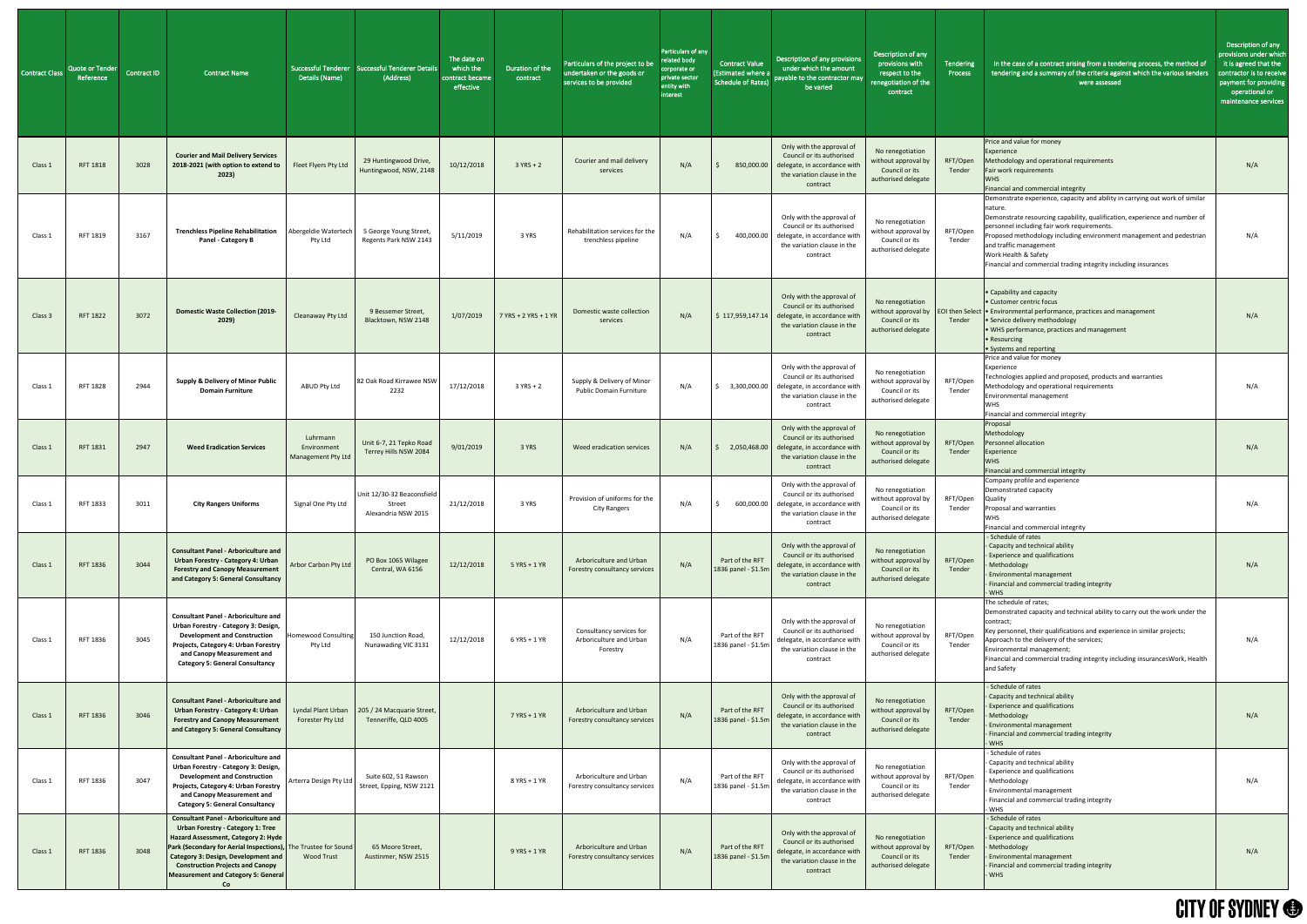| <b>Contract Class</b> | <b>Quote or Tender</b><br>Reference | Contract ID | <b>Contract Name</b>                                                                                                                                                                                                                                                                   | Details (Name)                                   | Successful Tenderer   Successful Tenderer Details<br>(Address)                     | The date on<br>which the<br>contract became<br>effective | Duration of the<br>contract | Particulars of the project to be<br>undertaken or the goods or<br>services to be provided                                 | Particulars of any<br>related body<br>corporate or<br>private sector<br>entity with<br>interest | <b>Contract Value</b><br>(Estimated where a<br><b>Schedule of Rates)</b> | Description of any provisions<br>under which the amount<br>payable to the contractor may<br>be varied                                        | Description of any<br>provisions with<br>respect to the<br>renegotiation of the<br>contract | Tendering<br><b>Process</b> | In the case of a contract arising from a tendering process, the method of<br>tendering and a summary of the criteria against which the various tenders<br>were assessed                                                                                                                    | Description of any<br>provisions under which<br>it is agreed that the<br>contractor is to receive<br>payment for providing<br>operational or<br>maintenance services |
|-----------------------|-------------------------------------|-------------|----------------------------------------------------------------------------------------------------------------------------------------------------------------------------------------------------------------------------------------------------------------------------------------|--------------------------------------------------|------------------------------------------------------------------------------------|----------------------------------------------------------|-----------------------------|---------------------------------------------------------------------------------------------------------------------------|-------------------------------------------------------------------------------------------------|--------------------------------------------------------------------------|----------------------------------------------------------------------------------------------------------------------------------------------|---------------------------------------------------------------------------------------------|-----------------------------|--------------------------------------------------------------------------------------------------------------------------------------------------------------------------------------------------------------------------------------------------------------------------------------------|----------------------------------------------------------------------------------------------------------------------------------------------------------------------|
| Class 1               | RFT 1836                            | 3049        | <b>Consultant Panel - Arboriculture and</b><br><b>Urban Forestry - Category 1: Tree</b><br>Hazard Assessment, Category 2: Hyde<br><b>Park (Primary for Aerial Inspections</b><br>and Internal Diagnostic Testing) and<br><b>Category 5: General Consultancy</b>                        | Urban Tree<br>Management Australia<br>Pty Ltd    | 65 Excelsior Street,<br>Merrylands, NSW 2160                                       |                                                          | 10 YRS + 1 YR               | Arboriculture and Urban<br>Forestry consultancy services                                                                  | N/A                                                                                             | Part of the RFT<br>1836 panel - \$1.5m                                   | Only with the approval of<br>Council or its authorised<br>delegate, in accordance with<br>the variation clause in the<br>contract            | No renegotiation<br>without approval by<br>Council or its<br>authorised delegate            | RFT/Open<br>Tender          | - Schedule of rates<br>- Capacity and technical ability<br><b>Experience and qualifications</b><br>Methodology<br><b>Environmental management</b><br>- Financial and commercial trading integrity<br>WHS                                                                                   | N/A                                                                                                                                                                  |
| Class :               | <b>RFT 1836</b>                     | 3050        | <b>Consultant Panel - Arboriculture and</b><br><b>Urban Forestry - Category 1: Tree</b><br>Hazard Assessment, Category 2: Hyde<br>Park (Secondary for Internal Diagnostic<br>Testing), Category 3: Design,<br><b>Development and Construction</b><br><b>Projects and Category 5: G</b> | Integrated Vegetation<br>Management Pty Ltd      | 1/9 Venus Street,<br>Gladesville, NSW 2111                                         |                                                          | 11 YRS + 1 YR               | Arboriculture and Urban<br>Forestry consultancy services                                                                  | N/A                                                                                             | Part of the RFT<br>1836 panel - \$1.5m                                   | Only with the approval of<br>Council or its authorised<br>delegate, in accordance with<br>the variation clause in the<br>contract            | No renegotiation<br>without approval by<br>Council or its<br>authorised delegate            | RFT/Open<br>Tender          | - Schedule of rates<br>Capacity and technical ability<br><b>Experience and qualifications</b><br>Methodology<br><b>Environmental management</b><br>- Financial and commercial trading integrity<br><b>WHS</b>                                                                              | N/A                                                                                                                                                                  |
| Class :               | RFT 1840                            | 3218        | <b>City &amp; Sydney Street Infrastructure</b><br><b>Works - Contract A</b>                                                                                                                                                                                                            | Sydney Civil Pty Ltd                             | 120 Turella Street, Turella<br><b>NSW 2205</b>                                     | 27/09/2019                                               | 5 YRS                       | Provision of services for<br>infrastructure works                                                                         | N/A                                                                                             | 90,000,000.00                                                            | Only with the approval of<br>Council or its authorised<br>delegate, in accordance with<br>the variation clause in the<br>contract            | No renegotiation<br>without approval by<br>Council or its<br>authorised delegate            | RFT/Open<br>Tender          | N/A                                                                                                                                                                                                                                                                                        | N/A                                                                                                                                                                  |
| Class 1               | RFT 1840                            | 3219        | Civil and Sydney Street Infrastructure<br><b>Works - Contract B</b>                                                                                                                                                                                                                    | & Constructions Pty<br>Ltd                       | Quality Management   Suite 208, 29-31 Lexington<br>Drive, Bella Vista, NSW<br>2153 | 27/09/2019                                               | 5 YRS                       | Provision of services for<br>infrastructure works                                                                         | N/A                                                                                             | 50,000,000.00                                                            | Only with the approval of<br>Council or its authorised<br>delegate, in accordance with<br>the variation clause in the<br>contract            | No renegotiation<br>without approval by<br>Council or its<br>authorised delegate            | RFT/Open<br>Tender          | N/A                                                                                                                                                                                                                                                                                        | N/A                                                                                                                                                                  |
| Class 1               | RFT 1841                            | 2948        | <b>Sydney Town Hall Projectors</b>                                                                                                                                                                                                                                                     | Christie Digital<br>Systems Australia Pty<br>Ltd | Unit 1, 37-39 Qantas Drive<br><b>Brisbane Airport</b><br>QLD 4008                  |                                                          |                             | Sydney Town Hall Projectors                                                                                               | N/A                                                                                             | 190,000                                                                  | Only with the approval of<br>Council or its authorised<br>delegate, in accordance with<br>the variation clause in the<br>contract            | No renegotiation<br>without approval by<br>Council or its<br>authorised delegate            | RFT/Open<br>Tender          | Price and value for money<br>Proposal<br>Suitability<br>Delivery times<br><b>WHS</b><br>Financial and commercial integrity                                                                                                                                                                 | N/A                                                                                                                                                                  |
| Class :               | <b>RFT 1843</b>                     | 2962        | <b>Bush Restoration Services</b>                                                                                                                                                                                                                                                       | National Trust of<br>Australia (NSW)             | Upper Fort Street,<br><b>Observatory Hill, Millers</b><br>Point, Sydney NSW 2000   | 12/11/2018                                               | 3 YRS +2YR                  | <b>Bush restoration services</b>                                                                                          | N/A                                                                                             | 1,813,103.00                                                             | Only with the approval of<br>Council or its authorised<br>delegate, in accordance with<br>the variation clause in the<br>contract            | No renegotiation<br>without approval by<br>Council or its<br>authorised delegate            | RFT/Open<br>Tender          | • Lump sum price and schedule of rates<br>• Proposed Quality and Operational Plan<br>• Proposed innovation and methodology<br>• Capacity, expertise and technical ability<br>• Managerial capability and specified personnel<br>· WH&S<br>• Financial and commercial trading integrity     | N/A                                                                                                                                                                  |
| Class 1               | RFT 1846                            | 3056        | <b>What's On Redevelopment</b>                                                                                                                                                                                                                                                         | Frank Digital Pty Ltd                            | Unit 108, 120 Bourke Street<br>Wooloomooloo NSW 2011                               | 15/01/2019                                               | $3$ YRS + 3                 | Website redevelopment<br>services                                                                                         | N/A                                                                                             | 375,000.00                                                               | Only with the approval of<br>Council or its authorised<br>delegate, in accordance with<br>the variation clause in the<br>contract            | No renegotiation<br>without approval by<br>Council or its<br>authorised delegate            | RFT/Open<br>Tender          | Price and value for money<br>Experience<br>Methodology and operational requirements<br>Documented transition, business continuity and risk management<br>arrangements<br><b>WHS</b><br>Financial and commercial integrity                                                                  | N/A                                                                                                                                                                  |
| Class 1               | <b>RFT 1848</b>                     | 3007        | <b>WHS Training Courses</b>                                                                                                                                                                                                                                                            | <b>RiskExec Pty Ltd</b>                          | 4 Fetherstone St,<br>Bankstown NSW 2200                                            | 4/02/2019                                                | $3 YRS + 1 + 1$             | Provision of WHS Training<br>Courses                                                                                      | N/A                                                                                             | 263,670.00                                                               | Only with the approval of<br>Council or its authorised<br>delegate, in accordance with<br>the variation clause in the<br>contract            | No renegotiation<br>without approval by<br>Council or its<br>authorised delegate            | RFT/Open<br>Tender          | - Experience<br>Experience, qualification and capability<br>Proposed WHS training programs<br>Proposed methodology<br>Reporting and compliances<br><b>WHS</b><br>Financial and commercial trading integrity<br>- Performance measurement                                                   | N/A                                                                                                                                                                  |
| Class:                | RFT 1851                            | 3147        | <b>Parks and Open Space Maintenance</b><br><b>Services</b>                                                                                                                                                                                                                             | Skyline Landscape<br>Services Pty Ltd            | 35 Liberty Road,<br>Huntingwood, NSW 2148                                          | 1/06/2019                                                | $5$ YRS + 2                 | Parks and Open Space<br><b>Maintenance Services</b>                                                                       | N/A                                                                                             | 64,256,994.00                                                            | Only with the approval of<br>Council or its authorised<br>delegate, in accordance with<br>the variation clause in the<br>contract            | No renegotiation<br>without approval by<br>Council or its<br>authorised delegate            | RFT/Open<br>Tender          | N/A                                                                                                                                                                                                                                                                                        | n accordance with the<br>payment clause in the<br>contract.                                                                                                          |
| Class 1               | <b>RFT 1852</b>                     | 3083        | <b>Media Monitoring and Distribution</b><br><b>Services</b>                                                                                                                                                                                                                            | Streem Pty Ltd                                   | 487 Elizabeth St Surry Hills<br><b>NSW 2010</b>                                    | 2/03/2019                                                | $3 YRS + 2$                 | Media monitoring and<br>distribution services                                                                             | N/A                                                                                             |                                                                          | Only with the approval of<br>Council or its authorised<br>739,771.00 delegate, in accordance with<br>the variation clause in the<br>contract | No renegotiation<br>without approval by<br>Council or its<br>authorised delegate            | RFT/Open<br>Tender          | Price and value for money<br>Experience<br>Methodology and operational requirements<br><b>IWHS</b><br>Financial and commercial integrity                                                                                                                                                   | N/A                                                                                                                                                                  |
| Class 1               | RFT 1853                            | 3060        | <b>Supply of Technical Equipment and</b><br><b>Production Management Services for</b><br>the City Conversations Program of<br><b>Events</b>                                                                                                                                            | Pty Ltd                                          | Audio Visual Events   PO Box 56, Artarmon NSW<br>1570                              | 30/01/2019                                               | $2$ YRS + 1+1+1             | Supply of technical equipment<br>and production management<br>services for the City<br>Conversations Program of<br>Events | N/A                                                                                             | 501,480.00                                                               | Only with the approval of<br>Council or its authorised<br>delegate, in accordance with<br>the variation clause in the<br>contract            | No renegotiation<br>without approval by<br>Council or its<br>authorised delegate            | RFT/Open<br>Tender          | Demonstrate Experience<br>Qualified and experience staff<br>Proposed Methodology<br>Demonstrated Capability & capacity<br>Meet all Fairwork requirements<br><b>WHS</b><br>Financial integrity<br>Lumpsum price and schedule of rates                                                       | N/A                                                                                                                                                                  |
| Class 2               | <b>RFT 1855</b>                     | 2998        | <b>Water Feature Maintenance Services</b>                                                                                                                                                                                                                                              | <b>Water Features</b><br>Australia Pty Ltd       | Unit 13, 2 Marina Close,<br>Mount Kuring-Gai NSW<br>2080                           | 1/01/2019                                                | 4 YRS +3 YRS                | Water feature maintenance<br>services                                                                                     | N/A                                                                                             | 8,669,892.00                                                             | Only with the approval of<br>Council or its authorised<br>delegate, in accordance with<br>the variation clause in the<br>contract            | No renegotiation<br>without approval by<br>Council or its<br>authorised delegate            | RFT/Open<br>Tender          | • Lump sum price and schedule of rates<br>• Draft Quality and Operational Plan and Transition Plan<br>• Experience<br>• Proposed program<br>• Proposed methodology<br>• Demonstrated capacity and allocation of resources<br>$\bullet$ WHS<br>• Financial and commercial trading integrity | In accordance with the<br>payment clause in the<br>contract.                                                                                                         |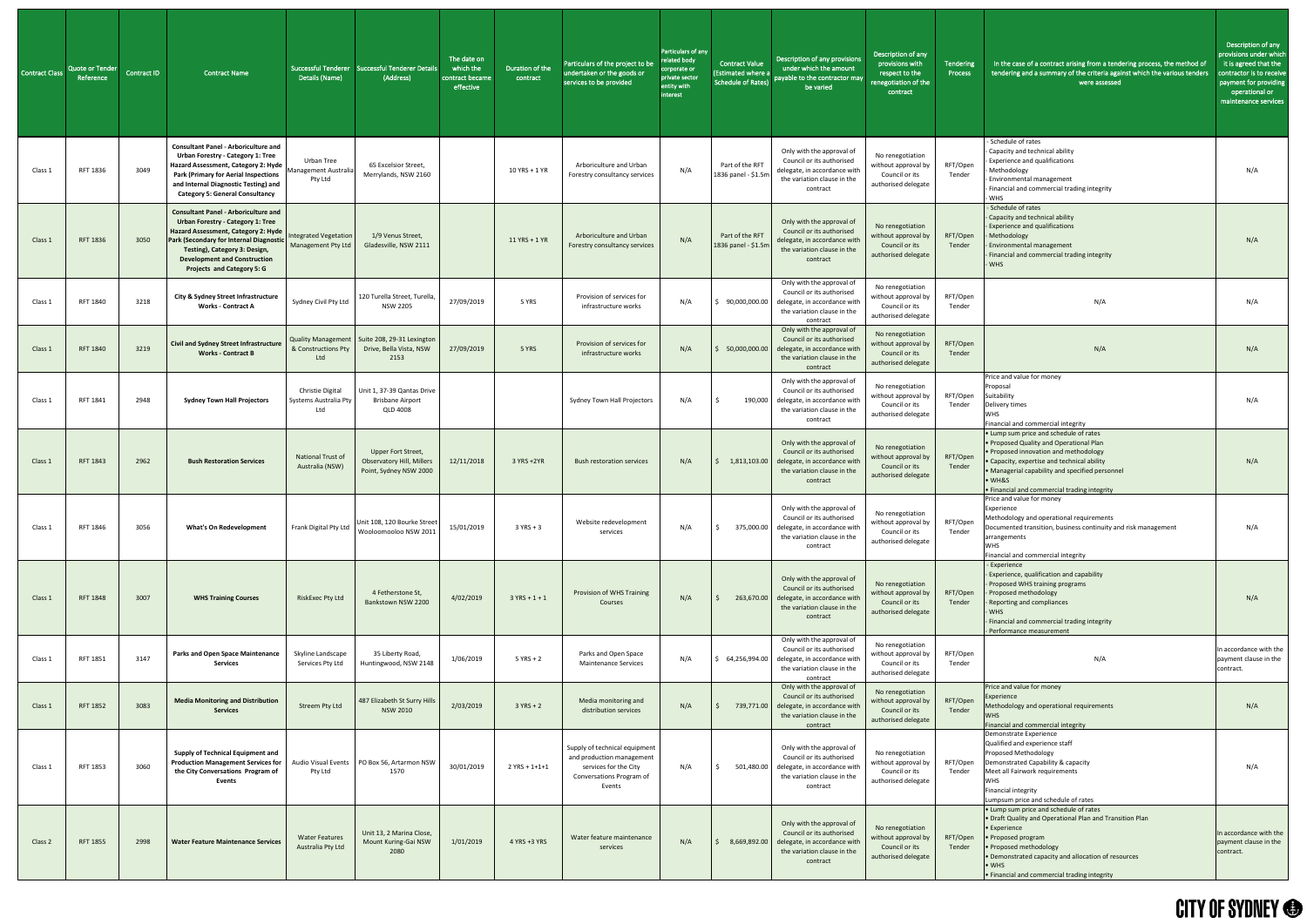| <b>Contract Class</b> | Quote or Tender<br>Reference | Contract ID | <b>Contract Name</b>                                    | Details (Name)                                                                         | Successful Tenderer   Successful Tenderer Details<br>(Address)             | The date on<br>which the<br>contract became<br>effective | Duration of the<br>contract      | Particulars of the project to be<br>undertaken or the goods or<br>services to be provided | Particulars of any<br>related body<br>corporate or<br>private sector<br>entity with<br>interest | <b>Contract Value</b><br>(Estimated where a<br><b>Schedule of Rates)</b> | Description of any provisions<br>under which the amount<br>payable to the contractor may<br>be varied                             | Description of any<br>provisions with<br>respect to the<br>renegotiation of the<br>contract | Tendering<br>Process | In the case of a contract arising from a tendering process, the method of<br>tendering and a summary of the criteria against which the various tenders<br>were assessed                                                                                  | Description of any<br>provisions under which<br>it is agreed that the<br>contractor is to receive<br>payment for providing<br>operational or<br>maintenance services |
|-----------------------|------------------------------|-------------|---------------------------------------------------------|----------------------------------------------------------------------------------------|----------------------------------------------------------------------------|----------------------------------------------------------|----------------------------------|-------------------------------------------------------------------------------------------|-------------------------------------------------------------------------------------------------|--------------------------------------------------------------------------|-----------------------------------------------------------------------------------------------------------------------------------|---------------------------------------------------------------------------------------------|----------------------|----------------------------------------------------------------------------------------------------------------------------------------------------------------------------------------------------------------------------------------------------------|----------------------------------------------------------------------------------------------------------------------------------------------------------------------|
| Class 1               | RFT 1856                     | 2992        | Playground Inspections, Reporting and<br><b>Repairs</b> | <b>MJK Enterprises</b><br>(NSW) Pty. Ltd.                                              | 138 Eastwood Rd<br>Leppington NSW 2179                                     | 23/01/2019                                               | 3 YEARS                          | Playground Inspections,<br><b>Reporting and Repairs</b>                                   | N/A                                                                                             | 1,053,456.10                                                             | Only with the approval of<br>Council or its authorised<br>delegate, in accordance with<br>the variation clause in the<br>contract | No renegotiation<br>without approval by<br>Council or its<br>authorised delegate            | RFT/Open<br>Tender   | • Lump Sum Price<br>• Experience<br>• Qualifications and Experience of Personnel<br>• Demonstrated Capacity and allocation of resources<br>• Proposed Program<br>• Proposed Methodology<br>$\bullet$ WHS<br>• Financial and commercial trading integrity | N/A                                                                                                                                                                  |
| Class :               | <b>RFT 1861</b>              | 3170        | <b>Urban Design Services Panel</b>                      | Mako Architecture Pty<br>Ltd                                                           | Suite 108, 59 Marlborough<br>Street, Surry Hills, NSW<br>2010              | 15/05/2019                                               | 12 MTHS                          | Urban design services                                                                     | N/A                                                                                             | Part of the RFT<br>1861 panel - \$1.5m                                   | Only with the approval of<br>Council or its authorised<br>delegate, in accordance with<br>the variation clause in the<br>contract | No renegotiation<br>without approval by<br>Council or its<br>authorised delegate            | RFT/Open<br>Tender   | N/A                                                                                                                                                                                                                                                      | N/A                                                                                                                                                                  |
| Class:                | RFT 1861                     | 3171        | <b>Urban Design Services Panel</b>                      | Hassell Ltd                                                                            | Level 2, Pier 8/9, 23 Hickson<br>Road, Sydney, NSW 2000                    |                                                          | 15/05/2019 12 MTHS + 1 YR + 1 YR | Urban design services                                                                     | N/A                                                                                             | Part of the RFT<br>1861 panel - \$1.5m                                   | Only with the approval of<br>Council or its authorised<br>delegate, in accordance with<br>the variation clause in the<br>contract | No renegotiation<br>without approval by<br>Council or its<br>authorised delegate            | RFT/Open<br>Tender   | - Experience<br>Methodology<br>- Qualification and skills<br><b>WHS</b><br>Financial and commercial trading integrity                                                                                                                                    | N/A                                                                                                                                                                  |
| Class 1               | RFT 1861                     | 3172        | <b>Urban Design Services Panel</b>                      | SJB Architecture<br>(NSW) Pty Ltd ATF The<br>SJB Architecture NSW<br><b>Unit Trust</b> | Level 2, 490 Crown Street<br>Surry Hills, NSW 2010                         |                                                          | 15/05/2019 12 MTHS + 1 YR + 1 YR | Urban design services                                                                     | N/A                                                                                             | Part of the RFT<br>1861 panel - \$1.5m                                   | Only with the approval of<br>Council or its authorised<br>delegate, in accordance with<br>the variation clause in the<br>contract | No renegotiation<br>without approval by<br>Council or its<br>authorised delegate            | RFT/Open<br>Tender   | Experience<br>Methodology<br>- Qualification and skills<br><b>WHS</b><br>- Financial and commercial trading integrity                                                                                                                                    | N/A                                                                                                                                                                  |
| Class :               | RFT 1861                     | 3173        | <b>Urban Design Services Panel</b>                      | Studio Zanardo Pty Ltd                                                                 | 194 Alt Street, Haberfield,<br><b>NSW 2045</b>                             | 15/05/2019                                               | 12 MTHS + 1 YR + 1 YR            | Urban design services                                                                     | N/A                                                                                             | Part of the RFT<br>1861 panel - \$1.5m                                   | Only with the approval of<br>Council or its authorised<br>delegate, in accordance with<br>the variation clause in the<br>contract | No renegotiation<br>without approval by<br>Council or its<br>authorised delegate            | RFT/Open<br>Tender   | - Experience<br><b>Methodology</b><br>- Qualification and skills<br><b>WHS</b><br>- Financial and commercial trading integrity                                                                                                                           | N/A                                                                                                                                                                  |
| Class:                | RFT 1861                     | 3174        | <b>Urban Design Services Panel</b>                      | Hodyl & Co Pty Ltd                                                                     | Suite 1.2, 2 Collins Street<br>Melbourne, VIC 3000                         | 15/05/2019                                               | 12 MTHS + 1 YR + 1 YR            | Urban design services                                                                     | N/A                                                                                             | Part of the RFT<br>1861 panel - \$1.5m                                   | Only with the approval of<br>Council or its authorised<br>delegate, in accordance with<br>the variation clause in the<br>contract | No renegotiation<br>without approval by<br>Council or its<br>authorised delegate            | RFT/Open<br>Tender   | - Experience<br>Methodology<br>Qualification and skills<br><b>WHS</b><br>Financial and commercial trading integrity                                                                                                                                      | N/A                                                                                                                                                                  |
| Class :               | RFT 1861                     | 3175        | <b>Urban Design Services Panel</b>                      | Ltd                                                                                    | Studio Hollenstein Pty Level 1, 24-26 Botany Road,<br>Alexandria, NSW 2015 | 15/05/2019                                               | 12 MTHS + 1 YR + 1 YR            | Urban design services                                                                     | N/A                                                                                             | Part of the RFT<br>1861 panel - \$1.5m                                   | Only with the approval of<br>Council or its authorised<br>delegate, in accordance with<br>the variation clause in the<br>contract | No renegotiation<br>without approval by<br>Council or its<br>authorised delegate            | RFT/Open<br>Tender   | Experience<br>Methodology<br>- Qualification and skills<br><b>WHS</b><br>Financial and commercial trading integrity                                                                                                                                      | N/A                                                                                                                                                                  |
| Class 1               | <b>RFT 1861</b>              | 3176        | <b>Urban Design Services Panel</b>                      | McGregor Coxall Pty<br>Ltd ATF McGregor<br><b>Coxall Unit Trust</b>                    | Suite 101, Lvl 1 39 East<br>Esplanade, mANLY, nsw<br>2095                  | 15/05/2019                                               | 12 MTHS + 1 YR + 1 YR            | Urban design services                                                                     | N/A                                                                                             | Part of the RFT<br>1861 panel - \$1.5m                                   | Only with the approval of<br>Council or its authorised<br>delegate, in accordance with<br>the variation clause in the<br>contract | No renegotiation<br>without approval by<br>Council or its<br>authorised delegate            | RFT/Open<br>Tender   | - Experience<br>Methodology<br>Qualification and skills<br><b>WHS</b><br>Financial and commercial trading integrity                                                                                                                                      | N/A                                                                                                                                                                  |
| Class :               | RFT 1861                     | 3177        | <b>Urban Design Services Panel</b>                      | Atlas Urban Design &<br><b>Strategy Pty Ltd</b>                                        | 1/136 Willoughby Road,<br>Willoughby Road, Crows<br>Nest, NSW 2065         | 15/05/2019                                               | 12 MTHS + 1 YR + 1 YR            | Urban design services                                                                     | N/A                                                                                             | Part of the RFT<br>1861 panel - \$1.5m                                   | Only with the approval of<br>Council or its authorised<br>delegate, in accordance with<br>the variation clause in the<br>contract | No renegotiation<br>without approval by<br>Council or its<br>authorised delegate            | RFT/Open<br>Tender   | Experience<br>Methodology<br>- Qualification and skills<br><b>WHS</b><br>Financial and commercial trading integrity                                                                                                                                      | N/A                                                                                                                                                                  |
| Class 1               | RFT 1861                     | 3178        | <b>Urban Design Services Panel</b>                      | Choi Ropiha Fighera<br>Pty Ltd ATF Choi<br>Ropiha Fighera Unit<br>Trust                | 3/1A The Corso, Manly<br><b>NSW 2095</b>                                   | 15/05/2019                                               | $12$ MTHS + 1 YR + 1 YR          | Urban design services                                                                     | N/A                                                                                             | Part of the RFT<br>1861 panel - \$1.5m                                   | Only with the approval of<br>Council or its authorised<br>delegate, in accordance with<br>the variation clause in the<br>contract | No renegotiation<br>without approval by<br>Council or its<br>authorised delegate            | RFT/Open<br>Tender   | Experience<br>Methodology<br>- Qualification and skills<br><b>WHS</b><br>Financial and commercial trading integrity                                                                                                                                      | N/A                                                                                                                                                                  |
| Class:                | RFT 1861                     | 3179        | <b>Urban Design Services Panel</b>                      | <b>Aspect Studios Pty Ltd</b>                                                          | Level 4/160 Queen Street,<br>Melbourne, VIC 3000                           | 15/05/2019                                               | 12 MTHS + 1 YR + 1 YR            | Urban design services                                                                     | N/A                                                                                             | Part of the RFT<br>1861 panel - \$1.5m                                   | Only with the approval of<br>Council or its authorised<br>delegate, in accordance with<br>the variation clause in the<br>contract | No renegotiation<br>without approval by<br>Council or its<br>authorised delegate            | RFT/Open<br>Tender   | Experience<br>Methodology<br>- Qualification and skills<br><b>WHS</b><br>Financial and commercial trading integrity                                                                                                                                      | N/A                                                                                                                                                                  |
| Class 1               | RFT 1861                     | 3180        | <b>Urban Design Services Panel</b>                      | Pty Ltd                                                                                | Tonkin Zulaikha Greer 117 Reservoir Street, Surry<br>Hills, NSW 2010       | 15/05/2019                                               | 12 MTHS                          | Urban design services                                                                     | N/A                                                                                             | Part of the RFT<br>1861 panel - \$1.5m                                   | Only with the approval of<br>Council or its authorised<br>delegate, in accordance with<br>the variation clause in the<br>contract | No renegotiation<br>without approval by<br>Council or its<br>authorised delegate            | RFT/Open<br>Tender   | - Experience<br>Methodology<br>Qualification and skills<br>- WHS<br>- Financial and commercial trading integrity                                                                                                                                         | N/A                                                                                                                                                                  |
| Class 1               | RFT 1861                     | 3181        | <b>Urban Design Services Panel</b>                      | Spackman Mossop<br>Michaels Pty Ltd                                                    | Level 1, 3 Oxford Street,<br>PADDINGTON, NSW 2021                          |                                                          | 15/05/2019 12 MTHS + 1 YR + 1 YR | Urban design services                                                                     | N/A                                                                                             | Part of the RFT<br>1861 panel - \$1.5m                                   | Only with the approval of<br>Council or its authorised<br>delegate, in accordance with<br>the variation clause in the<br>contract | No renegotiation<br>without approval by<br>Council or its<br>authorised delegate            | RFT/Open<br>Tender   | Experience<br>Methodology<br>- Qualification and skills<br><b>WHS</b><br>Financial and commercial trading integrity                                                                                                                                      | N/A                                                                                                                                                                  |
| Class 1               | RFT 1861                     | 3182        | <b>Urban Design Services Panel</b>                      | Studio GL Pty Ltd                                                                      | 77 Buckland Street,<br><b>CHIPPENDALE, NSW 2008</b>                        |                                                          | 15/05/2019 12 MTHS + 1 YR + 1 YR | Urban design services                                                                     | N/A                                                                                             | Part of the RFT<br>1861 panel - \$1.5m                                   | Only with the approval of<br>Council or its authorised<br>delegate, in accordance with<br>the variation clause in the<br>contract | No renegotiation<br>without approval by<br>Council or its<br>authorised delegate            | RFT/Open<br>Tender   | - Experience<br>Methodology<br>- Qualification and skills<br><b>WHS</b><br>- Financial and commercial trading integrity                                                                                                                                  | N/A                                                                                                                                                                  |
| Class 1               | RFT 1861                     | 3183        | <b>Urban Design Services Panel</b>                      | Ethos Urban Pty Ltd                                                                    | 173-185 Sussex Street<br>Sydney, NSW 2000                                  |                                                          | 15/05/2019 12 MTHS + 1 YR + 1 YR | Urban design services                                                                     | N/A                                                                                             | Part of the RFT<br>1861 panel - \$1.5m                                   | Only with the approval of<br>Council or its authorised<br>delegate, in accordance with<br>the variation clause in the<br>contract | No renegotiation<br>without approval by<br>Council or its<br>authorised delegate            | RFT/Open<br>Tender   | Experience<br>Methodology<br>- Qualification and skills<br><b>WHS</b><br>- Financial and commercial trading integrity                                                                                                                                    | N/A                                                                                                                                                                  |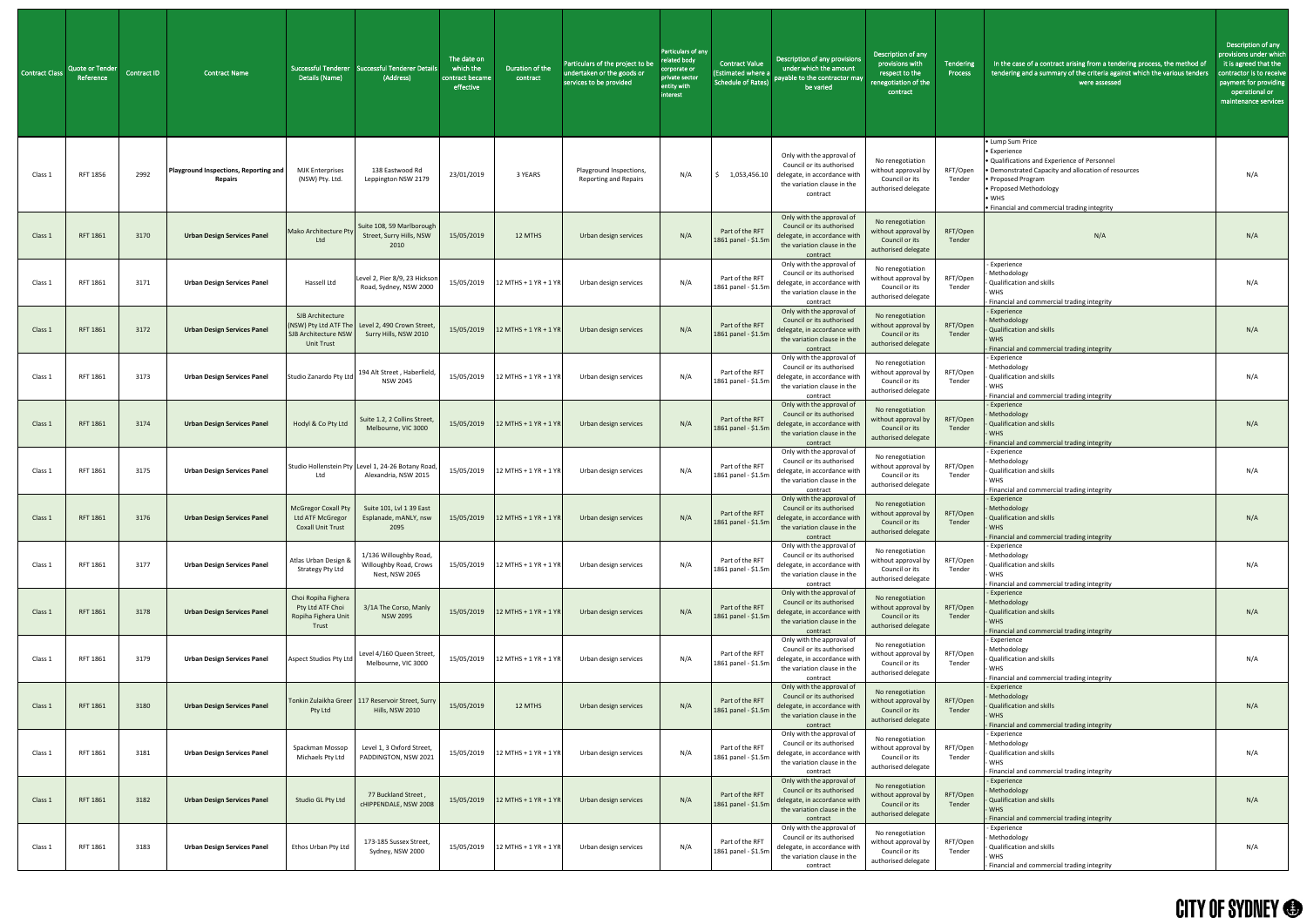| <b>Contract Class</b> | <b>Quote or Tender</b><br>Reference | Contract ID | <b>Contract Name</b>                                                                                            | Details (Name)                                               | Successful Tenderer   Successful Tenderer Detail:<br>(Address)    | The date on<br>which the<br>contract became<br>effective | Duration of the<br>contract | Particulars of the project to be<br>undertaken or the goods or<br>services to be provided | Particulars of any<br>related body<br>corporate or<br>private sector<br>entity with<br>interest | <b>Contract Value</b><br>(Estimated where a<br><b>Schedule of Rates)</b> | Description of any provisions<br>under which the amount<br>payable to the contractor may<br>be varied                                        | Description of any<br>provisions with<br>respect to the<br>renegotiation of the<br>contract | Tendering<br>Process | In the case of a contract arising from a tendering process, the method of<br>tendering and a summary of the criteria against which the various tenders<br>were assessed                                                           | Description of any<br>provisions under which<br>it is agreed that the<br>contractor is to receive<br>payment for providing<br>operational or<br>maintenance services |
|-----------------------|-------------------------------------|-------------|-----------------------------------------------------------------------------------------------------------------|--------------------------------------------------------------|-------------------------------------------------------------------|----------------------------------------------------------|-----------------------------|-------------------------------------------------------------------------------------------|-------------------------------------------------------------------------------------------------|--------------------------------------------------------------------------|----------------------------------------------------------------------------------------------------------------------------------------------|---------------------------------------------------------------------------------------------|----------------------|-----------------------------------------------------------------------------------------------------------------------------------------------------------------------------------------------------------------------------------|----------------------------------------------------------------------------------------------------------------------------------------------------------------------|
| Class 1               | RFT 1867                            | 3036        | <b>Data Network Services and Internet</b><br><b>Services</b>                                                    | Vocus Pty Ltd                                                | Level 12/60 Miller St, North<br>Sydney NSW 2060                   | 26/02/2019                                               | $3 YRS + 2 + 2$             | Data Network Services and<br><b>Internet Services</b>                                     | N/A                                                                                             | 5,771,960.00                                                             | Only with the approval of<br>Council or its authorised<br>delegate, in accordance with<br>the variation clause in the<br>contract            | No renegotiation<br>without approval by<br>Council or its<br>authorised delegate            | RFT/Open<br>Tender   | N/A                                                                                                                                                                                                                               | N/A                                                                                                                                                                  |
| Class 1               | RFT 1874                            | 3156        | <b>Insurance Placement and Brokering</b><br><b>Services</b>                                                     | <b>AON Risk Services</b><br>Australia Ltd                    | 201 Kent Street, Sydney<br><b>NSW 2000</b>                        | 12/06/2019                                               | 4 YRS +2 YRS                | Insurance Placement and<br><b>Brokering Services</b>                                      | N/A                                                                                             | 15,022,013.60                                                            | Only with the approval of<br>Council or its authorised<br>delegate, in accordance with<br>the variation clause in the<br>contract            | No renegotiation<br>without approval by<br>Council or its<br>authorised delegate            | RFT/Open<br>Tender   | <b>Business Continuity</b><br>Capability and resources<br>- Experience<br>Innovation<br>- Cost and suitability<br>- Company profile<br>- Value for money                                                                          | N/A                                                                                                                                                                  |
| Class 1               | <b>RFT 1881</b>                     | 3349        | <b>Panel Deed for IT Professional Services   Advanced Computing</b><br>Panel                                    | <b>Australian Centre for</b><br>and Communication<br>Pty Ltd | Level 8 East, 8 Central Ave,<br>Eveleigh NSW 2015                 | 1/12/2019                                                | 4 YRS                       | <b>Adhoc IT Support</b>                                                                   | N/A                                                                                             | Part of the RFT<br>1881 - \$4.8m                                         | Only with the approval of<br>Council or its authorised<br>delegate, in accordance with<br>the variation clause in the<br>contract            | No renegotiation<br>without approval by<br>Council or its<br>authorised delegate            | RFT/Open<br>Tender   | Proven Experience & Expertise in carrying out relevant services<br>Vendor Partner Certifications & Accreditations<br><b>Organisation &amp; Capability</b><br><b>Schedule of Prices</b>                                            | N/A                                                                                                                                                                  |
| Class 1               | RFT 1881                            | 3350        | Panel Deed for IT Professional Services   Aten Systems Pty Ltd  <br>Panel                                       |                                                              | Unit 305, 14-16 Lexington<br>Drive, Bella Vista NSW 2153          | 1/12/2019                                                | 4 YRS                       | Adhoc IT Support                                                                          | N/A                                                                                             | Part of the RFT<br>1881 - \$4.8m                                         | Only with the approval of<br>Council or its authorised<br>delegate, in accordance with<br>the variation clause in the<br>contract            | No renegotiation<br>without approval by<br>Council or its<br>authorised delegate            | RFT/Open<br>Tender   | Proven Experience & Expertise in carrying out relevant services<br>Vendor Partner Certifications & Accreditations<br>Organisation & Capability<br><b>Schedule of Prices</b>                                                       | N/A                                                                                                                                                                  |
| Class 1               | RFT 1881                            |             | <b>Panel Deed for IT Professional Services</b><br>Design & Management<br>Panel                                  | Communications<br>Pty Ltd                                    | Level 6, 33 Erskine Street,<br>Sydney, NSW                        | 1/12/2019                                                | <b>Example 4 YRS</b>        | Adhoc IT Support                                                                          | N/A                                                                                             | Part of the RFT<br>1881 - \$4.8m                                         | Only with the approval of<br>Council or its authorised<br>delegate, in accordance with<br>the variation clause in the<br>contract            | No renegotiation<br>without approval by<br>Council or its<br>authorised delegate            | RFT/Open<br>Tender   | Proven Experience & Expertise in carrying out relevant services<br>Vendor Partner Certifications & Accreditations<br>Organisation & Capability<br><b>Schedule of Prices</b>                                                       | N/A                                                                                                                                                                  |
| Class 1               | RFT 1881                            | 3352        | Panel Deed for IT Professional Services<br>Panel                                                                | Computer Systems<br>(Australia) Pty Ltd                      | 21 Annie Street. Wickham.<br><b>NSW 2293</b>                      | 1/12/2019                                                | 4 YRS                       | Adhoc IT Support                                                                          | N/A                                                                                             | Part of the RFT<br>1881 - \$4.8m                                         | Only with the approval of<br>Council or its authorised<br>delegate, in accordance with<br>the variation clause in the<br>contract            | No renegotiation<br>without approval by<br>Council or its<br>authorised delegate            | RFT/Open<br>Tender   | Proven Experience & Expertise in carrying out relevant services<br>Vendor Partner Certifications & Accreditations<br>Organisation & Capability<br><b>Schedule of Prices</b>                                                       | N/A                                                                                                                                                                  |
| Class:                | RFT 1881                            | 3353        | Panel Deed for IT Professional Services Datacom Systems (AU)<br>Panel                                           | Pty Ltd                                                      | 1 Julius Ave, North Ryde<br><b>NSW 2113</b>                       | 1/12/2019                                                | 4 YRS                       | <b>Adhoc IT Support</b>                                                                   | N/A                                                                                             | Part of the RFT<br>1881 - \$4.8m                                         | Only with the approval of<br>Council or its authorised<br>delegate, in accordance with<br>the variation clause in the<br>contract            | No renegotiation<br>without approval by<br>Council or its<br>authorised delegate            | RFT/Open<br>Tender   | Proven Experience & Expertise in carrying out relevant services<br><b>Vendor Partner Certifications &amp; Accreditations</b><br><b>Organisation &amp; Capability</b><br><b>Schedule of Prices</b>                                 | N/A                                                                                                                                                                  |
| Class 1               | RFT 1881                            | 3354        | <b>Panel Deed for IT Professional Services</b><br>Panel                                                         | Dialog Pty Ltd                                               | Level 5, 107 Mount Street,<br>North Sydney, NSW                   | 1/12/2019                                                | 4 YRS                       | Adhoc IT Support                                                                          | N/A                                                                                             | Part of the RFT<br>1881 - \$4.8m                                         | Only with the approval of<br>Council or its authorised<br>delegate, in accordance with<br>the variation clause in the<br>contract            | No renegotiation<br>without approval by<br>Council or its<br>authorised delegate            | RFT/Open<br>Tender   | Proven Experience & Expertise in carrying out relevant services<br>Vendor Partner Certifications & Accreditations<br>Organisation & Capability<br><b>Schedule of Prices</b>                                                       | N/A                                                                                                                                                                  |
| Class:                | RFT 1881                            | 3355        | <b>Panel Deed for IT Professional Services</b><br>Panel                                                         | DWS (NSW) Pty Ltd                                            | Level 8, 16 Arthur Street,<br>North Sydney NSW                    | 1/12/2019                                                | 4 YRS                       | <b>Adhoc IT Support</b>                                                                   | N/A                                                                                             | Part of the RFT<br>1881 - \$4.8m                                         | Only with the approval of<br>Council or its authorised<br>delegate, in accordance with<br>the variation clause in the<br>contract            | No renegotiation<br>without approval by<br>Council or its<br>authorised delegate            | RFT/Open<br>Tender   | Proven Experience & Expertise in carrying out relevant services<br><b>Vendor Partner Certifications &amp; Accreditations</b><br><b>Organisation &amp; Capability</b><br><b>Schedule of Prices</b>                                 | N/A                                                                                                                                                                  |
| Class:                | RFT 1881                            | 3356        | Panel Deed for IT Professional Services   EnterpriseCreativeClo<br>Panel                                        | ud Pty Ltd                                                   | Level 7, 99 York Street<br>Sydney NSW 2000                        | 1/12/2019                                                | 4 YRS                       | Adhoc IT Support                                                                          | N/A                                                                                             | Part of the RFT<br>1881 - \$4.8m                                         | Only with the approval of<br>Council or its authorised<br>delegate, in accordance with<br>the variation clause in the<br>contract            | No renegotiation<br>without approval by<br>Council or its<br>authorised delegate            | RFT/Open<br>Tender   | Proven Experience & Expertise in carrying out relevant services<br><b>Vendor Partner Certifications &amp; Accreditations</b><br>Organisation & Capability<br><b>Schedule of Prices</b>                                            | N/A                                                                                                                                                                  |
| Class 1               | RFT 1881                            | 3357        | <b>Panel Deed for IT Professional Services</b> Secure Agility Pty Ltd<br>Panel                                  |                                                              | Suite 204, Level 2, 11-15<br>Deane Street, Burwood,<br><b>NSW</b> | 1/12/2019                                                | 4 YRS                       | <b>Adhoc IT Support</b>                                                                   | N/A                                                                                             | Part of the RFT<br>1881 - \$4.8m                                         | Only with the approval of<br>Council or its authorised<br>delegate, in accordance with<br>the variation clause in the<br>contract            | No renegotiation<br>without approval by<br>Council or its<br>authorised delegate            | RFT/Open<br>Tender   | Proven Experience & Expertise in carrying out relevant services<br><b>Vendor Partner Certifications &amp; Accreditations</b><br><b>Organisation &amp; Capability</b><br><b>Schedule of Prices</b>                                 | N/A                                                                                                                                                                  |
| Class 1               | RFT 1881                            | 3358        | Panel Deed for IT Professional Services<br>Panel                                                                | Veritec Pty Ltd                                              | Level 33, Aurora Place, 88<br>Phillip St, Sydney NSW 2000         | 1/12/2019                                                | 4 YRS                       | Adhoc IT Support                                                                          | N/A                                                                                             | Part of the RFT<br>1881 - \$4.8m                                         | Only with the approval of<br>Council or its authorised<br>delegate, in accordance with<br>the variation clause in the<br>contract            | No renegotiation<br>without approval by<br>Council or its<br>authorised delegate            | RFT/Open<br>Tender   | Proven Experience & Expertise in carrying out relevant services<br>Vendor Partner Certifications & Accreditations<br>Organisation & Capability<br><b>Schedule of Prices</b>                                                       | N/A                                                                                                                                                                  |
| Class 1               | RFT 1881                            | 3359        | <b>Panel Deed for IT Professional Services</b><br>Panel                                                         | Voip Pty Ltd                                                 | Level 1, 50 Broughton<br>Street, Artarmon, NSW                    | 1/12/2019                                                | 4 YRS                       | <b>Adhoc IT Support</b>                                                                   | N/A                                                                                             | Part of the RFT<br>1881 - \$4.8m                                         | Only with the approval of<br>Council or its authorised<br>delegate, in accordance with<br>the variation clause in the<br>contract            | No renegotiation<br>without approval by<br>Council or its<br>authorised delegate            | RFT/Open<br>Tender   | Proven Experience & Expertise in carrying out relevant services<br>Vendor Partner Certifications & Accreditations<br>Organisation & Capability<br><b>Schedule of Prices</b>                                                       | N/A                                                                                                                                                                  |
| Class 1               | RFT 1882                            | 3152        | <b>Management of Community Tennis</b><br><b>Facilities Rushcutters Bay Park Courts</b><br>and Kiosk (Package B) | <b>Sydney Sports</b><br>Management Group<br>Pty Ltd          | 3 McLachlan Avenue,<br>Artarmon NSW 2016                          | 12/06/2019                                               | 5 YRS                       | Management of Community<br><b>Tennis Facilities</b>                                       | N/A                                                                                             |                                                                          | Only with the approval of<br>Council or its authorised<br>816,100.20 delegate, in accordance with<br>the variation clause in the<br>contract | No renegotiation<br>without approval by<br>Council or its<br>authorised delegate            | RFT/Open<br>Tender   | • Personnel<br>• Demonstrated managerial capability<br>• Services and management methodology<br>. Local impact and community benefit<br>• Environment management<br>$\bullet$ WHS<br>• Financial and commercial trading integrity | N/A                                                                                                                                                                  |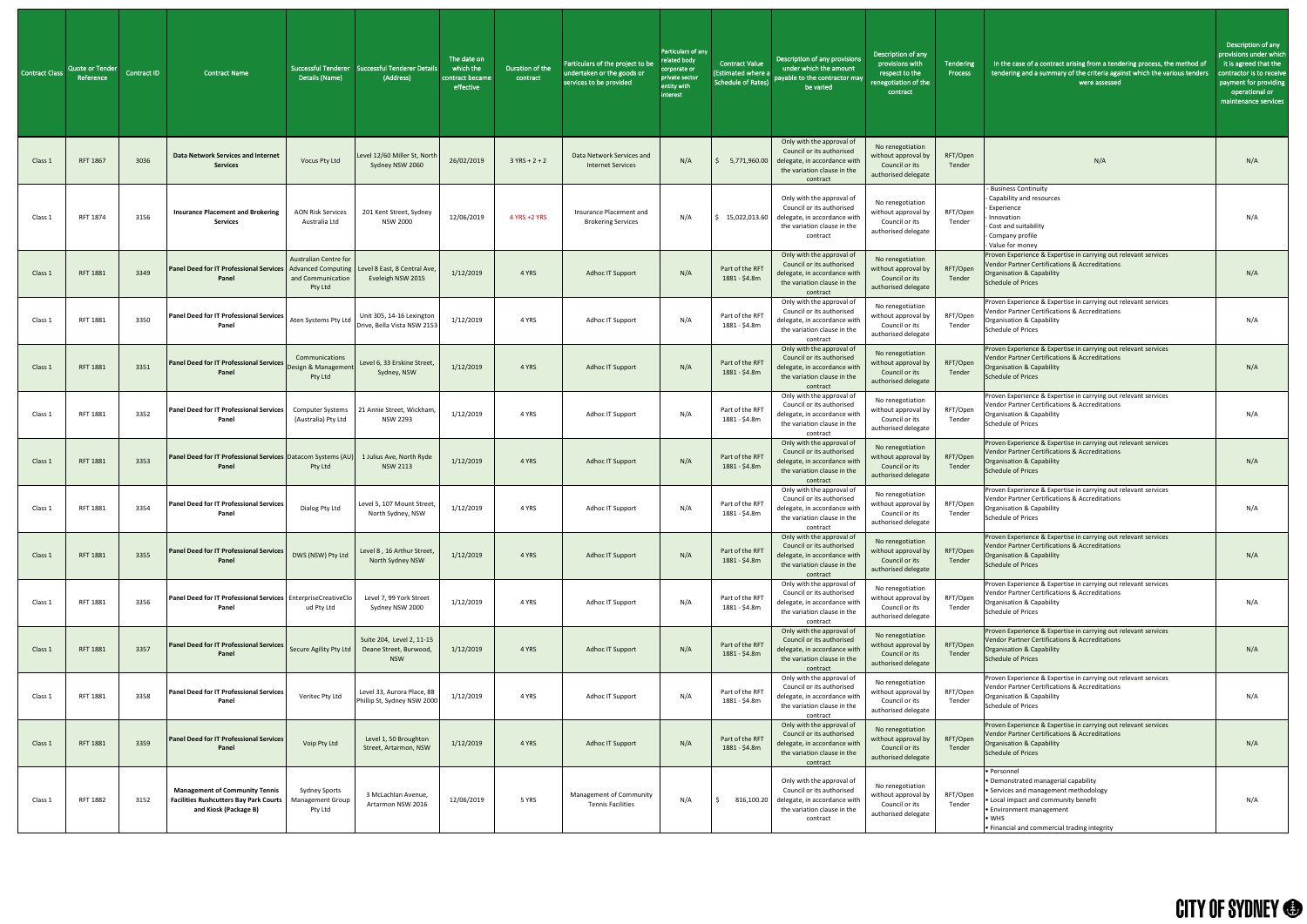| Contract Class | <b>Quote or Tender</b><br>Reference | <b>Contract ID</b> | <b>Contract Name</b>                                                                                                                                                                        | Details (Name)                                      | Successful Tenderer   Successful Tenderer Detail<br>(Address)           | The date on<br>which the<br>contract became<br>effective | Duration of the<br>contract | Particulars of the project to be<br>undertaken or the goods or<br>services to be provided | Particulars of any<br>related body<br>corporate or<br>private sector<br>entity with<br>interest | <b>Contract Value</b><br>(Estimated where a<br><b>Schedule of Rates)</b> | Description of any provisions<br>under which the amount<br>payable to the contractor may<br>be varied                                           | Description of any<br>provisions with<br>respect to the<br>enegotiation of the<br>contract | Tendering<br>Process  | In the case of a contract arising from a tendering process, the method of<br>tendering and a summary of the criteria against which the various tenders<br>were assessed                                                                                                                                                                                                                                                                | Description of any<br>provisions under which<br>it is agreed that the<br>contractor is to receive<br>payment for providing<br>operational or<br>maintenance services |
|----------------|-------------------------------------|--------------------|---------------------------------------------------------------------------------------------------------------------------------------------------------------------------------------------|-----------------------------------------------------|-------------------------------------------------------------------------|----------------------------------------------------------|-----------------------------|-------------------------------------------------------------------------------------------|-------------------------------------------------------------------------------------------------|--------------------------------------------------------------------------|-------------------------------------------------------------------------------------------------------------------------------------------------|--------------------------------------------------------------------------------------------|-----------------------|----------------------------------------------------------------------------------------------------------------------------------------------------------------------------------------------------------------------------------------------------------------------------------------------------------------------------------------------------------------------------------------------------------------------------------------|----------------------------------------------------------------------------------------------------------------------------------------------------------------------|
| Class 1        | <b>RFT 1882</b>                     | 3153               | <b>Management of Community Tennis</b><br>Facilities Prince Alfred Park, Alexandria Jensen's Tennis Centre<br>Park, Beaconsfield Park, St James Park<br>and Turruwul Park Courts (Package A) | Pty Ltd                                             | Level 24, Tower 2, 101<br><b>Grafton Street, Bondi</b><br>Junction 2022 |                                                          | 11/06/2024                  | Operations, marketing and<br>booking of Tennis facilities                                 | N/A                                                                                             | 283,842.00                                                               | Only with the approval of<br>Council or its authorised<br>delegate, in accordance with<br>the variation clause in the<br>contract               | No renegotiation<br>without approval by<br>Council or its<br>authorised delegate           | RFT/Open<br>Tender    | Demonstrated managerial capability and experience relative to contracts<br>Experience and record of achievement of key staff<br><b>Proposed Services Methodology</b><br>Proposed Management Methodology<br>Local Impact & Community Benefit<br>Environmental<br><b>Schedule of Prices</b>                                                                                                                                              | In accordance with the<br>terms of the contract.                                                                                                                     |
| Class 2        | RFT 1887                            | 3168               | <b>Hyde Park Lighting Masterplan</b>                                                                                                                                                        | <b>AECOM Australia Pty</b><br>Ltd                   | Level 21, 420 George<br>Street, Sydney NSW 2000                         | 28/10/2019                                               | 35 MTHS                     | Consultancy services for the<br>Hyde Park Lighting Masterplan                             | N/A                                                                                             | 512,574.00                                                               | Only with the approval of<br>Council or its authorised<br>delegate, in accordance with<br>the variation clause in the<br>contract               | No renegotiation<br>without approval by<br>Council or its<br>authorised delegate           | Reject &<br>Negotiate | The lump sum price and schedule of prices;<br>Demonstrated experience in carrying out works of a similar size and nature;<br>Personnel allocation, qualifications, experience and capacity, including sub-<br>consultants;<br>Proposed program;<br>Proposed approach and methodology;<br>Work Health and Safety and<br>Insurances                                                                                                      | N/A                                                                                                                                                                  |
| Class 1        | <b>RFT 1892</b>                     | 3071               | Cycling Counts 2019-2029                                                                                                                                                                    | <b>Matrix Traffic and</b><br>Transport Data Pty Ltd | Unit 4, 2-8 South Street<br>Rydalmere NSW 2116                          | 5/02/2019                                                | 3 YRS                       | Delivery of Cycling Counts                                                                | N/A                                                                                             |                                                                          | Only with the approval of<br>Council or its authorised<br>597,284.00 delegate, in accordance with<br>the variation clause in the<br>contract    | No renegotiation<br>without approval by<br>Council or its<br>authorised delegate           | RFT/Open<br>Tender    | Price and value for money<br>Demonstrated experience and capacity<br>Proposal<br>Sustainability/environmental performance<br><b>WHS</b><br>Financial and commercial integrity                                                                                                                                                                                                                                                          | N/A                                                                                                                                                                  |
| Class 1        | RFT 1893                            | 3157               | Managment & Operation of the Kings   Secure Parking Pty Ltd  <br>Cross and Goulburn Street Parking   ATF Secure Kings Unit<br><b>Stations</b>                                               | Trust                                               | Level 13, 100 Miller Street,<br>North Sydney, NSW 2060                  | 30/04/2019                                               | 3 YRS                       | Management and operation of<br>Kings Cross and Goulburn Street<br><b>Parking Stations</b> | N/A                                                                                             | 3,871,284.57                                                             | Only with the approval of<br>Council or its authorised<br>delegate, in accordance wit<br>the variation clause in the<br>contract                | No renegotiation<br>without approval by<br>Council or its<br>authorised delegate           | RFT/Open<br>Tender    | Price and value for money<br>Experience<br>Personnel allocation<br>Proposal<br><b>WHS</b><br>Financial and commercial integrity<br>Sustainability/environmental performance                                                                                                                                                                                                                                                            | In accordance with the<br>terms of the contract.                                                                                                                     |
| Class 2        | <b>RFT 1895</b>                     | 3149               | <b>Utilities Management Services</b>                                                                                                                                                        | <b>Energetics Pty Ltd</b>                           | Level 7 / 132 Arthur Street<br>North Sydney NSW 2060                    | 27/06/2019                                               | <b>10 YRS</b>               | Utilities management services                                                             | N/A                                                                                             | 4,519,892.00                                                             | Only with the approval of<br>Council or its authorised<br>delegate, in accordance with<br>the variation clause in the<br>contract               | No renegotiation<br>without approval by<br>Council or its<br>authorised delegate           | Reject &<br>Negotiate | Demonstrated capacity and technical ability to carry out the work under the<br>contract<br>Demonstrated experience utilizing the Primary System (Envizi or similar)<br>The proposed methodology as outlined in the draft Service Delivery Plan<br>Demonstrated managerial capability, qualifications, experience and number of<br>personnel<br>Work Health & Safety<br>Financial and commercial trading integrity including insurances | N/A                                                                                                                                                                  |
| Class 1        | RFT 1896                            | 3102               | Landscape, Sportsfield and Park Turf   The Gardenmakers Pty<br><b>Works Panel - Part A</b>                                                                                                  | Ltd                                                 | 6 Dumic Place, Cromer<br><b>NSW 2099</b>                                | 12/06/2019                                               | 3 YRS +2YRS                 | Services landscape, sportsfield<br>and park turf works                                    | N/A                                                                                             | 6,316,300.00                                                             | Only with the approval of<br>Council or its authorised<br>delegate, in accordance with<br>the variation clause in the<br>contract               | No renegotiation<br>without approval by<br>Council or its<br>authorised delegate           | RFT/Open<br>Tender    | • Schedule of rates<br>• Experience<br>• Personnel allocation, qualifications, capacity and subcontractors<br>• Organisational plans and methodology<br>$\bullet$ WHS<br>. Financial and commercial trading integrity                                                                                                                                                                                                                  | N/A                                                                                                                                                                  |
| Class 1        | <b>RFT 1896</b>                     | 3103               | Landscape, Sports Field and Park Turf  <br><b>Works - Part A</b>                                                                                                                            | <b>Green Options Pty Ltd</b>                        | 30 Cranbrook Street,<br>Botany NSW 2019                                 | 12/06/2019                                               | 3 YRS +2YRS                 | Landscape, Sports Field and Park<br><b>Turf Works</b>                                     | N/A                                                                                             | 6,572,795.00                                                             | Only with the approval of<br>Council or its authorised<br>delegate, in accordance with<br>the variation clause in the<br>contract               | No renegotiation<br>without approval by<br>Council or its<br>authorised delegate           | RFT/Open<br>Tender    | • Schedule of rates<br>• Experience<br>• Personnel allocation, qualifications, capacity and subcontractors<br>• Organisational plans and methodology<br>$\bullet$ WHS<br>• Financial and commercial trading integrity                                                                                                                                                                                                                  | N/A                                                                                                                                                                  |
| Class 1        | RFT 1896                            | 3104               | Landscape, Sportsfield and Park Turf<br>Works - Part B                                                                                                                                      | The Green<br>Horticulture Group Pty<br>Ltd          | 182 ANNANGROVE ROAD,<br>ANNANGROVE NSW, 2156                            | 17/06/2019                                               | 3 YRS +2YRS                 | Landscape, Sports Field and Park<br>Turf Works                                            | N/A                                                                                             | 1,966,592.00                                                             | Only with the approval of<br>Council or its authorised<br>delegate, in accordance with<br>the variation clause in the<br>contract               | No renegotiation<br>without approval by<br>Council or its<br>authorised delegate           | RFT/Open<br>Tender    | • Schedule of rates<br>• Experience<br>· Personnel allocation, qualifications, capacity and subcontractors<br>• Organisational plans and methodology<br>$\bullet$ WHS<br>. Financial and commercial trading integrity                                                                                                                                                                                                                  | N/A                                                                                                                                                                  |
| Class 1        | <b>RFT 1897</b>                     | 3135               | <b>Asset Compliance Services</b>                                                                                                                                                            | <b>MBMPL Pty Ltd</b>                                | Level 7, 68 Pitt Street,<br>Sydney, NSW 2000                            | 30/08/2019                                               | $2 YRS + 2 + 2 + 2 + 2$     | Asset compliance review<br>services                                                       | N/A                                                                                             |                                                                          | Only with the approval of<br>Council or its authorised<br>46,244,555.00 delegate, in accordance with<br>the variation clause in the<br>contract | No renegotiation<br>without approval by<br>Council or its<br>authorised delegate           | RFT/Open<br>Tender    | N/A                                                                                                                                                                                                                                                                                                                                                                                                                                    | N/A                                                                                                                                                                  |
| Class 1        | RFT 1910                            | 3265               | <b>Standing Offer Deed for Heritage</b><br><b>Consultancy Services Panel</b>                                                                                                                | Tanner Kibble Denton<br>Architects Pty Ltd          | 52 Albion Street<br>Surry Hills NSW 2010                                | 24/09/2019                                               | 1 YR                        | Provision for heritage<br>consultancy services                                            | N/A                                                                                             | Part of the RFT<br>1910 panel - \$1.5m                                   | Only with the approval of<br>Council or its authorised<br>delegate, in accordance with<br>the variation clause in the<br>contract               | No renegotiation<br>without approval by<br>Council or its<br>authorised delegate           | RFT/Open<br>Tender    | Demonstrated understanding via approach<br>Personnel allocation and capacity<br>Demonstrated experience<br>Proposal<br><b>WHS</b><br>Financial and commercial integrity<br>Price and value for money                                                                                                                                                                                                                                   | N/A                                                                                                                                                                  |
| Class 1        | RFT 1910                            | 3266               | <b>Standing Offer Deed for Heritage</b><br><b>Consultancy Services Panel</b>                                                                                                                | <b>Extent Heritage Pty</b><br>Ltd                   | Level 3 / Union Street<br>Pyrmont NSW 2009                              | 24/09/2019                                               | 1 YR                        | Provision for heritage<br>consultancy services                                            | N/A                                                                                             | Part of the RFT<br>1910 panel - \$1.5m                                   | Only with the approval of<br>Council or its authorised<br>delegate, in accordance wit<br>the variation clause in the<br>contract                | No renegotiation<br>without approval by<br>Council or its<br>authorised delegate           | RFT/Open<br>Tender    | Demonstrated understanding via approach<br>Personnel allocation and capacity<br>Demonstrated experience<br>Proposal<br><b>WHS</b><br>Financial and commercial integrity<br>Price and value for money                                                                                                                                                                                                                                   | N/A                                                                                                                                                                  |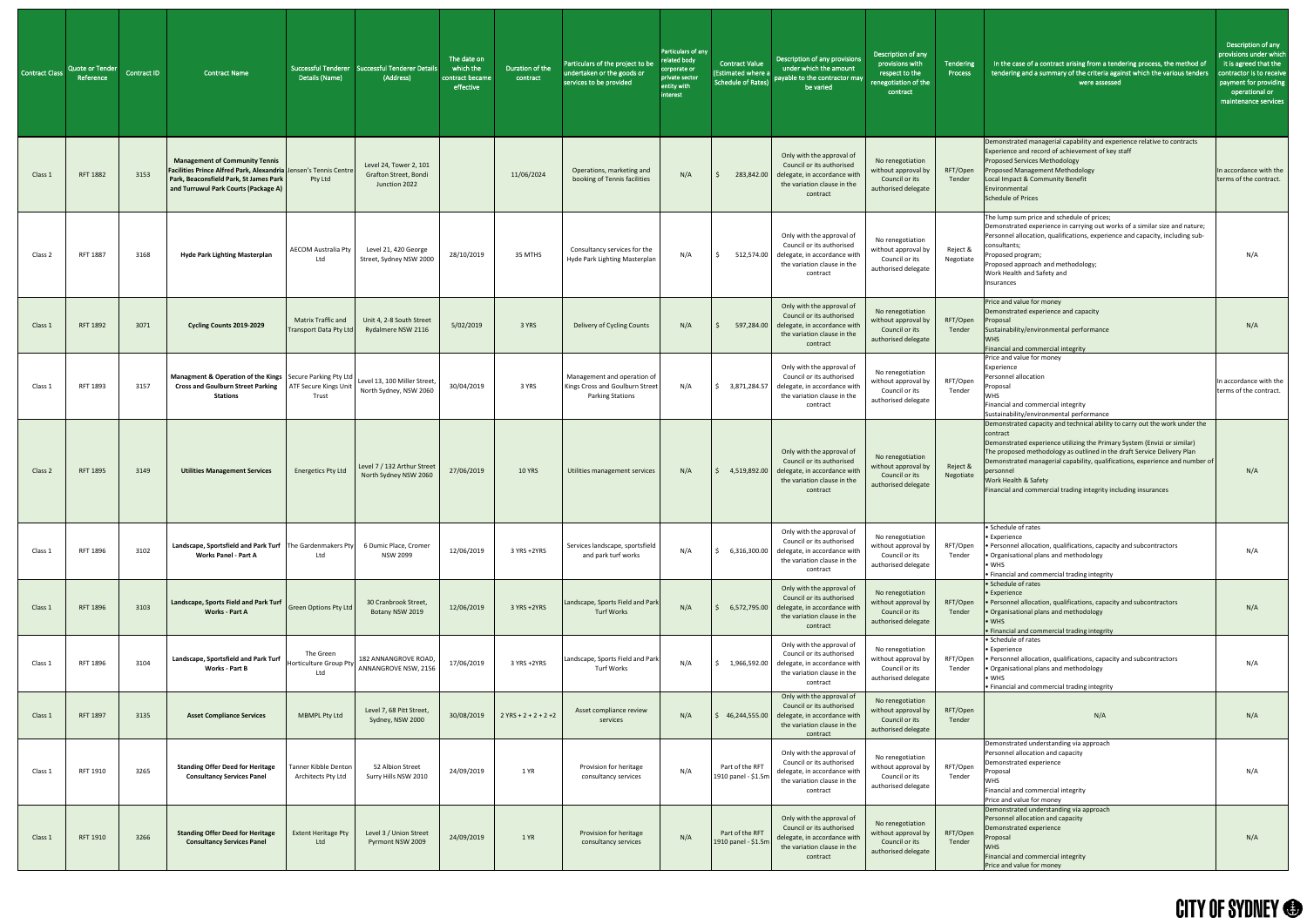| <b>Contract Class</b> | Quote or Tender<br>Reference | <b>Contract ID</b> | <b>Contract Name</b>                                                                                                                    | Details (Name)                                                                                                                    | Successful Tenderer Successful Tenderer Details<br>(Address)           | The date on<br>which the<br>contract became<br>effective | Duration of the<br>contract | Particulars of the project to be<br>undertaken or the goods or<br>services to be provided                                                   | Particulars of any<br>related body<br>corporate or<br>private sector<br>entity with<br>interest | <b>Contract Value</b><br><b>Estimated where a</b><br>Schedule of Rates) | Description of any provisions<br>under which the amount<br>payable to the contractor may<br>be varied                                        | Description of any<br>provisions with<br>respect to the<br>renegotiation of the<br>contract                  | Tendering<br>Process | In the case of a contract arising from a tendering process, the method of<br>tendering and a summary of the criteria against which the various tenders<br>were assessed                                                                                                                                  | Description of any<br>provisions under which<br>it is agreed that the<br>contractor is to receive<br>payment for providing<br>operational or<br>maintenance services |
|-----------------------|------------------------------|--------------------|-----------------------------------------------------------------------------------------------------------------------------------------|-----------------------------------------------------------------------------------------------------------------------------------|------------------------------------------------------------------------|----------------------------------------------------------|-----------------------------|---------------------------------------------------------------------------------------------------------------------------------------------|-------------------------------------------------------------------------------------------------|-------------------------------------------------------------------------|----------------------------------------------------------------------------------------------------------------------------------------------|--------------------------------------------------------------------------------------------------------------|----------------------|----------------------------------------------------------------------------------------------------------------------------------------------------------------------------------------------------------------------------------------------------------------------------------------------------------|----------------------------------------------------------------------------------------------------------------------------------------------------------------------|
| Class 1               | RFT 1910                     | 3267               | <b>Standing Offer Deed for Heritage</b><br><b>Consultancy Services Panel</b>                                                            | Lucas Stapleton<br>Johnson & Partners<br>Pty Ltd as the Trustee<br>for Lucas Stapleton<br>Johnson & Partners<br><b>Unit Trust</b> | Suite 101 Level 1 / 191<br><b>Clarence Street</b><br>Sydney NSW 2000   | 24/09/2019                                               | 1 YR                        | Provision for heritage<br>consultancy services                                                                                              | N/A                                                                                             | Part of the RFT<br>1910 panel - \$1.5m                                  | Only with the approval of<br>Council or its authorised<br>delegate, in accordance with<br>the variation clause in the<br>contract            | No renegotiation<br>without approval by<br>Council or its<br>authorised delegate                             | RFT/Open<br>Tender   | Demonstrated understanding via approach<br>Personnel allocation and capacity<br>Demonstrated experience<br>Proposal<br><b>WHS</b><br>Financial and commercial integrity<br>Price and value for money                                                                                                     | N/A                                                                                                                                                                  |
| Class 1               | RFT 1910                     | 3268               | <b>Standing Offer Deed for Heritage</b><br><b>Consultancy Services Panel</b>                                                            | Pty Ltd                                                                                                                           | Orwell & Peter Phillips Suite 1504, 109 Pitt Street<br>Sydney NSW 2000 | 24/09/2019                                               | 1 YR                        | Provision for heritage<br>consultancy services                                                                                              | N/A                                                                                             | Part of the RFT<br>1910 panel - \$1.5m                                  | Only with the approval of<br>Council or its authorised<br>delegate, in accordance with<br>the variation clause in the<br>contract            | No renegotiation<br>without approval by<br>Council or its<br>authorised delegate                             | RFT/Open<br>Tender   | Demonstrated understanding via approach<br>Personnel allocation and capacity<br>Demonstrated experience<br>Proposal<br><b>WHS</b><br>Financial and commercial integrity<br>Price and value for money                                                                                                     | N/A                                                                                                                                                                  |
| Class 1               | RFT 1910                     | 3271               | <b>Standing Offer Deed for Heritage</b><br><b>Consultancy Services Panel</b>                                                            | Robertson &<br>Hindmarsh Pty Ltd                                                                                                  | 26 Station Street<br>Naremburn NSW 2065                                | 24/09/2019                                               | 1 YR                        | Provision for heritage<br>consultancy services                                                                                              | N/A                                                                                             | Part of the RFT<br>1910 panel - \$1.5m                                  | Only with the approval of<br>Council or its authorised<br>delegate, in accordance with<br>the variation clause in the<br>contract            | No renegotiation<br>without approval by<br>Council or its<br>authorised delegate                             | RFT/Open<br>Tender   | Demonstrated understanding via approach<br>Personnel allocation and capacity<br>Demonstrated experience<br>Proposal<br><b>WHS</b><br>Financial and commercial integrity<br>Price and value for money                                                                                                     | N/A                                                                                                                                                                  |
| Class 1               | RFT 1910                     | 3276               | <b>Standing Offer Deed for Heritage</b><br><b>Consultancy Services Panel</b>                                                            | <b>Hector Abrahams</b><br>Architects Pty Ltd                                                                                      | 75 King Street<br>Sydney NSW 2000                                      | 24/09/2019                                               | 1 YR                        | Provision for heritage<br>consultancy services                                                                                              | N/A                                                                                             | Part of the RFT<br>1910 panel - \$1.5m                                  | Only with the approval of<br>Council or its authorised<br>delegate, in accordance with<br>the variation clause in the<br>contract            | No renegotiation<br>without approval by<br>Council or its<br>authorised delegate                             | RFT/Open<br>Tender   | Demonstrated understanding via approach<br>Personnel allocation and capacity<br>Demonstrated experience<br>Proposal<br><b>WHS</b><br>Financial and commercial integrity<br>Price and value for money                                                                                                     | N/A                                                                                                                                                                  |
| Class 1               | RFT 1910                     | 3277               | <b>Standing Offer Deed for Heritage</b><br><b>Consultancy Services Panel</b>                                                            | <b>GML Heritage Pty Ltd</b>                                                                                                       | 78 George Street<br>Redfern NSW 2016                                   | 24/09/2019                                               | 1 YR                        | Provision for heritage<br>consultancy services                                                                                              | N/A                                                                                             | Part of the RFT<br>1910 panel - \$1.5m                                  | Only with the approval of<br>Council or its authorised<br>delegate, in accordance with<br>the variation clause in the<br>contract            | No renegotiation<br>without approval by<br>Council or its<br>authorised delegate                             | RFT/Open<br>Tender   | Demonstrated understanding via approach<br>Personnel allocation and capacity<br>Demonstrated experience<br>Proposal<br><b>WHS</b><br>Financial and commercial integrity<br>Price and value for money                                                                                                     | N/A                                                                                                                                                                  |
| Class 1               | RFT 1910                     | 3278               | <b>Standing Offer Deed for Heritage</b><br><b>Consultancy Services Panel</b>                                                            | Tropman Australia Pty<br>Ltd                                                                                                      | 55 Lower Fort Street<br>Sydney NSW 2000                                | 24/09/2019                                               | 1 YR                        | Provision for heritage<br>consultancy services                                                                                              | N/A                                                                                             | Part of the RFT<br>1910 panel - \$1.5m                                  | Only with the approval of<br>Council or its authorised<br>delegate, in accordance with<br>the variation clause in the<br>contract            | No renegotiation<br>without approval by<br>Council or its<br>authorised delegate                             | RFT/Open<br>Tender   | Demonstrated understanding via approach<br>Personnel allocation and capacity<br>Demonstrated experience<br>Proposal<br><b>WHS</b><br>Financial and commercial integrity<br>Price and value for money                                                                                                     | N/A                                                                                                                                                                  |
| Class 1               | RFT 1910                     | 3279               | <b>Standing Offer Deed for Heritage</b><br><b>Consultancy Services Panel</b>                                                            | OCP Architects Pty Ltd                                                                                                            | 24 Ferry Road<br>Glebe NSW 2037                                        | 24/09/2019                                               | 1 YR                        | Provision for heritage<br>consultancy services                                                                                              | N/A                                                                                             | Part of the RFT<br>1910 panel - \$1.5m                                  | Only with the approval of<br>Council or its authorised<br>delegate, in accordance with<br>the variation clause in the<br>contract            | No renegotiation<br>without approval by<br>Council or its<br>authorised delegate                             | RFT/Open<br>Tender   | Demonstrated understanding via approach<br>Personnel allocation and capacity<br>Demonstrated experience<br>Proposal<br><b>WHS</b><br>Financial and commercial integrity<br>Price and value for money                                                                                                     | N/A                                                                                                                                                                  |
| Class 1               | RFT 1915                     | 3256               | <b>Inspection and Condition Assessment</b><br>of Bridges,<br>Steps/Stairs/Ramps/Passageways and<br>Sea Walls including Pontoons/Jetties | <b>BG&amp;E Pty Ltd</b>                                                                                                           | Level 2, 8 Windmill Street,<br>Sydney, NSW 2000                        | 26/11/2019                                               | 6 years                     | <b>Inspection and Condition</b><br>Assessment of Bridges,<br>Steps/Stairs/Ramps/Passageway<br>s and Sea Walls including<br>Pontoons/Jetties | N/A                                                                                             | 1,069,350.00                                                            | Only with the approval of<br>Council or its authorised<br>delegate, in accordance with<br>the variation clause in the<br>contract            | No renegotiation<br>without approval by<br>Council or its<br>authorised delegate                             | RFT/Open<br>Tender   | The Lump Sum Price and Schedule of Prices;<br>Demonstrated experience in works of a similar nature;<br>Proposed key personnel and subcontractor technical ability;<br>Capacity to achieve the program/deliverables;<br>Proposed approach/methodology<br>Work Health and Safety; and<br><b>Insurances</b> | N/A                                                                                                                                                                  |
| Class 1               | RFT 1915                     | 3283               | <b>Inspection and Condition Assessment</b><br>of Cliffs and Retaining Walls                                                             | Wood & Grieve<br><b>Engineers Limited</b>                                                                                         | Level 6, Building B,<br>207 Pacific Highway,<br>St Leonards NSW 2065   | 18/12/2019                                               | 6 YRS                       | Inspection and Condition<br>Assessment of Cliffs and<br><b>Retaining Walls</b>                                                              | N/A                                                                                             | 260,926.50                                                              | Only with the approval of<br>Council or its authorised<br>delegate, in accordance with<br>the variation clause in the<br>contract            | No renegotiation<br>without approval by<br>Council or its<br>authorised delegate                             | RFT/Open<br>Tender   | Demonstrated experience<br>Personnel allocation<br>Capacity<br>Methodology<br>WHS<br>Financial and commercial integrity<br>Price and value for money                                                                                                                                                     | N/A                                                                                                                                                                  |
| Class 1               | RFT 1917                     | 3151               | <b>Visual Identity and Creative Services</b><br>for Sydney New Year's Eve 2019, 2020   Naughtyfish Pty Ltd<br>& 2021                    |                                                                                                                                   | Suite 7, 8 Hercules Street,<br>Surry Hills NSW 2010                    | 14/06/2019                                               | 3 YRS                       | Creative services for NYE Events                                                                                                            | N/A                                                                                             |                                                                         | Only with the approval of<br>Council or its authorised<br>220,000.00 delegate, in accordance with<br>the variation clause in the<br>contract | No renegotiation<br>without approval by $\vert$ EOI then Select WHS<br>Council or its<br>authorised delegate | Tender               | Key Personnel, qualification experience<br>Proposed conceptual visual<br>Creative Road map<br>Commitment to environmental<br>Financial integrity<br>Lump Sum                                                                                                                                             | N/A                                                                                                                                                                  |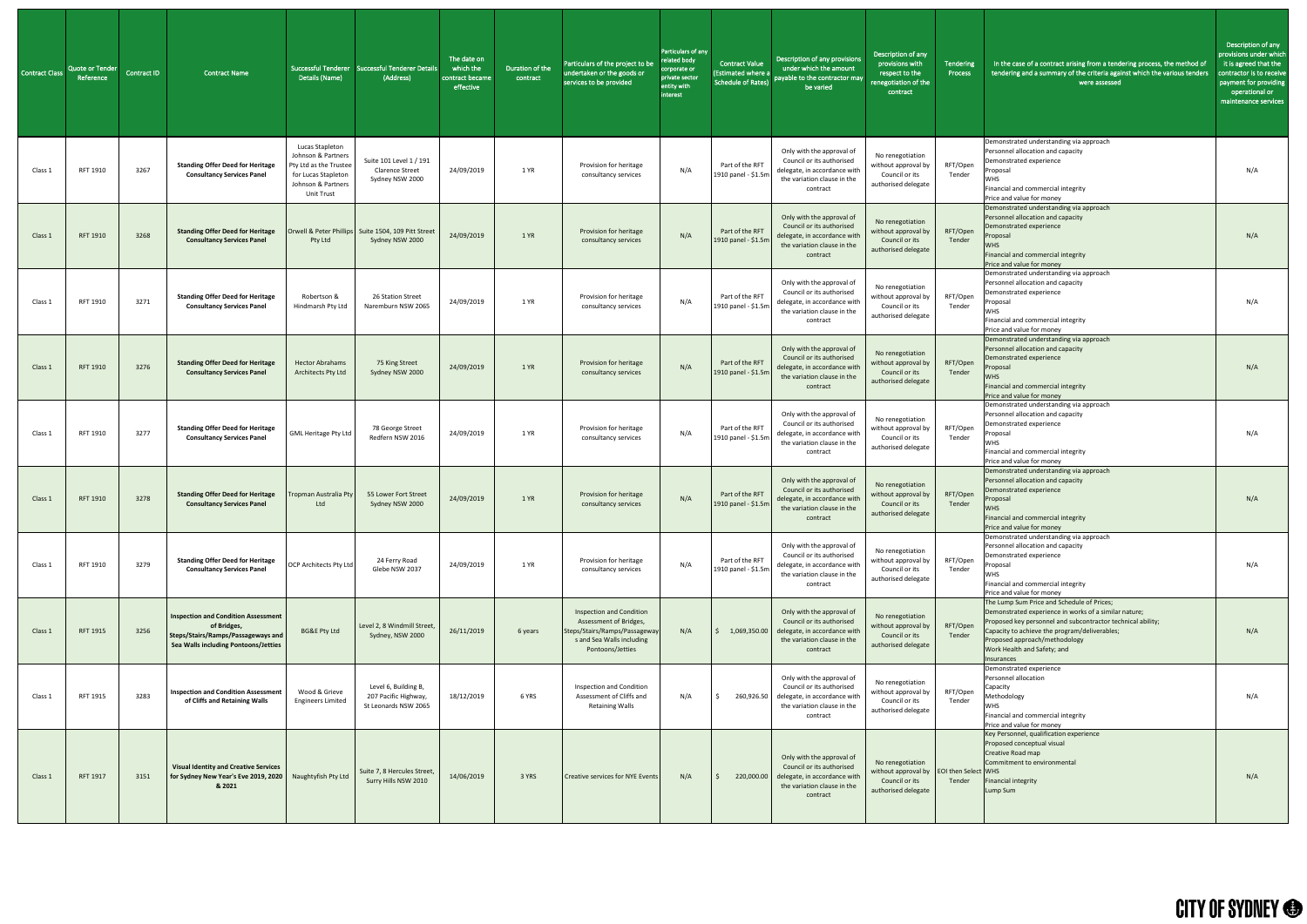| Contract Class | <b>Quote or Tender</b><br>Reference | <b>Contract ID</b> | <b>Contract Name</b>                                                                     | Details (Name)                                                                     | Successful Tenderer Successful Tenderer Details<br>(Address)                         | The date on<br>which the<br>contract became<br>effective | Duration of the<br>contract | Particulars of the project to be<br>undertaken or the goods or<br>services to be provided | Particulars of any<br>related body<br>corporate or<br>private sector<br>entity with<br>interest | <b>Contract Value</b><br>(Estimated where a<br><b>Schedule of Rates)</b> | Description of any provisions<br>under which the amount<br>payable to the contractor may<br>be varied                                        | Description of any<br>provisions with<br>respect to the<br>enegotiation of the<br>contract | Tendering<br>Process | In the case of a contract arising from a tendering process, the method of<br>tendering and a summary of the criteria against which the various tenders<br>were assessed                                                                                                                                                                                                                                                                                                                                                                                                                                                                                                                                                                                                                                             | Description of any<br>provisions under which<br>it is agreed that the<br>contractor is to receive<br>payment for providing<br>operational or<br>maintenance services |
|----------------|-------------------------------------|--------------------|------------------------------------------------------------------------------------------|------------------------------------------------------------------------------------|--------------------------------------------------------------------------------------|----------------------------------------------------------|-----------------------------|-------------------------------------------------------------------------------------------|-------------------------------------------------------------------------------------------------|--------------------------------------------------------------------------|----------------------------------------------------------------------------------------------------------------------------------------------|--------------------------------------------------------------------------------------------|----------------------|---------------------------------------------------------------------------------------------------------------------------------------------------------------------------------------------------------------------------------------------------------------------------------------------------------------------------------------------------------------------------------------------------------------------------------------------------------------------------------------------------------------------------------------------------------------------------------------------------------------------------------------------------------------------------------------------------------------------------------------------------------------------------------------------------------------------|----------------------------------------------------------------------------------------------------------------------------------------------------------------------|
| Class 1        | RFT 1918                            | 3247               | <b>City of Sydney Corporate Website</b><br>Redevelopment - CMS platform<br>(Sitecore XP) | Ltd                                                                                | Sitecore Australia Pty Level 4, Bligh Street, Sydney<br><b>NSW 2000</b>              | 27/09/2019                                               | 3 YRS                       | Implementation and licensing<br>for corporate website                                     | N/A                                                                                             | 704,505.00                                                               | Only with the approval of<br>Council or its authorised<br>delegate, in accordance witl<br>the variation clause in the<br>contract            | No renegotiation<br>without approval by<br>Council or its<br>authorised delegate           | RFT/Open<br>Tender   | Price and value for money<br>Experience<br>Alignment of the proposed Web CMS solution with the City of Sydney's<br>Functional and Non-Functional requirements and product definition<br>Alignment of the respondent with User Experience and Front-End Design<br>Requirements and the Product Definition<br>Implementation Plan and Development Practices<br><b>WHS</b><br>Financial and commercial integrity                                                                                                                                                                                                                                                                                                                                                                                                       | N/A                                                                                                                                                                  |
| Class 1        | <b>RFT 1926</b>                     | 3575               | <b>Sydney New Year's Eve Crowd &amp;</b><br><b>Transport Management</b>                  | <b>Australian Concert and</b><br>Entertainment<br>Security Pty Ltd                 | Level 8 East, 8 Central Ave,<br>Eveleigh NSW 2015                                    | 15/04/2021                                               | 1 YR                        | Crowd and transport<br>management for NYE Events                                          | N/A                                                                                             | 3,600,000.00                                                             | Only with the approval of<br>Council or its authorised<br>delegate, in accordance wit<br>the variation clause in the<br>contract             | No renegotiation<br>without approval by<br>Council or its<br>authorised delegate           | RFT/Open<br>Tender   | Price and value for money<br>Experience, capacity and capability to deliver scope<br>Capability, qualifications & experience of Personnel;<br>Delivery Project plan and quality assurance processes<br>Proposed methodology & understanding of scope<br>Work Health and Safety<br>Financial and commercial trading integrity; including insurances.                                                                                                                                                                                                                                                                                                                                                                                                                                                                 | N/A                                                                                                                                                                  |
| Class 1        | RFT 1928                            | 3192               | <b>City South: Quay and Connecting</b><br><b>Streets, China Town</b>                     |                                                                                    | A T & L AND   Level 7, 153 Walker Street<br>ASSOCIATES PTY LTD North Sydney NSW 2060 | 29/07/2019                                               | 32 MTHS                     | Professional services for City<br>South: Quay and Connecting<br>Streets, China Town       | N/A                                                                                             |                                                                          | Only with the approval of<br>Council or its authorised<br>486,940.00 delegate, in accordance with<br>the variation clause in the<br>contract | No renegotiation<br>without approval by<br>Council or its<br>authorised delegate           | RFT/Open<br>Tender   | Proposed approach & methodology demonstrated through: (a) a clear overall<br>vision and approach for the project; and (b) a considered methodology and<br>ability for a collaborative approach to the delivery of the project.<br>Demonstrated understanding of the base documents and willingness to build<br>on the design work undertaken so far.<br>Relevant experience in: Innovative and high quality public domain projects of<br>similar complexity and nature.<br>Project team and sub-consultants: [refer to Schedule 12]: Project team and<br>structure. Key project team members.<br>Sustainable Design and Environmental Management<br>Ability to meet proposed program and understanding of program issues<br>Work Health & Safety<br>Financial and commercial trading integrity including insurances | N/A                                                                                                                                                                  |
| Class 1        | <b>RFT 1929</b>                     | 3579               | 2021-2022 Sydney New Year's Event<br><b>Projection Infrastructure</b>                    | The Technical<br>Direction Company of<br>Australia Pty Ltd                         | Unit 2, 33 Bowden Street,<br>Alexandria NSW 2015                                     | 8/06/2021                                                | $2+2$                       | <b>NYE Events Technical</b><br>infrastructure                                             | N/A                                                                                             | 1,148,925.30                                                             | Only with the approval of<br>Council or its authorised<br>delegate, in accordance with<br>the variation clause in the<br>contract            | No renegotiation<br>without approval by<br>Council or its<br>authorised delegate           | RFT/Open<br>Tender   | Demonstrated experience<br><b>Proposed Creative concept</b><br>Suitability, calibre and demonstrated relevant experience<br>Proposed Program<br>Environmental management<br><b>WHS</b><br><b>Financial integrity</b><br>Lump sum and schedule of rates                                                                                                                                                                                                                                                                                                                                                                                                                                                                                                                                                              | N/A                                                                                                                                                                  |
| Class 1        | RFT 1930                            | 3434               | <b>Coaching and Organisational</b><br><b>Development Services</b>                        | The Change Executive<br>Pty Ltd                                                    | Level 3, 2-12 Foveaux<br>Street, Surry Hills, NSW<br>2010                            | 13/08/2020                                               | $3 YRS + 1 + 1$             | Delivery of training in coaching<br>and organisational development                        | N/A                                                                                             | 154,900.00                                                               | Only with the approval of<br>Council or its authorised<br>delegate, in accordance with<br>the variation clause in the<br>contract            | No renegotiation<br>without approval by<br>Council or its<br>authorised delegate           | RFT/Open<br>Tender   | - Experience<br>- Creativity and Innovation<br>- Qualification<br>- Value for money<br>- Reporting and compliances<br><b>WHS</b><br>- Financial and commercial trading integrity<br>- Schedule of prices                                                                                                                                                                                                                                                                                                                                                                                                                                                                                                                                                                                                            | N/A                                                                                                                                                                  |
| Class 1        | RFT 1930                            | 3438               | <b>Coaching and Organisational</b><br><b>Development Services</b>                        | Include & Extend Pty<br>Ltd                                                        | 4, 2 Ormond Gardens,<br>Coogee NST 2034                                              | 27/09/2020                                               | $3 YRS + 1 + 1$             | Delivery of training in coaching<br>and organisational development                        | N/A                                                                                             | 216,625.00                                                               | Only with the approval of<br>Council or its authorised<br>delegate, in accordance witl<br>the variation clause in the<br>contract            | No renegotiation<br>without approval by<br>Council or its<br>authorised delegate           | RFT/Open<br>Tender   | - Experience<br>- Creativity and Innovation<br>- Qualification<br>- Capacity to deliver<br>- Reporting and compliances<br><b>WHS</b><br>- Financial and commercial trading integrity<br>- Schedule of prices                                                                                                                                                                                                                                                                                                                                                                                                                                                                                                                                                                                                        | N/A                                                                                                                                                                  |
| Class 1        | RFT 1931                            | 3331               | <b>Leadership and Management</b><br><b>Development Programs</b>                          | Macquarie University                                                               | 99 Talavera Road,<br>Macquarie Park, NSW 2109                                        | 13/08/2020                                               | $3$ YRS + 1 + 1             | Provision of a Leadership and<br>Management Development<br>program                        | N/A                                                                                             | 381,818.00                                                               | Only with the approval of<br>Council or its authorised<br>delegate, in accordance with<br>the variation clause in the<br>contract            | No renegotiation<br>without approval by<br>Council or its<br>authorised delegate           | RFT/Open<br>Tender   | - Experience<br>- Creativity and Innovation<br>- Qualification<br>- Value for money<br>- Reporting and compliances<br>- WHS<br>- Financial and commercial trading integrity<br>- Schedule of prices                                                                                                                                                                                                                                                                                                                                                                                                                                                                                                                                                                                                                 | N/A                                                                                                                                                                  |
| Class 1        | RFT 1931                            | 3333               | <b>Leadership and Management</b><br><b>Development Programs</b>                          | Australian Institute of<br>Management<br><b>Education and</b><br>Training          | 14 Childers Street,<br>Canberra, ACT, 2601                                           | 3/09/2020                                                | $3 YRS + 1 + 1$             | Provision of a Leadership and<br><b>Management Development</b><br>program                 | N/A                                                                                             |                                                                          | Only with the approval of<br>Council or its authorised<br>659,091.00 delegate, in accordance with<br>the variation clause in the<br>contract | No renegotiation<br>without approval by<br>Council or its<br>authorised delegate           | RFT/Open<br>Tender   | - Experience<br>- Creativity and Innovation<br>- Qualification<br>- Value for money<br>- Reporting and compliances<br>- WHS<br>- Financial and commercial trading integrity<br>- Schedule of prices                                                                                                                                                                                                                                                                                                                                                                                                                                                                                                                                                                                                                 | N/A                                                                                                                                                                  |
| Class 1        | RFT 1931                            | 3334               | <b>Leadership and Management</b><br><b>Development Programs</b>                          | <b>Technical And Further</b><br><b>Education Commission</b><br>trading as TAFE NSW | Buillding A, 19 Mary Ann<br>Street, Ultimo, NSW                                      | 27/10/2020                                               | $3$ YRS+ 1 + 1              | Provision of a Leadership and<br>Management Development<br>program                        | N/A                                                                                             | 420,000<br>S.                                                            | Only with the approval of<br>Council or its authorised<br>delegate, in accordance with<br>the variation clause in the<br>contract            | No renegotiation<br>without approval by<br>Council or its<br>authorised delegate           | RFT/Open<br>Tender   | - Experience<br>- Creativity and Innovation<br>- Qualification<br>- Capacity to deliver<br>- Reporting and compliances<br>- WHS<br>- Financial and commercial trading integrity<br>- Schedule of prices                                                                                                                                                                                                                                                                                                                                                                                                                                                                                                                                                                                                             | N/A                                                                                                                                                                  |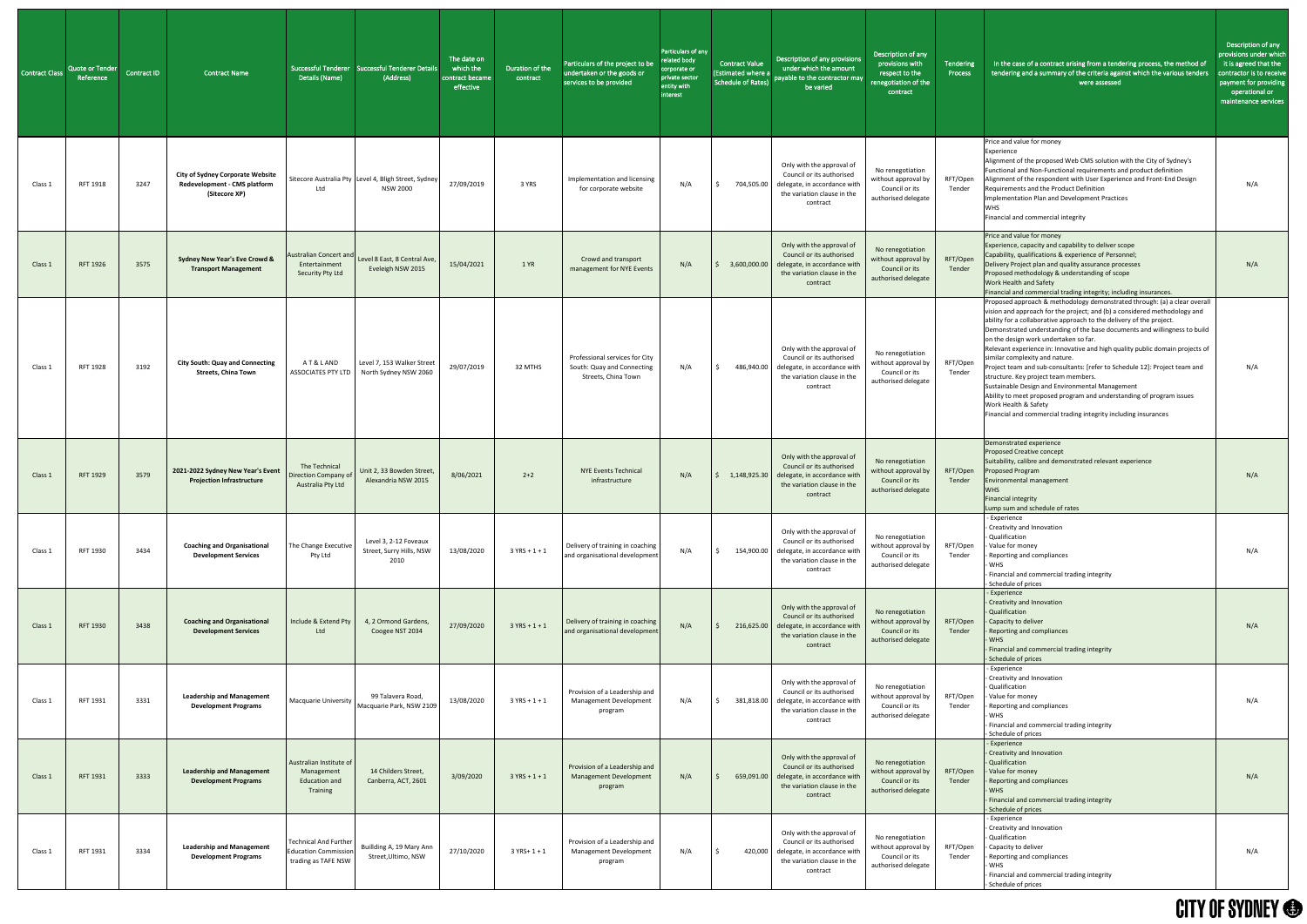| <b>Contract Class</b> | Quote or Tender<br>Reference | <b>Contract ID</b> | Contract Name                                                                                                                                                                   | Details (Name)                        | Successful Tenderer   Successful Tenderer Details<br>(Address)           | The date on<br>which the<br>contract became<br>effective | Duration of the<br>contract | Particulars of the project to be<br>undertaken or the goods or<br>services to be provided                                            | Particulars of any<br>related body<br>corporate or<br>private sector<br>entity with<br>interest | <b>Contract Value</b><br><b>Estimated where a</b><br>Schedule of Rates) | Description of any provisions<br>under which the amount<br>payable to the contractor may<br>be varied                             | Description of any<br>provisions with<br>respect to the<br>renegotiation of the<br>contract | Tendering<br>Process | In the case of a contract arising from a tendering process, the method of<br>tendering and a summary of the criteria against which the various tenders<br>were assessed                                                                                                                                                           | Description of any<br>provisions under which<br>it is agreed that the<br>contractor is to receive<br>payment for providing<br>operational or<br>maintenance services |
|-----------------------|------------------------------|--------------------|---------------------------------------------------------------------------------------------------------------------------------------------------------------------------------|---------------------------------------|--------------------------------------------------------------------------|----------------------------------------------------------|-----------------------------|--------------------------------------------------------------------------------------------------------------------------------------|-------------------------------------------------------------------------------------------------|-------------------------------------------------------------------------|-----------------------------------------------------------------------------------------------------------------------------------|---------------------------------------------------------------------------------------------|----------------------|-----------------------------------------------------------------------------------------------------------------------------------------------------------------------------------------------------------------------------------------------------------------------------------------------------------------------------------|----------------------------------------------------------------------------------------------------------------------------------------------------------------------|
| Class 1               | RFT 1931                     | 3335               | <b>Leadership and Management</b><br><b>Development Programs</b>                                                                                                                 | LinkedIn                              | Lvl 20, 60 City Road,<br>Melbourne 3006                                  | 27/10/2020                                               | $3$ YRS+ 1 + 1              | Provision of a Leadership and<br><b>Management Development</b><br>program                                                            | N/A                                                                                             | 171,000.00                                                              | Only with the approval of<br>Council or its authorised<br>delegate, in accordance with<br>the variation clause in the<br>contract | No renegotiation<br>without approval by<br>Council or its<br>authorised delegate            | RFT/Open<br>Tender   | - Experience<br>- Creativity and Innovation<br>- Qualification<br>- Capacity to deliver<br>- Reporting and compliances<br><b>WHS</b><br>Financial and commercial trading integrity<br>- Schedule of prices                                                                                                                        | N/A                                                                                                                                                                  |
| Class 1               | RFT 1932                     | 3339               | For A Contractor Management and<br>Visitor Registration Solution at the City<br>of Sydney                                                                                       | Ltd                                   | Chocolate Coded Pty Shop 7, 1 Kings Cross Road,<br>Darlinghurst NSW 2010 | 7/05/2020                                                | 5 YRS                       | Implementation of a Contractor<br>Management and Visitor<br><b>Registration System</b>                                               | N/A                                                                                             | 1,898,465.25                                                            | Only with the approval of<br>Council or its authorised<br>delegate, in accordance with<br>the variation clause in the<br>contract | No renegotiation<br>without approval by<br>Council or its<br>authorised delegate            | RFT/Open<br>Tender   | Price and Value for Money<br>Meets functional requirements<br>Meets non-functional requirements<br>Organisation Structure, Capability and experience<br>Implementation Plan<br>Demonstration of working example<br>Work Health & Safety<br>Financial and commercial trading integrity                                             | N/A                                                                                                                                                                  |
| Class 2               | <b>RFT 1933</b>              | 3431               | <b>Structures Maintenance Works</b>                                                                                                                                             | Marine & Civil<br>Maintenance Pty Ltd | Unit 9, 41-43 Higginbotham<br>Road, Gladesville NSW<br>2111              | 4/01/2021                                                | $3$ YRS + 2 YRS             | Maintenance works on the City's<br>structural assets                                                                                 | N/A                                                                                             | 19,300,000.00                                                           | Only with the approval of<br>Council or its authorised<br>delegate, in accordance with<br>the variation clause in the<br>contract | No renegotiation<br>without approval by<br>Council or its<br>authorised delegate            | RFT/Open<br>Tender   | • Schedule of rates<br>. Resources and company profile<br>. Program methodology, quality and environmental management<br>· Site management, traffic and pedestrian control<br>• Experience<br>• Documentation and reports<br>$\bullet$ WHS<br>. Financial and commercial trading integrity                                        | In accordance with the<br>payment clause in the<br>contract.                                                                                                         |
| Class 1               | RFT 1936                     | 3215               | <b>Spectator Information Services for</b><br>Sydney New Year's Eve 2019 & 2020 Eventeamwork Pty Ltd<br>with an option to extend to 2021                                         |                                       | PO Box 1202, Rosebery<br><b>NSW 1455</b>                                 | 25/07/2019                                               | $2$ yrs + 1                 | Spectator information services<br>for NYE Events                                                                                     | N/A                                                                                             | 210,000.00                                                              | Only with the approval of<br>Council or its authorised<br>delegate, in accordance with<br>the variation clause in the<br>contract | No renegotiation<br>without approval by<br>Council or its<br>authorised delegate            | RFT/Open<br>Tender   | Demonstrated experience<br>Specified Personnel and subcontracts<br>Suitability and details of the methodology<br>Demonstrated commitment to environmental<br><b>WHS</b><br><b>Financial Integrity</b><br>Lump Sum Price                                                                                                           | N/A                                                                                                                                                                  |
| Class 1               | RFT 1937                     | 3310               | <b>Traffic Management Services for 2019-</b><br>2020 Event Season (with option to<br>extend to 2020-2021 & 2021-2022)                                                           | Who Dares Pty Ltd                     | Shed 8, 1 Canal Road<br>Leichhardt NSW 2040                              | 8/10/2019                                                | 12MTHS                      | Traffic management services for<br>events                                                                                            | N/A                                                                                             | 450,000.00                                                              | Only with the approval of<br>Council or its authorised<br>delegate, in accordance with<br>the variation clause in the<br>contract | No renegotiation<br>without approval by<br>Council or its<br>authorised delegate            | RFT/Open<br>Tender   | Demonstrated experience<br>Proposal<br>Methodology<br>Sustainability/Environmental performance<br><b>WHS</b><br>Financial and commercial integrity<br>Price and value for money                                                                                                                                                   | N/A                                                                                                                                                                  |
| Class 1               | <b>RFT 1938</b>              | 3264               | <b>Automated Water Monitoring,</b><br><b>Reporting &amp; Related Services</b>                                                                                                   | SUMS Group Pty Ltd                    | Unit 6<br>20 Narabang Way<br>BELROSE NSW 2085                            | 20/12/2019                                               | 7 YRS                       | Automated Water Monitoring,<br>Reporting & Related Services                                                                          | N/A                                                                                             | 670,316.80                                                              | Only with the approval of<br>Council or its authorised<br>delegate, in accordance with<br>the variation clause in the<br>contract | No renegotiation<br>without approval by<br>Council or its<br>authorised delegate            | RFT/Open<br>Tender   | Price and value for money<br>Demonstrated experience<br>Proposal<br>Methodology<br>Capacity<br>Capability<br><b>WHS</b><br>Financial and commercial integrity                                                                                                                                                                     | N/A                                                                                                                                                                  |
| Class 1               | RFT 1942                     | 3242               | Network and Web Application Security<br>Penetration Testing and Cyber Security   Secure Logic Pty Ltd<br><b>Advisory Services</b>                                               |                                       | Lvl 23, 300 Barangaroo<br>Avenue, Sydney, NSW 2000                       | 6/11/2019                                                | $3 YRS + 2$                 | IT security services                                                                                                                 | N/A                                                                                             | 396,460.00                                                              | Only with the approval of<br>Council or its authorised<br>delegate, in accordance with<br>the variation clause in the<br>contract | No renegotiation<br>without approval by<br>Council or its<br>authorised delegate            | RFT/Open<br>Tender   | - capability and capacity to carry out the works under the contract<br>- relevant work experience and specified personnel and sub-contractors<br>- proposed program and methodology<br>- proposed program (including timeline, durations and resourcing)<br>methodology and approach<br>contract compliance<br>schedule of rates. | N/A                                                                                                                                                                  |
| Class 1               | RFT 1943                     | 3308               | <b>Technical Services for Sydney</b><br>Christmas 2019 (with option to extend   EventSound Pty Ltd<br>for 2020 and 2021)                                                        |                                       | 28 Jimada Ave, French<br>Forest NSW 2086                                 | 18/10/2019                                               | 9 MTHS +1+1                 | Technical services for Sydney<br>Christmas event                                                                                     | N/A                                                                                             | 431,737.00                                                              | Only with the approval of<br>Council or its authorised<br>delegate, in accordance with<br>the variation clause in the<br>contract | No renegotiation<br>without approval by<br>Council or its<br>authorised delegate            | RFT/Open<br>Tender   | Personnel allocation<br>Purposed equipment and methodology<br>Environmental management<br><b>WHS</b><br><b>Financial Integrity</b><br>Lump Sum and Schedule of rates                                                                                                                                                              | N/A                                                                                                                                                                  |
| Class 1               | RFT 1946                     | 3253               | <b>Services for Generation &amp; Distribution</b><br>of Application Notification Letters,<br><b>Rates/Instalment Notices and</b><br><b>Messages</b>                             | <b>IVE Group Australia</b><br>Pty Ltd | <b>BUILDING D, 350-374</b><br>PARRAMATTA ROAD,<br>HOMEBUSH NSW 2140, AU  | 24/02/2020                                               | $3$ YRS + 2                 | Services for Generation &<br><b>Distribution of Application</b><br>Notification Letters,<br>Rates/Instalment Notices and<br>Messages | N/A                                                                                             | \$1,439,672.92                                                          | Only with the approval of<br>Council or its authorised<br>delegate, in accordance with<br>the variation clause in the<br>contract | No renegotiation<br>without approval by<br>Council or its<br>authorised delegate            | RFT/Open<br>Tender   | Price and value for money<br>Experience<br>Proposed quality and operations plan<br>Ease of use for hosted systems and portal<br>Environmental management<br><b>WHS</b><br>Financial and commercial integrity                                                                                                                      | N/A                                                                                                                                                                  |
| Class 1               | RFT 1947                     | 3223               | Build, Delivery & Installation of 2020<br><b>Sydney Lunar Festival Rat, Rabbit &amp; Gorilla Constructions</b><br>Horse Lanterns 2019 (with option to<br>extend to 2020 & 2021) | Pty Ltd                               | 182C Victoria Road,<br>Marrickville NSW 2204                             | 30/09/2019                                               | $1$ YR + $1$ YR + $1$ YR    | Build and delivery for the<br>Sydney Lunar Festival                                                                                  | N/A                                                                                             | 624,900.00                                                              | Only with the approval of<br>Council or its authorised<br>delegate, in accordance with<br>the variation clause in the<br>contract | No renegotiation<br>without approval by<br>Council or its<br>authorised delegate            | RFT/Open<br>Tender   | Demonstrated previous experience<br>Demonstrated company resource<br>Proposed methodology<br>Demonstrated effective communication method<br>WHS<br>Insurances<br>Lump Sum                                                                                                                                                         | N/A                                                                                                                                                                  |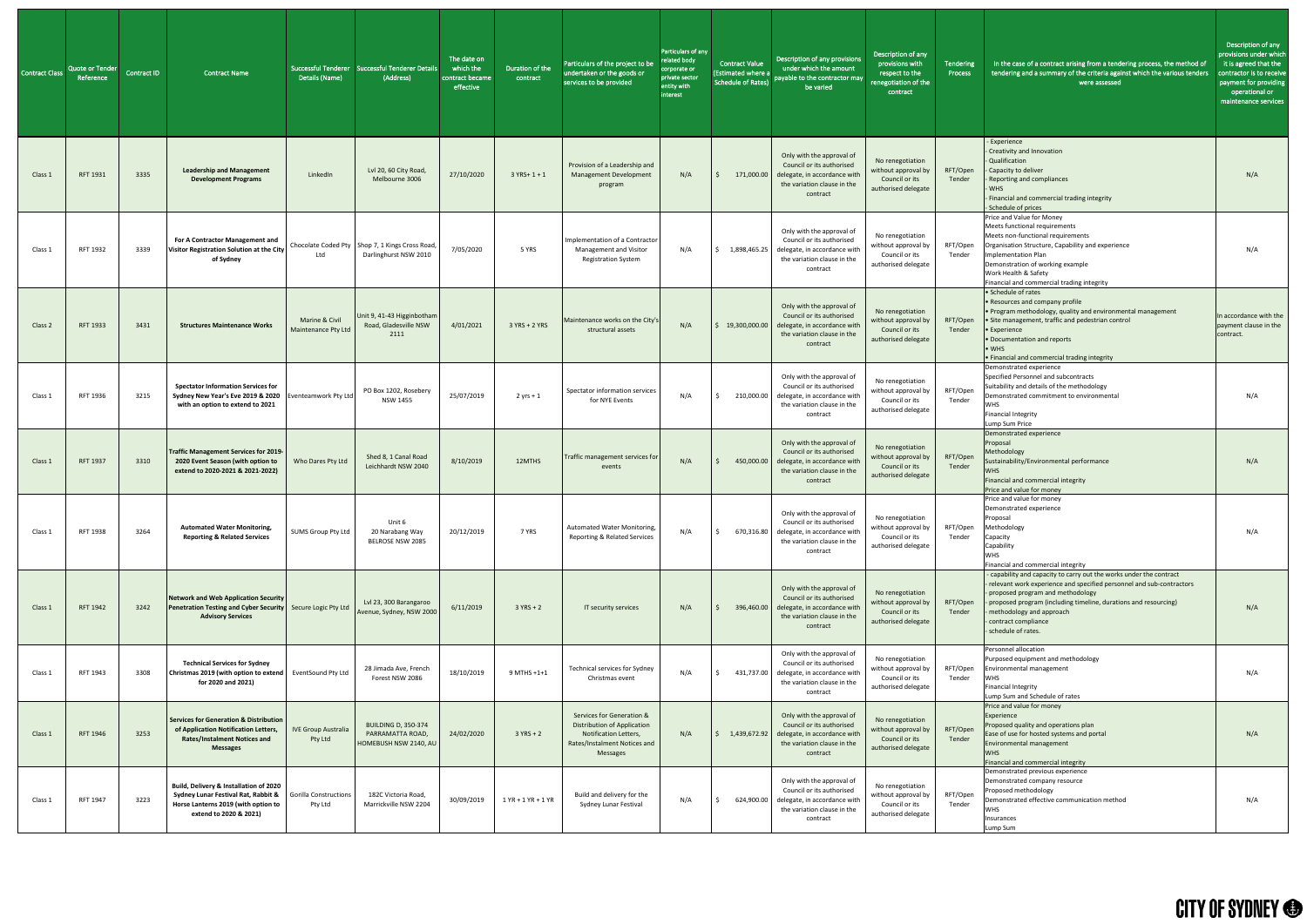| Contract Class | Quote or Tender<br>Reference | <b>Contract ID</b> | <b>Contract Name</b>                                                                                   | Details (Name)                                    | Successful Tenderer   Successful Tenderer Detail<br>(Address)           | The date on<br>which the<br>contract became<br>effective | Duration of the<br>contract                    | Particulars of the project to be<br>undertaken or the goods or<br>services to be provided | Particulars of any<br>related body<br>corporate or<br>private sector<br>entity with<br>interest | <b>Contract Value</b><br>(Estimated where a<br><b>Schedule of Rates)</b> | Description of any provisions<br>under which the amount<br>payable to the contractor may<br>be varied                                            | Description of any<br>provisions with<br>respect to the<br>enegotiation of the<br>contract | Tendering<br>Process  | In the case of a contract arising from a tendering process, the method of<br>tendering and a summary of the criteria against which the various tenders<br>were assessed                                                                                                                                                                                                                                                                                               | Description of any<br>provisions under which<br>it is agreed that the<br>contractor is to receive<br>payment for providing<br>operational or<br>maintenance services |
|----------------|------------------------------|--------------------|--------------------------------------------------------------------------------------------------------|---------------------------------------------------|-------------------------------------------------------------------------|----------------------------------------------------------|------------------------------------------------|-------------------------------------------------------------------------------------------|-------------------------------------------------------------------------------------------------|--------------------------------------------------------------------------|--------------------------------------------------------------------------------------------------------------------------------------------------|--------------------------------------------------------------------------------------------|-----------------------|-----------------------------------------------------------------------------------------------------------------------------------------------------------------------------------------------------------------------------------------------------------------------------------------------------------------------------------------------------------------------------------------------------------------------------------------------------------------------|----------------------------------------------------------------------------------------------------------------------------------------------------------------------|
| Class 1        | <b>RFT 1948</b>              | 3251               | For supply, imaging and delivery of<br><b>Lenovo ThinkPad Carbon X1 Laptops</b><br>and accessories     | <b>Enigma Business</b><br><b>Products Pty Ltd</b> | Unit 7/252 Allambie Road<br><b>ALLAMBIE HEIGHTS NSW</b><br>2100         | 15/11/2019                                               | $5$ YRS + 2                                    | Supply, imaging and delivery of<br>Lenovo ThinkPad Carbon X1<br>Laptops and accessories   | N/A                                                                                             | 7,618,475.00                                                             | Only with the approval of<br>Council or its authorised<br>delegate, in accordance with<br>the variation clause in the<br>contract                | No renegotiation<br>without approval by<br>Council or its<br>authorised delegate           | RFT/Open<br>Tender    | Meet Hardware Requirements (SF - from Evaluation)<br>Demonstrated capacity and technical ability<br>Feasibility and quality of the proposed Service Implementation and<br>Establishment Plan<br>Delivery Times, Warranties and Support<br><b>Environmental Management</b><br>Financial<br>Schedule of Prices                                                                                                                                                          | N/A                                                                                                                                                                  |
| Class 2        | RFT 1950                     | 3301               | <b>Management Services Chippendale</b><br><b>Childcare Services 60 Pine Street</b><br>Chippendale      | SDN Children's<br>Services                        | 56-90 Bay Street,<br>Broadway, NSW 2007                                 | 18/12/2019                                               | 2 YRS                                          | Management services for<br>Chippendale Childcare                                          | N/A                                                                                             |                                                                          | Only with the approval of<br>Council or its authorised<br>698,500.00 delegate, in accordance with<br>the variation clause in the<br>contract     | No renegotiation<br>without approval by<br>Council or its<br>authorised delegate           | Reject &<br>Negotiate | · Demonstrated experience<br>• Schedule of fees/budget<br>• Services and management methodology<br>• Personnel<br>• Proposed program<br>· Environmental management<br>• Provider approval<br>$\bullet$ WHS<br>• Financial and commercial trading integrity                                                                                                                                                                                                            | N/A                                                                                                                                                                  |
| Class 1        | <b>RFT 1951</b>              | 3298               | <b>Resource Recovery Management</b><br><b>Services for City of Sydney Properties</b>                   | Faralga Pty Ltd                                   | 87-91 Lisbon Street Fairfield<br>East NSW 2165                          | 11/02/2020                                               | $3 YRS + 4$                                    | <b>Resource Recovery</b><br>Management Services for City of<br><b>Sydney Properties</b>   | N/A                                                                                             | 3,189,557.00                                                             | Only with the approval of<br>Council or its authorised<br>delegate, in accordance wit<br>the variation clause in the<br>contract                 | No renegotiation<br>without approval by<br>Council or its<br>authorised delegate           | RFT/Open<br>Tender    | Price and value for money<br>Experience<br>Methodology and operational requirements<br>Sustainability and environmental management<br><b>WHS</b><br>Financial and commercial integrity                                                                                                                                                                                                                                                                                | N/A                                                                                                                                                                  |
| Class 2        | <b>RFT 1952RN</b>            | 3289               | <b>Construction of the Bulk Lift Upgrade</b><br>at 5 Five Locations                                    | Liftronic Pty Ltd                                 | Unit 6, 153 Beauchamp Rd<br>Matraville NSW 2036                         | 19/12/2019                                               | 2 YEARS                                        | Construction of the Bulk Lift<br>Upgrade at 5 Five Locations                              | N/A                                                                                             | 1,384,143.00                                                             | Only with the approval of<br>Council or its authorised<br>delegate, in accordance with<br>the variation clause in the<br>contract                | No renegotiation<br>without approval by<br>Council or its<br>authorised delegate           | Reject &<br>Negotiate | • Lump Sum Price and Schedule of Prices<br>• Demonstrated Experience<br>• Personnel allocation<br>• Proposed Program<br>• Proposed Methodology<br>· Detail of Technical Data<br>$\bullet$ WHS<br>• Financial and commercial trading integrity                                                                                                                                                                                                                         | N/A                                                                                                                                                                  |
| Class 1        | <b>RFT 1957</b>              | 3272               | <b>Design Consultancy Contract for the</b><br>Design of the Huntley Street<br><b>Recreation Centre</b> | Ltd                                               | Collins and Turner Pty Shop 1, 479 Bourke St Surry<br><b>Hills 2010</b> | 11/12/2019                                               | 5 YRS                                          | Design consultancy services for<br>the Huntley Street Recreation<br>Centre                | N/A                                                                                             | 1,212,618.18                                                             | Only with the approval of<br>Council or its authorised<br>delegate, in accordance with<br>the variation clause in the<br>contract                | No renegotiation<br>without approval by<br>Council or its<br>authorised delegate           | RFT/Open<br>Tender    | • Lump Sum Price<br>• Project Approach<br>• Project Expertise<br>• Company Capability<br>• Project Team and Resourcing<br>$\bullet$ WHS<br>• Financial and commercial trading integrity                                                                                                                                                                                                                                                                               | N/A                                                                                                                                                                  |
| Class:         | RFT 1959                     | 3297               | <b>Crisis Management Training and</b><br><b>Development Services</b>                                   | Ci2i Pty Ltd                                      | Level 9, 153 Walker Street,<br>North Sydney, NSW 2060                   | 5/03/2020                                                | $3$ YRS + 2                                    | Crisis Management Training and<br><b>Development Services</b>                             | N/A                                                                                             | 273,164.00                                                               | Only with the approval of<br>Council or its authorised<br>delegate, in accordance with<br>the variation clause in the<br>contract                | No renegotiation<br>without approval by<br>Council or its<br>authorised delegate           | RFT/Open<br>Tender    | - Schedule of prices<br>- experience and success<br>- qualifications and capability<br>- proposed methodology<br>- WHS<br>- financial and commercial trading integrity                                                                                                                                                                                                                                                                                                | N/A                                                                                                                                                                  |
| Class 1        | RFT 1963                     | 3421               | <b>Installation and Dismantling of Street</b><br><b>Banners</b>                                        | <b>Universal Signage</b><br>Solutions Pty Ltd     | 3 Bridle Avenue, Oakdale<br><b>NSW 2570</b>                             | 15/04/2020                                               | $3 YRS + 2$                                    | Installation and Dismantling of<br><b>Street Banners</b>                                  | N/A                                                                                             | 4,675,000.00                                                             | Only with the approval of<br>Council or its authorised<br>delegate, in accordance with<br>the variation clause in the<br>contract                | No renegotiation<br>without approval by<br>Council or its<br>authorised delegate           | RFT/Open<br>Tender    | - Capacity and technical ability<br>- Price and value for money<br>- Experience<br>- Methodology and operational requirements<br>- Sustainability/environmental performance<br>- WHS<br>- Financial and commercial integrity<br>-Aboriginal and Torres Strait Islander employment                                                                                                                                                                                     | N/A                                                                                                                                                                  |
| Class 2        | RFT 1966                     | 3294               | Car Park Access Control Equipment   TMA Australia Pty Ltd                                              |                                                   | 4-6 Straits Avenue,<br>Granville. NSW 2142                              | 1/04/2020                                                | 3 YRS + 2 YRS + 2 YRS<br>$+1$ YR + 1 YR + 1 YR | Maintenance and provision of<br>car park access control<br>equipment                      | N/A                                                                                             |                                                                          | Only with the approval of<br>Council or its authorised<br>1,228,677.27 delegate, in accordance with<br>the variation clause in the<br>contract   | No renegotiation<br>without approval by<br>Council or its<br>authorised delegate           | RFT/Open<br>Tender    | Price and value for money<br>Experience<br>Proposed equipment installation program<br>Quality of reactive and preventative service and maintenance regime<br>Quality and innovation of the equipment<br>The ease of interface and reporting capability of the equipment<br>Demonstrated capacity of the equipment being fit for purpose<br><b>WHS</b><br>Financial and commercial integrity                                                                           | In accordance with the<br>payment clause in the<br>contract.                                                                                                         |
| Class 1        | <b>RFT 1968</b>              | 3385               | <b>Construction of the Sydney Town Hall</b><br><b>Facade Conservation Stage 3 - Stone</b>              | HBS Group Pty Ltd                                 | 17 Abbott St Alphington Vic<br>3078                                     | 24/03/2020                                               | 2 YRS                                          | Construction of the Sydney<br>Town Hall facade                                            | N/A                                                                                             |                                                                          | Only with the approval of<br>Council or its authorised<br>7,547,640.00 delegate, in accordance with<br>the variation clause in the<br>contract   | No renegotiation<br>without approval by<br>Council or its<br>authorised delegate           | RFT/Open<br>Tender    | Demonstrated Experience, Capability and Qualifications in works of a similar<br>nature<br>Proposed Key Personnel, % allocation, qualifications, experience and capacity,<br>including nominated site management and sub-contractors<br>Proposed Program / Staging<br>Construction methodology, including pedestrian and traffic management and<br>environmental management<br>Work Health & Safety<br>Financial and commercial trading integrity including insurances | N/A                                                                                                                                                                  |
| Class 1        | RFT 1969                     | 3328               | <b>Sydney Town Hall Facades Stage 3 -</b><br><b>Stained Glass Window</b>                               | <b>BRL Industries Pty Ltd</b>                     | 97 Lackey Road, Moss Vale<br><b>NSW 2577</b>                            | 24/03/2020                                               | 4 YRS                                          | Supply and installation of<br>stained glass windows                                       | N/A                                                                                             |                                                                          | Only with the approval of<br>Council or its authorised<br>$2,412,194.00$ delegate, in accordance with<br>the variation clause in the<br>contract | No renegotiation<br>without approval by<br>Council or its<br>authorised delegate           | RFT/Open<br>Tender    | . Lump Sum Price and Schedule of Prices<br>• Demonstrated Experience and Capability<br>• Proposed Key Personnel<br>• Proposed Program<br>• Construction Methodology<br>$\bullet$ WHS<br>• Financial and commercial trading integrity                                                                                                                                                                                                                                  | N/A                                                                                                                                                                  |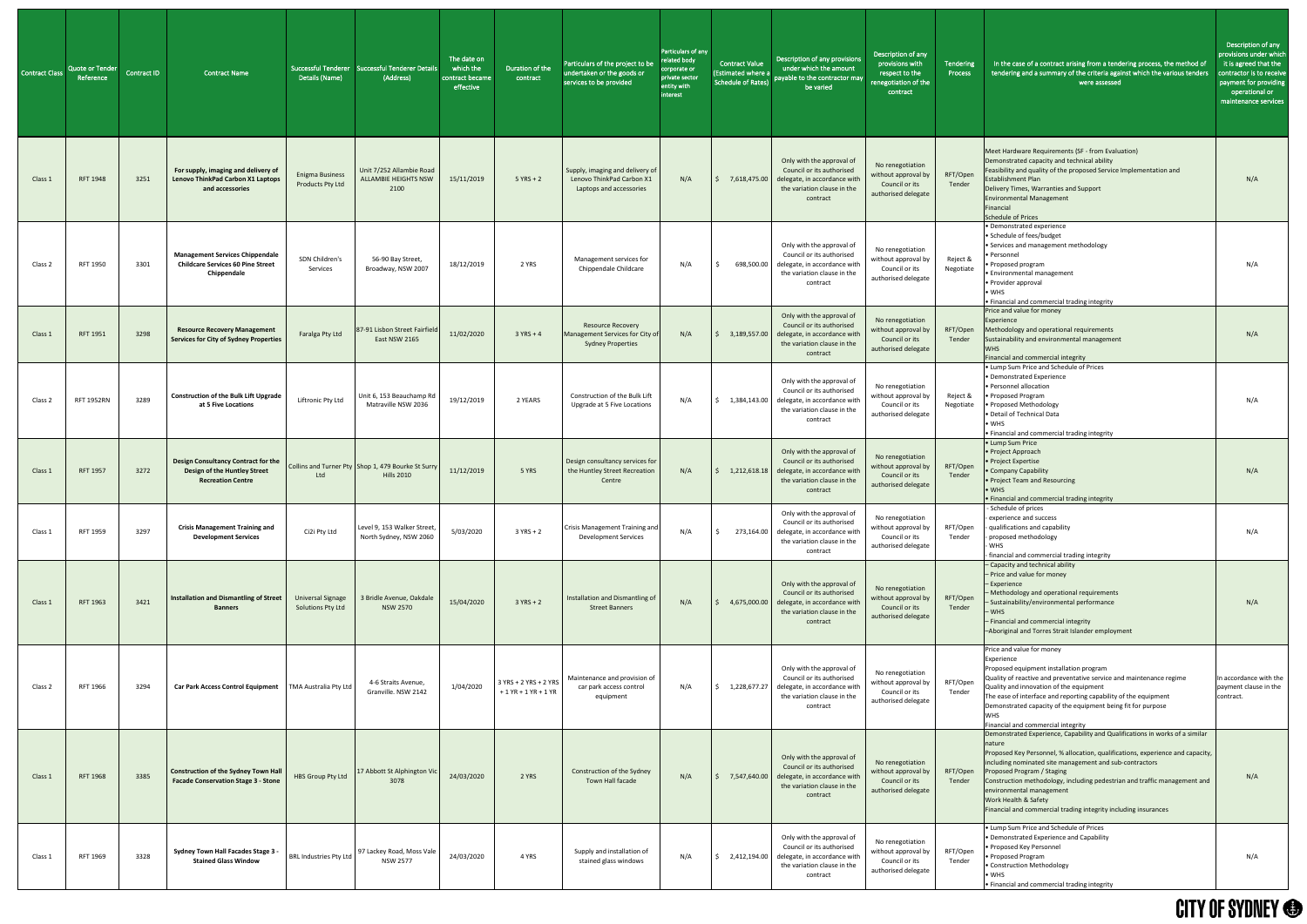| Contract Class | Quote or Tender<br>Reference | <b>Contract ID</b> | <b>Contract Name</b>                                                                                                     | Details (Name)                                              | Successful Tenderer Successful Tenderer Details<br>(Address)      | The date on<br>which the<br>contract became<br>effective | Duration of the<br>contract | Particulars of the project to be<br>undertaken or the goods or<br>services to be provided       | Particulars of any<br>related body<br>corporate or<br>private sector<br>entity with<br>interest | <b>Contract Value</b><br>(Estimated where a<br><b>Schedule of Rates)</b> | Description of any provisions<br>under which the amount<br>payable to the contractor may<br>be varied                                                         | Description of any<br>provisions with<br>respect to the<br>renegotiation of the<br>contract | Tendering<br>Process | In the case of a contract arising from a tendering process, the method of<br>tendering and a summary of the criteria against which the various tenders<br>were assessed                                                                                                                                                                                                                                      | Description of any<br>provisions under which<br>it is agreed that the<br>contractor is to receive<br>payment for providing<br>operational or<br>maintenance services |
|----------------|------------------------------|--------------------|--------------------------------------------------------------------------------------------------------------------------|-------------------------------------------------------------|-------------------------------------------------------------------|----------------------------------------------------------|-----------------------------|-------------------------------------------------------------------------------------------------|-------------------------------------------------------------------------------------------------|--------------------------------------------------------------------------|---------------------------------------------------------------------------------------------------------------------------------------------------------------|---------------------------------------------------------------------------------------------|----------------------|--------------------------------------------------------------------------------------------------------------------------------------------------------------------------------------------------------------------------------------------------------------------------------------------------------------------------------------------------------------------------------------------------------------|----------------------------------------------------------------------------------------------------------------------------------------------------------------------|
| Class 1        | <b>RFT 1970</b>              | 3313               | <b>Accelerated Bike Network Program</b>                                                                                  | <b>AECOM Australia Pty</b><br>Ltd                           | Level 21, 420 George<br>Street, Sydney NSW 2000                   | 28/01/2020                                               | 2 YRS 5 MTHS                | Design for safe cycleways                                                                       | N/A                                                                                             | 1,046,630.00                                                             | Only with the approval of<br>Council or its authorised<br>delegate, in accordance with<br>the variation clause in the<br>contract                             | No renegotiation<br>without approval by<br>Council or its<br>authorised delegate            | RFT/Open<br>Tender   | Project understanding<br>Demonstrated Capacity<br>Demonstrated capability, experience<br>Ability to meet proposed program<br><b>Assumption and conditions</b><br><b>WHS</b><br><b>Financial Integrity</b><br>Lumpsum Price and schedule of rates                                                                                                                                                             | N/A                                                                                                                                                                  |
| Class 1        | RFT 1974                     | 3379               | <b>Standing Offer Deed for Quantity</b><br><b>Surveying Services</b>                                                     | Altus Group Cost<br>Management Pty Ltd                      | level 12/1 Market St,<br>Sydney NSW 2000                          | 30/04/2020                                               | 3 YRS                       | Quantity surveying services                                                                     | N/A                                                                                             | Part of the RFT<br>1974 panel - \$3m                                     | Only with the approval of<br>Council or its authorised<br>delegate, in accordance with<br>the variation clause in the<br>contract                             | No renegotiation<br>without approval by<br>Council or its<br>authorised delegate            | RFT/Open<br>Tender   | N/A                                                                                                                                                                                                                                                                                                                                                                                                          | N/A                                                                                                                                                                  |
| Class 1        | <b>RFT 1974</b>              | 3380               | <b>Standing Offer Deed for Quantity</b><br><b>Surveying Services</b>                                                     | Muller Pty Ltd aft<br><b>Muller Unit Trust</b>              | Suite 1802, 201 Miller<br>Street, North Sydney NSW<br>2060        | 30/04/2020                                               | 3 YRS                       | <b>Quantity surveying services</b>                                                              | N/A                                                                                             | Part of the RFT<br>1974 panel - \$3m                                     | Only with the approval of<br>Council or its authorised<br>delegate, in accordance with<br>the variation clause in the<br>contract                             | No renegotiation<br>without approval by<br>Council or its<br>authorised delegate            | RFT/Open<br>Tender   | N/A                                                                                                                                                                                                                                                                                                                                                                                                          | N/A                                                                                                                                                                  |
| Class 1        | RFT 1974                     | 3381               | <b>Standing Offer Deed for Quantity</b><br><b>Surveying Services</b>                                                     | WTP Australia Pty Ltd                                       | 26/45 Clarence St, Sydney<br><b>NSW 2000</b>                      | 30/04/2020                                               | 3 YRS                       | Quantity surveying services                                                                     | N/A                                                                                             | Part of the RFT<br>1974 panel - \$3m                                     | Only with the approval of<br>Council or its authorised<br>delegate, in accordance with<br>the variation clause in the<br>contract                             | No renegotiation<br>without approval by<br>Council or its<br>authorised delegate            | RFT/Open<br>Tender   | N/A                                                                                                                                                                                                                                                                                                                                                                                                          | N/A                                                                                                                                                                  |
| Class 1        | <b>RFT 1977</b>              | 2773               | Alarms, Access Control and CCTV<br><b>Systems Maintenance and Minor</b><br><b>Installation Services</b>                  | <b>ECS Services Pty Ltd</b>                                 | Unit 11/10 Victoria Ave,<br>Castle Hill, NSW, 2154                | 1/01/2018                                                | 5 YRS                       | Maintenance and installation<br>services for security systems                                   | N/A                                                                                             | 2,080,000.00                                                             | Only with the approval of<br>Council or its authorised<br>delegate, in accordance with<br>the variation clause in the<br>contract                             | No renegotiation<br>without approval by<br>Council or its<br>authorised delegate            | RFT/Open<br>Tender   | Price and Value for Money<br>Compliance with specifications<br>Experience with required systems<br>Qualified and experienced resources<br>Innovative technologies and working relationships<br><b>Environmental and WHS</b><br>Financial and commercial trading integrity                                                                                                                                    | In accordance with the<br>payment clause in the<br>contract.                                                                                                         |
| Class 1        | RFT 1977                     | 3368               | Security Systems Asset Renewal and<br><b>Innovations</b>                                                                 | <b>ECS Services Pty Ltd</b>                                 | Unit 11/10 Victoria Ave,<br>Castle Hill, NSW, 2154                | 9/07/2020                                                | 2 YRS                       | Asset renewal upgrades to<br>security systems                                                   | N/A                                                                                             | 1,500,000.00                                                             | Only with the approval of<br>Council or its authorised<br>delegate, in accordance with<br>the variation clause in the<br>contract                             | No renegotiation<br>without approval by<br>Council or its<br>authorised delegate            | RFT/Open<br>Tender   | Price and Value for Money<br>Meets specifications<br>Current and previous experience with nominated platforms<br>Suitably qualified and experienced resources<br>Innovative technologies & relationships with manufacturers<br>Work Health & Safety<br>Financial and commercial trading integrity                                                                                                            | N/A                                                                                                                                                                  |
| Class 1        | <b>RFT 1979</b>              | 3320               | <b>Design Consultancy Contract for the</b><br><b>Stage 15: Upgrade of Small Parks and</b><br><b>Playground - Group A</b> | Spackman Mossop<br>Michaels Pty Ltd                         | Level 1, 3 Oxford Street,<br>PADDINGTON, NSW 2021                 | 6/03/2020                                                | 2 YRS 6 MTHS                | <b>Consultancy services for Stage</b><br>15: Upgrade of Small Parks and<br>Playground           | N/A                                                                                             | 369,304.00                                                               | Only with the approval of<br>Council or its authorised<br>delegate, in accordance with<br>the variation clause in the<br>contract                             | No renegotiation<br>without approval by<br>Council or its<br>authorised delegate            | RFT/Open<br>Tender   | Project understanding, methodology and approach to co-ordination;<br>Demonstrated capacity, technical capability and relevant experience;<br>Page (13)<br>Demonstrated team managerial capability, qualifications and resourcing;<br>Ability to meet proposed program and understanding of program issues;<br>Work Health and Safety; and<br>Financial and commercial trading integrity including insurances | N/A                                                                                                                                                                  |
| Class 1        | RFT 1979                     | 3321               | Design Consultancy Contract for the<br><b>Stage 15: Upgrade of Small Parks and</b><br><b>Playground - Group B</b>        | Jane Irwin Landscape<br>Architecture Pty Ltd                | Level 5, 68-72 Wentworth<br>Avenue<br>Surry Hills NSW 2010        | 4/03/2020                                                | 2 YRS 6 MTHS                | Design consultancy services for<br>Stage 15: Upgrade of Small<br>Parks and Playground - Group B | N/A                                                                                             | 323,470.00                                                               | Only with the approval of<br>Council or its authorised<br>delegate, in accordance with<br>the variation clause in the<br>contract                             | No renegotiation<br>without approval by<br>Council or its<br>authorised delegate            | RFT/Open<br>Tender   | Demonstrated understanding of project risks<br>Methodology<br>Demonstrated capacity and experience<br>Demonstrated managerial capability<br>Personnel allocation<br><b>WHS</b><br>Financial and commercial integrity<br>Price and value for money                                                                                                                                                            | N/A                                                                                                                                                                  |
| Class 1        | <b>RFT 1980</b>              | 3337               | <b>Living Colour Floral Display Program</b>                                                                              | Citywide Service<br>Solutions Pty Ltd                       | Level 1, 150 Jolimont Road,<br>East Melbourne VIC 3002            | 13/05/2020                                               | 3 YRS                       | Design and delivery for the<br><b>Living Colour Floral Display</b><br>Program                   | N/A                                                                                             | 12,907,528.00                                                            | Only with the approval of<br>Council or its authorised<br>delegate, in accordance with<br>the variation clause in the<br>contract                             | No renegotiation<br>without approval by<br>Council or its<br>authorised delegate            | RFT/Open<br>Tender   | Demonstrated experience<br>Personnel Allocation/Qualification<br>Proposed program<br>Proposed Concept,<br>Environmental<br><b>WHS</b><br><b>Financial Integrity</b><br>Lump Sum Fee and Schedule of Rate                                                                                                                                                                                                     | N/A                                                                                                                                                                  |
| Class 1        | RFT 1986                     | 3325               | Landfill Gas Management at Sydney   Cardno (NSW/ACT) Pty<br>Park                                                         | Ltd                                                         | Level 9, The Forum<br>203 Pacific Highway<br>St Leonards NSW 2065 | 21/05/2020                                               | 2 YRS                       | Landfill gas management at<br>Sydney Park                                                       | N/A                                                                                             |                                                                          | Only with the approval of<br>Council or its authorised<br>$\binom{6}{5}$ 1,008,311.30 delegate, in accordance with<br>the variation clause in the<br>contract | No renegotiation<br>without approval by<br>Council or its<br>authorised delegate            | RFT/Open<br>Tender   | Demonstrated experience<br>Personnel allocation<br>Proposal<br>Methodology<br><b>WHS</b><br>Financial and commercial integrity<br>Price and value for money                                                                                                                                                                                                                                                  | N/A                                                                                                                                                                  |
| Class 3        | RFT 1990                     | 3398               | <b>Macdonald Street Widening And Trunk</b><br><b>Drainage Erskineville</b>                                               | Ward Civil &<br>Environmental<br><b>Engineering Pty Ltd</b> | 2-6 Orion Road, Lane Cover<br>West, NSW 2066                      | 12/09/2020                                               | <b>58 WKS</b>               | <b>Construction of MacDonald</b><br>Street widening and trunk<br>drainage                       | N/A                                                                                             |                                                                          | Only with the approval of<br>Council or its authorised<br>$\frac{1}{2}$ 7,985,684.00 delegate, in accordance with<br>the variation clause in the<br>contract  | No renegotiation<br>without approval by<br>Council or its<br>authorised delegate            |                      | N/A                                                                                                                                                                                                                                                                                                                                                                                                          | N/A                                                                                                                                                                  |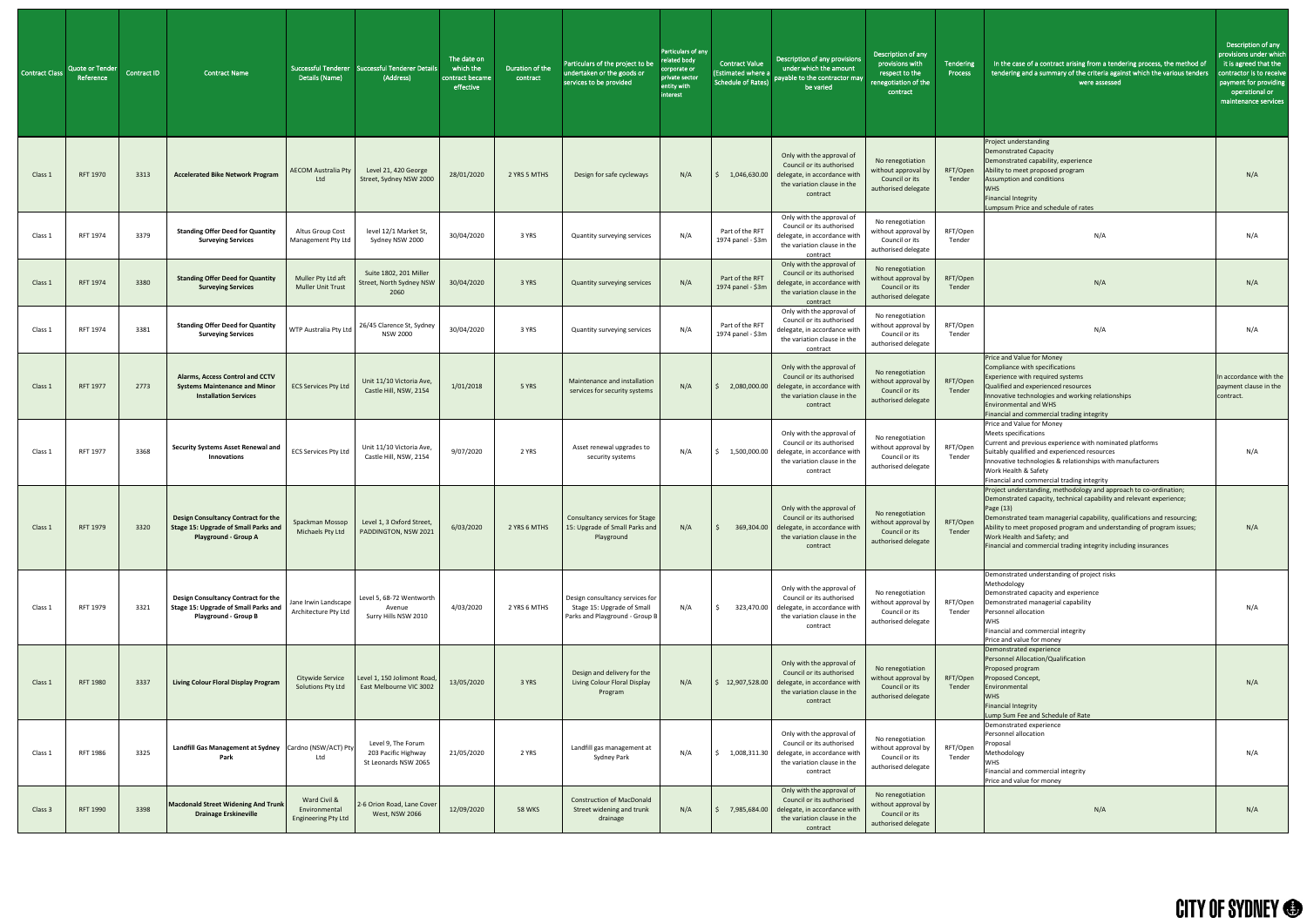| <b>Contract Class</b> | <b>Quote or Tender</b><br>Reference | <b>Contract ID</b> | <b>Contract Name</b>                                                                                                                                                                 | Details (Name)                              | Successful Tenderer   Successful Tenderer Details<br>(Address)                       | The date on<br>which the<br>contract became<br>effective | Duration of the<br>contract | Particulars of the project to be<br>undertaken or the goods or<br>services to be provided                                                                                 | Particulars of any<br>related body<br>corporate or<br>private sector<br>entity with<br>interest | <b>Contract Value</b><br><b>Estimated where a</b><br>Schedule of Rates) | Description of any provisions<br>under which the amount<br>payable to the contractor may<br>be varied                                          | Description of any<br>provisions with<br>respect to the<br>renegotiation of the<br>contract | Tendering<br>Process | In the case of a contract arising from a tendering process, the method of<br>tendering and a summary of the criteria against which the various tenders<br>were assessed                                                                                                                                                                                                | Description of any<br>provisions under which<br>it is agreed that the<br>contractor is to receive<br>payment for providing<br>operational or<br>maintenance services |
|-----------------------|-------------------------------------|--------------------|--------------------------------------------------------------------------------------------------------------------------------------------------------------------------------------|---------------------------------------------|--------------------------------------------------------------------------------------|----------------------------------------------------------|-----------------------------|---------------------------------------------------------------------------------------------------------------------------------------------------------------------------|-------------------------------------------------------------------------------------------------|-------------------------------------------------------------------------|------------------------------------------------------------------------------------------------------------------------------------------------|---------------------------------------------------------------------------------------------|----------------------|------------------------------------------------------------------------------------------------------------------------------------------------------------------------------------------------------------------------------------------------------------------------------------------------------------------------------------------------------------------------|----------------------------------------------------------------------------------------------------------------------------------------------------------------------|
| Class 1               | RFT 1991                            | 3377               | Pre-packed / cooked individual - chilled<br>and frozen meals                                                                                                                         | <b>Master Catering</b><br>Services Pty Ltd  | C1, 3-29 Birnie Avenue,<br>Lidcombe NSW 2141                                         | 15/05/2020                                               | 1 YRS + 2 YRS               | Supply of pre-packed meals for<br>the Meals on Wheels program                                                                                                             | N/A                                                                                             |                                                                         | Only with the approval of<br>Council or its authorised<br>1,080,000.00 delegate, in accordance with<br>the variation clause in the<br>contract | No renegotiation<br>without approval by<br>Council or its<br>authorised delegate            | RFT/Open<br>Tender   | - lump sum Price and schedule of prices<br>- Company profile<br>- Experience<br>- Quality<br><b>WHS</b><br>- Sustainability/environmental performance<br>- Financial and commercial integrity<br>-Aboriginal and Torres Strait Islander employment                                                                                                                     | N/A                                                                                                                                                                  |
| Class 1               | <b>RFT 2003</b>                     | 3416               | <b>Glebe Library / Neighbourhood</b><br><b>Services Centre</b>                                                                                                                       | <b>Trinity Quality</b><br>Interiors Pty Ltd | <b>Seaview Business Centre</b><br>Suite 11,<br>11 Forest Road<br>Hurstville NSW 2220 |                                                          |                             | Refurbishment works for the<br>Glebe Library and<br>Neighbourhood Service Centre                                                                                          | N/A                                                                                             |                                                                         | Only with the approval of<br>Council or its authorised<br>232,234 delegate, in accordance with<br>the variation clause in the<br>contract      | No renegotiation<br>without approval by<br>Council or its<br>authorised delegate            | RFT/Open<br>Tender   | Demonstrated experience<br>Personnel allocation<br>Proposal<br>Methodology<br>Sustainability/Environmental performance<br><b>WHS</b><br>Financial and commercial integrity<br>Price and value for money                                                                                                                                                                | N/A                                                                                                                                                                  |
| Class 1               | RFT 2020-415                        | 3546               | Supply and Delivery of Austral Black   Sam The Paving Man<br><b>Stone - Secondary Supplier</b>                                                                                       | Pty Ltd                                     | 61-65 Roberts Rd,<br>Greenacre NSW 2190                                              |                                                          | 2 YRS + 2 YRS               | Supply and delivery of stone                                                                                                                                              | N/A                                                                                             | Part of RFT 2020<br>415 Panel - \$6.1m                                  | Only with the approval of<br>Council or its authorised<br>delegate, in accordance with<br>the variation clause in the<br>contract              | No renegotiation<br>without approval by<br>Council or its<br>authorised delegate            | RFT/Open<br>Tender   | Demonstrated experience in bricklaying/blocklaying/stonemasonry and<br>production/supply<br>Quality and test of sample products<br>Delivery and volume assessment<br>Warranties and assurances<br>Compliance to legislation, corporate social responsibility<br>WHS and Financial integrity                                                                            | N/A                                                                                                                                                                  |
| Class 1               | RFT 2020-415                        | 3547               | <b>Supply and Delivery of Sandstone</b>                                                                                                                                              | Stone Mason and<br><b>Artist Pty Ltd</b>    | 695 Parramatta Road,<br>Leichhardt, NSW 2130                                         |                                                          | 3 YRS + 2 YRS               | Supply and delivery of stone                                                                                                                                              | N/A                                                                                             | Part of RFT 2020<br>415 Panel - \$6.1m                                  | Only with the approval of<br>Council or its authorised<br>delegate, in accordance with<br>the variation clause in the<br>contract              | No renegotiation<br>without approval by<br>Council or its<br>authorised delegate            | RFT/Open<br>Tender   | N/A                                                                                                                                                                                                                                                                                                                                                                    | N/A                                                                                                                                                                  |
| Class 1               | RFT 2020-415                        | 3548               | Supply and Delivery of Austral Black   United Stone Australia<br><b>Stone - Primary Supplier</b>                                                                                     | Pty Ltd                                     | 54-58 Stoney Creek Road,<br>Bexley, NSW, 2077                                        |                                                          | 4 YRS + 2 YRS               | Supply and delivery of stone                                                                                                                                              | N/A                                                                                             | Part of RFT 2020<br>415 Panel - \$6.1m                                  | Only with the approval of<br>Council or its authorised<br>delegate, in accordance with<br>the variation clause in the<br>contract              | No renegotiation<br>without approval by<br>Council or its<br>authorised delegate            | RFT/Open<br>Tender   | Demonstrated experience in bricklaying/blocklaying/stonemasonry and<br>production/supply<br>Quality and test of sample products<br>Delivery and volume assessment<br>Warranties and assurances<br>Compliance to legislation, corporate social responsibility<br>WHS and Financial integrity                                                                            | N/A                                                                                                                                                                  |
| Class 1               | RFT 2020-415                        | 3549               | <b>Supply and Delivery of Bluestone</b>                                                                                                                                              | The Quarries Unit<br>Trust                  | 410-422 Francis St,<br>Brooklyn, Victoria 3012                                       |                                                          |                             | Supply and delivery of stone                                                                                                                                              | N/A                                                                                             | Part of RFT 2020-<br>415 Panel - \$6.1m                                 | Only with the approval of<br>Council or its authorised<br>delegate, in accordance with<br>the variation clause in the<br>contract              | No renegotiation<br>without approval by<br>Council or its<br>authorised delegate            | RFT/Open<br>Tender   | N/A                                                                                                                                                                                                                                                                                                                                                                    | N/A                                                                                                                                                                  |
| Class 1               | RFT 2020-415                        | 3550               | Supply and Delivery of Austral Verde<br><b>Stone</b>                                                                                                                                 | <b>Austral Masonry</b><br>Holdings Pty Ltd  | 4 Latitude Rd, Horsley Park<br><b>NSW 2175</b>                                       |                                                          |                             | Supply and delivery of stone                                                                                                                                              | N/A                                                                                             | Part of RFT 2020<br>415 Panel - \$6.1m                                  | Only with the approval of<br>Council or its authorised<br>delegate, in accordance with<br>the variation clause in the<br>contract              | No renegotiation<br>without approval by<br>Council or its<br>authorised delegate            |                      | N/A                                                                                                                                                                                                                                                                                                                                                                    | N/A                                                                                                                                                                  |
| Class 1               | <b>RFT 2037</b>                     | 3388               | <b>Design Consultancy Contract for the</b><br>design of the Perry Park Revitalisation<br><b>Project (Park Upgrade, Synthetic</b><br>Sportsfield, Amenities, and Associated<br>Works) | <b>Aspect Studios Pty Ltd</b>               | Level 1, 78-80 George<br>Street, Redfern NSW 2016                                    | 12/06/2020                                               | 44 months                   | Consultancy services for the<br>design of the Perry Park<br><b>Revitalisation Project (Park</b><br>Upgrade, Synthetic Sportsfield,<br>Amenities, and Associated<br>Works) | N/A                                                                                             | 564,600.00                                                              | Only with the approval of<br>Council or its authorised<br>delegate, in accordance with<br>the variation clause in the<br>contract              | No renegotiation<br>without approval by<br>Council or its<br>authorised delegate            | RFT/Open<br>Tender   | Demonstrated appreciation of project issues/risk and approach to deliver<br>project objectives.<br>Personnel allocation, qualifications, experience and capacity, including sub-<br>consultants.<br><b>Assumptions and Conditions.</b><br>Ability to meet proposed program.<br>Work Health & Safety<br>Financial and commercial trading integrity including insurances | N/A                                                                                                                                                                  |
| Class 1               | RFT 2039                            | 3496               | <b>Provision of electronic audio books</b><br>(eAudio) and electronic books (eBooks)<br>- Library Services                                                                           | Pty Ltd                                     | Overdrive Australia 28 Smith Street, Chatswood<br><b>NSW 2067</b>                    | 19/03/2021                                               | 5 YRS+3+2                   | Provision of electronic audio<br>books                                                                                                                                    | N/A                                                                                             | Part of RFT 2039<br>Panel - \$2m                                        | Only with the approval of<br>Council or its authorised<br>delegate, in accordance with<br>the variation clause in the<br>contract              | No renegotiation<br>without approval by<br>Council or its<br>authorised delegate            | RFT/Open<br>Tender   | Demonstrated Capacity, Previous Work<br>Proposed catalogue range<br>Proposed technical interface<br>Provision of training, maintenance<br>Provision of marketing, promotion<br>Capacity to achieve the required project program<br><b>WHS</b><br><b>Financial Integrity</b><br>Lump Sum and schedule of rates                                                          | N/A                                                                                                                                                                  |
| Class 1               | <b>RFT 2039</b>                     | 3497               | <b>Provision of electronic audio books</b><br>(eAudio) and electronic books (eBooks) Bolinda Digital Pty Ltd<br>- Library Services                                                   |                                             | 17 Mohr Street,<br>Tullamarine VIC 3043                                              | 12/02/2021                                               | $5 yrs + 3 + 2$             | Provision of electronic audio<br>books                                                                                                                                    | N/A                                                                                             | Part of RFT 2039<br>Panel - \$2m                                        | Only with the approval of<br>Council or its authorised<br>delegate, in accordance with<br>the variation clause in the<br>contract              | No renegotiation<br>without approval by<br>Council or its<br>authorised delegate            | RFT/Open<br>Tender   | Demonstrated Capacity, Previous Work<br>Proposed catalogue range<br>Proposed technical interface<br>Provision of training, maintenance<br>Provision of marketing, promotion<br>Capacity to achieve the required project program<br><b>WHS</b><br><b>Financial Integrity</b><br>Lump Sum and schedule of rates                                                          | N/A                                                                                                                                                                  |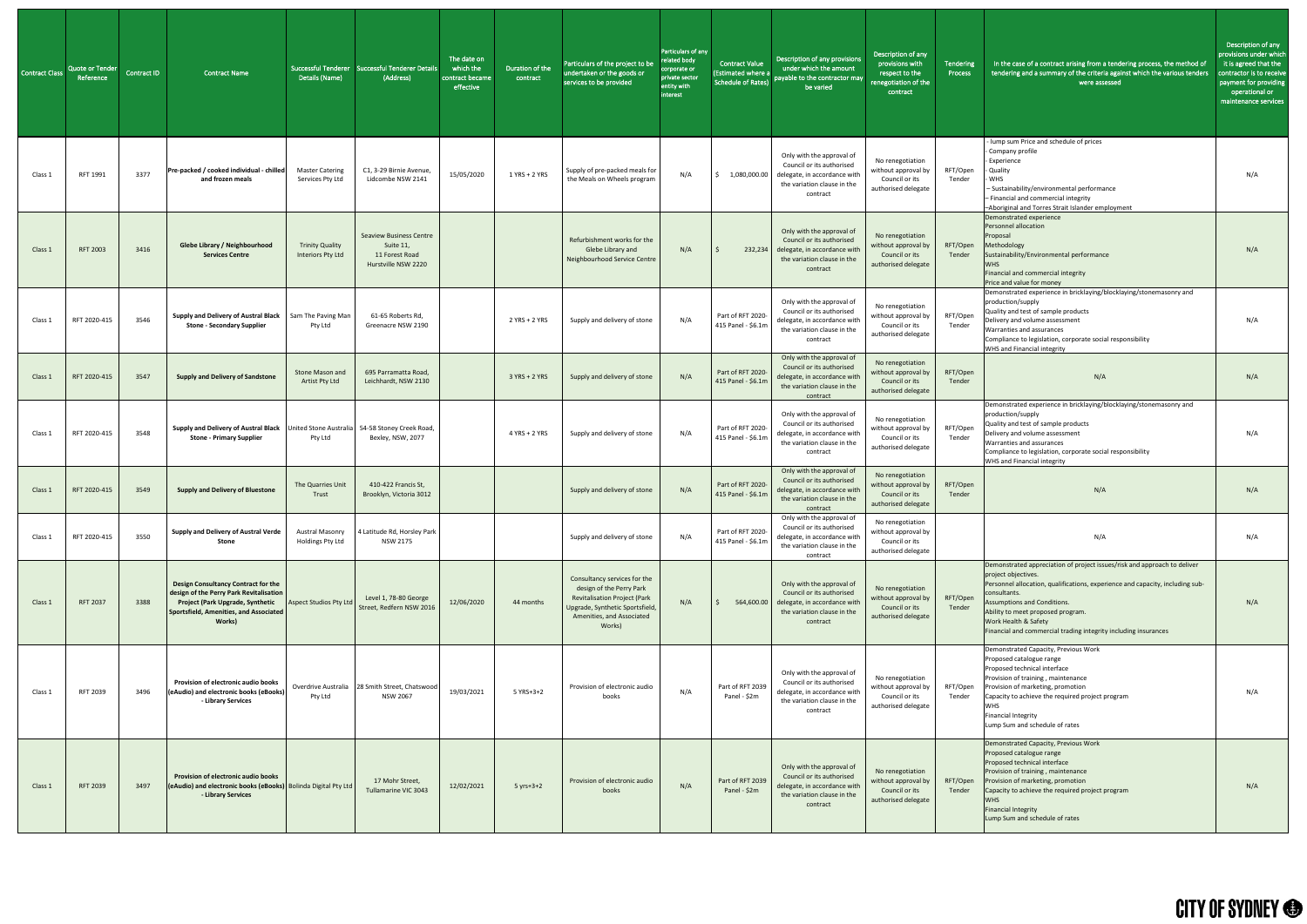| <b>Contract Class</b> | Quote or Tender<br>Reference | Contract ID | <b>Contract Name</b>                                                                                                                                                    | Details (Name)                                                                                              | Successful Tenderer Successful Tenderer Details<br>(Address)                         | The date on<br>which the<br>contract became<br>effective | Duration of the<br>contract | Particulars of the project to be<br>undertaken or the goods or<br>services to be provided | Particulars of any<br>related body<br>corporate or<br>private sector<br>entity with<br>interest | <b>Contract Value</b><br><b>Estimated where a</b><br><b>Schedule of Rates)</b> | Description of any provisions<br>under which the amount<br>payable to the contractor may<br>be varied                                        | Description of any<br>provisions with<br>respect to the<br>enegotiation of the<br>contract | Tendering<br>Process | In the case of a contract arising from a tendering process, the method of<br>tendering and a summary of the criteria against which the various tenders<br>were assessed                                                                                                                                                                                                                                                                                                                             | Description of any<br>provisions under which<br>it is agreed that the<br>contractor is to receive<br>payment for providing<br>operational or<br>maintenance services |
|-----------------------|------------------------------|-------------|-------------------------------------------------------------------------------------------------------------------------------------------------------------------------|-------------------------------------------------------------------------------------------------------------|--------------------------------------------------------------------------------------|----------------------------------------------------------|-----------------------------|-------------------------------------------------------------------------------------------|-------------------------------------------------------------------------------------------------|--------------------------------------------------------------------------------|----------------------------------------------------------------------------------------------------------------------------------------------|--------------------------------------------------------------------------------------------|----------------------|-----------------------------------------------------------------------------------------------------------------------------------------------------------------------------------------------------------------------------------------------------------------------------------------------------------------------------------------------------------------------------------------------------------------------------------------------------------------------------------------------------|----------------------------------------------------------------------------------------------------------------------------------------------------------------------|
| Class 1               | RFT 2040                     | 3415        | <b>City of Sydney Web Analytics Services</b>                                                                                                                            | <b>IPROSPECT PTY</b><br>LIMITED                                                                             | Level 3, 20 Windmill Street,<br>Walsh Bay NSW 2000                                   | 14/10/2020                                               | 3 YRS                       | Web analytics services                                                                    | N/A                                                                                             | 211,290.00                                                                     | Only with the approval of<br>Council or its authorised<br>delegate, in accordance with<br>the variation clause in the<br>contract            | No renegotiation<br>without approval by<br>Council or its<br>authorised delegate           | RFT/Open<br>Tender   | Price and value for money<br>Demonstrated experience with Google Analytics technical configurations and<br>implementation<br>Demonstrated experience assisting clients to translate data into meaningful<br>insights and actions<br>Demonstrated experience with ongoing optimisation of analytics properties<br>WHS.<br>Financial and commercial integrity                                                                                                                                         | N/A                                                                                                                                                                  |
| Class 1               | <b>RFT 2043</b>              | 3531        | <b>Water Recycling and Water</b><br><b>Infrastructure Operation and</b><br>Maintenance                                                                                  | <b>Optimal Stormwater</b><br>Pty Ltd                                                                        | SUITE 201, 828 PACIFIC<br><b>HIGHWAY, GORDON NSW</b><br>2072                         | 01/02/2021                                               | 3 YRS + 2YRS                | <b>Water Recycling and Water</b><br>Infrastructure Operation and<br>Maintenance           | N/A                                                                                             | 1,536,142                                                                      | Only with the approval of<br>Council or its authorised<br>delegate, in accordance with<br>the variation clause in the<br>contract            | No renegotiation<br>without approval by<br>Council or its<br>authorised delegate           | RFT/Open<br>Tender   | • Schedule of rates<br><b>.</b> Experience managing water recycling and infrastructure<br>• Proposed resources and subcontractors<br>• Asset management approach<br>. Water quality management<br>$\bullet$ WH&S<br>. Financial and commercial trading integrity                                                                                                                                                                                                                                    | In accordance with the<br>payment clause in the<br>contract.                                                                                                         |
| Class <sub>2</sub>    | <b>RFT 2044</b>              | 3569        | <b>Digital Forms</b>                                                                                                                                                    | MediaMonks Australia                                                                                        | 209 Cecil Street, South<br>Melbourne, VIC 3205                                       | 30/04/2021                                               | 7 YRS                       | Design and implementation for<br>the Smart Digital Forms project                          | N/A                                                                                             | 764,589                                                                        | Only with the approval of<br>Council or its authorised<br>delegate, in accordance with<br>the variation clause in the<br>contract            | No renegotiation<br>without approval by<br>Council or its<br>authorised delegate           | RFT/Open<br>Tender   | - Alignment of the proposed solution with the City of Sydney<br>- Functional and Non- Functional Requirements<br>Value for money<br>- Organisational capability and implementation<br>- WHS                                                                                                                                                                                                                                                                                                         | N/A                                                                                                                                                                  |
| Class 1               | <b>RFT 2044</b>              | 3588        | <b>Smart Digital Forms</b>                                                                                                                                              | Adobe Systems                                                                                               | Tower 2, 27th Floor - 201<br>Software Ireland Ltd Sussex Street, Sydney, NSW<br>2000 | 20/04/2021                                               | 7 YRS                       | Provision of partner services for<br>the Smart Digital Forms project                      | N/A                                                                                             |                                                                                | Only with the approval of<br>Council or its authorised<br>1,369,669 delegate, in accordance with<br>the variation clause in the<br>contract  | No renegotiation<br>without approval by<br>Council or its<br>authorised delegate           | RFT/Open<br>Tender   | N/A                                                                                                                                                                                                                                                                                                                                                                                                                                                                                                 | N/A                                                                                                                                                                  |
| Class 1               | RFT 2046                     | 3444        | <b>Event Infrastructure, Structures and</b><br>Equipment for 2020/21 Major Events  <br>and Festivals (with options to extend<br>to 2021/22 and 2022/23)                 | <b>Botany Access Pty Ltd</b>                                                                                | 1729 Botany Road, Botany<br><b>NSW 2019</b>                                          | 12/11/2020                                               | $9$ mths $+1+1$             | Provision of infrastructure,<br>structure and equipment for<br>major events and festivals | N/A                                                                                             | 125,764.50                                                                     | Only with the approval of<br>Council or its authorised<br>delegate, in accordance with<br>the variation clause in the<br>contract            | No renegotiation<br>without approval by<br>Council or its<br>authorised delegate           | RFT/Open<br>Tender   | <b>Demonstrated Experience</b><br>Demonstrated capacity<br>Sustainability<br>Demonstrated understanding and compliance with Heavy Vehicle Law<br><b>WHS</b><br><b>Financial Integrity</b><br>Schedule of rates                                                                                                                                                                                                                                                                                      | N/A                                                                                                                                                                  |
| Class 1               | <b>RFT 2046</b>              | 3461        | <b>Event Infrastructure, Structures and</b><br>Equipment for 2020/2021 Major Event<br>Season                                                                            | The Trustee for the<br><b>Michael Reginald</b><br><b>Scarce Family Trust</b><br>t/as Camden Hire Pty<br>Ltd | 28-32 Exchange Parade,<br>Narellan NSW 2567                                          | 27/10/2020                                               | 8 MTHS                      | Provision of infrastructure,<br>structure and equipment for<br>major events and festivals | N/A                                                                                             | 132,840.00                                                                     | Only with the approval of<br>Council or its authorised<br>delegate, in accordance with<br>the variation clause in the<br>contract            | No renegotiation<br>without approval by<br>Council or its<br>authorised delegate           | RFT/Open<br>Tender   | <b>Demonstrated Experience</b><br>Demonstrated capacity<br>Sustainability<br>Demonstrated understanding and compliance with Heavy Vehicle Law<br><b>WHS</b><br><b>Financial Integrity</b><br>Schedule of rates                                                                                                                                                                                                                                                                                      | N/A                                                                                                                                                                  |
| Class 1               | RFT 2046                     | 3464        | <b>Event Infrastructure, Structures and</b><br>Equipment for the 2020/21 Event<br>Season (with options to extend to<br>cover 2021/22 and 2022/23 Event<br>Seasons)      | <b>Pillingers Hiring</b><br>Service Pty Ltd                                                                 | PO Box 73 Hoxton Park<br>NSW 2171                                                    | 1/07/2020                                                | $1$ YR + 1 YR + 1 YR        | Provision of infrastructure,<br>structure and equipment for<br>major events and festivals | N/A                                                                                             | 229,030.50                                                                     | Only with the approval of<br>Council or its authorised<br>delegate, in accordance with<br>the variation clause in the<br>contract            | No renegotiation<br>without approval by<br>Council or its<br>authorised delegate           | RFT/Open<br>Tender   | Demonstrated Experience<br>Demonstrated capacity<br>Sustainability<br>Demonstrated understanding and compliance with Heavy Vehicle Law<br><b>WHS</b><br><b>Financial Integrity</b><br>Schedule of rates                                                                                                                                                                                                                                                                                             | N/A                                                                                                                                                                  |
| Class 1               | <b>RFT 2046</b>              | 3465        | <b>Event Infrastructure, Structures and</b><br>Equipment for the 2020/21 Event<br>Season (with options to extend to<br>cover 2021/22 and 2022/23 Event<br>Season)       | Coates Hire<br><b>Operations Pty Ltd</b>                                                                    | 6 Greenhills Road,<br>Moorebank NSW 2170                                             | 19/11/2020                                               | $8$ mth + 1+1               | Provision of infrastructure,<br>structure and equipment for<br>major events and festivals | N/A                                                                                             |                                                                                | Only with the approval of<br>Council or its authorised<br>444,150.24 delegate, in accordance with<br>the variation clause in the<br>contract | No renegotiation<br>without approval by<br>Council or its<br>authorised delegate           | RFT/Open<br>Tender   | Demonstrated Experience<br>Demonstrated Capacity<br>Sustainability<br>Demonstrated understanding and compliance with Heavy Vehicle Law<br><b>WHS</b><br><b>Financial Integrity</b><br>Schedule of rates                                                                                                                                                                                                                                                                                             | N/A                                                                                                                                                                  |
| Class 1               | <b>RFT 2048</b>              | 3391        | <b>SSROC GAS2020 Provision for the</b><br>Supply of Retail Natural Gas - Large   Weston Energy Pty Ltd   Highway, Chatswood NSW<br><b>Market and Small Market sites</b> |                                                                                                             | Suite 18, 809-811 Pacific<br>2067                                                    | 30/06/2020                                               | 2 YRS 6 MTHS                | Supply of retail natural gas                                                              | N/A                                                                                             | 7,695,831.00                                                                   | Only with the approval of<br>Council or its authorised<br>delegate, in accordance with<br>the variation clause in the<br>contract            | No renegotiation<br>without approval by<br>Council or its<br>authorised delegate           | RFT/Open<br>Tender   | Price and value for money<br>Capability<br>Experience<br>Methodology<br>Sustainability and social                                                                                                                                                                                                                                                                                                                                                                                                   | N/A                                                                                                                                                                  |
| Class 1               | <b>RFT 2050</b>              | 3479        | <b>Construction of Woolworths Building</b><br><b>Facade Remediation</b>                                                                                                 | <b>Duratec Limited</b>                                                                                      | 5/4 Avenue of Americas,<br>Newington NSW 2127                                        | 8/02/2021                                                | 55 weeks                    | Construction for remediation<br>work on the Woolworths<br><b>Building façade</b>          | N/A                                                                                             | 3,692,078.00                                                                   | Only with the approval of<br>Council or its authorised<br>delegate, in accordance with<br>the variation clause in the<br>contract            | No renegotiation<br>without approval by<br>Council or its<br>authorised delegate           | RFT/Open<br>Tender   | Previous work experience including demonstrated experience in lead paint<br>remediation and in works of a similar size and complexity<br>Specified personnel and sub-contractors including personnel allocation,<br>qualifications, experience and capacity<br>Proposed program<br>Proposed methodology including sequencing of works, Environmental<br>management and Pedestrian and Traffic Management<br>Work Health & Safety<br>Financial and commercial trading integrity including insurances | N/A                                                                                                                                                                  |
| Class 1               | RFT T-2020-364               | 3427        | <b>Crown Land Plans of Management</b>                                                                                                                                   | Environmental<br>Partnership (NSW) Pty<br>Ltd & Turf Design<br>Studio Pty Ltd                               |                                                                                      | 5/11/2020                                                | 18 Months                   | Consultancy services for Crown<br>Land Plans of Management                                | N/A                                                                                             | 363,860.00                                                                     | Only with the approval of<br>Council or its authorised<br>delegate, in accordance with<br>the variation clause in the<br>contract            | No renegotiation<br>without approval by<br>Council or its<br>authorised delegate           | RFT/Open<br>Tender   | Price and value for money<br>Personnel allocation<br>Methodology<br>Demonstrated experience<br>Proposal                                                                                                                                                                                                                                                                                                                                                                                             | N/A                                                                                                                                                                  |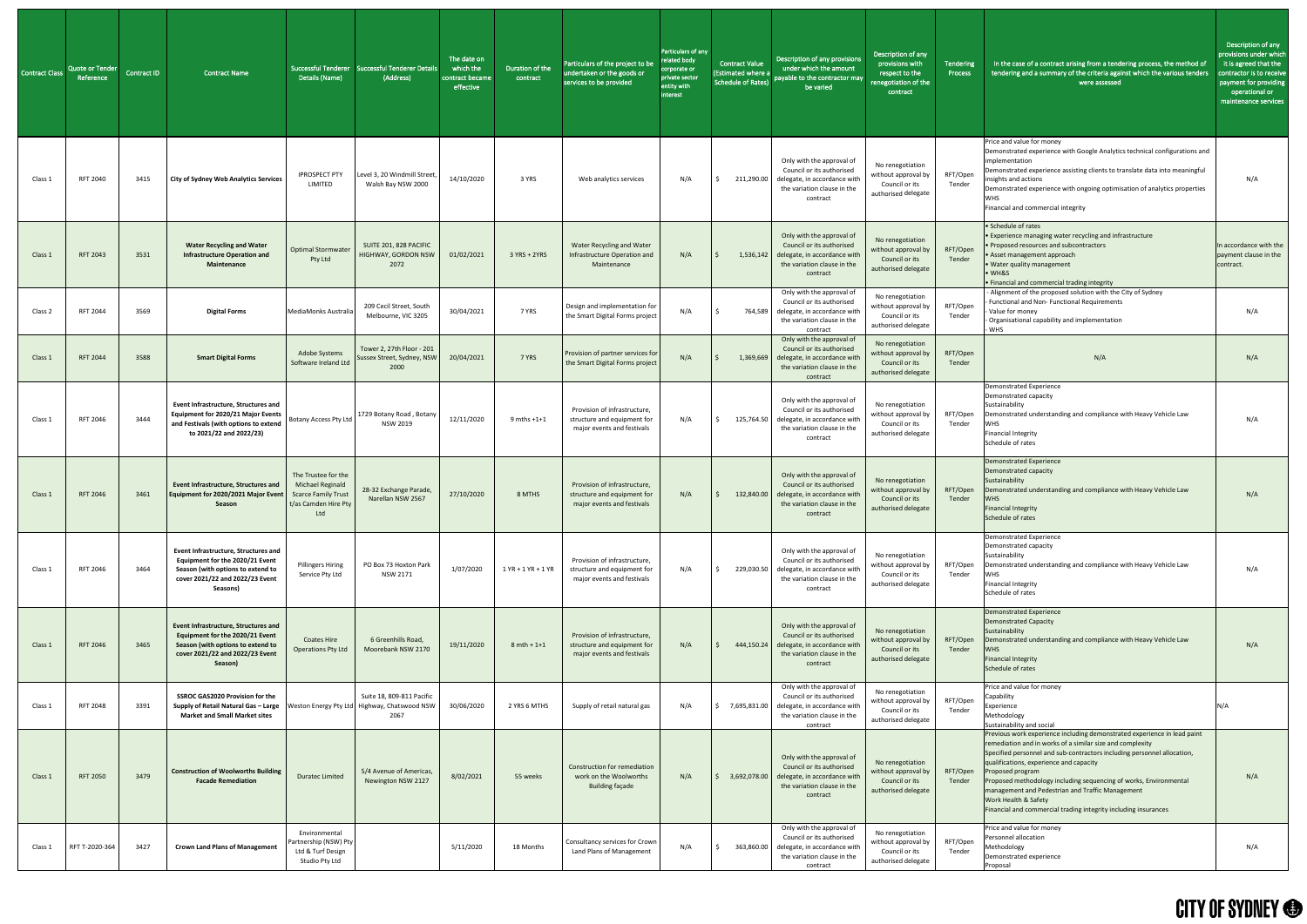| <b>Contract Class</b> | Quote or Tender<br>Reference | <b>Contract ID</b> | <b>Contract Name</b>                                                                              | Details (Name)                                                                            | Successful Tenderer Successful Tenderer Details<br>(Address)                          | The date on<br>which the<br>contract became<br>effective | Duration of the<br>contract | Particulars of the project to be<br>undertaken or the goods or<br>services to be provided   | Particulars of any<br>related body<br>corporate or<br>private sector<br>entity with<br>interest | Contract Value<br>(Estimated where a<br><b>Schedule of Rates)</b> | Description of any provisions<br>under which the amount<br>payable to the contractor may<br>be varied                                        | Description of any<br>provisions with<br>respect to the<br>enegotiation of the<br>contract | Tendering<br>Process  | In the case of a contract arising from a tendering process, the method of<br>tendering and a summary of the criteria against which the various tenders<br>were assessed                                                                                                                                          | Description of any<br>provisions under which<br>it is agreed that the<br>contractor is to receive<br>payment for providing<br>operational or<br>maintenance services |
|-----------------------|------------------------------|--------------------|---------------------------------------------------------------------------------------------------|-------------------------------------------------------------------------------------------|---------------------------------------------------------------------------------------|----------------------------------------------------------|-----------------------------|---------------------------------------------------------------------------------------------|-------------------------------------------------------------------------------------------------|-------------------------------------------------------------------|----------------------------------------------------------------------------------------------------------------------------------------------|--------------------------------------------------------------------------------------------|-----------------------|------------------------------------------------------------------------------------------------------------------------------------------------------------------------------------------------------------------------------------------------------------------------------------------------------------------|----------------------------------------------------------------------------------------------------------------------------------------------------------------------|
| Class 2               | RFT1354                      | 3512               | <b>Rec and Community Centre</b><br><b>Management System - Licence</b><br><b>Agreement</b>         | <b>Centaman Systems Pty</b><br>Ltd                                                        | 127 Alexander Street,<br>Crows Nest NSW 2065                                          | 31/10/2019                                               | 3 yrs                       | System & Hardware for<br>payment of booking centres                                         | N/A                                                                                             |                                                                   | Only with the approval of<br>Council or its authorised<br>240,000.00 delegate, in accordance wit<br>the variation clause in the<br>contract  | No renegotiation<br>without approval by<br>Council or its<br>authorised delegate           | Exception             | N/A                                                                                                                                                                                                                                                                                                              | N/A                                                                                                                                                                  |
| Class 2               | RFT1404                      | 3511               | <b>Data Centre Facilities &amp; Services</b>                                                      | Ltd                                                                                       | Nextgen Networks Pty 74 Mentmore Ave, Sydney,<br><b>NSW 2018</b>                      |                                                          |                             | Provision of data centre<br>facilities and services                                         | N/A                                                                                             | 3,185,481                                                         | Only with the approval of<br>Council or its authorised<br>delegate, in accordance wit<br>the variation clause in the<br>contract             | No renegotiation<br>without approval by<br>Council or its<br>authorised delegate           | RFT/Open<br>Tender    | Price and Value for Money<br>Company and personnel similar experience<br>Service Level Requirements<br>Ease of access & location<br>Capacity to implement the solution<br>Capacity to meet environmental requirements<br>Financial and commercial trading integrity                                              | N/A                                                                                                                                                                  |
| Class 1               | RFT1539                      | 1932               | <b>Cloud Hosting Services</b>                                                                     | <b>Australian Centre for</b><br><b>Advanced Computing</b><br>and Communication<br>Pty Ltd | Level 8 East, 8 Central Ave,<br>Eveleigh NSW 2015                                     | 21/12/2015                                               | 3 YRS 2 MTHS                | Provision of cloud hosting<br>services                                                      | N/A                                                                                             | 1,075,981.00                                                      | Only with the approval of<br>Council or its authorised<br>delegate, in accordance with<br>the variation clause in the<br>contract            | No renegotiation<br>without approval by<br>Council or its<br>authorised delegate           | RFT/Open<br>Tender    | Price and Value for Money<br>Meets functional requirements<br>Meets non-functional requirements<br>Organisation Structure, Capability & Experience<br>Implementation Plan and supporting information<br>Demonstration of a working example<br>Work Health & Safety<br>Financial and commercial trading integrity | N/A                                                                                                                                                                  |
| Class 1               | RFT1550                      | 3160               | <b>HR Talent Management System</b>                                                                | <b>Discovery Consulting</b><br>Group Pty Ltd                                              | Level 9, 140 Burke St,<br>Melbourne, Vic, 3000                                        | 27/08/2019                                               | 3 YRS                       | Provision and support of the HR<br>talent management system                                 | N/A                                                                                             | 883,620.00                                                        | Only with the approval of<br>Council or its authorised<br>delegate, in accordance with<br>the variation clause in the<br>contract            | No renegotiation<br>without approval by<br>Council or its<br>authorised delegate           | RFT/Open<br>Tender    | Price and Value for Money<br>Relevant Company Experience<br><b>Meeting Functional Requirements</b><br><b>Meeting Non Functional Requirements</b><br>Financial and commercial trading integrity<br>Work Health and safety.                                                                                        | N/A                                                                                                                                                                  |
| Class 1               | RFT1642                      | 2450               | Data Portal Services for City's High Rise<br><b>Residential Apartments Retrofit</b><br>program    | Watersave Australia                                                                       | 6/20 Narabang Way Belrose<br><b>NSW 2085</b>                                          | 15/09/2016                                               | 3 YRS                       | Data portal services for the High<br><b>Rise Residential Apartments</b><br>Retrofit program | N/A                                                                                             | 382,000.00                                                        | Only with the approval of<br>Council or its authorised<br>delegate, in accordance with<br>the variation clause in the<br>contract            | No renegotiation<br>without approval by<br>Council or its<br>authorised delegate           | RFT/Open<br>Tender    | Price and Value for Money<br><b>Proposed Data Portal solution</b><br><b>Proposed Methodology</b><br>Demonstrated Experience and Capacity<br>Proposed Program<br>Meets non-functional requirements<br>Environmental management<br><b>WHS</b><br>Financial and commercial trading integrity                        | N/A                                                                                                                                                                  |
| Class 1               | RFT1643                      | 2517               | Records/Archives Digitisation services -<br><b>Gosford Micrographics</b>                          | Australian Data<br>Storage T/A Gosford<br>Micrographics                                   | 1/5 Bon Mace Close,<br>Berkeley Vale, NSW 2261                                        | 1/02/2017                                                | 3 YRS                       | Records/Archives digitisation<br>services                                                   | N/A                                                                                             | 1,500,000.00                                                      | Only with the approval of<br>Council or its authorised<br>delegate, in accordance with<br>the variation clause in the<br>contract            | No renegotiation<br>without approval by<br>Council or its<br>authorised delegate           | RFT/Open<br>Tender    | Price and Value for Money<br>Demonstrated capacity and technical ability<br>Managerial capability, qualifications, experience and capacity<br>Proposed timeframes<br>Proposed quality and operations plan<br>Environmental management<br>Work Health & Safety<br>Financial and commercial trading integrity      | N/A                                                                                                                                                                  |
| Class 1               | RFT1662                      | 2631               | <b>Information Technology Testing</b><br><b>Services</b>                                          | Ampyre Pty Ltd                                                                            | 274 Victoria Street,<br><b>Brunswick Victoria 3046</b>                                | 12/04/2017                                               | 3 YRS                       | IT services                                                                                 | N/A                                                                                             | 6,000,000.00                                                      | Only with the approval of<br>Council or its authorised<br>delegate, in accordance with<br>the variation clause in the<br>contract            | No renegotiation<br>without approval by<br>Council or its<br>authorised delegate           | RFT/Open<br>Tender    | Price and value for money<br>Quality and Availability Resources<br>Demonstrated Experience<br>Company Profile + Management Practices<br><b>Assumptions &amp; Conditions</b><br>Work Health & Safety<br>Financial and commercial trading integrity                                                                | N/A                                                                                                                                                                  |
| Class 1               | RFT1674                      | 2632               | <b>Employee Assistance Program</b>                                                                | Converge<br>International Pty Ltd                                                         | Level 5, 255 Bourke Street,<br>Melbourne,<br>Victoria, Australia, 3000                | 1/05/2017                                                | 3 YRS                       | Provision of the Employee<br>Assistance Program                                             | N/A                                                                                             | 361,170.00                                                        | Only with the approval of<br>Council or its authorised<br>delegate, in accordance with<br>the variation clause in the<br>contract            | No renegotiation<br>without approval by<br>Council or its<br>authorised delegate           | RFT/Open<br>Tender    | Price and Value for Money<br>Capacity and technical ability to deliver<br>Managerial capability, qualifications, experience<br>Capacity to deliver required program<br>Quality and operations plan<br>Work Health & Safety<br>Financial and commercial trading integrity                                         | N/A                                                                                                                                                                  |
| Class 1               | RFT1710                      | 2726               | <b>Radio Communications System</b><br>Maintenance and Supply of Two-way<br><b>Radio Equipment</b> | <b>Telechnics Pty Ltd</b>                                                                 | Unit 1<br>352 Chisholm Road<br>AUBURN NSW 2144                                        | 9/08/2017                                                | 5 YRS                       | Supply and maintenance of the<br>radio communications system                                | N/A                                                                                             |                                                                   | Only with the approval of<br>Council or its authorised<br>491,500.00 delegate, in accordance with<br>the variation clause in the<br>contract | No renegotiation<br>without approval by<br>Council or its<br>authorised delegate           | RFT/Open<br>Tender    | Price and Value for Money<br>Relevant OEM sales and service certification<br>Experience maintaining & programming similar systems<br>Qualified personnel to maintenance system and antenna<br>Proposed program and methodology<br>Work Health & Safety<br>Financial and commercial trading integrity             | In accordance with the<br>payment clause in the<br>contract.                                                                                                         |
| Class 1               | RFT1711                      | 2723               | <b>Meeting Papers System and Board</b><br>Portal                                                  |                                                                                           | Old Halls Barn, The Brows,<br>Modern Mindset Ltd   Farnham Road, Liss GU33<br>8JG, UK | 7/02/2018                                                | 5 YRS                       | License for the meeting papers<br>system and board portal                                   | N/A                                                                                             | 1,176,266.62                                                      | Only with the approval of<br>Council or its authorised<br>delegate, in accordance with<br>the variation clause in the<br>contract            | No renegotiation<br>without approval by<br>Council or its<br>authorised delegate           | RFT/Open<br>Tender    | Price and Value for Money<br><b>Meets Functional Requirements</b><br><b>Meets Non-Functional Requirements</b><br>Relevant Work Experience<br>Implementation Plan<br>Training and Support methodologies<br>Compliance with Work, Health and Safety<br>Financial and commercial trading integrity                  | N/A                                                                                                                                                                  |
| Class 2               | <b>RFT1806RN</b>             | 3194               | ePlanning System Implementation                                                                   | <b>Technology One Ltd</b>                                                                 | Level 11, TechnologyOne<br>HO.<br>540 Wickham Street<br>Fortitude Valley, QLD 4006    | 1/08/2019                                                | 3 YRS                       | Implementation of the<br>ePlanning System                                                   | N/A                                                                                             |                                                                   | Only with the approval of<br>Council or its authorised<br>914,097.00 delegate, in accordance with<br>the variation clause in the<br>contract | No renegotiation<br>without approval by<br>Council or its<br>authorised delegate           | Reject &<br>Negotiate | N/A                                                                                                                                                                                                                                                                                                              | N/A                                                                                                                                                                  |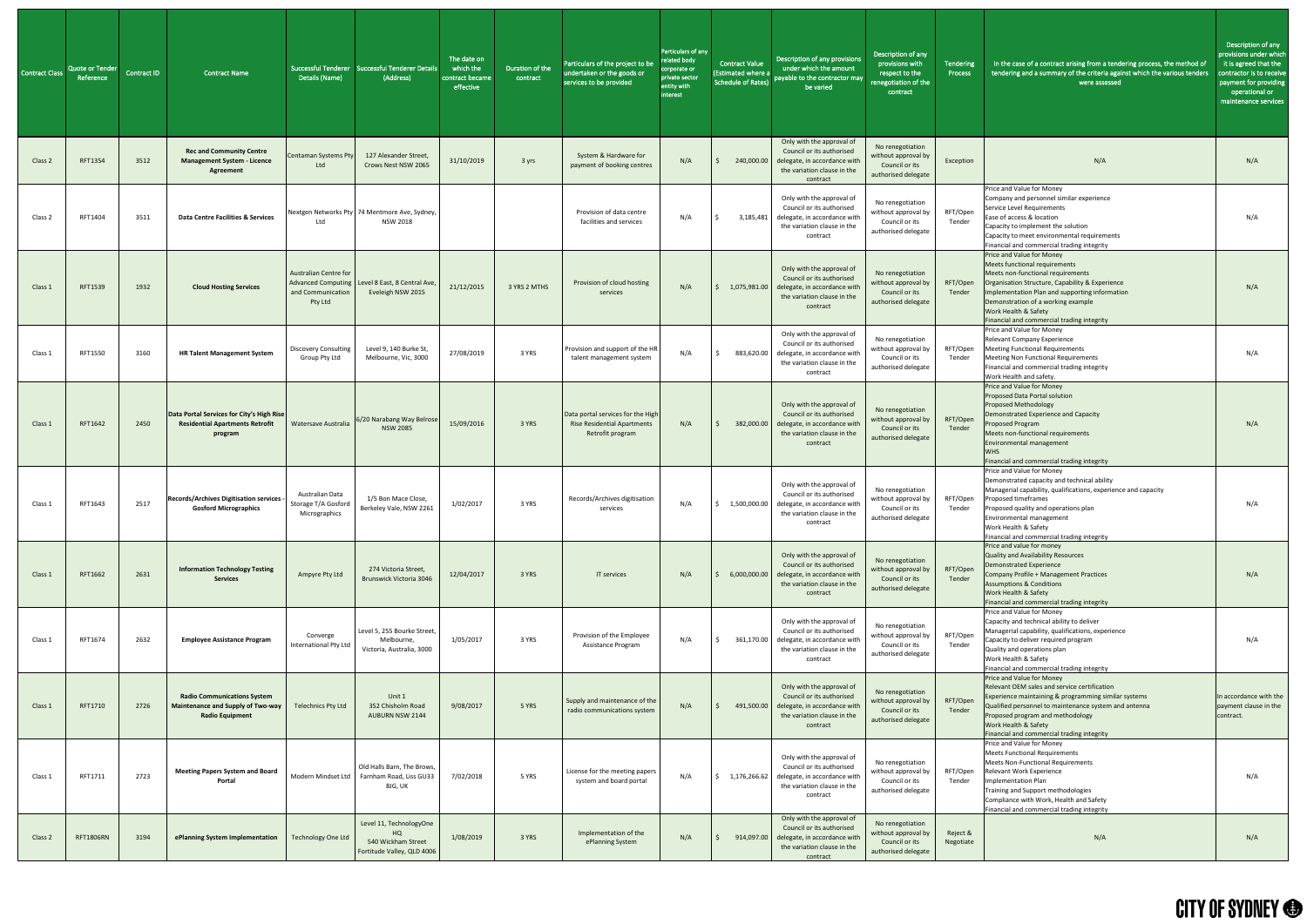| <b>Contract Class</b> | Quote or Tender<br>Reference | <b>Contract ID</b> | <b>Contract Name</b>                                                                                                                    | Details (Name)                                    | Successful Tenderer   Successful Tenderer Details<br>(Address)       | The date on<br>which the<br>contract became<br>effective | Duration of the<br>contract | Particulars of the project to be<br>undertaken or the goods or<br>services to be provided    | Particulars of any<br>related body<br>corporate or<br>private sector<br>entity with<br>interest | Contract Value<br><b>Estimated where a</b><br>Schedule of Rates) | Description of any provisions<br>under which the amount<br>payable to the contractor may<br>be varied                                            | Description of any<br>provisions with<br>respect to the<br>renegotiation of the<br>contract | Tendering<br>Process  | In the case of a contract arising from a tendering process, the method of<br>tendering and a summary of the criteria against which the various tenders<br>were assessed                                                                                                                                                           | Description of any<br>provisions under which<br>it is agreed that the<br>contractor is to receive<br>payment for providing<br>operational or<br>maintenance services |
|-----------------------|------------------------------|--------------------|-----------------------------------------------------------------------------------------------------------------------------------------|---------------------------------------------------|----------------------------------------------------------------------|----------------------------------------------------------|-----------------------------|----------------------------------------------------------------------------------------------|-------------------------------------------------------------------------------------------------|------------------------------------------------------------------|--------------------------------------------------------------------------------------------------------------------------------------------------|---------------------------------------------------------------------------------------------|-----------------------|-----------------------------------------------------------------------------------------------------------------------------------------------------------------------------------------------------------------------------------------------------------------------------------------------------------------------------------|----------------------------------------------------------------------------------------------------------------------------------------------------------------------|
| Class 1               | RFT1820                      | 2941               | <b>Agency Services for Advertising &amp;</b><br>Media                                                                                   | RK Media Pty Ltd                                  | 241 Abercrombie Street<br>Chippendale NSW 2008                       | 1/02/2019                                                | 3 YRS                       | Provision of agency services for<br>advertising and media                                    | N/A                                                                                             | 822,750.00                                                       | Only with the approval of<br>Council or its authorised<br>delegate, in accordance with<br>the variation clause in the<br>contract                | No renegotiation<br>without approval by<br>Council or its<br>authorised delegate            | RFT/Open<br>Tender    | Price and Value for Money<br>Experience in similar services<br>Allocation of relevant personnel<br>Proposed timelines<br>Proposed methodology<br>Work Health & Safety<br>Financial and commercial trading integrity                                                                                                               | N/A                                                                                                                                                                  |
| Class 1               | RFT1857                      | 3121               | <b>Security Consultancy Services</b>                                                                                                    | Alexander James<br>Consulting Pty Ltd             | LI/160 Collins Street,<br>Hobart,<br>Tasmania 7000                   | 25/02/2019                                               | 3 YRS                       | Security consultancy services                                                                | N/A                                                                                             | 550,270.00                                                       | Only with the approval of<br>Council or its authorised<br>delegate, in accordance with<br>the variation clause in the<br>contract                | No renegotiation<br>without approval by<br>Council or its<br>authorised delegate            | RFT/Open<br>Tender    | Price and Value for Money<br>Experience delivering similar size and nature<br>Personnel capacity, qualification, experience<br><b>Proposed Methodology</b><br>Project Proposal<br>Work Health & Safety<br>Financial and commercial trading integrity                                                                              | N/A                                                                                                                                                                  |
| Class 2               | RFT1886RN                    | 3407               | <b>Provision of Virtual Customer Assistant</b><br>and Live Chat solution                                                                | Versa Agency Pty Ltd                              | 48 Kelso Street Cremome<br>VIC 3121 AUSTRALIA                        | 2/03/2020                                                | 5 YRS                       | Provision of the Virtual<br><b>Customer Assistant and Live</b><br>Chat solution              | N/A                                                                                             | 912,159.60                                                       | Only with the approval of<br>Council or its authorised<br>delegate, in accordance with<br>the variation clause in the<br>contract                | No renegotiation<br>without approval by<br>Council or its<br>authorised delegate            | Reject &<br>Negotiate | N/A                                                                                                                                                                                                                                                                                                                               | N/A                                                                                                                                                                  |
| Class 1               | RFT1901                      | 3411               | <b>Managed Security Services Provider</b>                                                                                               | <b>Optus Networks Pty</b><br>Ltd                  | 1 Lyonpark Road,<br>Macquarie Park, NSW 2113<br>Australia            | 10/12/2020                                               | 5 YRS                       | IT security services                                                                         | N/A                                                                                             |                                                                  | Only with the approval of<br>Council or its authorised<br>6,671,769.00 delegate, in accordance with<br>the variation clause in the<br>contract   | No renegotiation<br>without approval by<br>Council or its<br>authorised delegate            | RFT/Open<br>Tender    | Price and value for money<br><b>Organisation and Capability</b><br><b>Managed Security Service Experience</b><br><b>Relationship with Other Parties</b><br>Implementation Strategy and Approach<br>Service level Agreement<br>Information management<br>Compliance with WHS<br>Financial and Commercial trading integrity         | N/A                                                                                                                                                                  |
| Class 1               | RFT1908                      | 3211               | Corporate Intranet Transformation at   Engage Squared Pty   Level 22, 303 Collins Street<br><b>City of Sydney</b>                       | Ltd                                               | MELBOURNE VIC 3000                                                   | 11/09/2019                                               | 3 YRS                       | Intranet transformation services                                                             | N/A                                                                                             | 510,515.00                                                       | Only with the approval of<br>Council or its authorised<br>delegate, in accordance with<br>the variation clause in the<br>contract                | No renegotiation<br>without approval by<br>Council or its<br>authorised delegate            | RFT/Open<br>Tender    | Price and Value for Money<br>Proposed Solution<br>SharePoint Modern Experience<br>Alignment with SharePoint Modern Experience.<br>Organisation and implementation approach<br>Implementation plan & Methodology<br><b>Training and Support</b><br>Value Add<br>Work Health & Safety<br>Financial and commercial trading integrity | N/A                                                                                                                                                                  |
| Class 1               | RFT1910                      | 3269               | <b>Standing Offer Deed for Heritage</b><br><b>Consultancy Services Panel</b>                                                            | City Plan Heritage Pty<br>Limited                 | Level 1, 364 Kent Street<br>Sydney NSW 2000                          | 24/09/2019                                               | 1 YR                        | Provision for heritage<br>consultancy services                                               | N/A                                                                                             | Part of the RFT<br>1910 panel - \$1.5m                           | Only with the approval of<br>Council or its authorised<br>delegate, in accordance with<br>the variation clause in the<br>contract                | No renegotiation<br>without approval by<br>Council or its<br>authorised delegate            | RFT/Open<br>Tender    | Demonstrated understanding via approach<br>Personnel allocation and capacity<br>Demonstrated experience<br>Proposal<br><b>WHS</b><br>Financial and commercial integrity<br>Price and value for money                                                                                                                              | N/A                                                                                                                                                                  |
| Class 1               | RFT1918                      | 3248               | <b>City of Sydney Corporate Website</b><br>Redevelopment                                                                                | <b>ISOBAR</b><br><b>Communications Pty</b><br>Ltd | 20 Windmill Street, Walsh<br><b>Bay NSW 2000</b>                     | 23/09/2019                                               | 2 YRS                       | Website redevelopment<br>services                                                            | N/A                                                                                             | 3,697,033.00                                                     | Only with the approval of<br>Council or its authorised<br>delegate, in accordance with<br>the variation clause in the<br>contract                | No renegotiation<br>without approval by<br>Council or its<br>authorised delegate            | RFT/Open<br>Tender    | Price and value for money<br><b>Functional and Non-Functional Features</b><br>User Experience and Front-End Design<br>Implementation Plan & methodology<br>Capability & Experience<br>Work Health & Safety<br>Financial and commercial trading integrity                                                                          | N/A                                                                                                                                                                  |
| Class 1               | RFT1946                      | 3254               | Services for On Demand Print & Postal   Bing Technologies Pty<br>Lodgement                                                              | Ltd                                               | Jones Bay Wharf Suite 54,<br>26-32 Pirrama Road<br>Pyrmont NSW 2009, | 10/12/2020                                               | 3 YRS                       | Services for On Demand Print &<br>Postal Lodgement                                           | N/A                                                                                             |                                                                  | Only with the approval of<br>Council or its authorised<br>550,000.00 delegate, in accordance with<br>the variation clause in the<br>contract     | No renegotiation<br>without approval by<br>Council or its<br>authorised delegate            | RFT/Open<br>Tender    | Price and Value for Money<br>Demonstrated similar experience<br>Specified Personnel qualifications, experience and capacity<br>Proposed Quality and Operations plan<br>Hosted systems and portal ease of use<br>Environmental management<br>Work Health & Safety<br>Financial and commercial trading integrity                    | N/A                                                                                                                                                                  |
| Class 1               | RFT1947                      | 3222               | Build, Delivery & Installation of the<br><b>Sydney Lunar Festival Rooster Lantern</b><br>2020 (with option to extend to 2021 &<br>2022) | Pink Cactus Pty Ltd                               | 1 152/156 Parramatta Rd,<br>Stanmore NSW 2048                        | 30/09/2019                                               |                             | Build and delivery for the<br>1 YR + 1 YR + 1 YR Sydney Lunar Festival - Rooster<br>Lantern  | N/A                                                                                             | 139,000.00<br>S.                                                 | Only with the approval of<br>Council or its authorised<br>delegate, in accordance with<br>the variation clause in the<br>contract                | No renegotiation<br>without approval by<br>Council or its<br>authorised delegate            | RFT/Open<br>Tender    | Demonstrated previous experience<br>Demonstrated company resource<br>Proposed methodology<br>Demonstrated effective communication method<br><b>WHS</b><br>Insurances<br>Lump Sum                                                                                                                                                  | N/A                                                                                                                                                                  |
| Class 1               | RFT1973                      | 3291               | WHS and Corporate Risk Management C A Technology Pty Ltd<br>System                                                                      |                                                   | 387-391 King William<br>Street, Adelaide SA 5000                     | 30/03/2020                                               | 5 YRS                       | Maintenance and license for the<br><b>WHS and Corporate Risk</b><br><b>Management System</b> | N/A                                                                                             |                                                                  | Only with the approval of<br>Council or its authorised<br>$1,177,925.00$ delegate, in accordance with<br>the variation clause in the<br>contract | No renegotiation<br>without approval by<br>Council or its<br>authorised delegate            | RFT/Open<br>Tender    | Price and Value for Money<br><b>Meets functional requirements</b><br>Meets non-functional requirements<br>Organisation Structure and Capability<br>Quality management procedures<br><b>Implementation Plan</b><br>Demonstration of a working example<br>Work Health & Safety<br>Financial and commercial trading integrity        | In accordance with the<br>payment clause in the<br>contract.                                                                                                         |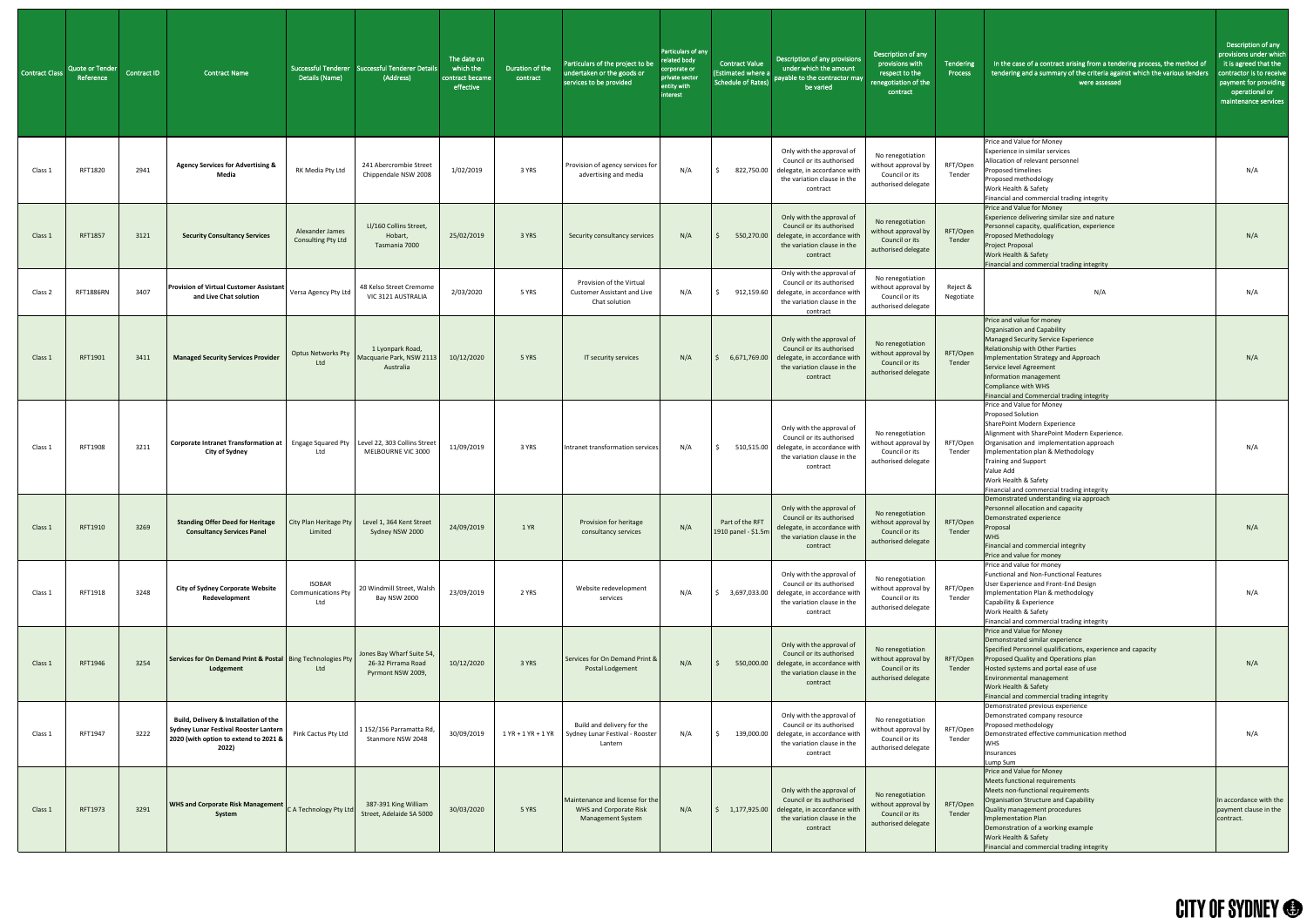| <b>Contract Class</b> | <b>Quote or Tender</b><br>Reference | Contract ID | <b>Contract Name</b>                                                                                   | Details (Name)                                 | Successful Tenderer   Successful Tenderer Details<br>(Address)                                                                       | The date on<br>which the<br>contract became<br>effective | Duration of the<br>contract | Particulars of the project to be<br>undertaken or the goods or<br>services to be provided | Particulars of any<br>related body<br>corporate or<br>private sector<br>entity with<br>interest | <b>Contract Value</b><br><b>Estimated where a</b><br><b>Schedule of Rates)</b> | Description of any provisions<br>under which the amount<br>payable to the contractor may<br>be varied                             | Description of any<br>provisions with<br>respect to the<br>renegotiation of the<br>contract | Tendering<br>Process | In the case of a contract arising from a tendering process, the method of<br>tendering and a summary of the criteria against which the various tenders<br>were assessed                                                                              | Description of any<br>provisions under which<br>it is agreed that the<br>contractor is to receive<br>payment for providing<br>operational or<br>maintenance services |
|-----------------------|-------------------------------------|-------------|--------------------------------------------------------------------------------------------------------|------------------------------------------------|--------------------------------------------------------------------------------------------------------------------------------------|----------------------------------------------------------|-----------------------------|-------------------------------------------------------------------------------------------|-------------------------------------------------------------------------------------------------|--------------------------------------------------------------------------------|-----------------------------------------------------------------------------------------------------------------------------------|---------------------------------------------------------------------------------------------|----------------------|------------------------------------------------------------------------------------------------------------------------------------------------------------------------------------------------------------------------------------------------------|----------------------------------------------------------------------------------------------------------------------------------------------------------------------|
| Class :               | RFT2020-393                         | 3441        | <b>Collection and Maintenance of</b><br><b>Community Sharps Bins</b>                                   | Med-X Pty Ltd                                  | 9 Kenoma Place, Arndell<br>Park, NSW 2148                                                                                            | 1/11/2020                                                | 3 YRS                       | Collection and maintenance of<br>community sharps bins                                    | N/A                                                                                             | 1,254,431.82                                                                   | Only with the approval of<br>Council or its authorised<br>delegate, in accordance with<br>the variation clause in the<br>contract | No renegotiation<br>without approval by<br>Council or its<br>authorised delegate            | RFT/Open<br>Tender   | Demonstrated capacity<br>Capability and experience<br>Proposal<br>Sustainability/environmental performance<br><b>WHS</b><br>Financial and commercial integrity<br>Price and value for money                                                          | In accordance with the<br>payment clause in the<br>contract.                                                                                                         |
| Class 1               | <b>SSROC T2017-09</b>               | 3081        | <b>SSROC Mattress Collection and</b><br><b>Processing Services</b>                                     | <b>Community Resources</b><br>Ltd              | Level 2 Bridgepoint, 1<br><b>Manning Street, Tuncurry</b><br><b>NSW 2428</b>                                                         | 1/08/2018                                                | 3 YRS                       | Mattress collection services                                                              | N/A                                                                                             | 3,673,313.00                                                                   | Only with the approval of<br>Council or its authorised<br>delegate, in accordance with<br>the variation clause in the<br>contract | No renegotiation<br>without approval by<br>Council or its<br>authorised delegate            | RFT/Open<br>Tender   | Personnel allocation<br>Methodology<br>Experience<br>Sustainability/environmental performance<br><b>WHS</b><br>Financial and commercial integrity<br>Price and value for money                                                                       | N/A                                                                                                                                                                  |
| Class 1               | SSROC T2019-06                      | 3442        | Road Vehicle Brooms, Brushes and<br><b>Spare Parts</b>                                                 | Rylepair Pty Ltd                               | 18 Bromley Road, Emu<br>Plains NSW 2750                                                                                              | 27/11/2019                                               | 3 YRS +1YR+1YR              | Supply of road vehicle brooms,<br>brushes and spare parts                                 | N/A                                                                                             | 1,400,000.00                                                                   | Only with the approval of<br>Council or its authorised<br>delegate, in accordance with<br>the variation clause in the<br>contract | No renegotiation<br>without approval by<br>Council or its<br>authorised delegate            | <b>RFQ</b>           | •Tendered price and rates<br>• Company profile and quality assurance program<br>· Relevant experience<br>• Service standards and methodology<br>• Sustainability<br>• Conformity with requirements<br>• Adherence to safety environmental management | N/A                                                                                                                                                                  |
| Class 1               | SSROC T2020-09                      | 3572        | SSROC T2029-09 Sustainable<br><b>Pavements - Paving the Way</b>                                        | Downer EDI Works Pty<br>Ltd                    | Triniti Business Campus,<br>Level 2/Building T1, 39<br>Delhi Road, North Ryde<br><b>NSW 2113</b>                                     | 15/07/2021                                               | 3 YRS +1YR+1YR              | Supply and delivery of pavers                                                             | N/A                                                                                             | Part of the SSROC<br>T2029-09 Panel<br>\$10m                                   | Only with the approval of<br>Council or its authorised<br>delegate, in accordance with<br>the variation clause in the<br>contract | No renegotiation<br>without approval by<br>Council or its<br>authorised delegate            | RFT/Open<br>Tender   | • Schedule of rates<br>• Past performance and proven capacity<br>• Methodology and implementation plan<br>• Quality assurance systems<br>• Environmental management, sustainability and social success<br>$\bullet$ WHS<br>• References              | N/A                                                                                                                                                                  |
| Class 1               | SSROC T2020-09                      | 3573        | SSROC T2029-09 Sustainable<br><b>Pavements - Paving the Way</b>                                        | Fulton Hogan<br>Industries Pty Ltd             | 117 Airds Road, Minto NSW<br>2566                                                                                                    | 15/07/2021                                               | 3 YRS +1YR+1YR              | Supply and delivery of pavers                                                             | N/A                                                                                             | Part of the SSROC<br>T2029-09 Panel<br>\$10m                                   | Only with the approval of<br>Council or its authorised<br>delegate, in accordance with<br>the variation clause in the<br>contract | No renegotiation<br>without approval by<br>Council or its<br>authorised delegate            | RFT/Open<br>Tender   | • Schedule of rates<br>. Past performance and proven capacity<br>• Methodology and implementation plan<br>• Quality assurance systems<br>. Environmental management, sustainability and social success<br>$\bullet$ WHS<br>• References              | N/A                                                                                                                                                                  |
| Class 1               | <b>SSROC T2020-09</b>               | 3574        | SSROC T2029-09 Sustainable<br><b>Pavements - Paving the Way</b>                                        | <b>Bitupave Ltd</b>                            | F5, 22 Powers Road, Seven<br>Hills NSW 2147                                                                                          | 15/07/2021                                               | 3 YRS +1YR+1YR              | Supply and delivery of pavers                                                             | N/A                                                                                             | Part of the SSROC<br>T2029-09 Panel<br>\$10m                                   | Only with the approval of<br>Council or its authorised<br>delegate, in accordance with<br>the variation clause in the<br>contract | No renegotiation<br>without approval by<br>Council or its<br>authorised delegate            | RFT/Open<br>Tender   | • Schedule of rates<br>• Past performance and proven capacity<br>• Methodology and implementation plan<br>• Quality assurance systems<br>. Environmental management, sustainability and social success<br>$\bullet$ WHS<br>• References              | N/A                                                                                                                                                                  |
| Class 1               | SSROC T2020-09                      | 3580        | SSROC T2029-09 Sustainable<br><b>Pavements - Paving the Way</b>                                        | STATE ASPHALT<br><b>SERVICES</b>               | 90 Jedda Road, Prestons<br><b>NSW 2170</b>                                                                                           | 15/07/2021                                               | 3 YRS +1YR+1YR              | Supply and delivery of pavers                                                             | N/A                                                                                             | Part of the SSROC<br>T2029-09 Panel<br>\$10m                                   | Only with the approval of<br>Council or its authorised<br>delegate, in accordance with<br>the variation clause in the<br>contract | No renegotiation<br>without approval by<br>Council or its<br>authorised delegate            | RFT/Open<br>Tender   | • Schedule of rates<br>• Past performance and proven capacity<br>• Methodology and implementation plan<br>• Quality assurance systems<br>• Environmental management, sustainability and social success<br>$\bullet$ WHS<br>• References              | N/A                                                                                                                                                                  |
| Class 1               | T1646                               | 2445        | Population Projections and Hosting of     D Consulting Pty Ltd  <br><b>Interactive Census Profiles</b> |                                                | 10 Easey Street,<br>Collingwood Victoria                                                                                             | 1/09/2016                                                | 5 YRS                       | Consulting and data analysis of<br>Census data                                            | N/A                                                                                             | 354,900.00                                                                     | Only with the approval of<br>Council or its authorised<br>delegate, in accordance with<br>the variation clause in the<br>contract | No renegotiation<br>without approval by<br>Council or its<br>authorised delegate            | RFT/Open<br>Tender   | Proposed program approach / methodology<br>Capacity to effectively deliver the program in the timeframe<br>Demonstrated experience and technical ability<br>Personnel on project                                                                     | N/A                                                                                                                                                                  |
| Class 1               | T1669                               | 2581        | <b>Sustainability Management and</b><br><b>Reporting Tool</b>                                          | Envizi Australia Pty Ltd                       | Suite 213, 1-2, National<br>Innovation<br>Centre, Australian<br>Technology Park, 4<br>Cornwallis Street, Eveleigh<br><b>NSW 2015</b> | 16/01/2017                                               | 5 YRS                       | Licence Agreement for Software                                                            | N/A                                                                                             | 1,411,950.00                                                                   | Only with the approval of<br>Council or its authorised<br>delegate, in accordance with<br>the variation clause in the<br>contract | No renegotiation<br>without approval by<br>Council or its<br>authorised delegate            | RFT/Open<br>Tender   | Proposed Software as a Service Solution<br>Proposed Implementation methodology<br>Proposed Project Schedule<br>Ability to meet Cloud Diligence requirements<br><b>Schedule of Prices</b>                                                             | N/A                                                                                                                                                                  |
| Class 1               | T1743                               | 2844        | Tree Maintenance Services (Southern   Treescape Australasia   11 Quindis Street, Brisbane<br>Area)     | Pty Limited                                    | , QLD                                                                                                                                | 26/04/2018                                               | 5 YRS                       | Arborist and tree maintenance<br>services in the Southern part of<br>the LGA              | N/A                                                                                             | $\frac{1}{2}$ 14,450,616.00                                                    | Only with the approval of<br>Council or its authorised<br>delegate, in accordance with<br>the variation clause in the<br>contract | No renegotiation<br>without approval by<br>Council or its<br>authorised delegate            | RFT/Open<br>Tender   | Expertise & competency in Urban Treen management<br>Proposed Resources - Personnel & Equipment<br>Environmental Management, Risk Management & Quality Procedures<br><b>WHS</b><br><b>Schedule of Prices</b>                                          | In accordance with the<br>payment clause in the<br>contract.                                                                                                         |
| Class 1               | T1842                               | 2949        | <b>On-Site Drug and Alcohol Testing</b>                                                                | Safe Work<br>Laboratories Pty Ltd              | 2 Central Avenue,<br>Thornleigh NSW                                                                                                  | 20/11/2018                                               | 3 YRS                       | Random On-Site Drug and<br>Alcohol Testing for employees                                  | N/A                                                                                             | 458,333.35                                                                     | Only with the approval of<br>Council or its authorised<br>delegate, in accordance with<br>the variation clause in the<br>contract | No renegotiation<br>without approval by<br>Council or its<br>authorised delegate            | RFT/Open<br>Tender   | Relevant Experience with similar services<br>Qualifications & experience of personnel<br>Capacity to achieve outcomes<br>WHS<br><b>Schedule of Prices</b>                                                                                            | N/A                                                                                                                                                                  |
| Class 1               | T1858                               | 3051        | <b>Digital Modernisation of Conference</b><br><b>Rooms Facilities - Equipment</b>                      | <b>Rutledge Engineering</b><br>(AUST.) Pty Ltd | 37 Sydney Street,<br>Marrickville, NSW, 2240                                                                                         | 1/02/2019                                                | 3 YRS                       | Supply & Installation of audio-<br>visual hardware in conference<br>rooms                 | N/A                                                                                             | 820,105.00                                                                     | Only with the approval of<br>Council or its authorised<br>delegate, in accordance with<br>the variation clause in the<br>contract | No renegotiation<br>without approval by<br>Council or its<br>authorised delegate            | RFT/Open<br>Tender   | Proposed Solution alignment with Specification & Requirements<br>Organisation resources and experience<br>Industry experience<br>Training, Support & Warranties<br>Lump Sum & Schedule of Prices                                                     | N/A                                                                                                                                                                  |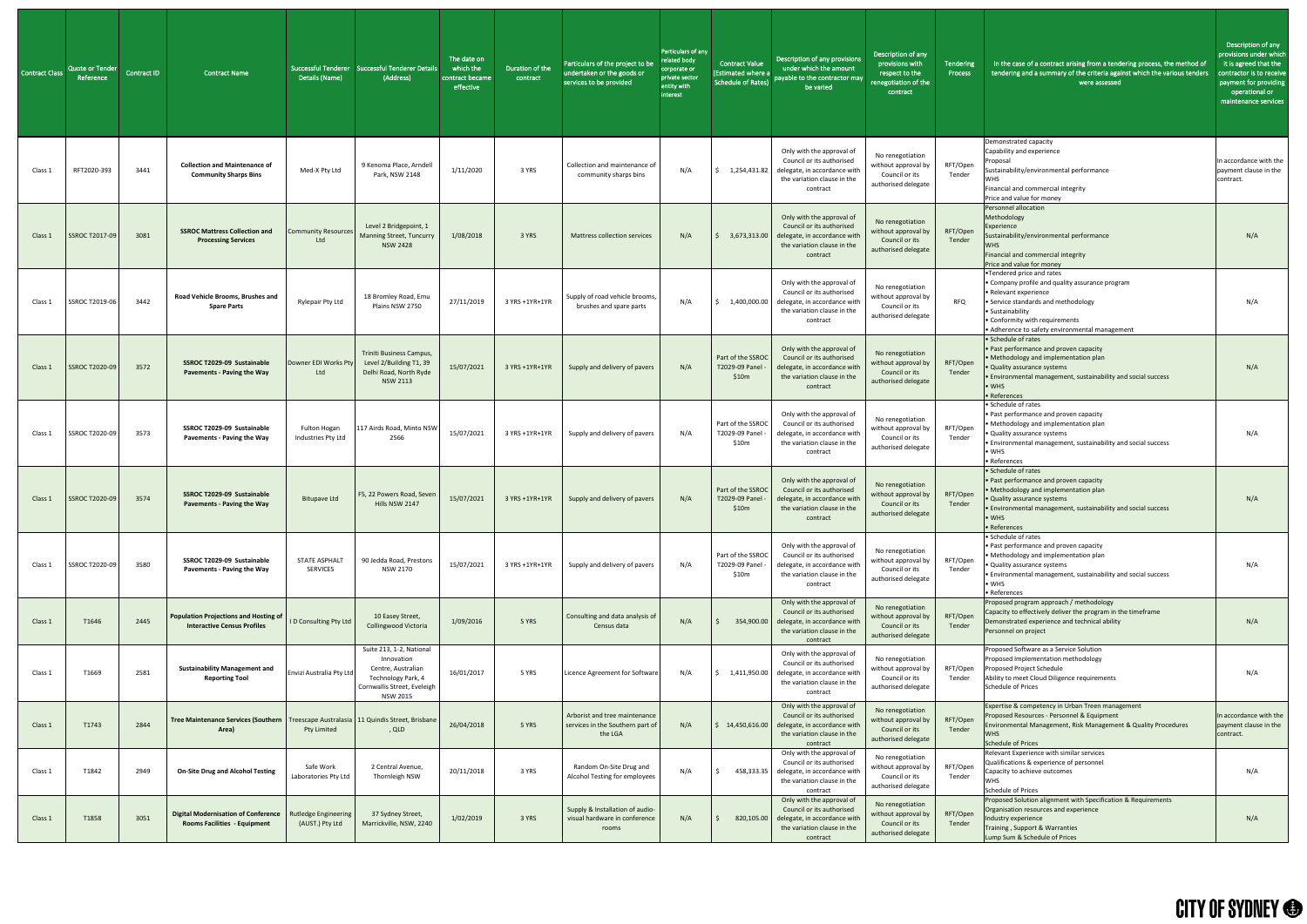| <b>Contract Class</b> | Quote or Tender<br>Reference | Contract ID | Contract Name                                                                             | Details (Name)                                                | Successful Tenderer Successful Tenderer Details<br>(Address) | The date on<br>which the<br>contract became<br>effective | Duration of the<br>contract | Particulars of the project to be<br>undertaken or the goods or<br>services to be provided                  | Particulars of any<br>related body<br>corporate or<br>private sector<br>entity with<br>interest | Contract Value<br>(Estimated where a<br>Schedule of Rates) | Description of any provisions<br>under which the amount<br>payable to the contractor may<br>be varied                                                         | Description of any<br>provisions with<br>respect to the<br>renegotiation of the<br>contract | Tendering<br>Process | In the case of a contract arising from a tendering process, the method of<br>tendering and a summary of the criteria against which the various tenders<br>were assessed                                                                                                                                                                                                                                                                                                                                         | Description of any<br>provisions under which<br>it is agreed that the<br>contractor is to receive<br>payment for providing<br>operational or<br>maintenance services |
|-----------------------|------------------------------|-------------|-------------------------------------------------------------------------------------------|---------------------------------------------------------------|--------------------------------------------------------------|----------------------------------------------------------|-----------------------------|------------------------------------------------------------------------------------------------------------|-------------------------------------------------------------------------------------------------|------------------------------------------------------------|---------------------------------------------------------------------------------------------------------------------------------------------------------------|---------------------------------------------------------------------------------------------|----------------------|-----------------------------------------------------------------------------------------------------------------------------------------------------------------------------------------------------------------------------------------------------------------------------------------------------------------------------------------------------------------------------------------------------------------------------------------------------------------------------------------------------------------|----------------------------------------------------------------------------------------------------------------------------------------------------------------------|
| Class 1               | T1923                        | 3244        | The Supply, Installation and<br><b>Maintenance of Fleet Telematics</b><br>System          | The Calapai Family<br><b>Trust ATF IntelliTrac</b><br>Pty Ltd | 11 Scholar Drive Bundoora<br>Vic Australia                   | 18/11/2019                                               | 2 YRS                       | Installation & provision of<br>Hardware for Telematics system<br>including access to monitoring<br>system. | N/A                                                                                             | 1,200,000.00                                               | Only with the approval of<br>Council or its authorised<br>delegate, in accordance with<br>the variation clause in the<br>contract                             | No renegotiation<br>without approval by<br>Council or its<br>authorised delegate            | RFT/Open<br>Tender   | Demonstrated experience in the successful carrying out of services over 3 plus<br>Personnel allocation, qualifications, experience and capacity<br>Proposed services and service model<br>Proposed quality operational plan<br>Environmental<br>Lump Sum & Schedule of Prices                                                                                                                                                                                                                                   | N/A                                                                                                                                                                  |
| Class 1               | T1971                        | 3296        | <b>Medical Services - Occupational</b><br><b>Medical Provider</b>                         | Immex Green Square<br><b>Medical Treatment</b><br>Pty Ltd     | 561 Botany Road, Waterloo<br><b>NSW</b>                      | 16/01/2020                                               | 3 YRS                       | Medical services including<br><b>Occupational Health</b>                                                   | N/A                                                                                             | 512,801.00                                                 | Only with the approval of<br>Council or its authorised<br>delegate, in accordance with<br>the variation clause in the<br>contract                             | No renegotiation<br>without approval by<br>Council or its<br>authorised delegate            | RFT/Open<br>Tender   | Relevant Experience with similar services<br>Qualifications & experience of personnel<br>Capacity to achieve outcomes<br><b>WHS</b><br><b>Schedule of Prices</b>                                                                                                                                                                                                                                                                                                                                                | N/A                                                                                                                                                                  |
| Class 1               | T-2020-226                   | 3480        | <b>Construction of Corporation Building</b><br><b>Remediation Works</b>                   | RJC Group Pty Ltd                                             | Unit 17, 108 Dunning<br>Avenue, Rosebery NSW<br>2018         | 16/12/2020                                               | 34 weeks                    | Construction remediation works                                                                             | N/A                                                                                             | 2,991,570.90                                               | Only with the approval of<br>Council or its authorised<br>delegate, in accordance with<br>the variation clause in the<br>contract                             | No renegotiation<br>without approval by<br>Council or its<br>authorised delegate            | RFT/Open<br>Tender   | Price and value for money<br>Demonstrated experience<br>Personnel allocation and capacity<br>Proposal<br>Methodology<br>Sustainability/environmental performance<br><b>WHS</b><br>Financial and commercial integrity                                                                                                                                                                                                                                                                                            | N/A                                                                                                                                                                  |
| Class 1               | T-2020-275                   | 3413        | First Floor Bathroom Upgrade for the<br><b>Ultimo Community Centre</b>                    | Jarrah Integrated<br>Services Pty Ltd                         | 72-92 Langford St North<br>Melbourne Victoria 3051           |                                                          |                             | Construction of bathroom<br>amenities at Ultimo Community<br>Centre                                        | N/A                                                                                             | 341,089                                                    | Only with the approval of<br>Council or its authorised<br>delegate, in accordance with<br>the variation clause in the<br>contract                             | No renegotiation<br>without approval by<br>Council or its<br>authorised delegate            | RFT/Open<br>Tender   | Company profile and demonstrated experience<br>Personnel allocation, qualifications, experience and capacity<br><b>Proposed Construction Methodology</b><br><b>Proposed Construction Program</b><br><b>WHS</b><br>Lump Sum price                                                                                                                                                                                                                                                                                | N/A                                                                                                                                                                  |
| Class 1               | T-2020-281                   | 3482        | Lawrence Hargrave Reserve Upgrade                                                         | Glascott Landscape<br>and Civil Pty Ltd                       | 1/7-9 Orion Rd, Lane Cove<br><b>NSW 2066</b>                 |                                                          | 1 YR                        | Upgrade works to Lawrence<br>Hargrave Reserve                                                              | N/A                                                                                             | 2,106,063                                                  | Only with the approval of<br>Council or its authorised<br>delegate, in accordance with<br>the variation clause in the<br>contract                             | No renegotiation<br>without approval by<br>Council or its<br>authorised delegate            | RFT/Open<br>Tender   | • Lump Sum Price and Schedule of Prices<br>• Demonstrated Experience<br>• Personnel allocation<br>• Proposed Program<br>• Proposed Methodology<br>$\bullet$ WHS<br>• Financial and commercial trading integrity                                                                                                                                                                                                                                                                                                 | N/A                                                                                                                                                                  |
| Class 1               | T-2020-281<br>(2015)         | 3498        | Lawrence Hargrave Reserve Upgrade                                                         | <b>Glascott Landscape</b><br>and Civil Pty Ltd                | 1/7-9 Orion Rd, Lane Cove<br><b>NSW 2066</b>                 | 8/02/2021                                                | 28 weeks                    | Upgrade works to Lawrence<br>Hargrave Reserve                                                              | N/A                                                                                             | 1,914,602.87                                               | Only with the approval of<br>Council or its authorised<br>delegate, in accordance with<br>the variation clause in the<br>contract                             | No renegotiation<br>without approval by<br>Council or its<br>authorised delegate            | RFT/Open<br>Tender   | Demonstrated experience of the Supplier/Tenderer in carrying out works of a<br>similar size and nature, Indigenous engagement, Local Buy;<br>Personnel allocation, qualifications, experience and capacity, including sub-<br>contractors, current commitments;<br>Proposed program;<br>Proposed methodology, including pedestrian and traffic management, Site<br>Management Plan and environmental management;<br>Work Health & Safety<br>Financial and commercial trading integrity including insurances     | N/A                                                                                                                                                                  |
| Class 1               | T-2020-290                   | 3522        | Centennial Hall - Sydney Town Hall<br><b>Backstage Upgrade and Accessibility</b><br>Works | Rogers Construction<br>Group Pty Ltd                          | Unit 3, 74 Edward St<br>Riverstone NSW 2765                  | 29/5/2021                                                | 20 weeks                    | Centennial Hall - Sydney Town<br>Hall Backstage Upgrade and<br><b>Accessibility Works</b>                  | N/A                                                                                             |                                                            | Only with the approval of<br>Council or its authorised<br>411,918.60 delegate, in accordance with<br>the variation clause in the<br>contract                  | No renegotiation<br>without approval by<br>Council or its<br>authorised delegate            | RFT/Open<br>Tender   | The lump sum price and schedule of prices<br>Demonstrated experience in carrying out works of a similar size and nature;<br>Personnel allocation, qualifications, experience and capacity, including sub-<br>contractors;<br>Proposed program;<br>Proposed methodology, including pedestrian and traffic management and<br>environmental management;<br>Work health and safety; and<br>Financial and commercial trading integrity including insurances                                                          | N/A                                                                                                                                                                  |
| Class 1               | T-2020-295                   | 3533        | <b>Paddington Town Hall Roof Upgrade</b>                                                  | <b>Rogers Construction</b><br><b>Group Pty Ltd</b>            | Unit 3, 74 Edward St<br>Riverstone NSW 2765                  |                                                          | 1 YR                        | Provision of upgrade works for<br>the Paddington Town Hall roof                                            | N/A                                                                                             | 358,855                                                    | Only with the approval of<br>Council or its authorised<br>delegate, in accordance with<br>the variation clause in the<br>contract                             | No renegotiation<br>without approval by<br>Council or its<br>authorised delegate            | RFT/Open<br>Tender   | • Lump Sum Price<br>• Company Information and personnel allocation and experience<br>• Demonstrated Experience<br>• Proposed Program<br>• Proposed project Methodology<br>$\bullet$ WHS<br>. Financial and commercial trading integrity                                                                                                                                                                                                                                                                         | N/A                                                                                                                                                                  |
| Class 1               | T-2020-301<br>(2042)         | 3401        | <b>Portman Street and Zetland Avenue</b><br>Upgrade                                       | Ward Civil &<br>Environmental<br>Engineering Pty Ltd          | Orion Road, Lane Cove West                                   | 11/09/2020                                               | <b>58 WKS</b>               | Services to upgrade Portman<br>Street and Zetland Avenue                                                   | N/A                                                                                             |                                                            | Only with the approval of<br>Council or its authorised<br>$\frac{1}{2}$ 14,247,787.00 delegate, in accordance with<br>the variation clause in the<br>contract | No renegotiation<br>Council or its<br>authorised delegate                                   | Tender               | Personnel allocation (including % of time staff members are committed to the<br>project), qualifications, relevant experience and capacity, including sub-<br>contractors;<br>Proposed methodology, including pedestrian and traffic management and<br>without approval by   EOI then Select   environmental management, demonstrated capability in achieving high quality<br>detailed finishes.<br>Proposed Program<br>Work Health & Safety<br>Financial and commercial trading integrity including insurances | N/A                                                                                                                                                                  |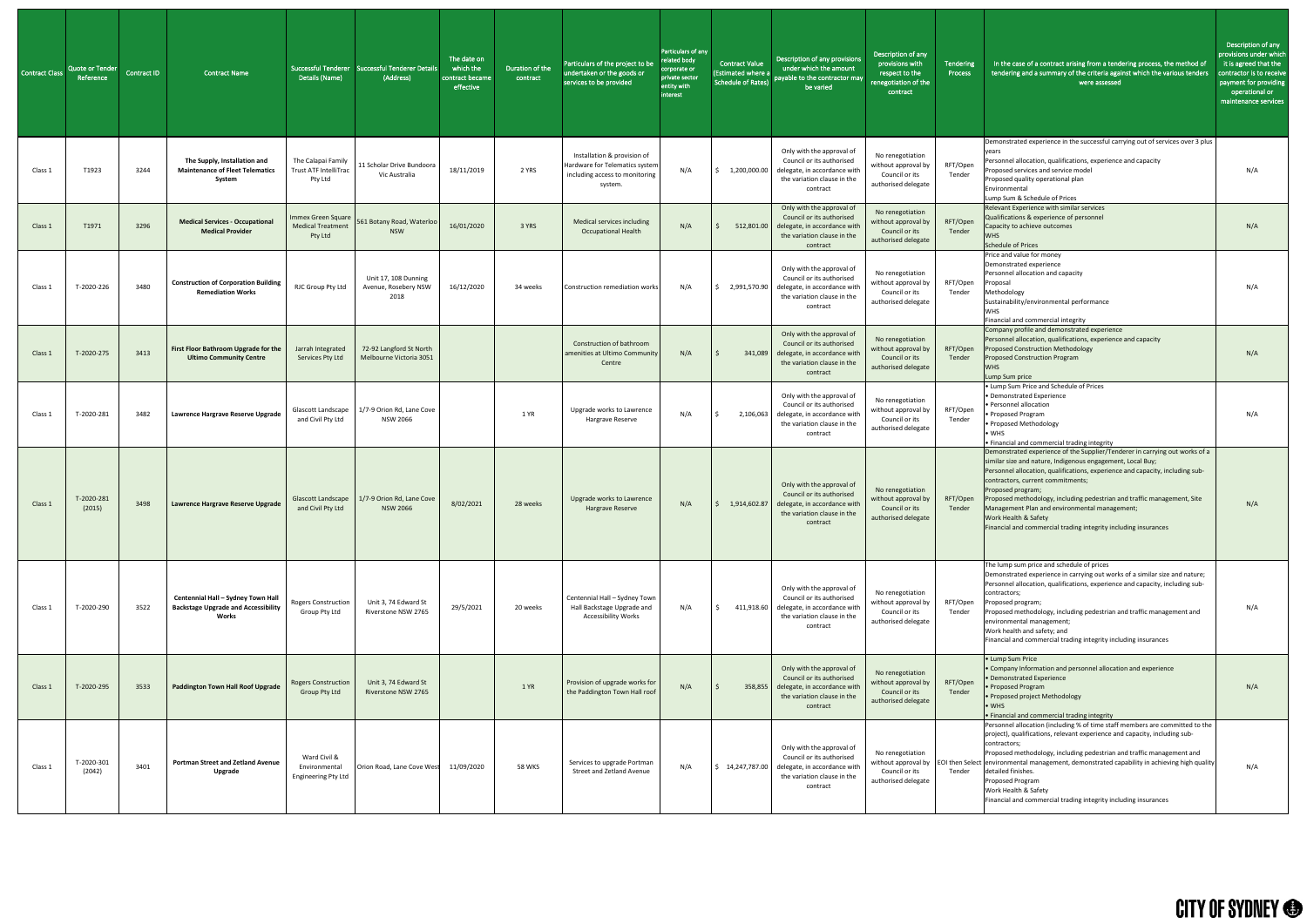| <b>Contract Class</b> | <b>Quote or Tender</b><br>Reference | Contract ID | Contract Name                                                                                                       | Details (Name)                                                          | Successful Tenderer   Successful Tenderer Details<br>(Address)                                   | The date on<br>which the<br>contract became<br>effective | Duration of the<br>contract | Particulars of the project to be<br>undertaken or the goods or<br>services to be provided                              | Particulars of any<br>elated body<br>corporate or<br>private sector<br>entity with<br>interest | <b>Contract Value</b><br><b>Estimated where a</b><br><b>Schedule of Rates)</b> | Description of any provisions<br>under which the amount<br>payable to the contractor may<br>be varied                                        | Description of any<br>provisions with<br>respect to the<br>renegotiation of the<br>contract | Tendering<br>Process             | In the case of a contract arising from a tendering process, the method of<br>tendering and a summary of the criteria against which the various tenders<br>were assessed                                                                                                                                                                                                                                                                                                                                                                                                                                                      | Description of any<br>provisions under whic<br>it is agreed that the<br>contractor is to receive<br>payment for providing<br>operational or<br>maintenance services |
|-----------------------|-------------------------------------|-------------|---------------------------------------------------------------------------------------------------------------------|-------------------------------------------------------------------------|--------------------------------------------------------------------------------------------------|----------------------------------------------------------|-----------------------------|------------------------------------------------------------------------------------------------------------------------|------------------------------------------------------------------------------------------------|--------------------------------------------------------------------------------|----------------------------------------------------------------------------------------------------------------------------------------------|---------------------------------------------------------------------------------------------|----------------------------------|------------------------------------------------------------------------------------------------------------------------------------------------------------------------------------------------------------------------------------------------------------------------------------------------------------------------------------------------------------------------------------------------------------------------------------------------------------------------------------------------------------------------------------------------------------------------------------------------------------------------------|---------------------------------------------------------------------------------------------------------------------------------------------------------------------|
| Class 1               | T-2020-314<br>(1924)                | 3408        | Design and Construction of the Drying  <br><b>Green Park Above Ground Works,</b><br><b>Green Square Town Centre</b> | Ltd                                                                     | Regal Innovations Pty 80 PARK ROAD, MULGRAVE                                                     | 1/07/2020                                                | 74 weeks                    | Design and construction services<br>for the Drying Green Park Abov<br>Ground Works, Green Square<br><b>Town Centre</b> | N/A                                                                                            | 14,600,240.00                                                                  | Only with the approval of<br>Council or its authorised<br>delegate, in accordance with<br>the variation clause in the<br>contract            | No renegotiation<br>without approval by<br>Council or its<br>authorised delegate            | <b>EOI then Select</b><br>Tender | Tenders were shortlisted following a EOI process. The evaluation criteria for<br>the restricted tender consisted of the following:<br>Demonstrated managerial capability, qualifications, experience of nominated<br>Project Team including consultants and sub-contractors<br>Proposed program<br>Proposed methodology<br>Acceptance of the Existing Design or proposed alternatives allowing for<br>construction innovations or cost saving solutions<br>Proposed Site Management Plan and Pedestrian & Traffic Management Plan<br>Work Health & Safety<br>Financial and commercial trading integrity including insurances | N/A                                                                                                                                                                 |
| Class 1               | T-2020-359                          | 3553        | <b>Processing Food Waste Onsite</b>                                                                                 | Eco Guardians Pty Ltd                                                   | Unit 2/94 Voltri Street<br>Mentone VIC 3194                                                      | 14/05/2021                                               | 2 YRS 6 MTHS                | Food waste processing services                                                                                         | N/A                                                                                            |                                                                                | Only with the approval of<br>Council or its authorised<br>273,331.00 delegate, in accordance with<br>the variation clause in the<br>contract | No renegotiation<br>without approval by<br>Council or its<br>authorised delegate            | RFT/Open<br>Tender               | • Schedule of prices<br>• Experience<br>• Program and methodology<br>• Efficiency of ongoing operations and maintenance requirements<br>• Environmental performance and sustainable outcomes<br>$\bullet$ WHS<br>. Financial and commercial trading integrity                                                                                                                                                                                                                                                                                                                                                                | N/A                                                                                                                                                                 |
| Class 1               | T-2020-361                          | 3545        | <b>Legal Services Panel 2020</b>                                                                                    | L.P Aiken & D.J Beer &<br>T.D Boyce & G.K<br>trading as Thomson<br>Geer | Sixty Martin Place, Level 14,<br>Brennan and others   60 Martin Place, Sydney<br><b>NSW 2000</b> | 1/02/2021                                                | 4 years                     | Legal Services & Advice                                                                                                | N/A                                                                                            | Part of the T-2020-<br>361 Panel - \$5m                                        | Only with the approval of<br>Council or its authorised<br>delegate, in accordance with<br>the variation clause in the<br>contract            | No renegotiation<br>without approval by<br>Council or its<br>authorised delegate            | RFT/Open<br>Tender               | Demonstrated Experience & expertise of firm carrying out services under Area<br>of Law<br>Proposed methodology in delivering services including resource allocation<br>Schedule of Prices                                                                                                                                                                                                                                                                                                                                                                                                                                    | N/A                                                                                                                                                                 |
| Class 1               | T-2020-361                          | 3556        | <b>Legal Services Panel 2020</b>                                                                                    | <b>Massons Commercial</b><br>Property Law Pty Ltd                       | No. 5, Upper Deck, 26-32<br>Pirrama Road, Jones Bay<br>Wharf.<br>Pyrmont NSW 2009                | 1/02/2021                                                | 4 years                     | Legal Services & Advice                                                                                                | N/A                                                                                            | Part of the T-2020<br>361 Panel - \$5m                                         | Only with the approval of<br>Council or its authorised<br>delegate, in accordance with<br>the variation clause in the<br>contract            | No renegotiation<br>without approval by<br>Council or its<br>authorised delegate            | RFT/Open<br>Tender               | Demonstrated Experience & expertise of firm carrying out services under Area<br>of Law<br>Proposed methodology in delivering services including resource allocation<br><b>Schedule of Prices</b>                                                                                                                                                                                                                                                                                                                                                                                                                             | N/A                                                                                                                                                                 |
| Class 1               | T-2020-361                          | 3557        | <b>Legal Services Panel 2020</b>                                                                                    | <b>Bartier Perry Pty Ltd</b>                                            | Level 10, 77 Castlereagh<br>Street Sydney NSW 2000                                               | 1/02/2021                                                | 4 years                     | Legal Services & Advice                                                                                                | N/A                                                                                            | Part of the T-2020<br>361 Panel - \$5m                                         | Only with the approval of<br>Council or its authorised<br>delegate, in accordance with<br>the variation clause in the<br>contract            | No renegotiation<br>without approval by<br>Council or its<br>authorised delegate            | RFT/Open<br>Tender               | Demonstrated Experience & expertise of firm carrying out services under Area<br>of Law<br>Proposed methodology in delivering services including resource allocation<br><b>Schedule of Prices</b>                                                                                                                                                                                                                                                                                                                                                                                                                             | N/A                                                                                                                                                                 |
| Class 1               | T-2020-361                          | 3558        | <b>Legal Services Panel 2020</b>                                                                                    | McCullough Robertson<br>Lawyers                                         | Level 32 MLC Centre, 19<br>Martin Place, Sydney NSW<br>2000                                      | 1/02/2021                                                | 4 years                     | Legal Services & Advice                                                                                                | N/A                                                                                            | Part of the T-2020<br>361 Panel - \$5m                                         | Only with the approval of<br>Council or its authorised<br>delegate, in accordance with<br>the variation clause in the<br>contract            | No renegotiation<br>without approval by<br>Council or its<br>authorised delegate            | RFT/Open<br>Tender               | Demonstrated Experience & expertise of firm carrying out services under Area<br>of Law<br>Proposed methodology in delivering services including resource allocation<br><b>Schedule of Prices</b>                                                                                                                                                                                                                                                                                                                                                                                                                             | N/A                                                                                                                                                                 |
| Class 1               | T-2020-361                          | 3559        | <b>Legal Services Panel 2020</b>                                                                                    | McCulloch & Buggy<br>Pty Ltd                                            | Level 8, 83 Mount Street<br>North Sydney NSW 2060                                                | 1/02/2021                                                | 4 years                     | Legal Services & Advice                                                                                                | N/A                                                                                            | Part of the T-2020-<br>361 Panel - \$5m                                        | Only with the approval of<br>Council or its authorised<br>delegate, in accordance with<br>the variation clause in the<br>contract            | No renegotiation<br>without approval by<br>Council or its<br>authorised delegate            | RFT/Open<br>Tender               | Demonstrated Experience & expertise of firm carrying out services under Area<br>of Law<br>roposed methodology in delivering services including resource allocation<br>Schedule of Prices                                                                                                                                                                                                                                                                                                                                                                                                                                     | N/A                                                                                                                                                                 |
| Class 1               | T-2020-361                          | 3560        | <b>Legal Services Panel 2020</b>                                                                                    | Wotton & Kearney                                                        | Level 26, 85 Castlereagh St,<br>Sydney, NSW 2000                                                 | 1/02/2021                                                | 4 years                     | Legal Services & Advice                                                                                                | N/A                                                                                            | Part of the T-2020<br>361 Panel - \$5m                                         | Only with the approval of<br>Council or its authorised<br>delegate, in accordance with<br>the variation clause in the<br>contract            | No renegotiation<br>without approval by<br>Council or its<br>authorised delegate            | RFT/Open<br>Tender               | Demonstrated Experience & expertise of firm carrying out services under Area<br>of Law<br>Proposed methodology in delivering services including resource allocation<br>Schedule of Prices                                                                                                                                                                                                                                                                                                                                                                                                                                    | N/A                                                                                                                                                                 |
| Class 1               | T-2020-361                          | 3561        | <b>Legal Services Panel 2020</b>                                                                                    | Hall & Wilcox                                                           | Level 18, 347 Kent St,<br>Sydney NSW 2000                                                        | 16/12/2026                                               | 4 years                     | Legal Services & Advice                                                                                                | N/A                                                                                            | Part of the T-2020<br>361 Panel - \$5m                                         | Only with the approval of<br>Council or its authorised<br>delegate, in accordance with<br>the variation clause in the<br>contract            | No renegotiation<br>without approval b<br>Council or its<br>authorised delegate             | RFT/Open<br>Tender               | Demonstrated Experience & expertise of firm carrying out services under Area<br>of Law<br>Proposed methodology in delivering services including resource allocation<br>Schedule of Prices                                                                                                                                                                                                                                                                                                                                                                                                                                    | N/A                                                                                                                                                                 |
| Class 1               | T-2020-361                          | 3562        | <b>Legal Services Panel 2020</b>                                                                                    | <b>Holding Redlich</b><br>Lawyers And<br>Consultants                    | Level 65, 19 Martin Place,<br>Sydney NSW 2000                                                    | 1/02/2021                                                | 4 years                     | Legal Services & Advice                                                                                                | N/A                                                                                            | Part of the T-2020-<br>361 Panel - \$5m                                        | Only with the approval of<br>Council or its authorised<br>delegate, in accordance with<br>the variation clause in the<br>contract            | No renegotiation<br>without approval by<br>Council or its<br>authorised delegate            | RFT/Open<br>Tender               | Demonstrated Experience & expertise of firm carrying out services under Area<br>วf Law<br>Proposed methodology in delivering services including resource allocation<br>Schedule of Prices                                                                                                                                                                                                                                                                                                                                                                                                                                    | N/A                                                                                                                                                                 |
| Class 1               | T-2020-361                          | 3563        | <b>Legal Services Panel 2020</b>                                                                                    | Maddocks                                                                | Level 27, Angel Place, 123<br>Pitt Street, Sydney<br><b>NSW 2000</b>                             | 1/02/2021                                                | 4 years                     | Legal Services & Advice                                                                                                | N/A                                                                                            | Part of the T-2020-<br>361 Panel - \$5m                                        | Only with the approval of<br>Council or its authorised<br>delegate, in accordance with<br>the variation clause in the<br>contract            | No renegotiation<br>without approval by<br>Council or its<br>authorised delegate            | RFT/Open<br>Tender               | Demonstrated Experience & expertise of firm carrying out services under Area<br>of Law<br>Proposed methodology in delivering services including resource allocation<br><b>Schedule of Prices</b>                                                                                                                                                                                                                                                                                                                                                                                                                             | N/A                                                                                                                                                                 |
| Class 1               | T-2020-361                          | 3564        | <b>Legal Services Panel 2020</b>                                                                                    | Clayton Utz                                                             | 1 Bligh Street, Sydney NSW<br>2000                                                               | 1/02/2021                                                | 4 years                     | Legal Services & Advice                                                                                                | N/A                                                                                            | Part of the T-2020-<br>361 Panel - \$5m                                        | Only with the approval of<br>Council or its authorised<br>delegate, in accordance with<br>the variation clause in the<br>contract            | No renegotiation<br>without approval by<br>Council or its<br>authorised delegate            | RFT/Open<br>Tender               | Demonstrated Experience & expertise of firm carrying out services under Area<br>of Law<br>Proposed methodology in delivering services including resource allocation<br>Schedule of Prices                                                                                                                                                                                                                                                                                                                                                                                                                                    | N/A                                                                                                                                                                 |
| Class 1               | T-2020-361                          | 3565        | <b>Legal Services Panel 2020</b>                                                                                    | Australia                                                               | Norton Rose Fulbright Level 5, 60 Martin Place,<br>Sydney NSW 2000                               | 1/02/2021                                                | 4 years                     | Legal Services & Advice                                                                                                | N/A                                                                                            | Part of the T-2020-<br>361 Panel - \$5m                                        | Only with the approval of<br>Council or its authorised<br>delegate, in accordance with<br>the variation clause in the<br>contract            | No renegotiation<br>without approval by<br>Council or its<br>authorised delegate            | RFT/Open<br>Tender               | Demonstrated Experience & expertise of firm carrying out services under Area<br>of Law<br>Proposed methodology in delivering services including resource allocation<br><b>Schedule of Prices</b>                                                                                                                                                                                                                                                                                                                                                                                                                             | N/A                                                                                                                                                                 |
| Class 1               | T-2020-361                          | 3566        | <b>Legal Services Panel 2020</b>                                                                                    | <b>K&amp;L GATES</b>                                                    | Level 31, 1 O'Connell Street<br>Sydney NSW 2000                                                  | 1/02/2021                                                | 4 years                     | Legal Services & Advice                                                                                                | N/A                                                                                            | Part of the T-2020-<br>361 Panel - \$5m                                        | Only with the approval of<br>Council or its authorised<br>delegate, in accordance with<br>the variation clause in the<br>contract            | No renegotiation<br>without approval by<br>Council or its<br>authorised delegate            | RFT/Open<br>Tender               | Demonstrated Experience & expertise of firm carrying out services under Area<br>of Law<br>Proposed methodology in delivering services including resource allocation<br><b>Schedule of Prices</b>                                                                                                                                                                                                                                                                                                                                                                                                                             | N/A                                                                                                                                                                 |
|                       |                                     |             |                                                                                                                     |                                                                         |                                                                                                  |                                                          |                             |                                                                                                                        |                                                                                                |                                                                                |                                                                                                                                              |                                                                                             |                                  |                                                                                                                                                                                                                                                                                                                                                                                                                                                                                                                                                                                                                              | <b>CITY OF SYDNEY ®</b>                                                                                                                                             |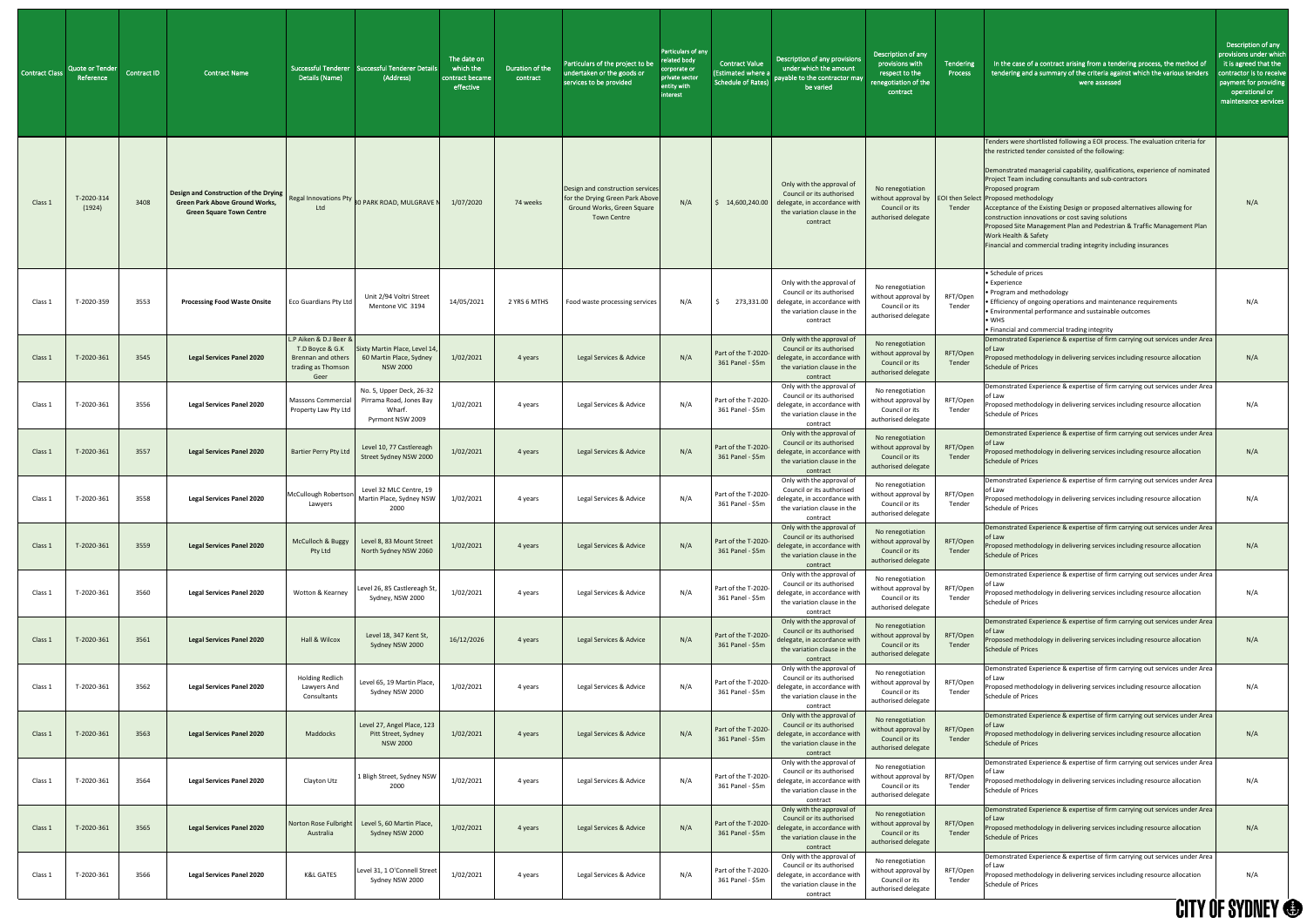| Contract Class | Quote or Tender<br>Reference | Contract ID | <b>Contract Name</b>                                                                                                                  | Details (Name)                                                                                                                                                                                                                                                                    | Successful Tenderer   Successful Tenderer Details<br>(Address)                                             | The date on<br>which the<br>contract became<br>effective | Duration of the<br>contract | Particulars of the project to be<br>undertaken or the goods or<br>services to be provided                     | Particulars of any<br>related body<br>corporate or<br>private sector<br>entity with<br>interest | <b>Contract Value</b><br><b>(Estimated where a</b><br><b>Schedule of Rates)</b> |
|----------------|------------------------------|-------------|---------------------------------------------------------------------------------------------------------------------------------------|-----------------------------------------------------------------------------------------------------------------------------------------------------------------------------------------------------------------------------------------------------------------------------------|------------------------------------------------------------------------------------------------------------|----------------------------------------------------------|-----------------------------|---------------------------------------------------------------------------------------------------------------|-------------------------------------------------------------------------------------------------|---------------------------------------------------------------------------------|
| Class 1        | T-2020-361                   | 3567        | <b>Legal Services Panel 2020</b>                                                                                                      | F.K ALLEN & G.A<br>ATKINS & G.T<br><b>CONNELLAN &amp; J</b><br><b>COOPER &amp; L GARDNER</b><br>& S.C HARRIS & M.J<br><b>HUCKERBY &amp; M.J LEE</b><br>& P MCCARTHY & R<br>MCKENNA & S.G<br>O'SULLIVAN & P.W<br>UTIGER & S WALLACE<br>& C.A WILLIAMS<br>trading as Moray<br>Agnew | Level 24, 233 Castlereagh<br>Street, Sydney NSW 2000<br>and Level 2, 45 Watt Street,<br>Newcastle NSW 2300 | 1/02/2021                                                | 4 years                     | Legal Services & Advice                                                                                       | N/A                                                                                             | Part of the T-2020-<br>361 Panel - \$5m                                         |
| Class 1        | T-2020-365                   | 3487        | <b>Customer Service Contact Centre</b><br>Replacement                                                                                 | Generation-e<br><b>Productivity Solutions</b><br>Pty Ltd                                                                                                                                                                                                                          | 24 Mareno Road<br>Tullamarine VIC 3043                                                                     | 05/02/2021                                               | $3 YRS + 2 + 2$             | Supply of Contact Centre<br>subscription services and tools                                                   | N/A                                                                                             | \$<br>1,283,494                                                                 |
| Class 1        | T-2020-380                   | 3458        | <b>Concrete Aggregate Pavers Supply</b>                                                                                               | <b>Austral Masonry</b><br><b>Holdings Pty Ltd</b>                                                                                                                                                                                                                                 | 27 Jandakot road, Jandakot<br>WA 6164                                                                      | 9/02/2021                                                | 3 YRS +1YR + 1YR            | Supply and delivery of pavers                                                                                 | N/A                                                                                             | $\varsigma$<br>3,180,000.00                                                     |
| Class 1        | T-2020-389                   | 3521        | For Street Banner Printing and<br>Production                                                                                          | Selby's Pty Ltd                                                                                                                                                                                                                                                                   | 30-36 Mark Anthony Drive<br>Dandenong VIC 3175                                                             | 26/03/2021                                               | 2 YRS                       | Banner printing and production                                                                                | N/A                                                                                             | \$<br>550,000.00                                                                |
| Class 1        | T-2020-403                   | 3520        | <b>Non-Destructive Testing of Public</b><br><b>Domain Lighting Poles, Sportsfield</b><br><b>Lighting Poles, Flag and Banner Poles</b> | <b>REI-LUX Aus</b>                                                                                                                                                                                                                                                                | 15 Honeyeater Crescent,<br>Dakalbing, QLD 4503                                                             |                                                          | $3 YRS + 1 + 1$             | Testing services for public<br>domain lighting poles,<br>sportsfield lighting poles, flag<br>and banner poles | N/A                                                                                             | $\zeta$<br>2,038,190                                                            |
| Class 1        | T-2020-404                   | 3489        | <b>Graffiti Removal Services</b>                                                                                                      | Urban Maintenance<br>Systems Pty Ltd                                                                                                                                                                                                                                              | ee Gully Road, Notting Hill, Vi                                                                            | 1/03/2021                                                | $3 YRS + 2 + 2$             | Graffiti removal services                                                                                     | N/A                                                                                             | \$22,972,149.14                                                                 |
| Class 1        | T-2020-422                   | 3486        | <b>IWMS (Tririga)</b>                                                                                                                 | ecifm solutions pty ltd                                                                                                                                                                                                                                                           | 47 Woods Hill Road<br><b>Summerton Adelaide</b>                                                            |                                                          |                             | Professional & consulting<br>services for Tririga software<br>package for Property & Facilities<br>management | N/A                                                                                             |                                                                                 |
| Class 1        | T-2020-425                   | 3457        | <b>Head Design Consultancy Services for</b><br><b>Pyrmont Community Centre Upgrade</b>                                                | Welsh and Major<br>Architects Pty Ltd                                                                                                                                                                                                                                             | eservoir Street, Surry Hills N!                                                                            | 23/11/2020                                               | 3 YRS                       | Design consultancy services for<br><b>Pyrmont Community Centre</b><br>Upgrade                                 | N/A                                                                                             | \$<br>438,675.00                                                                |
| Class 1        | T-2020-430                   | 3538        | <b>Stormwater Assets Condition</b><br><b>Assessment and Database Review</b>                                                           | <b>Total Drain Cleaning</b><br>Services Pty Ltd                                                                                                                                                                                                                                   | 6 Sleigh Pl, Wetherill Park<br><b>NSW 2164</b>                                                             | 19/07/2021                                               | $4$ YRS + 1YR               | Assessment services for<br>stormwater assets                                                                  | N/A                                                                                             | $\varsigma$<br>4,058,652.39                                                     |

| lars of any<br>body<br>ite or<br>sector<br>vith | Contract Value<br>(Estimated where a<br><b>Schedule of Rates)</b> | Description of any provisions<br>under which the amount<br>payable to the contractor may<br>be varied                             | Description of any<br>provisions with<br>respect to the<br>renegotiation of the<br>contract | <b>Tendering</b><br><b>Process</b> | In the case of a contract arising from a tendering process, the method of<br>tendering and a summary of the criteria against which the various tenders<br>were assessed                                                                                                                                                                                                                                                                                                                                                                                                                                                      | Description of any<br>provisions under which<br>it is agreed that the<br>contractor is to receive<br>payment for providing<br>operational or<br>maintenance services |
|-------------------------------------------------|-------------------------------------------------------------------|-----------------------------------------------------------------------------------------------------------------------------------|---------------------------------------------------------------------------------------------|------------------------------------|------------------------------------------------------------------------------------------------------------------------------------------------------------------------------------------------------------------------------------------------------------------------------------------------------------------------------------------------------------------------------------------------------------------------------------------------------------------------------------------------------------------------------------------------------------------------------------------------------------------------------|----------------------------------------------------------------------------------------------------------------------------------------------------------------------|
| N/A                                             | Part of the T-2020-<br>361 Panel - \$5m                           | Only with the approval of<br>Council or its authorised<br>delegate, in accordance with<br>the variation clause in the<br>contract | No renegotiation<br>without approval by<br>Council or its<br>authorised delegate            | RFT/Open<br>Tender                 | Demonstrated Experience & expertise of firm carrying out services under Area<br>of Law<br>Proposed methodology in delivering services including resource allocation<br><b>Schedule of Prices</b>                                                                                                                                                                                                                                                                                                                                                                                                                             | N/A                                                                                                                                                                  |
| N/A                                             | \$<br>1,283,494                                                   | Only with the approval of<br>Council or its authorised<br>delegate, in accordance with<br>the variation clause in the<br>contract | No renegotiation<br>without approval by<br>Council or its<br>authorised delegate            | RFT/Open<br>Tender                 | - the functional and non-functional requirements<br>experience and technical ability<br>proposed program of work;<br>capacity, skills and qualification<br>WHS<br>financial and commercial trading integrity.                                                                                                                                                                                                                                                                                                                                                                                                                | N/A                                                                                                                                                                  |
| N/A                                             | 3,180,000.00<br>\$                                                | Only with the approval of<br>Council or its authorised<br>delegate, in accordance with<br>the variation clause in the<br>contract | No renegotiation<br>without approval by<br>Council or its<br>authorised delegate            | RFT/Open<br>Tender                 | • Schedule of Rates and Delivery Times<br>• Company profile including skilled personnel<br>• Evidence demonstrating the certainty of consistent supply in the last 3 years<br>• Evidence of Quality and Test results<br>• Organisational Quality Assurance System (QAS) and Environmental<br>Management Plans (EMP)<br>$\bullet$ WHS<br>• Financial and commercial trading integrity                                                                                                                                                                                                                                         | N/A                                                                                                                                                                  |
| N/A                                             | \$<br>550,000.00                                                  | Only with the approval of<br>Council or its authorised<br>delegate, in accordance with<br>the variation clause in the<br>contract | No renegotiation<br>without approval by<br>Council or its<br>authorised delegate            | RFT/Open<br>Tender                 | • Price and value for money<br>· Demonstrated managerial capability<br>• Proposed methodology<br>$\bullet$ WHS<br>• Financial and commercial trading integrity                                                                                                                                                                                                                                                                                                                                                                                                                                                               | N/A                                                                                                                                                                  |
| N/A                                             | 2,038,190<br>Ŝ                                                    | Only with the approval of<br>Council or its authorised<br>delegate, in accordance with<br>the variation clause in the<br>contract | No renegotiation<br>without approval by<br>Council or its<br>authorised delegate            | RFT/Open<br>Tender                 | lump sum price and schedule of prices<br>experience<br>capacity and technical ability<br>proposed program and environmental management<br>quality and operations plan<br>warranties<br><b>WHS</b><br>financial and commercial trading integrity                                                                                                                                                                                                                                                                                                                                                                              | N/A                                                                                                                                                                  |
| N/A                                             | \$<br>22,972,149.14                                               | Only with the approval of<br>Council or its authorised<br>delegate, in accordance with<br>the variation clause in the<br>contract | No renegotiation<br>without approval by<br>Council or its<br>authorised delegate            | RFT/Open<br>Tender                 | N/A                                                                                                                                                                                                                                                                                                                                                                                                                                                                                                                                                                                                                          | N/A                                                                                                                                                                  |
| N/A                                             |                                                                   | Only with the approval of<br>Council or its authorised<br>delegate, in accordance with<br>the variation clause in the<br>contract | No renegotiation<br>without approval by<br>Council or its<br>authorised delegate            | <b>EOI then Select</b><br>Tender   | Demonstrated Company Experience<br>Proposed Project Team, knowledge and Qualifications of Staff/Sub-<br><b>Contractors</b><br>Program & Methodology for the delivery of all TRIRIGA module<br>Proposed Product/Solution/Service Attributes<br>Lump Sum Price & Schedule of Prices                                                                                                                                                                                                                                                                                                                                            | N/A                                                                                                                                                                  |
| N/A                                             | \$<br>438,675.00                                                  | Only with the approval of<br>Council or its authorised<br>delegate, in accordance with<br>the variation clause in the<br>contract | No renegotiation<br>without approval by<br>Council or its<br>authorised delegate            | RFT/Open<br>Tender                 | Project Specific Understanding and Approach - Demonstrate how you will<br>bring value to this particular project and a design approach that is relevant to<br>the particular project objectives, strategy, vision, and key issues;<br>Project Methodology and Program - Demonstrate your design process,<br>method and program for achieving the requested project deliverables;<br>Qualifications, experience and capacity to deliver services - Personnel<br>allocation, qualifications, experience and capacity to meet services and<br>program, including sub-contractors;<br>The lump sum price and schedule of prices. | N/A                                                                                                                                                                  |
| N/A                                             | Ś<br>4,058,652.39                                                 | Only with the approval of<br>Council or its authorised<br>delegate, in accordance with<br>the variation clause in the<br>contract | No renegotiation<br>without approval by<br>Council or its<br>authorised delegate            | RFT/Open<br>Tender                 | • Schedule of rates and lump sum price<br>• Company's capability and experience<br>• Capacity and technical ability<br>• Proposed project program<br>. Proposed quality control measures, environmental management and work<br>method<br>$\bullet$ WH&S<br>• Financial and commercial trading integrity                                                                                                                                                                                                                                                                                                                      | N/A                                                                                                                                                                  |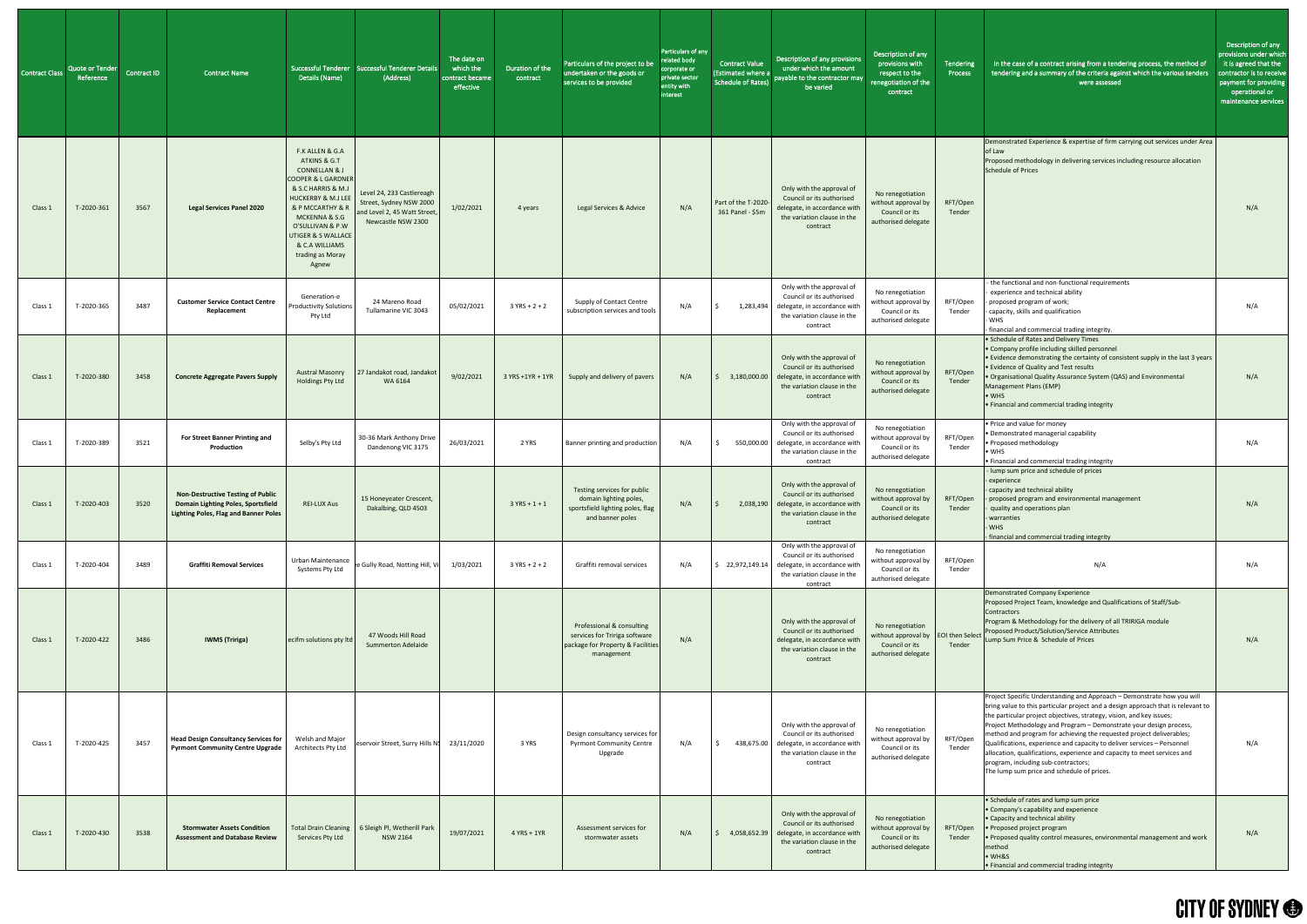| Contract Class | <b>Quote or Tender</b><br>Reference | Contract ID | Contract Name                                                                                                                                                                                  | Details (Name)                           | Successful Tenderer   Successful Tenderer Details<br>(Address)         | The date on<br>which the<br>contract became<br>effective | Duration of the<br>contract <sup>1</sup> | Particulars of the project to be<br>undertaken or the goods or<br>services to be provided                                                                                                                        | Particulars of any<br>related body<br>corporate or<br>private sector<br>entity with<br>interest | <b>Contract Value</b><br>(Estimated where a<br><b>Schedule of Rates)</b> | <b>Description of any provisions</b><br>under which the amount<br>payable to the contractor may<br>be varied                                   | Description of any<br>provisions with<br>respect to the<br>enegotiation of the<br>contract       | Tendering<br>Process  | In the case of a contract arising from a tendering process, the method of<br>tendering and a summary of the criteria against which the various tenders<br>were assessed                                                                                                                                                                                                                                                                                                                                                                                                                                                                      | Description of any<br>provisions under which<br>it is agreed that the<br>contractor is to receive<br>payment for providing<br>operational or<br>maintenance services |
|----------------|-------------------------------------|-------------|------------------------------------------------------------------------------------------------------------------------------------------------------------------------------------------------|------------------------------------------|------------------------------------------------------------------------|----------------------------------------------------------|------------------------------------------|------------------------------------------------------------------------------------------------------------------------------------------------------------------------------------------------------------------|-------------------------------------------------------------------------------------------------|--------------------------------------------------------------------------|------------------------------------------------------------------------------------------------------------------------------------------------|--------------------------------------------------------------------------------------------------|-----------------------|----------------------------------------------------------------------------------------------------------------------------------------------------------------------------------------------------------------------------------------------------------------------------------------------------------------------------------------------------------------------------------------------------------------------------------------------------------------------------------------------------------------------------------------------------------------------------------------------------------------------------------------------|----------------------------------------------------------------------------------------------------------------------------------------------------------------------|
| Class:         | T-2020-438                          | 3481        | <b>Head Design Consultancy Services for</b><br>Three Synthetic Fields and Associated<br><b>Landscape Integration Works -</b><br><b>Turruwul Park, The Crescent and</b><br><b>Waterloo Oval</b> | Design Pty Ltd                           | James Mather Delaney 190 James Street, Redfern<br><b>NSW 2016</b>      | 20/01/2021                                               | 4 YEARS                                  | Design consultancy services for<br>synthetic fields                                                                                                                                                              | N/A                                                                                             |                                                                          | Only with the approval of<br>Council or its authorised<br>850,674 delegate, in accordance with<br>the variation clause in the<br>contract      | No renegotiation<br>without approval by<br>Council or its<br>authorised delegate                 | RFT/Open<br>Tender    | • Lump Sum Price and Schedule of Prices<br>• Project Team Structure and Resourcing<br>• Program<br>$\bullet$ WHS<br>• Financial and commercial trading integrity                                                                                                                                                                                                                                                                                                                                                                                                                                                                             | N/A                                                                                                                                                                  |
| Class 1        | T-2020-444                          | 3543        | <b>Contract Management Lifecycle</b><br>System                                                                                                                                                 | Single Cell Mobile<br>Consulting Pty Ltd |                                                                        |                                                          |                                          | Implementation and support for<br>a Contract Management<br>Lifecycle System                                                                                                                                      | N/A                                                                                             |                                                                          | Only with the approval of<br>Council or its authorised<br>1,426,300 delegate, in accordance wit<br>the variation clause in the<br>contract     | No renegotiation<br>without approval by EOI then Select<br>Council or its<br>authorised delegate | Tender                | N/A                                                                                                                                                                                                                                                                                                                                                                                                                                                                                                                                                                                                                                          | N/A                                                                                                                                                                  |
| Class:         | T-2020-447                          | 3500        | For the Supply, accessioning and shelf   EBSCO International<br>ready processing of Serials (Magazines)                                                                                        | Inc                                      | Level 8, Arthur Street,<br>North Sydney NSW 2060                       |                                                          | 3 YRS+2                                  | Supply, accessioning and shelf<br>ready processing of magazines                                                                                                                                                  | N/A                                                                                             |                                                                          | Only with the approval of<br>Council or its authorised<br>651,943 delegate, in accordance with<br>the variation clause in the<br>contract      | No renegotiation<br>without approval by<br>Council or its<br>authorised delegate                 | RFT/Open<br>Tender    | Demonstrated experience<br>Capacity to achieve<br>Proposed Methodology and Environmental<br><b>WHS</b><br>Schedule of Rate                                                                                                                                                                                                                                                                                                                                                                                                                                                                                                                   | N/A                                                                                                                                                                  |
| Class:         | T-2020-450                          | 3532        | <b>Pirrama Park Amenities Upgrade</b>                                                                                                                                                          | <b>Cumberland Building</b><br>Pty Ltd    | leild Ave, Rushcutters Bay NS                                          | 12/8/2021                                                | 45 weeks                                 | Pirrama Park Amenities Upgrade                                                                                                                                                                                   | N/A                                                                                             | 668,056                                                                  | Only with the approval of<br>Council or its authorised<br>delegate, in accordance with<br>the variation clause in the<br>contract              | No renegotiation<br>without approval by<br>Council or its<br>authorised delegate                 | RFT/Open<br>Tender    | Demonstrated previous experience in carrying out works of similar size and<br>nature<br>Personnel allocation, qualifications, % of time on the project, experience and<br>capacity, including sub-contractors and the employment of Aboriginal and<br>Torres Strait Islander personnel on the project<br>Proposed program and Tenderers Current Commitments<br>Proposed methodology, including indicative approach to pedestrian and traffic<br>management plan on site, site management plan and environmental<br>management plan and warranties<br>Work Health & Safety<br>Financial and commercial trading integrity including insurances | N/A                                                                                                                                                                  |
| Class :        | T-2020-454                          | 3570        | <b>Qualified Security Assessment and</b><br><b>Vulnerability Scanning</b>                                                                                                                      | Nelnet Internationa<br>Pty Ltd           | Suites 13-15 2 Brandon<br>Park Drive, Wheelers Hill<br><b>VIC 3150</b> |                                                          |                                          | IT security services                                                                                                                                                                                             | N/A                                                                                             | 514,250                                                                  | Only with the approval of<br>Council or its authorised<br>delegate, in accordance with<br>the variation clause in the<br>contract              | No renegotiation<br>without approval by<br>Council or its<br>authorised delegate                 | RFT/Open<br>Tender    | Price and Value for Money<br>Demonstrated experience<br>Personnel capacity, qualifications, experience<br>Proposed program & methodology<br><b>WHS</b><br><b>Financial Integrity</b>                                                                                                                                                                                                                                                                                                                                                                                                                                                         | N/A                                                                                                                                                                  |
| Class 1        | T-2020-458                          | 3518        | Major Properties Efficiency Programs   Water Brothers Group   21-25 Production Avenue,<br><b>Water Efficient Fixtures Upgrade</b>                                                              | Pty Ltd                                  | Kogorah NSW 2217                                                       |                                                          | 1 YR                                     | <b>Major Properties Efficiency</b><br><b>Programs Water Efficient</b><br><b>Fixtures Upgrade</b>                                                                                                                 | N/A                                                                                             | 931,461.06                                                               | Only with the approval of<br>Council or its authorised<br>delegate, in accordance with<br>the variation clause in the<br>contract              | No renegotiation<br>without approval by<br>Council or its<br>authorised delegate                 | RFT/Open<br>Tender    | • Lump Sum Price<br>• Company Profile<br>• Personnel allocation<br>• Proposed Program<br>• Proposed Methodology<br>$\bullet$ WHS<br>. Financial and commercial trading integrity                                                                                                                                                                                                                                                                                                                                                                                                                                                             | N/A                                                                                                                                                                  |
| Class 1        | T-2021-479                          | 3534        | 307 Pitt Street Fire Protection Works<br>(Stage 3)                                                                                                                                             | Maxam and Co Pty Ltd                     | Shop 1, 1-25 Adelaide St,<br>Surry Hills NSW 2010                      |                                                          |                                          | Construction & upgrade of Fire<br>protection systems at 307 Pitt<br>Street                                                                                                                                       | N/A                                                                                             | 866,437                                                                  | Only with the approval of<br>Council or its authorised<br>delegate, in accordance with<br>the variation clause in the<br>contract              | No renegotiation<br>without approval by<br>Council or its<br>authorised delegate                 | RFT/Open<br>Tender    | Company information and Personnel<br>Previous Experience in Design & Construction contracts<br>Proposed program and capacity<br>WHS.<br>Lump Sum Pricing                                                                                                                                                                                                                                                                                                                                                                                                                                                                                     | N/A                                                                                                                                                                  |
| Class 2        | T2028                               | 3584        | <b>Operation and Management of the City</b> Brand X Productions<br>of Sydney Creative Studios 2021                                                                                             | Incorporated                             | 34 Burton Street,<br>Darlinghurst, NSW                                 | 30/01/2022                                               | 3 YRS                                    | The management and operation<br>of the Facility in accordance<br>with the<br>best practice and the<br>management, marketing and<br>delivery of programs, services,<br>activities and events for the<br>Facility; | N/A                                                                                             |                                                                          | Only with the approval of<br>Council or its authorised<br>5,299,138.00 delegate, in accordance with<br>the variation clause in the<br>contract | No renegotiation<br>without approval by<br>Council or its<br>authorised delegate                 | Reject &<br>Negotiate | Demonstrated organisational and financial capacity<br>Demonstrated experience operating quality and compliant Facility<br>Proposed methodology to achieve Service Aims and Objectives:<br>Proposed operational plans and capacity and capability to deliver the Services: Management fee for<br>Revenue & Cost Estimate                                                                                                                                                                                                                                                                                                                      | operations and<br>maintenance                                                                                                                                        |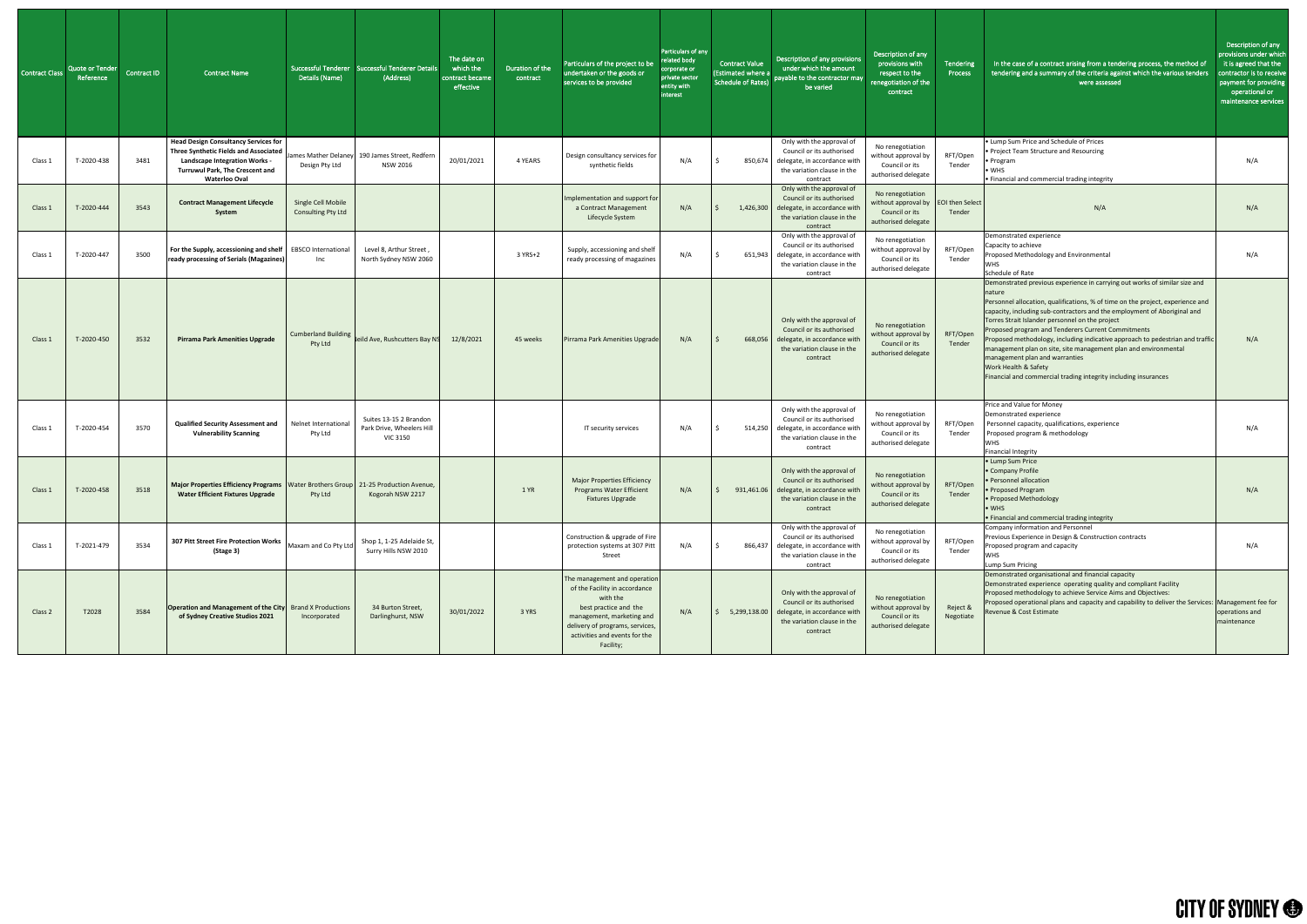#### Additional information required for Class 2 and 3 contracts from the register disclosed below

| Contract Class | Quote or Tender<br>Reference | Contract ID | <b>Contract Name</b>                                                                                                                                              | <b>Successful Tenderer</b><br>Details (Name)                                         | Particulars of future transfers of<br>significant assets to the State at<br>zero, or nominal, cost to the<br>State, including the date of their<br>proposed transfer | <b>Particulars of future</b><br>transfers of significant<br>assets to the contractor,<br>including the date of<br>their proposed transfer | Results of any cost-benefit analysis of the<br>contract conducted by the agency | The components and<br>quantum of the public<br>sector comparator if<br>used | If relevant, a summary<br>of information used in<br>the contractor's full<br>base case financial<br>model | if relevant, particulars<br>of how risk, during the<br>construction and<br>operational phases of<br>a contract to<br>undertake a specific<br>project | Particulars as to any<br>significant guarantees<br>or undertakings<br>between the parties,<br>including any<br>guarantees or<br>undertakings with<br>respect to loan<br>agreements entered<br>into or proposed to be<br>entered into | Particulars of any other key elements of the contract                                        |
|----------------|------------------------------|-------------|-------------------------------------------------------------------------------------------------------------------------------------------------------------------|--------------------------------------------------------------------------------------|----------------------------------------------------------------------------------------------------------------------------------------------------------------------|-------------------------------------------------------------------------------------------------------------------------------------------|---------------------------------------------------------------------------------|-----------------------------------------------------------------------------|-----------------------------------------------------------------------------------------------------------|------------------------------------------------------------------------------------------------------------------------------------------------------|--------------------------------------------------------------------------------------------------------------------------------------------------------------------------------------------------------------------------------------|----------------------------------------------------------------------------------------------|
| Class 2        | N/A                          | 453         | <b>Sutherland Shire Council Animal</b><br><b>Shelter</b>                                                                                                          | The Council of the<br>Shire of Sutherland                                            | N/A                                                                                                                                                                  | N/A                                                                                                                                       | Value for money assessment completed as<br>per Council policy and procedures    | N/A                                                                         | N/A                                                                                                       | N/A                                                                                                                                                  | N/A                                                                                                                                                                                                                                  | N/A                                                                                          |
| Class 3        | N/A                          | 1673        | <b>Alternative Resource Recovery</b><br><b>Processing of Domestic Waste</b>                                                                                       | SUEZ Recycling and<br>Recovery Pty Ltd                                               | N/A                                                                                                                                                                  | N/A                                                                                                                                       | Value for money assessment completed as<br>per Council policy and procedures    | N/A                                                                         | N/A                                                                                                       | N/A                                                                                                                                                  | N/A                                                                                                                                                                                                                                  | Please contact<br>Procurement@cityofsydney.nsw.gov.au for a copy of<br>this Class 3 contract |
| Class 3        | N/A                          | 2484        | <b>Management of Indoor Aquatic</b><br><b>Facilities - Cook+Phillip Park Aquatic</b><br>and Fitness Centre and Ian Thorpe<br><b>Aquatic Centre (5 facilities)</b> | Belgravia Health &<br>Leisure Group Pty Ltd                                          | N/A                                                                                                                                                                  | N/A                                                                                                                                       | Value for money assessment completed as<br>per Council policy and procedures    | N/A                                                                         | N/A                                                                                                       | N/A                                                                                                                                                  | N/A                                                                                                                                                                                                                                  | Please contact<br>Procurement@cityofsydney.nsw.gov.au for a copy of<br>this Class 3 contract |
| Class 2        | N/A                          | 2655        | Frontier Software support on Chris21                                                                                                                              | <b>Frontier Software Pty</b><br>Ltd                                                  | N/A                                                                                                                                                                  | N/A                                                                                                                                       | Value for money assessment completed as<br>per Council policy and procedures    | N/A                                                                         | N/A                                                                                                       | N/A                                                                                                                                                  | N/A                                                                                                                                                                                                                                  | N/A                                                                                          |
| Class 3        | N/A                          | 2739        | <b>Parking Machines Maintenance and</b><br><b>Services</b>                                                                                                        | Reino International Pty<br>Ltd                                                       | N/A                                                                                                                                                                  | N/A                                                                                                                                       | Value for money assessment completed as<br>per Council policy and procedures    | N/A                                                                         | N/A                                                                                                       | N/A                                                                                                                                                  | N/A                                                                                                                                                                                                                                  | Please contact<br>Procurement@cityofsydney.nsw.gov.au for a copy of<br>this Class 3 contract |
| Class 2        | N/A                          | 2764        | <b>Keywatcher Purchase and Maintenance</b>                                                                                                                        | <b>Australian Security</b><br>Technology Pty Ltd                                     | N/A                                                                                                                                                                  | N/A                                                                                                                                       | Value for money assessment completed as<br>per Council policy and procedures    | N/A                                                                         | N/A                                                                                                       | N/A                                                                                                                                                  | N/A                                                                                                                                                                                                                                  | N/A                                                                                          |
| Class 2        | N/A                          | 2771        | Software Licence and Support Services<br>Agreement                                                                                                                | Sarb Management<br>Group Pty Ltd ATF<br>Sarb Enterprises<br><b>Hybrid Trust</b>      | N/A                                                                                                                                                                  | N/A                                                                                                                                       | Value for money assessment completed as<br>per Council policy and procedures    | N/A                                                                         | N/A                                                                                                       | N/A                                                                                                                                                  | N/A                                                                                                                                                                                                                                  | N/A                                                                                          |
| Class 2        | N/A                          | 3065        | Legacy Artwork/s from the 22nd, 23rd<br>and 24th Biennales of Sydney (2020,<br>2022 and 2024)                                                                     | Biennale of Sydney Ltd                                                               | N/A                                                                                                                                                                  | N/A                                                                                                                                       | Value for money assessment completed as<br>per Council policy and procedures    | N/A                                                                         | N/A                                                                                                       | N/A                                                                                                                                                  | N/A                                                                                                                                                                                                                                  | N/A                                                                                          |
| Class 2        | N/A                          | 3258        | <b>Storage &amp; Associated Services</b>                                                                                                                          | <b>State Archives and</b><br>Records Authority of<br>NSW (formerly State<br>Records) | N/A                                                                                                                                                                  | N/A                                                                                                                                       | Value for money assessment completed as<br>per Council policy and procedures    | N/A                                                                         | N/A                                                                                                       | N/A                                                                                                                                                  | N/A                                                                                                                                                                                                                                  | N/A                                                                                          |
| Class 2        | N/A                          | 3371        | <b>Adobe Enterprise Term Licence</b><br><b>Agreement (ETLA)</b>                                                                                                   | Adobe Systems<br>Software Ireland Ltd                                                | N/A                                                                                                                                                                  | N/A                                                                                                                                       | Value for money assessment completed as<br>per Council policy and procedures    | N/A                                                                         | N/A                                                                                                       | N/A                                                                                                                                                  | N/A                                                                                                                                                                                                                                  | N/A                                                                                          |
| Class 2        | N/A                          | 3376        | <b>Resilient Sydney Platform (2020-23)</b>                                                                                                                        | Kinesis Pty Ltd                                                                      | N/A                                                                                                                                                                  | N/A                                                                                                                                       | Value for money assessment completed as<br>per Council policy and procedures    | N/A                                                                         | N/A                                                                                                       | N/A                                                                                                                                                  | N/A                                                                                                                                                                                                                                  | N/A                                                                                          |
| Class 2        | N/A                          | 3384        | Library RFID System (Bibliotheca<br>Supply and Maintenance 2019-2024)                                                                                             | <b>Bibliotheca Australia</b><br>Pty Ltd                                              | N/A                                                                                                                                                                  | N/A                                                                                                                                       | Value for money assessment completed as<br>per Council policy and procedures    | N/A                                                                         | N/A                                                                                                       | N/A                                                                                                                                                  | N/A                                                                                                                                                                                                                                  | N/A                                                                                          |
| Class 2        | N/A                          | 3423        | <b>Library Management System Annual</b><br>maintenance and support                                                                                                | Aurora Information<br>Technology Pty Ltd                                             | N/A                                                                                                                                                                  | N/A                                                                                                                                       | Value for money assessment completed as<br>per Council policy and procedures    | N/A                                                                         | N/A                                                                                                       | N/A                                                                                                                                                  | N/A                                                                                                                                                                                                                                  | N/A                                                                                          |
| Class 2        | N/A                          | 3462        | <b>Management and Operation of</b><br><b>Gunyama Park Aquatic &amp; Recreation</b><br><b>Centre</b>                                                               | Belgravia Health &<br>Leisure Group Pty Ltd                                          | N/A                                                                                                                                                                  | N/A                                                                                                                                       | Value for money assessment completed as<br>per Council policy and procedures    | N/A                                                                         | N/A                                                                                                       | N/A                                                                                                                                                  | N/A                                                                                                                                                                                                                                  | N/A                                                                                          |
| Class 2        | N/A                          | 3467        | Design of the Alexandra Canal Depot<br><b>Upgrade Works</b>                                                                                                       | <b>NBRS &amp; Partners Pty</b><br>Ltd                                                | N/A                                                                                                                                                                  | N/A                                                                                                                                       | Value for money assessment completed as<br>per Council policy and procedures    | N/A                                                                         | N/A                                                                                                       | N/A                                                                                                                                                  | N/A                                                                                                                                                                                                                                  | N/A                                                                                          |
| Class 2        | N/A                          | 3509        | <b>Microsoft Premier Support</b>                                                                                                                                  | Microsoft Pty Ltd                                                                    | N/A                                                                                                                                                                  | N/A                                                                                                                                       | Value for money assessment completed as<br>per Council policy and procedures    | N/A                                                                         | N/A                                                                                                       | N/A                                                                                                                                                  | N/A                                                                                                                                                                                                                                  | N/A                                                                                          |
| Class 2        | RFQ3219                      | 3510        | <b>VMware ELA Bundle</b>                                                                                                                                          | <b>Computer Systems</b><br>(Australia) Pty Ltd                                       | N/A                                                                                                                                                                  | N/A                                                                                                                                       | Value for money assessment completed as<br>per Council policy and procedures    | N/A                                                                         | N/A                                                                                                       | N/A                                                                                                                                                  | N/A                                                                                                                                                                                                                                  | N/A                                                                                          |
| Class 3        | RFT 0119                     | 3393        | <b>Street Furniture and Outdoor Media</b><br><b>Services Agreement</b>                                                                                            | QMS Media Pty Ltd                                                                    | N/A                                                                                                                                                                  | N/A                                                                                                                                       | Value for money assessment completed as<br>per Council policy and procedures    | N/A                                                                         | N/A                                                                                                       | N/A                                                                                                                                                  | N/A                                                                                                                                                                                                                                  | Please contact<br>Procurement@cityofsydney.nsw.gov.au for a copy of<br>this Class 3 contract |

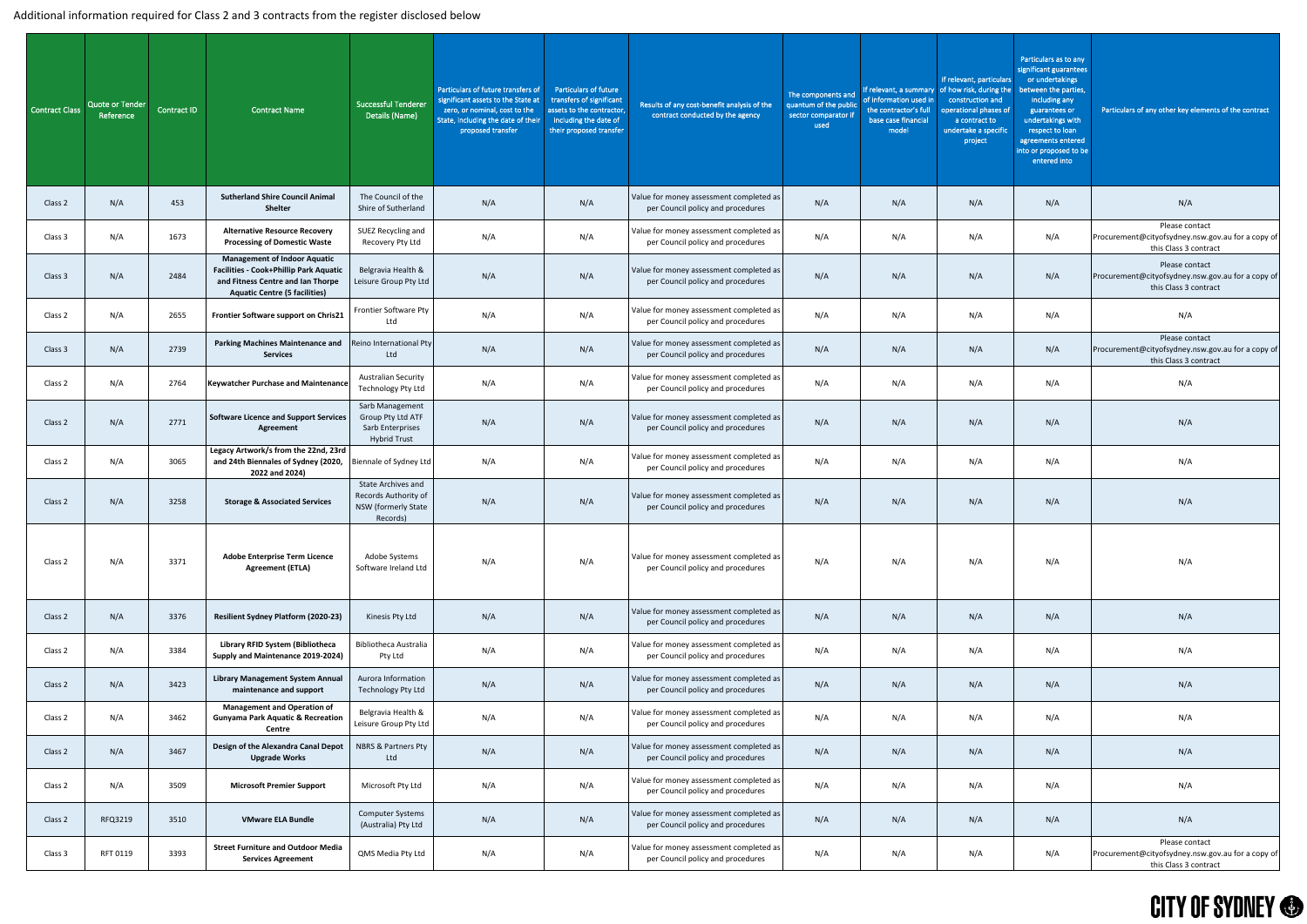#### Additional information required for Class 2 and 3 contracts from the register disclosed below

| <b>Contract Class</b> | <b>Quote or Tender</b><br>Reference | <b>Contract ID</b> | <b>Contract Name</b>                                                                                                                           | <b>Successful Tenderer</b><br>Details (Name)                | Particulars of future transfers of<br>significant assets to the State at<br>zero, or nominal, cost to the<br>State, including the date of their<br>proposed transfer | <b>Particulars of future</b><br>transfers of significant<br>assets to the contractor,<br>including the date of<br>their proposed transfer | Results of any cost-benefit analysis of the<br>contract conducted by the agency | The components and<br>quantum of the public<br>sector comparator if<br>used | If relevant, a summary<br>of information used in<br>the contractor's full<br>base case financial<br>model | if relevant, particulars<br>of how risk, during the<br>construction and<br>operational phases of<br>a contract to<br>undertake a specific<br>project | Particulars as to any<br>significant guarantees<br>or undertakings<br>between the parties,<br>including any<br>guarantees or<br>undertakings with<br>respect to loan<br>agreements entered<br>into or proposed to be<br>entered into | Particulars of any other key elements of the contract                                        |
|-----------------------|-------------------------------------|--------------------|------------------------------------------------------------------------------------------------------------------------------------------------|-------------------------------------------------------------|----------------------------------------------------------------------------------------------------------------------------------------------------------------------|-------------------------------------------------------------------------------------------------------------------------------------------|---------------------------------------------------------------------------------|-----------------------------------------------------------------------------|-----------------------------------------------------------------------------------------------------------|------------------------------------------------------------------------------------------------------------------------------------------------------|--------------------------------------------------------------------------------------------------------------------------------------------------------------------------------------------------------------------------------------|----------------------------------------------------------------------------------------------|
| Class 2               | RFT 11219                           | 3346               | C30067 119 Redfern Street - Head<br><b>Design Consultant</b>                                                                                   | Aileen Sage Pty Ltd                                         | N/A                                                                                                                                                                  | N/A                                                                                                                                       | Value for money assessment completed as<br>per Council policy and procedures    | N/A                                                                         | N/A                                                                                                       | N/A                                                                                                                                                  | N/A                                                                                                                                                                                                                                  | N/A                                                                                          |
| Class 3               | RFT 1226                            | 443                | <b>Green Square Town Centre - Water</b><br>Reuse Scheme - Design Construct &<br><b>Commission - Operations maintenance</b><br>& Administration | The Water Factory Pty<br>Ltd                                | N/A                                                                                                                                                                  | N/A                                                                                                                                       | Value for money assessment completed as<br>per Council policy and procedures    | N/A                                                                         | N/A                                                                                                       | N/A                                                                                                                                                  | N/A                                                                                                                                                                                                                                  | Please contact<br>Procurement@cityofsydney.nsw.gov.au for a copy of<br>this Class 3 contract |
| Class 2               | RFT 1390                            | 1002               | <b>Self-Insurance Management System</b>                                                                                                        | NTT DATA Figtree<br>Systems Pty Ltd                         | N/A                                                                                                                                                                  | N/A                                                                                                                                       | Value for money assessment completed as<br>per Council policy and procedures    | N/A                                                                         | N/A                                                                                                       | N/A                                                                                                                                                  | N/A                                                                                                                                                                                                                                  | N/A                                                                                          |
| Class 2               | RFT 1535 RN                         | 2430               | <b>City Life Managed Public Access IT</b><br><b>Facilities &amp; Services</b>                                                                  | Anabelle Bits Pty Ltd                                       | N/A                                                                                                                                                                  | N/A                                                                                                                                       | Value for money assessment completed as<br>per Council policy and procedures    | N/A                                                                         | N/A                                                                                                       | N/A                                                                                                                                                  | N/A                                                                                                                                                                                                                                  | N/A                                                                                          |
| Class 3               | <b>RFT 1628</b>                     | 2725               | <b>Venue Management Catering Services</b>                                                                                                      | Compass Group B&I<br><b>Hospitality Services</b><br>Pty Ltd | N/A                                                                                                                                                                  | N/A                                                                                                                                       | Value for money assessment completed as<br>per Council policy and procedures    | N/A                                                                         | N/A                                                                                                       | N/A                                                                                                                                                  | N/A                                                                                                                                                                                                                                  | Please contact<br>Procurement@cityofsydney.nsw.gov.au for a copy of<br>this Class 3 contract |
| Class 3               | RFT 1633 RN                         | 2811               | <b>Cleansing Waste (Putrescible) Receipt</b>   SUEZ Recycling and<br>and Processing                                                            | Recovery Pty Ltd                                            | N/A                                                                                                                                                                  | N/A                                                                                                                                       | Value for money assessment completed as<br>per Council policy and procedures    | N/A                                                                         | N/A                                                                                                       | N/A                                                                                                                                                  | N/A                                                                                                                                                                                                                                  | Please contact<br>Procurement@cityofsydney.nsw.gov.au for a copy of<br>this Class 3 contract |
| Class 3               | RFT 1633 RN                         | 2812               | <b>Organics, Bulky Waste and Cleansing</b><br><b>Waste (Non-Putrescible) Receipt and</b><br>Processing                                         | VEOLIA<br>ENVIRONMENTAL<br>SERVICES (AUSTRALIA)<br>PTY LTD  | N/A                                                                                                                                                                  | N/A                                                                                                                                       | Value for money assessment completed as<br>per Council policy and procedures    | N/A                                                                         | N/A                                                                                                       | N/A                                                                                                                                                  | N/A                                                                                                                                                                                                                                  | Please contact<br>Procurement@cityofsydney.nsw.gov.au for a copy of<br>this Class 3 contract |
| Class 2               | RFT 1633 RN                         | 2840               | <b>Recyclables Receipt and Processing</b>                                                                                                      | Visy Paper Pty Ltd t/a<br>Visy Recycling                    | N/A                                                                                                                                                                  | N/A                                                                                                                                       | Value for money assessment completed as<br>per Council policy and procedures    | N/A                                                                         | N/A                                                                                                       | N/A                                                                                                                                                  | N/A                                                                                                                                                                                                                                  | N/A                                                                                          |
| Class 2               | RFT 1656 RN                         | 2786               | <b>Design Services for Sydney Christmas</b><br>2018-2022 Infrastructure Trees and<br><b>Decorations</b>                                        | Scoundrel Projects Pty<br>Ltd                               | N/A                                                                                                                                                                  | N/A                                                                                                                                       | Value for money assessment completed as<br>per Council policy and procedures    | N/A                                                                         | N/A                                                                                                       | N/A                                                                                                                                                  | N/A                                                                                                                                                                                                                                  | N/A                                                                                          |
| Class 3               | RFT 1656 RN                         | 2914               | <b>Sydney Christmas Infrastructure -</b><br><b>Manufacturing and Installation</b>                                                              | <b>Visual Inspirations</b><br>Australia Pty Ltd             | N/A                                                                                                                                                                  | N/A                                                                                                                                       | Value for money assessment completed as<br>per Council policy and procedures    | N/A                                                                         | N/A                                                                                                       | N/A                                                                                                                                                  | N/A                                                                                                                                                                                                                                  | Please contact<br>Procurement@cityofsydney.nsw.gov.au for a copy of<br>this Class 3 contract |
| Class 2               | RFT 1709                            | 2784               | <b>Supply and Delivery of Bulk</b><br><b>Landscaping Materials</b>                                                                             | <b>Benedict Pty Ltd</b>                                     | N/A                                                                                                                                                                  | N/A                                                                                                                                       | Value for money assessment completed as<br>per Council policy and procedures    | N/A                                                                         | N/A                                                                                                       | N/A                                                                                                                                                  | N/A                                                                                                                                                                                                                                  | N/A                                                                                          |
| Class 2               | RFT 1733 RN                         | 2787               | <b>Food Services at Alexandria Child Care</b><br><b>Centre</b>                                                                                 | K G Foods Pty Ltd                                           | N/A                                                                                                                                                                  | N/A                                                                                                                                       | Value for money assessment completed as<br>per Council policy and procedures    | N/A                                                                         | N/A                                                                                                       | N/A                                                                                                                                                  | N/A                                                                                                                                                                                                                                  | N/A                                                                                          |
| Class 3               | <b>RFT 1734 RN</b>                  | 2785               | <b>Facilities Management</b>                                                                                                                   | Ventia Pty Ltd                                              | N/A                                                                                                                                                                  | N/A                                                                                                                                       | Value for money assessment completed as<br>per Council policy and procedures    | N/A                                                                         | N/A                                                                                                       | N/A                                                                                                                                                  | N/A                                                                                                                                                                                                                                  | Please contact<br>Procurement@cityofsydney.nsw.gov.au for a copy of<br>this Class 3 contract |
| Class 3               | RFT 1740 RN                         | 2828               | <b>Property Management Service</b>                                                                                                             | <b>Colliers International</b>                               | N/A                                                                                                                                                                  | N/A                                                                                                                                       | Value for money assessment completed as<br>per Council policy and procedures    | N/A                                                                         | N/A                                                                                                       | N/A                                                                                                                                                  | N/A                                                                                                                                                                                                                                  | Please contact<br>Procurement@cityofsydney.nsw.gov.au for a copy of<br>this Class 3 contract |
| Class 2               | RFT 1743                            | 2827               | <b>Tree Maintenance Services (Northern</b><br>Area)                                                                                            | <b>Active Tree Services</b><br>Pty Ltd                      | N/A                                                                                                                                                                  | N/A                                                                                                                                       | Value for money assessment completed as<br>per Council policy and procedures    | N/A                                                                         | N/A                                                                                                       | N/A                                                                                                                                                  | N/A                                                                                                                                                                                                                                  | N/A                                                                                          |
| Class 3               | <b>RFT 1822</b>                     | 3072               | Domestic Waste Collection (2019-2029)                                                                                                          | Cleanaway Pty Ltd                                           | N/A                                                                                                                                                                  | N/A                                                                                                                                       | Value for money assessment completed as<br>per Council policy and procedures    | N/A                                                                         | N/A                                                                                                       | N/A                                                                                                                                                  | N/A                                                                                                                                                                                                                                  | Please contact<br>Procurement@cityofsydney.nsw.gov.au for a copy of<br>this Class 3 contract |
| Class 2               | <b>RFT 1855</b>                     | 2998               | <b>Water Feature Maintenance Services</b>                                                                                                      | <b>Water Features</b><br>Australia Pty Ltd                  | N/A                                                                                                                                                                  | N/A                                                                                                                                       | Value for money assessment completed as<br>per Council policy and procedures    | N/A                                                                         | N/A                                                                                                       | N/A                                                                                                                                                  | N/A                                                                                                                                                                                                                                  | N/A                                                                                          |
| Class 2               | RFT 1887                            | 3168               | <b>Hyde Park Lighting Masterplan</b>                                                                                                           | <b>AECOM Australia Pty</b><br>Ltd                           | N/A                                                                                                                                                                  | N/A                                                                                                                                       | Value for money assessment completed as<br>per Council policy and procedures    | N/A                                                                         | N/A                                                                                                       | N/A                                                                                                                                                  | N/A                                                                                                                                                                                                                                  | N/A                                                                                          |
| Class 2               | <b>RFT 1895</b>                     | 3149               | <b>Utilities Management Services</b>                                                                                                           | <b>Energetics Pty Ltd</b>                                   | N/A                                                                                                                                                                  | N/A                                                                                                                                       | Value for money assessment completed as<br>per Council policy and procedures    | N/A                                                                         | N/A                                                                                                       | N/A                                                                                                                                                  | N/A                                                                                                                                                                                                                                  | N/A                                                                                          |